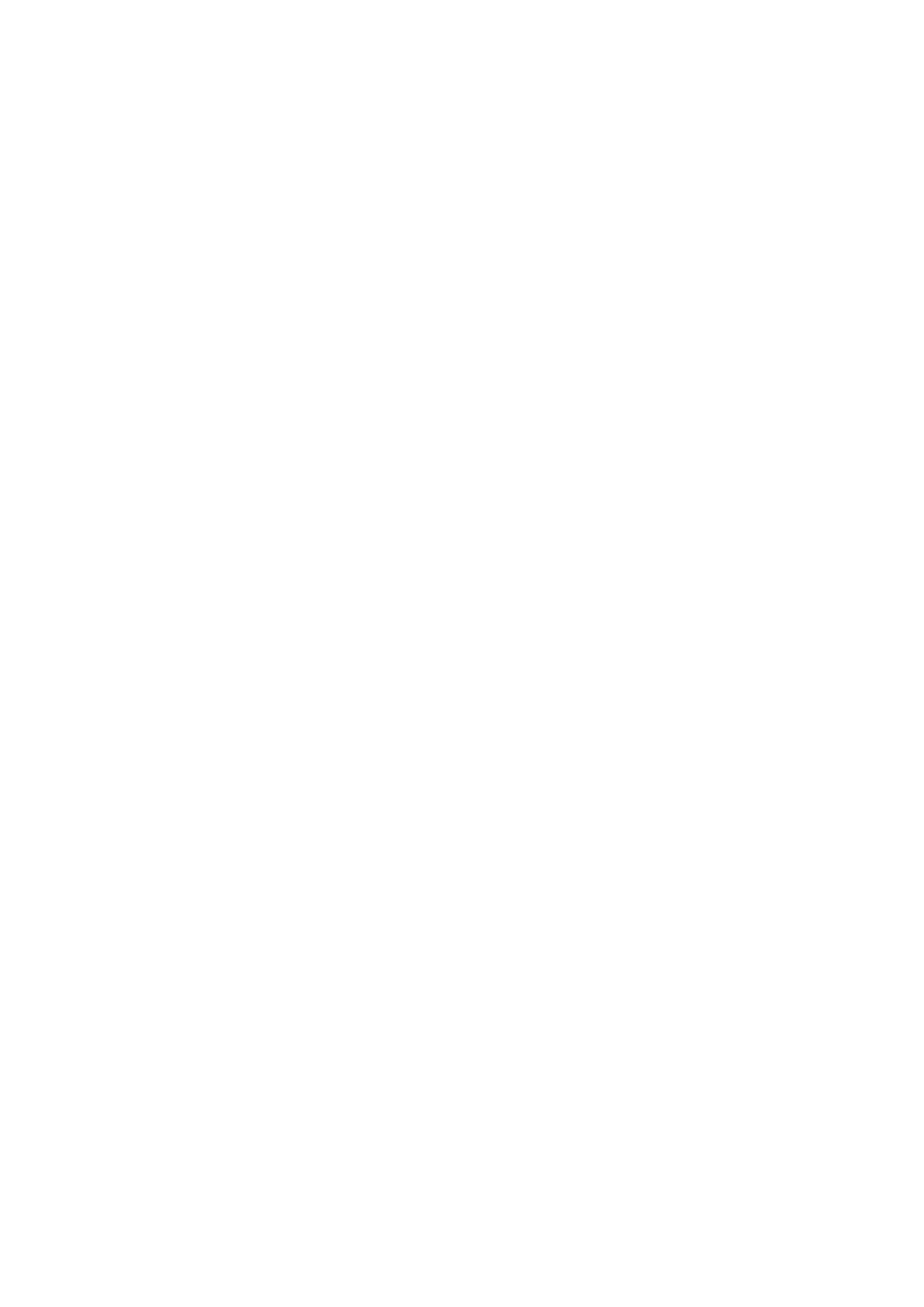Western Australia

# **Bail Act 1982**

**An Act to make better provision for bail in criminal proceedings.** 

Compare 27 Jun 2008 [06-f0-01] / 01 Aug 2008 [06-g0-06] page 1 Extract from www.slp.wa.gov.au, see that website for further information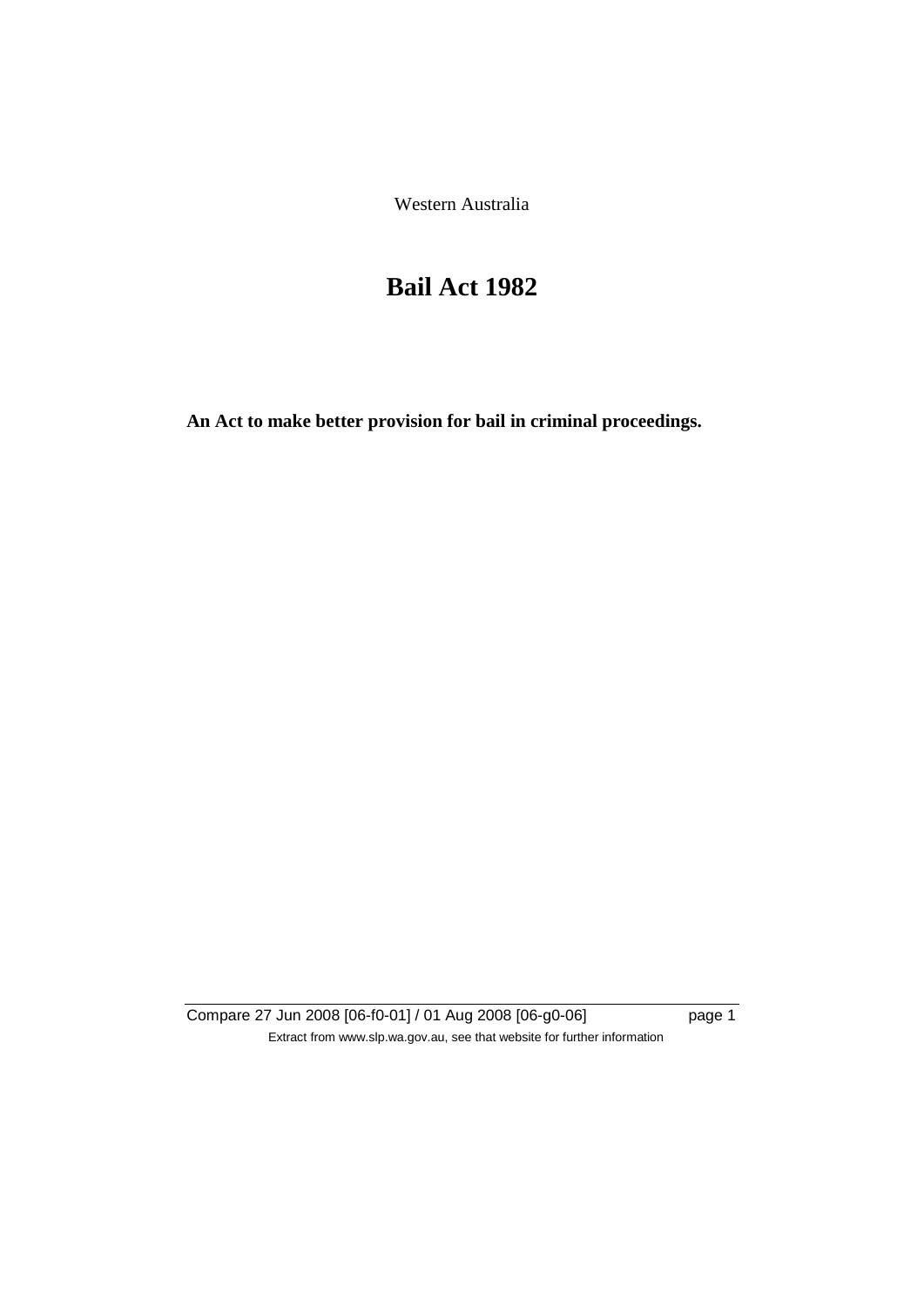**s. 1**

## **Part I — Preliminary**

#### **1. Short title**

This Act may be cited as the *Bail Act* 1982<sup>1</sup>.

#### **2. Commencement**

This Act shall come into operation on a day to be fixed by proclamation  $<sup>1</sup>$ .</sup>

#### **3. Terms used in this Act**

(1) In this Act, unless a contrary intention appears —

**"***accused***"** includes —

- (a) a person charged with, convicted of, or found guilty of an offence;
- (b) a person whose conviction for an offence is stayed;
- (c) a person in respect of whom an appeal relating to an offence is pending;
- (d) a person in respect of whom a new trial for an offence has been ordered;

#### **"***adjournment***"**——

- (a) means any order of a court by which proceedings for an offence are postponed or interrupted or are to be held at a different time or place before the same court; and
- (b) is deemed to include any order of a court, other than a committal to the Supreme Court or District Court, by which the venue of any proceedings for an offence is changed to another court or a court at another place whether by way of a remand, referral, or recommittal of the accused or otherwise;

**"***appeal***"** includes an application for leave to appeal;

page 2 Compare 27 Jun 2008 [06-f0-01] / 01 Aug 2008 [06-g0-06] Extract from www.slp.wa.gov.au, see that website for further information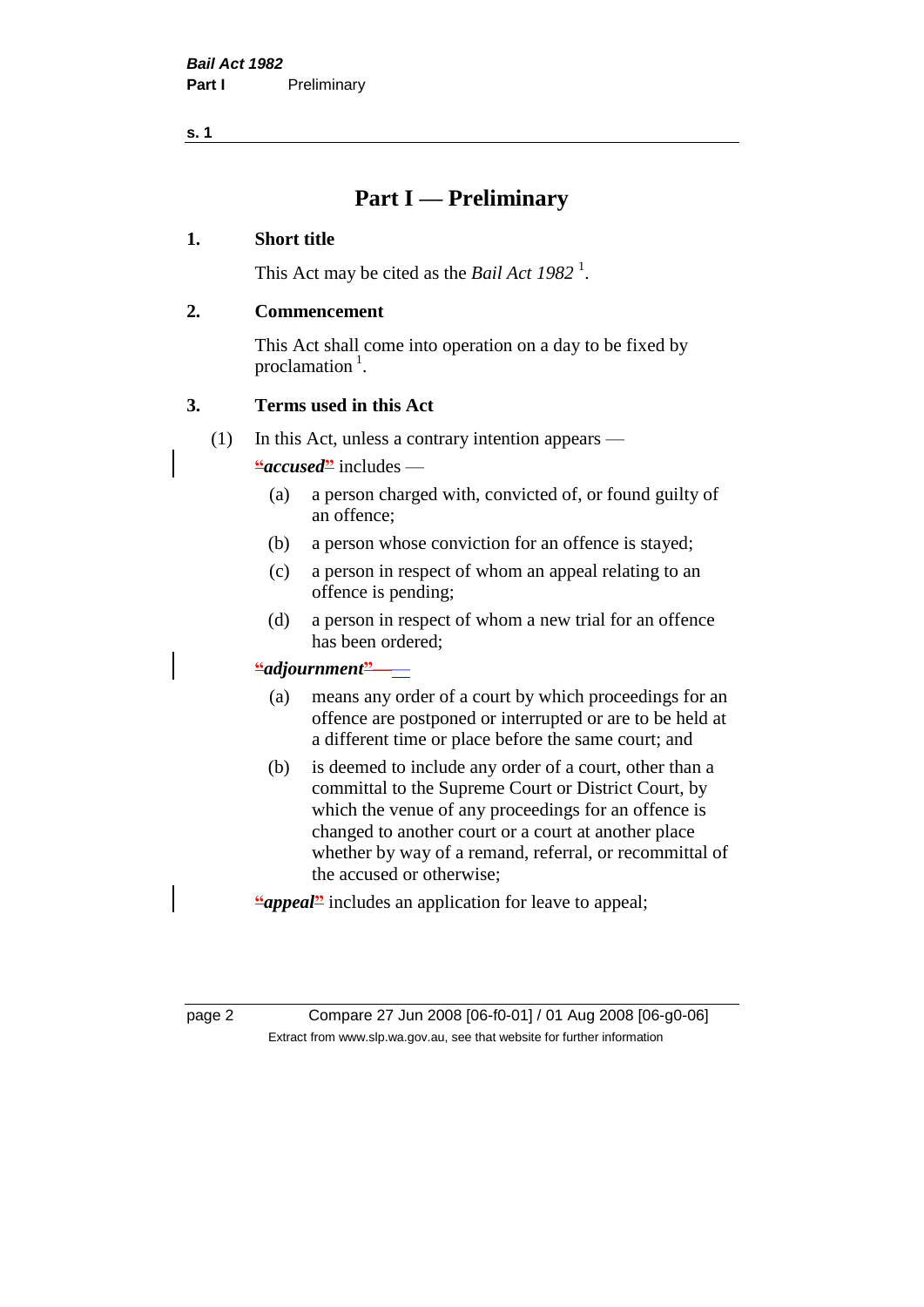#### **"***appropriate judicial officer***"** —

- (a) subject to paragraphs (b) and (c), means a judicial officer who is empowered to exercise jurisdiction in the court before which the accused is required to appear pursuant to his bail undertaking;
- (b) if the court is the Court of Appeal, means a judge of appeal;
- (c) except in section 49, also means a judge of the Supreme Court or a judge of the Children's Court in any case where —
	- (i) only a judge of the Supreme Court or a judge of the Children's Court has power to grant bail under section 15, or a judicial officer has exercised the power contained in section  $31(2)(d)$ ; or
	- (ii) a judge of the Supreme Court or a judge of the Children's Court has granted bail under section 14,

for the appearance in question;

**"***as soon as is practicable* means as soon as is reasonably practicable;

**"***authorised community services officer***"** means any of the following persons —

- (a) the CEO (corrections) or a delegate of the CEO (corrections) under subsection (5);
- (b) a registrar of the Children's Court;
- (c) a superintendent of a detention centre under the *Young Offenders Act 1994*;
- (d) the officer for the time being in charge of any detention centre under the *Young Offenders Act 1994*;

**"***authorised officer*" means an authorised police officer or an authorised community services officer;

Compare 27 Jun 2008 [06-f0-01] / 01 Aug 2008 [06-g0-06] page 3 Extract from www.slp.wa.gov.au, see that website for further information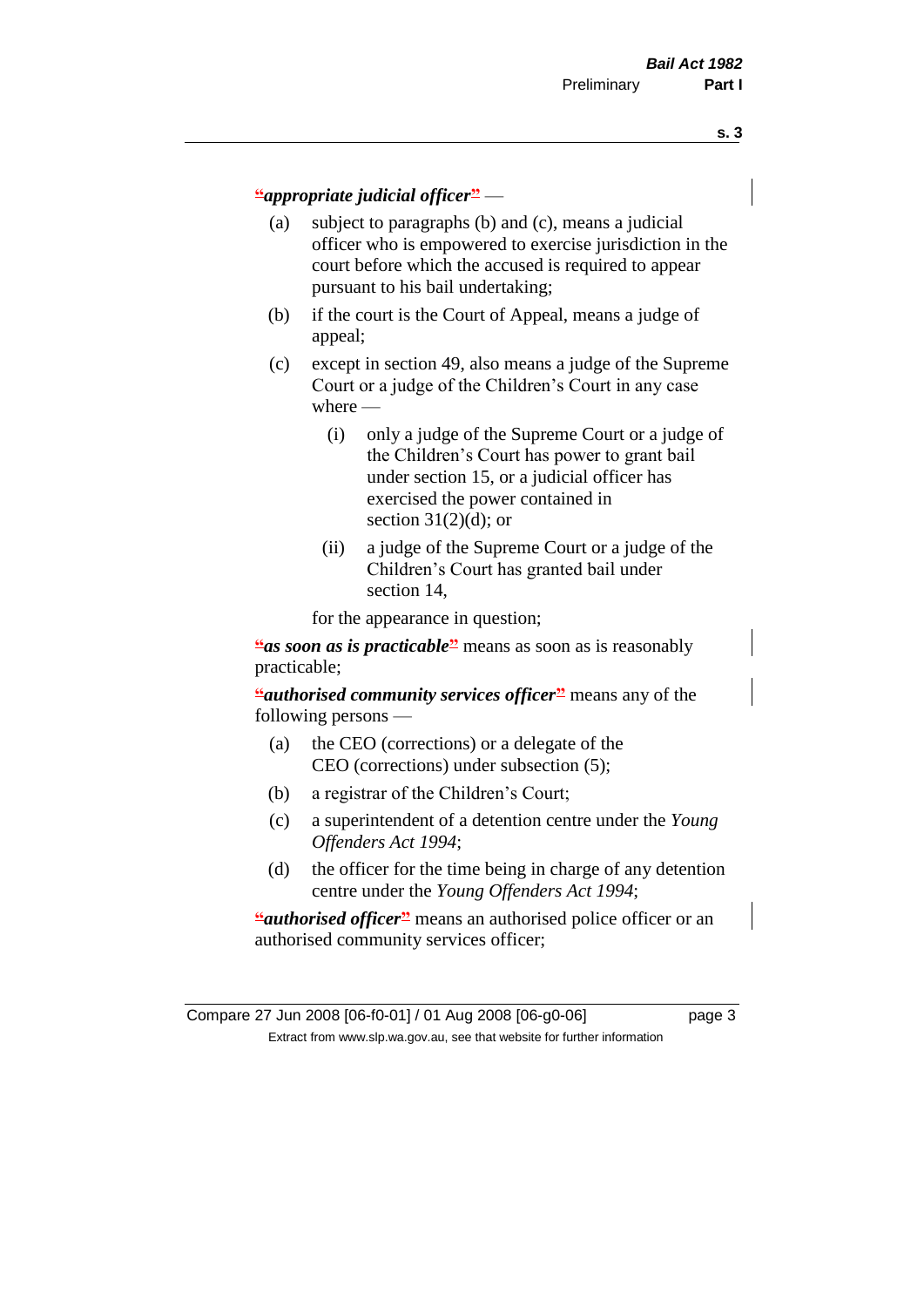**"***authorised police officer***"** means a police officer who holds the rank of sergeant, or a higher rank, or is for the time being in charge of a police station or lock-up;

**"***bail undertaking***"** means an undertaking described in section 28(2):

**"***CEO (corrections)***"***)* means the chief executive officer of the Public Sector agency principally assisting the Minister administering Part 8 of the *Sentence Administration Act 2003* in its administration;

**"***child*" has the same meaning as "young person" has in the *Young Offenders Act 1994*;

**"***community corrections officer* has the same meaning as in the *Sentence Administration Act 2003*;

**"***court***"** means each of the following —

- (a) the Magistrates Court;
- (b) the Children's Court;
- (c) a Coroner's Court;
- (d) the District Court;
- (e) the Supreme Court;
- (f) the Court of Appeal;

*<u></u>early release order means an early release order made under* the *Sentence Administration Act 1995* or *Sentence Administration Act 2003*;

**"***home detention condition***"** means a home detention condition imposed under clause 3 of Part D of Schedule 1;

**"***judicial officer***"** means any person empowered to exercise jurisdiction in a court whether or not he is sitting as a court, and includes a single justice;

**"***lock-up***"** includes a place prescribed as a lock-up for the purposes of the *Court Security and Custodial Services Act 1999*;

page 4 Compare 27 Jun 2008 [06-f0-01] / 01 Aug 2008 [06-g0-06] Extract from www.slp.wa.gov.au, see that website for further information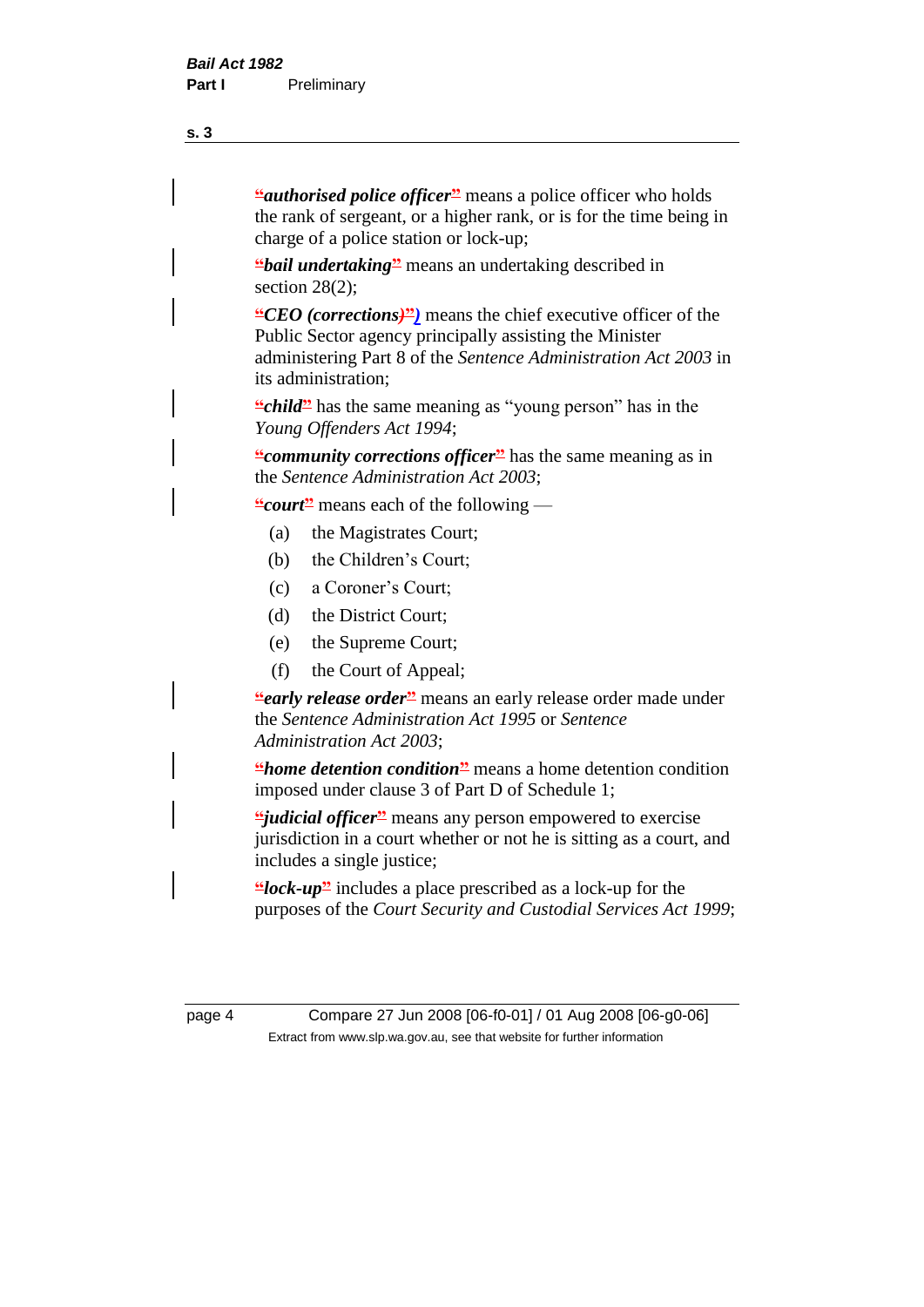**"***offence***"** means any act, omission or conduct which renders the person doing the act, making the omission or engaging in the conduct liable to any punishment, and includes an alleged offence; but nothing in this definition shall limit the operation of subsection (4);

**"***police officer***"** means any member of the Police Force of Western Australia;

**"***prosecutor***"** includes —

- (a) in the case of an offence charged in a prosecution notice, the prosecutor;
- (b) in the case of an offence charged in an indictment, the State or the Commonwealth, as the case may be;

#### **"***serious offence***"** means —

- (a) an offence against section 51(2a); and
- (b) an offence described in Schedule 2;

**"***surety***"** and **"***surety undertaking***"** have the meanings assigned to them by section 35;

**"***trial*" means all proceedings for an offence between —

- (a) the time when the accused is called upon to plead to the prosecution notice or the indictment; and
- (b) the time when the accused is found not guilty or is sentenced.
- (2) A reference in this Act
	- (a) to a power to grant bail includes a reference to a power to refuse bail;
	- (b) to a grant of bail includes a reference to a grant of bail by the exercise of a power in section 31(2).
- (3) Where in this Act there is a reference to a requirement that an accused appear in court, the reference is to a requirement, unless a contrary intention appears, that the accused —
	- (a) surrender himself into the custody of the court or, in the case of a bail undertaking, of the court specified therein,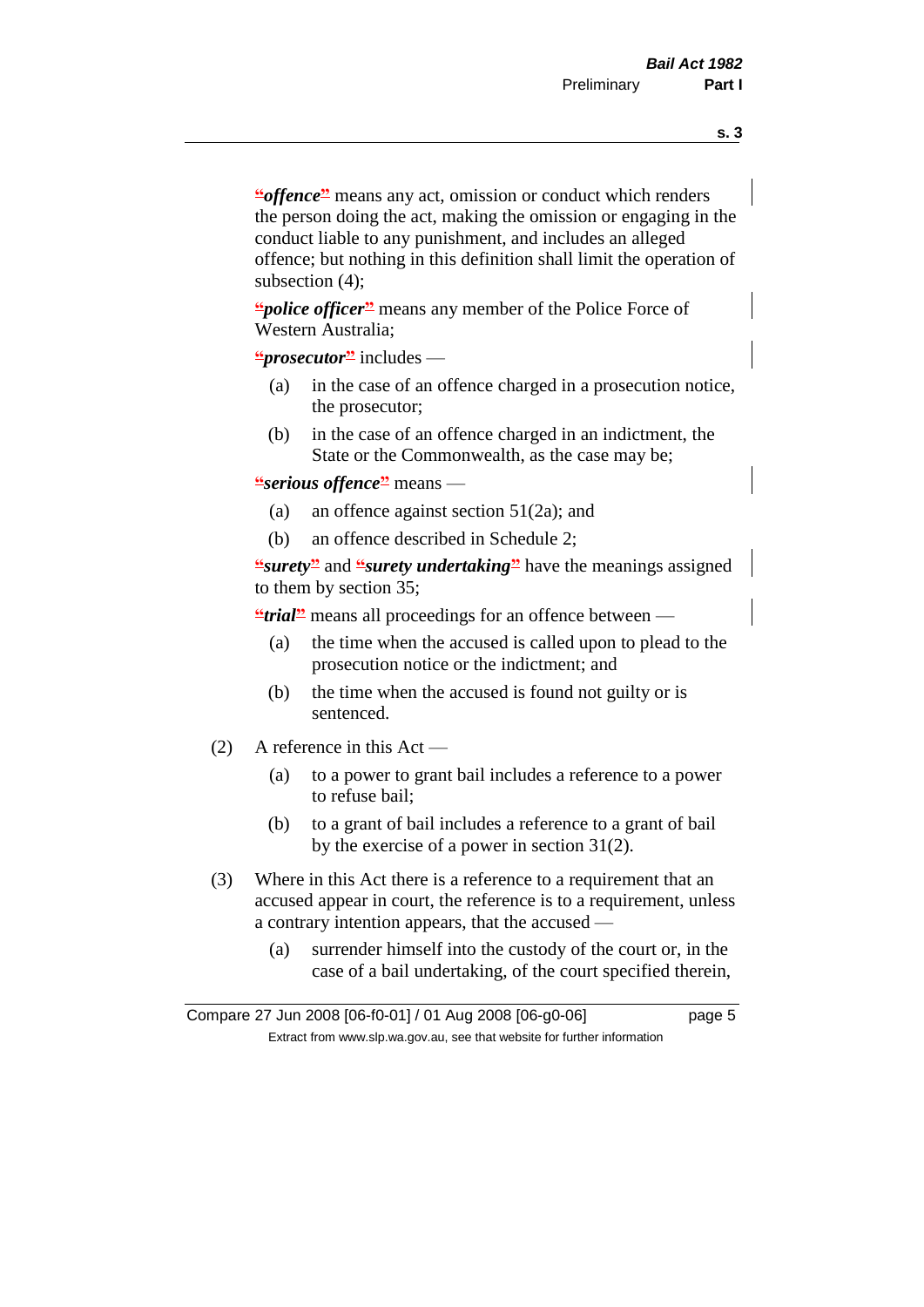or of such person as the court may direct, to be dealt with according to law;

(b) submit himself to a search of his person and any property then in his possession (which is hereby authorised) and allow to be taken from him, to be dealt with according to the relevant law and procedures, anything so found; and

- (c) remain in custody until authorised to be released therefrom.
- (4) If a person is arrested under a warrant issued
	- (a) under section 50, 79, 84E or 129 of the *Sentencing Act 1995* in connection with a possible breach of a conditional release order, a sentence of suspended imprisonment or conditional suspended imprisonment, or a community order imposed under that Act; or
	- (b) under section 43 of the *Young Offenders Act 1994* in respect of an alleged breach of a youth community based order, an intensive youth supervision order or a conditional release order made under that Act,
	- then
		- (c) the person is to be taken as having been arrested and to be in custody awaiting an appearance in court for the offence for which the sentence was imposed;
		- (d) the first appearance in court after the arrest is to be taken, for the purposes of sections  $5(1)$  and  $8(1)$  and clause 1 of Part A and clause 7 of Part C of Schedule 1, to be the initial appearance for that offence; and
		- (e) the proceedings following the arrest are to be taken to be proceedings for that offence and to be a trial for the purpose of the definition in subsection (1) of "trial".

page 6 Compare 27 Jun 2008 [06-f0-01] / 01 Aug 2008 [06-g0-06] Extract from www.slp.wa.gov.au, see that website for further information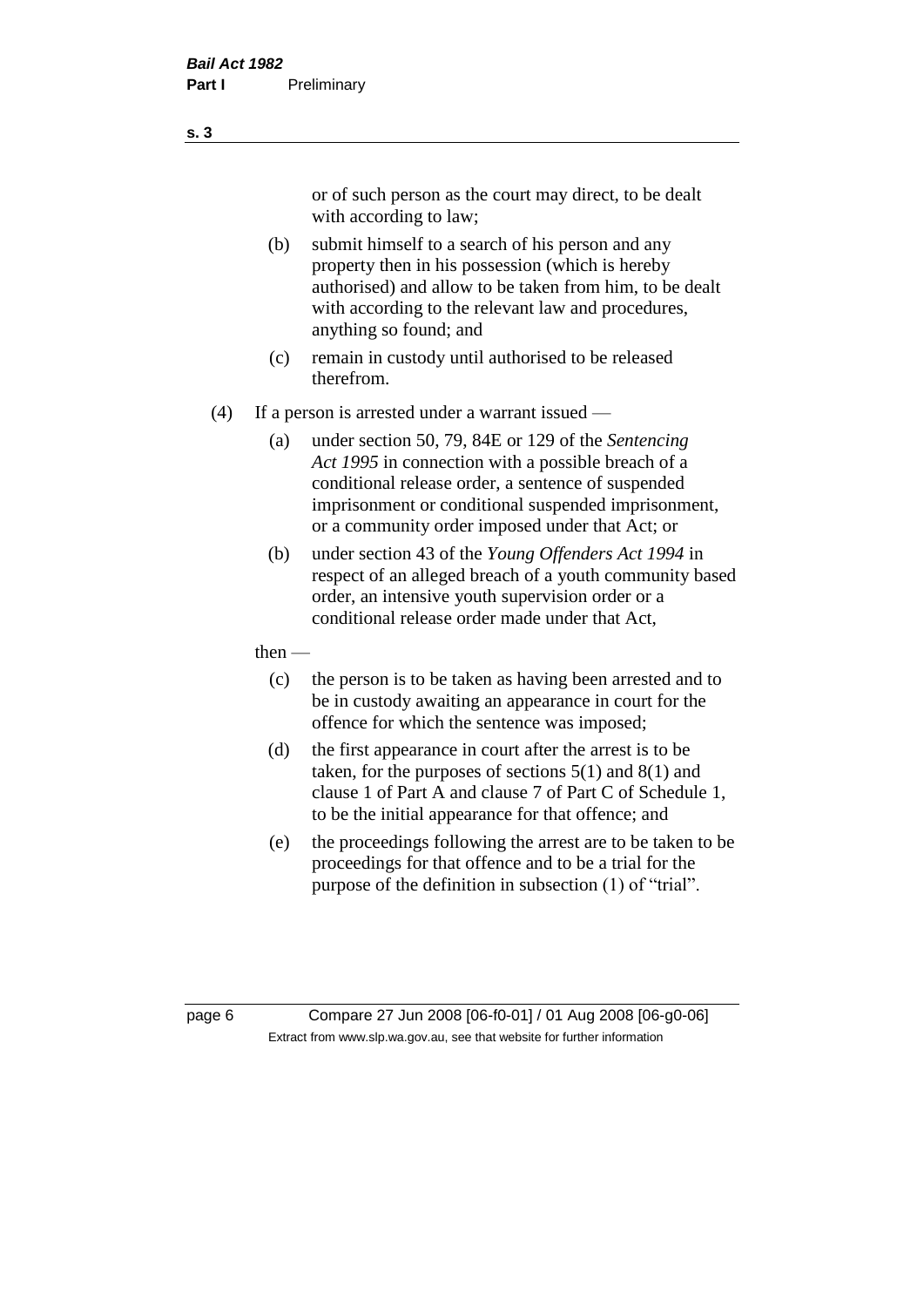- **s. 4**
- (5) The CEO (corrections) may by writing signed by him delegate to any officer of the department of which he is the chief executive officer any function he has under this Act as an authorised community services officer.

*[Section 3 amended by No. 74 of 1984 s. 3; No. 15 of 1988 s. 4; No. 49 of 1988 s. 78; No. 61 of 1990 s. 4; No. 31 of 1993 s. 6; No. 45 of 1993 s. 4 and 12; No. 78 of 1995 s. 7; No. 57 of 1997 s. 21(1); No. 54 of 1998 s. 4 and 14; No. 47 of 1999 s. 7; No. 50 of 2003 s. 29(3); No. 65 of 2003 s. 121(2); No. 27 of 2004 s. 13(2); No. 34 of 2004 s. 251; No. 45 of 2004 s. 28(4); No. 59 of 2004 s. 141; No. 84 of 2004 s. 11, 82 and 83(2); No. 65 of 2006 s. 51 and 53.]* 

#### **4. Application of this Act**

The operation of this Act extends to any appearance in a court for an offence —

- (a) except to the extent that in this Act, or in the law creating the offence or applicable thereto, express provision is made excluding or limiting the operation of this Act in respect of that appearance;
- (b) whether or not that law contains a reference to the granting of bail;
- (c) however any reference in that law to the granting of bail may be expressed; and
- (d) as if any reference therein to the taking of a recognizance were to a requirement that, except where bail is dispensed with under this Act, the accused enter into a bail undertaking.

*[Section 4 amended by No. 84 of 2004 s. 82.]*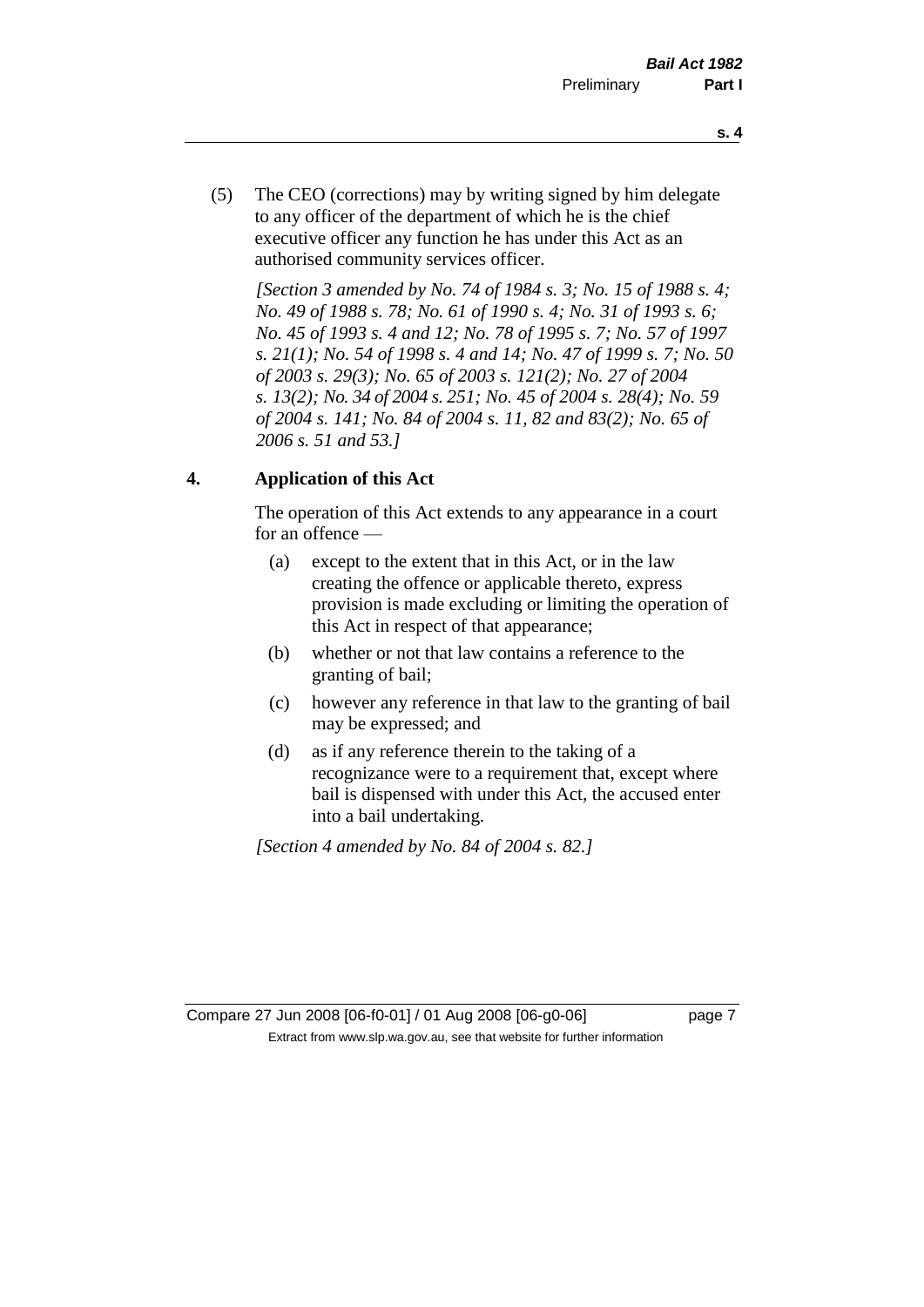**s. 5**

## **Part II — Rights of accused in relation to bail**

*[Heading amended by No. 84 of 2004 s. 82.]* 

#### **5. Right of accused to have bail considered under this Act**

- (1) An accused who is in custody for an offence awaiting his initial appearance in court therefor is entitled —
	- (a) subject to sections 9, 10, 12 and 16(2), to have his case for bail for that appearance considered under and in accordance with this Act as soon as is practicable;
	- (b) if his case is not so considered, or if he is refused bail or is not released on bail, to be brought before a court as soon as is practicable.
- (2) An accused who is in custody awaiting any appearance in court for an offence, other than an initial appearance, is entitled, subject to sections 7(3), 9 and 10, to have his case for bail for that appearance considered under and in accordance with this Act.

*[Section 5 amended by No. 74 of 1984 s. 4; No. 84 of 2004 s. 82.]* 

#### **6. Duty on arresting officer and others to consider bail**

- (1) This section applies to a police officer or other person (the **"***arrester***"**)) who —
	- (a) charges a person who is under arrest (the **"***accused***"**)) with an offence; and
	- (b) does not release the accused unconditionally under section 142 of the *Criminal Investigation Act 2006*,

or who arrests a person under a warrant.

- (2) This section is subject to  $-$ 
	- (a) the exercise of the power conferred by section 9; and

page 8 Compare 27 Jun 2008 [06-f0-01] / 01 Aug 2008 [06-g0-06] Extract from www.slp.wa.gov.au, see that website for further information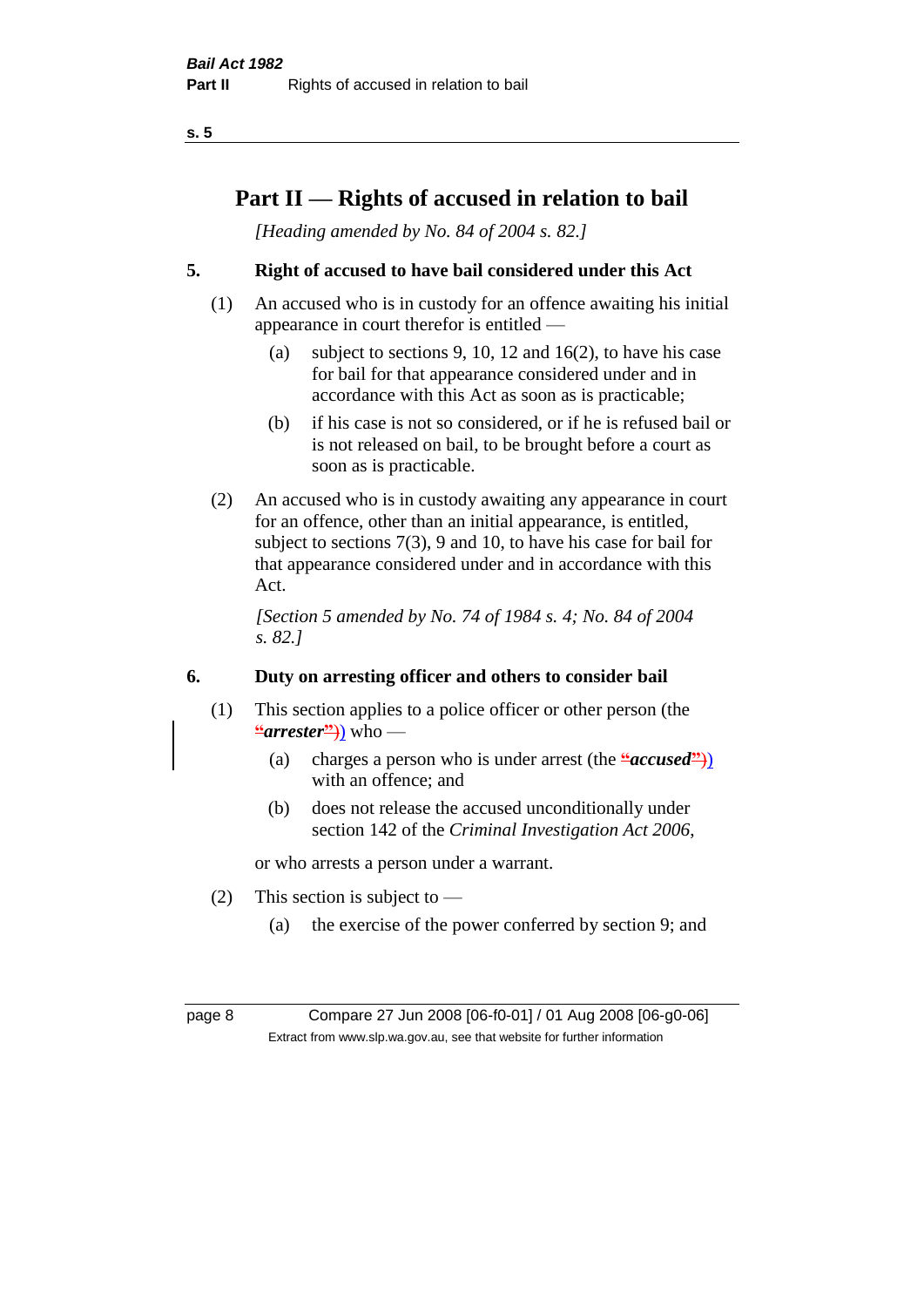- **s. 6**
- (b) sections 10, 12 and 16 and clause 3A of Part C of Schedule 1.
- (3) The duties in this section shall be performed whether or not an application for bail is made by or on behalf of the accused.
- (4) As soon as is practicable after the accused is charged, or arrested under a warrant, as the case may be, the arrester shall either —
	- (a) bring the accused or cause the accused to be brought before a court; or
	- (b) perform the other duties of the arrester under this section.
- (5) If the arrester has power to grant the accused bail, the arrester shall consider the accused's case for bail.
- (6) If the arrester does not have power to grant the accused bail, the arrester shall, unless subsection (8), (9) or (10) applies, bring or cause the accused to be brought before an authorised police officer or a justice or, in the case of a child, any authorised officer or a justice, who shall consider the accused's case for bail as soon as is practicable.
- (7) Even if the arrester has power to grant the accused bail, the arrester may, instead of complying with subsection (5), comply with subsection  $(6)$  as if the arrester did not.
- (8) If under section 15 only a judge of the Supreme Court or a judge of the Children's Court has power to grant the accused bail, the arrester shall bring the accused or cause the accused to be brought before a judge of the Supreme Court or a judge of the Children's Court, as the case requires, who shall consider the accused's case for bail as soon as is practicable.
- (9) If under section 16 only a justice has power to grant the accused bail, the arrester shall bring the accused or cause the accused to be brought before a justice, who shall consider the accused's case for bail as soon as is practicable.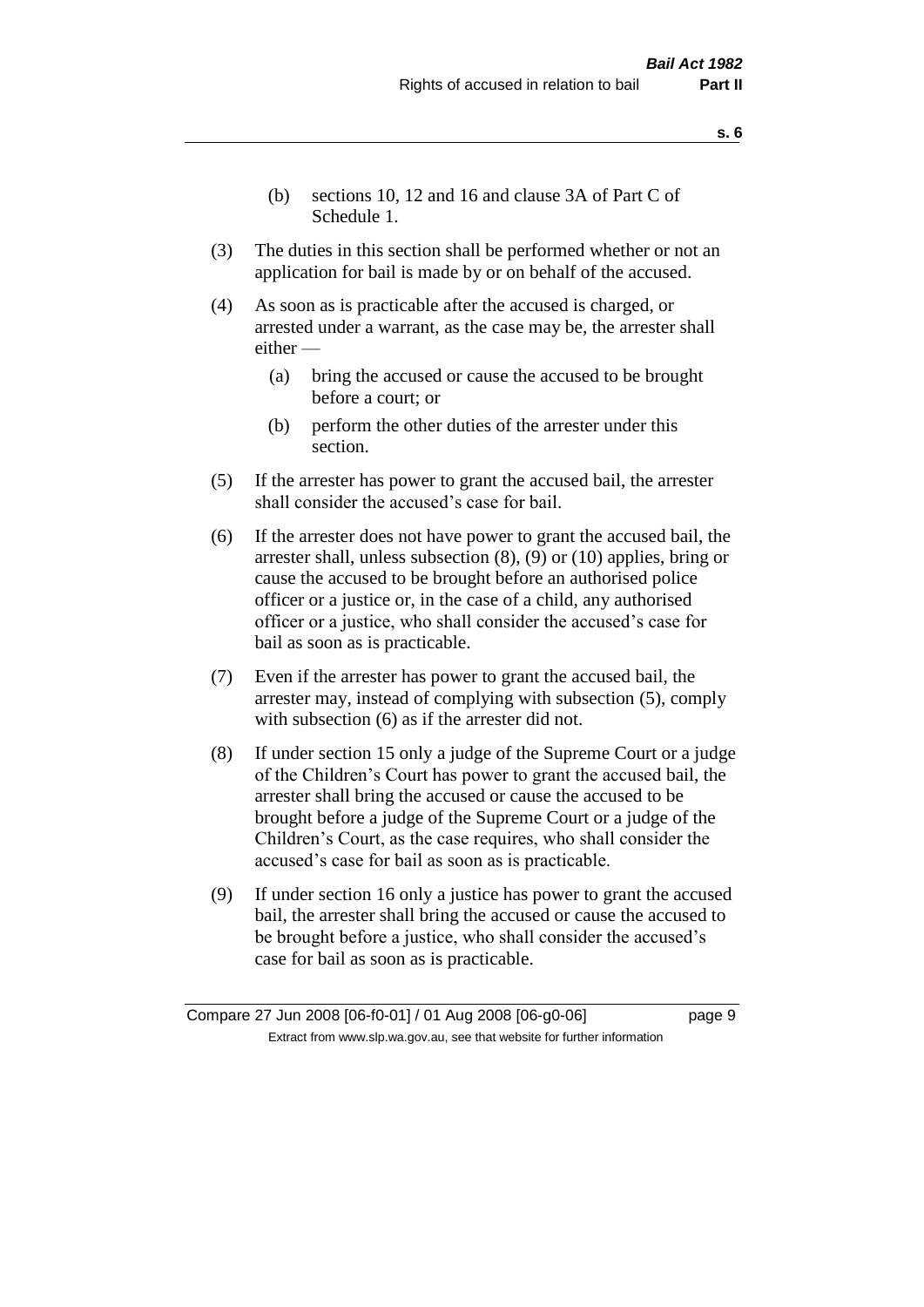#### **s. 6A**

(10) If section 16A applies, the arrester shall bring the accused or cause the accused to be brought before a court or judge referred to in section 16A(1), who shall consider the accused's case for bail as soon as is practicable.

*[Section 6 inserted by No. 59 of 2006 s. 4(1).]* 

#### **6A. Whether custody justified to be considered in certain cases**

(1) In this section —

**"***accused***"** means an accused who is under arrest, other than pursuant to a warrant;

*<u></u>released* means released from custody without being required to enter into, or without having entered into, a bail undertaking;

**"***serious offence***</u> means an indictable offence the penalty** specified by a written law for which is or includes imprisonment for 5 years or more or life;

**"***summary court***"** means the Magistrates Court or the Children's Court.

- (2) An authorised officer or justice who is considering an accused's case for bail for an initial appearance in a summary court on a charge of an indictable offence that is not a serious offence may order that the accused be served with a summons under the *Criminal Procedure Act 2004*, and released, in respect of the charge unless satisfied —
	- (a) that there are reasonable grounds to suspect the accused would not obey the summons if served with it; or
	- (b) that not releasing the accused is justified under subsection (4) or for any other reason.
- (3) An authorised officer or justice who is considering an accused's case for bail for an initial appearance in a summary court on a charge of a simple offence must order that the accused be served with a court hearing notice under the *Criminal Procedure Act 2004*, and released, in respect of the charge unless satisfied —

page 10 Compare 27 Jun 2008 [06-f0-01] / 01 Aug 2008 [06-g0-06] Extract from www.slp.wa.gov.au, see that website for further information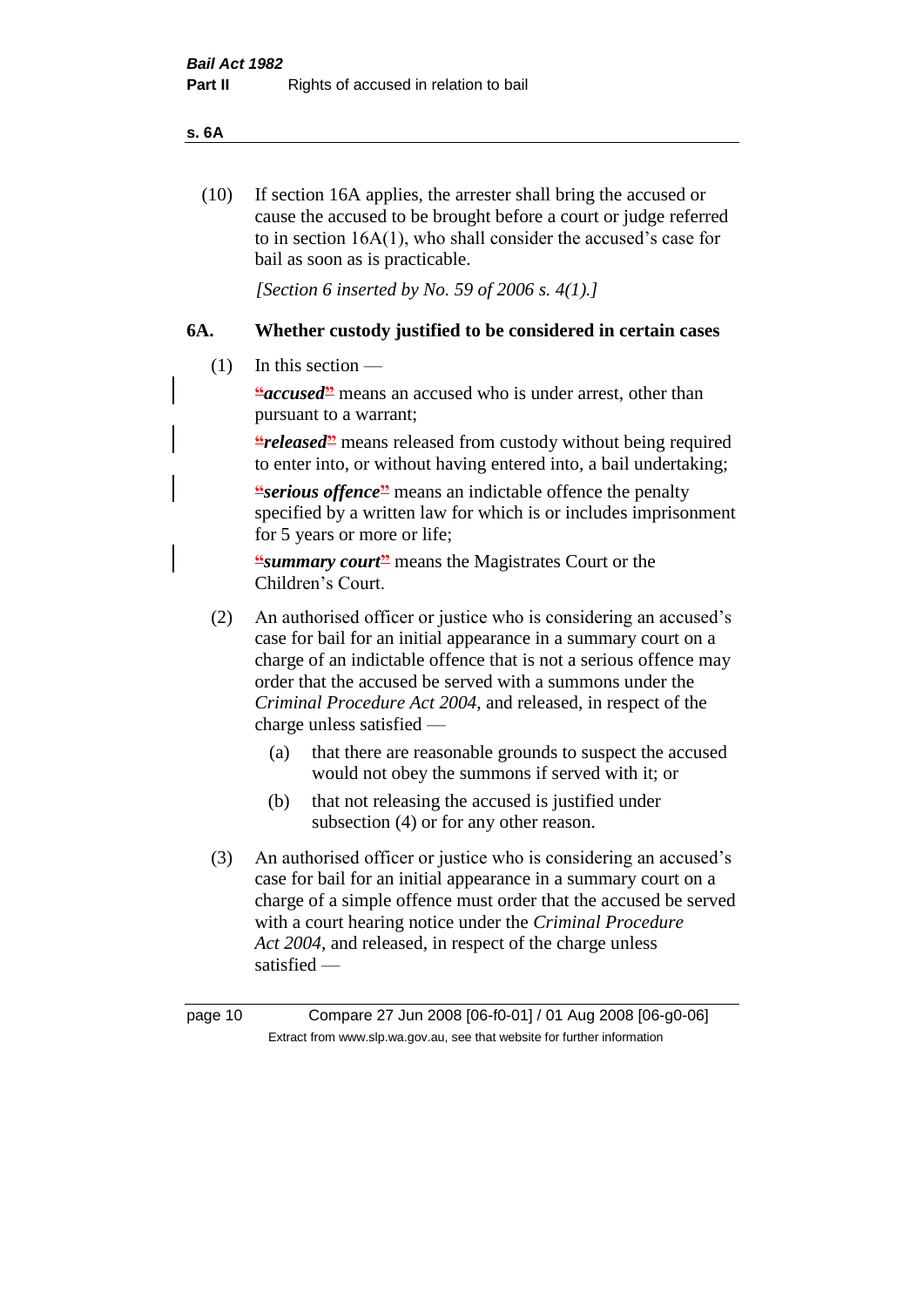- (a) that the presence of the accused when the charge is dealt with is likely to be necessary for any reason or for sentencing purposes; or
- (b) that not releasing the accused is justified under subsection (4) or for any other reason.
- (4) Not releasing an accused is justified if there are reasonable grounds to suspect that if the accused were released —
	- (a) the accused
		- (i) would commit an offence;
		- (ii) would continue or repeat an offence with which he or she is charged;
		- (iii) would endanger another person's safety or property; or
		- (iv) would interfere with witnesses or otherwise obstruct the course of justice, whether in relation to the accused or any other person;
		- or
	- (b) the accused's safety would be endangered.
- (5) This section does not affect the operation of section 28 or 30 of the *Criminal Procedure Act 2004*.

*[Section 6A inserted by No. 59 of 2006 s. 5.]* 

#### **7. Duty imposed on judicial officers in respect of unconvicted accused**

(1) Upon and following an accused's initial appearance in court for an offence every judicial officer who may thereafter order his detention or continued detention in custody before conviction for the offence (including detention during the period of his trial) is under a duty, unless subsection (2) applies, to consider the accused's case for bail, whether or not an application for bail is made by the accused or on his behalf.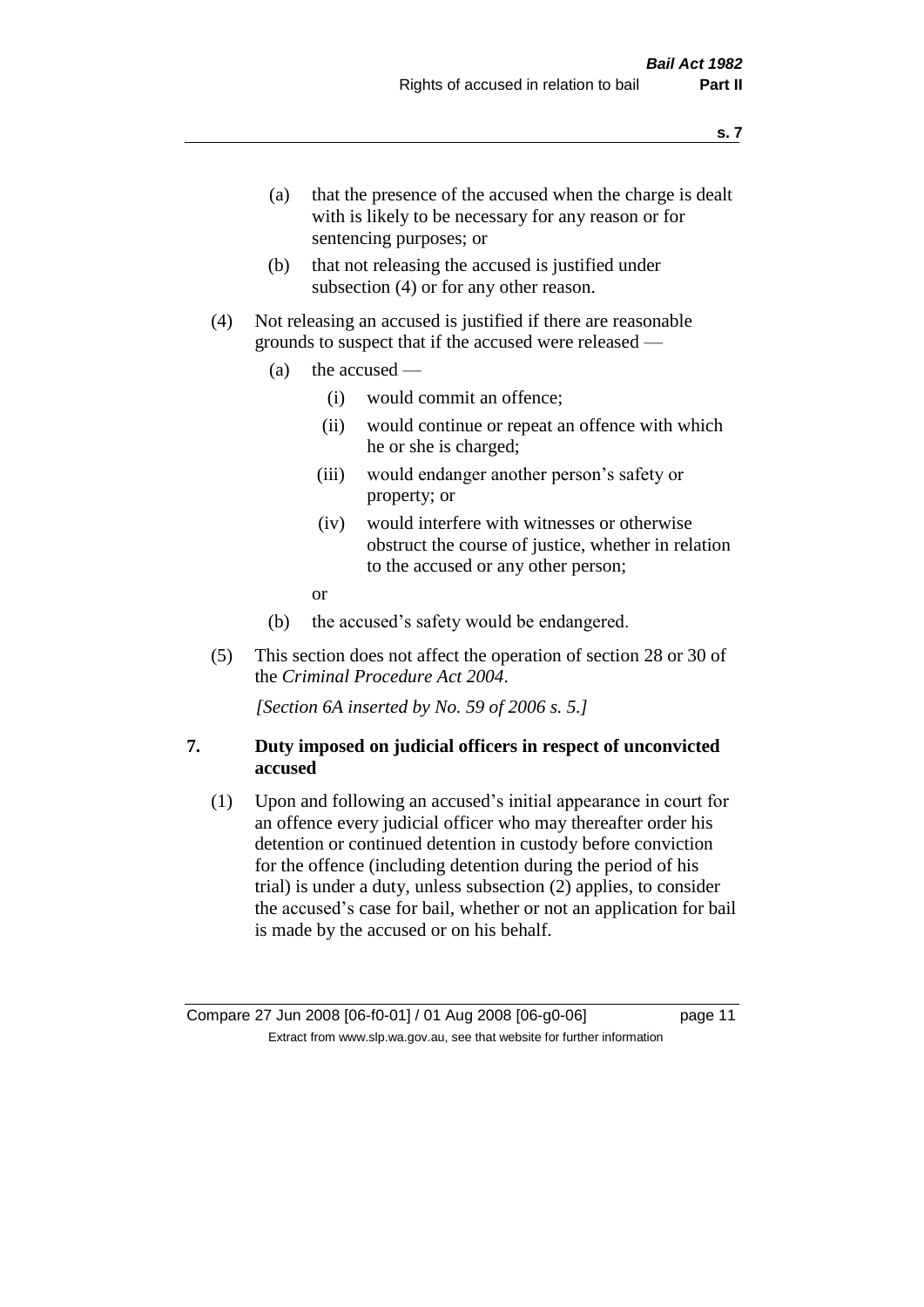- (2) Where under section 15 only a judge of the Supreme Court or a judge of the Children's Court has power to grant bail for an offence, the judicial officer referred to in subsection (1), other than a judge of the Supreme Court or a judge of the Children's Court, shall, whether or not an application for bail is made by the person or on his behalf, cause the accused to be taken as soon as is practicable before a judge of the Supreme Court or a judge of the Children's Court, as the case may require for the purpose of having the accused's case for bail considered by the judge.
- (3) Notwithstanding subsection (2), where
	- (a) the duty described in that subsection or in section 6(8) or (9) has been discharged once in relation to an accused's case for bail; and
	- (b) bail has on that occasion been refused by a judge of the Supreme Court or a judge of the Children's Court,

the accused's case for bail need not be considered on any subsequent occasion in the same case when the accused's continued detention may be ordered unless the accused satisfies the judicial officer who may order his detention that —

- (c) new facts have been discovered, new circumstances have arisen or the circumstances have changed since bail was refused on the occasion mentioned in paragraph (b); or
- (d) he failed to adequately present his case for bail on that occasion,

but if the judicial officer is so satisfied he shall cause the accused to be taken as soon as is practicable before a judge of the Supreme Court or a judge of the Children's Court as the case may require for the purpose of having the accused's case for bail considered by the judge.

(4) Notwithstanding subsection (1), after the duty described in that subsection has been discharged once in relation to an accused's

page 12 Compare 27 Jun 2008 [06-f0-01] / 01 Aug 2008 [06-g0-06] Extract from www.slp.wa.gov.au, see that website for further information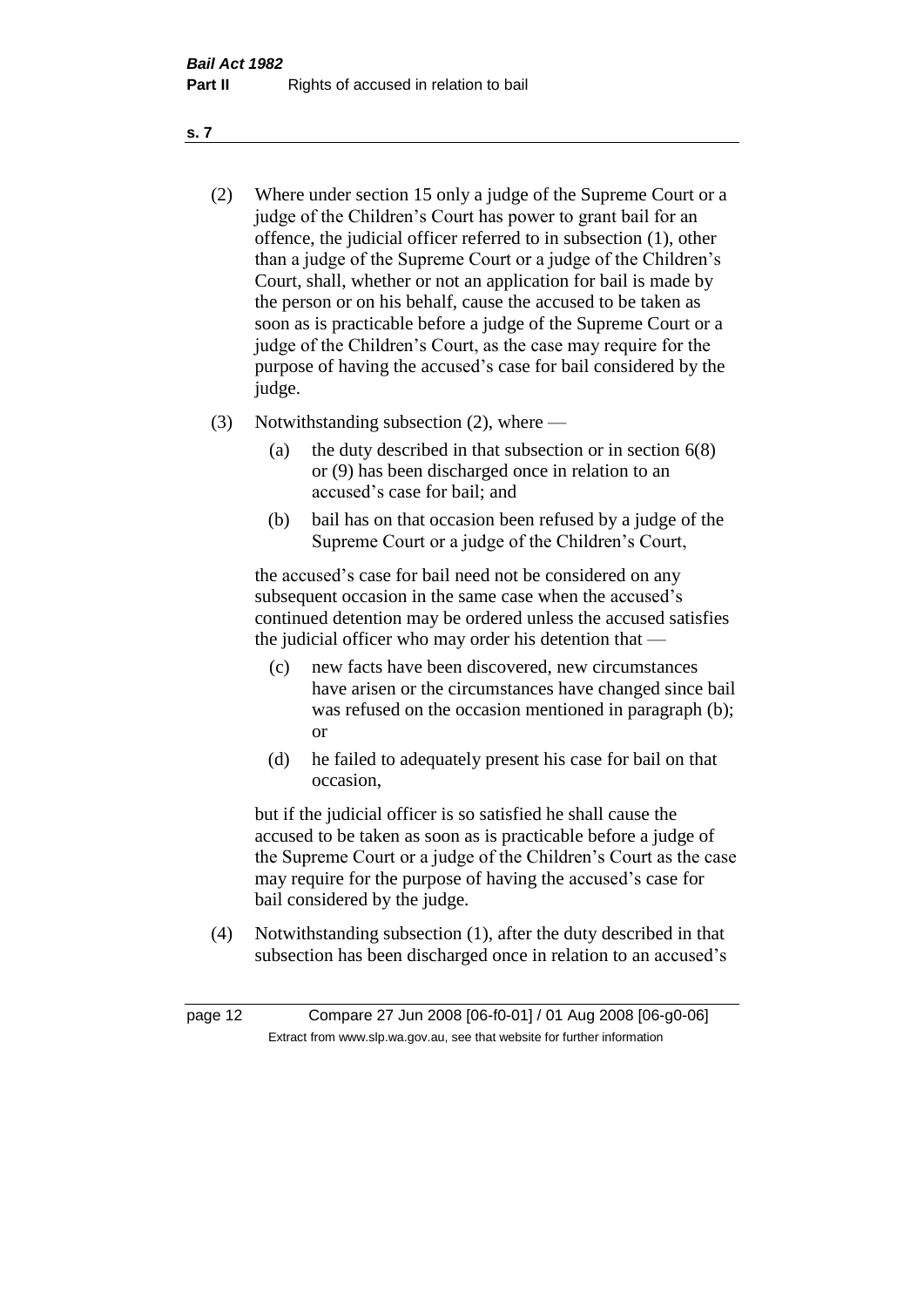case for bail or after a judge of the Supreme Court or a judge of the Children's Court has considered the case under section 15, it is sufficient on any subsequent consideration of bail in the same case for a judicial officer, including a judge of the Supreme Court or a judge of the Children's Court acting under section 15 —

- (a) to inquire whether any new fact has been discovered or new circumstance has arisen, or whether the circumstances have changed, since bail was previously granted or refused and whether the accused considers that he failed to adequately present his case for bail on a previous occasion; and
- (b) unless he is satisfied that there is any reason of the kind mentioned in paragraph (a) for not doing so, to adopt the decision previously made in the case, but with power to make such variations of the terms and conditions of bail as he thinks fit.
- (5) The operation of this section is subject to the exercise of the power conferred by section 9 and to the provisions of sections 10, 12 and 16(2) and clause 3A of Part C of Schedule 1.

*[Section 7 amended by No. 74 of 1984 s. 5; No. 49 of 1988 s. 80; No. 45 of 1993 s. 6; No. 84 of 2004 s. 82; No. 59 of 2006 s. 4(2).]* 

#### **7A. Bail for appeal under the** *Criminal Appeals Act 2004* **Part 2**

- (1) If a person is in custody and an appeal has been commenced under Part 2 of the *Criminal Appeals Act 2004* in connection with the decision by virtue of which the person is in custody, the person may apply for bail —
	- (a) if the appeal is to be heard and determined by the Court of Appeal or if an application has been made to the Court of Appeal for leave to appeal to the Court of Appeal — to a judge of appeal; or
	- (b) in any other case to a judge of the Supreme Court.

Compare 27 Jun 2008 [06-f0-01] / 01 Aug 2008 [06-g0-06] page 13 Extract from www.slp.wa.gov.au, see that website for further information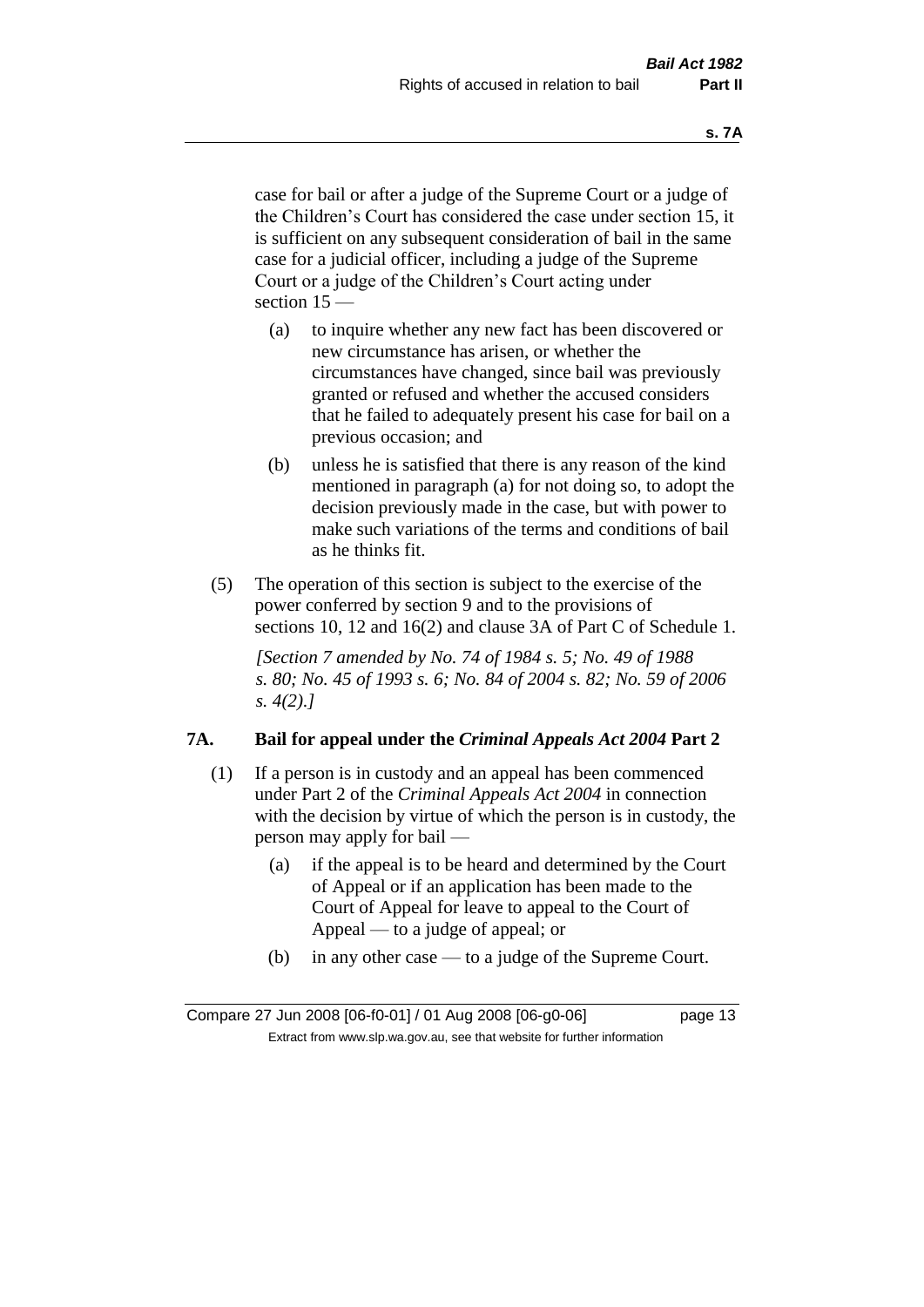- (2) Bail shall not be granted to an applicant for bail under subsection (1) until he has given notice of his application for bail to —
	- (a) the State Solicitor; or
	- (b) the Deputy Director of Public Prosecutions (Commonwealth) in Perth,

as the case may require, and that official has been given an opportunity to be heard on the application.

*[Section 7A inserted by No. 33 of 1989 s. 18; amended by No. 65 of 2003 s. 88(2); No. 45 of 2004 s. 28(4); No. 59 of 2004 s. 141; No. 84 of 2004 s. 11.]* 

#### **8. Accused to be given information and prescribed forms**

- (1) Subject to subsection (4), a judicial officer or authorised officer who is called upon to consider an accused's case for bail, on the first occasion when it arises in relation to an offence or group of offences for which an accused is required to appear, shall ensure that the accused is, or has been, given —
	- (a) such information in writing as to the effect of this Act as is prescribed for the purposes of this paragraph;
	- (b) a prescribed form for completion, designed to disclose to the judicial officer or authorised officer all information relevant to the decision; and
	- (c) where the accused is unable or insufficiently able, to read, speak or write English, such assistance as he may reasonably require in order to have communicated to him the information mentioned in paragraph (a) and complete the form referred to in paragraph (b).
- (2) After an accused case for bail has been considered once, a judicial officer or authorised officer on any subsequent consideration of bail in the same case shall —
	- (a) comply with subsection  $(1)(a)$ ; and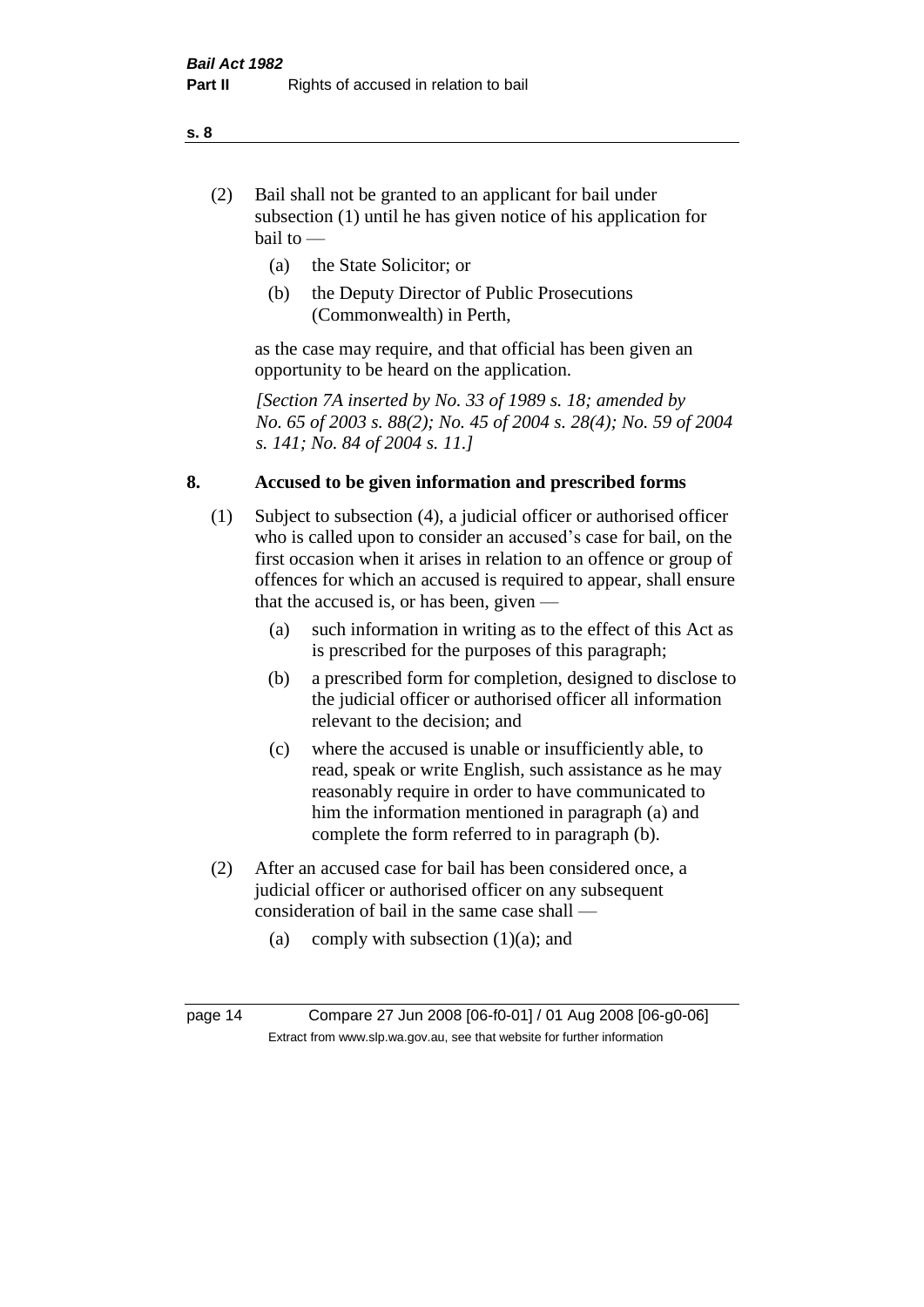- (b) either comply with subsection  $(1)(b)$  or obtain the form previously completed for the purposes of that paragraph, if any, and ensure that —
	- (i) the form is revised in order to show any changes which he is informed have occurred since it was completed; and
	- (ii) any assistance, of the kind referred to in subsection  $(1)(c)$  is given to the accused for the purpose of completing or revising the form, as the case may be.
- (3) Nothing in this section shall be read as limiting section 23.
- (3a) Notwithstanding subsection  $(1)(a)$  or  $(2)(a)$  a judicial officer or authorised officer need not comply with that paragraph if it appears to him that the accused's case for bail is such that bail is likely to be granted to him in accordance with this Act; but if it subsequently appears to him that bail will not be granted or that the accused is dissatisfied with any condition imposed on the grant of bail he shall then comply with that paragraph.
- (4) Notwithstanding subsection  $(1)(b)$  or  $(2)(b)$ , a judicial officer or an authorised officer may dispense with completion or revision of the form referred to in those paragraphs if it appears to him  $that -$ 
	- (a) the accused's case for bail is such that bail is likely to be granted to him in accordance with this Act; and
	- (b) the information in the possession of the judicial officer or authorised officer is sufficient for his consideration of the case.
- (5) Where a person has applied for bail for an appeal as mentioned in section 7A(1), this section applies as if the consideration of bail for the appeal were a first consideration of bail for an offence.

*[Section 8 amended by No. 74 of 1984 s. 6; No. 15 of 1988 s. 6; No. 33 of 1989 s. 18; No. 84 of 2004 s. 82.]* 

Compare 27 Jun 2008 [06-f0-01] / 01 Aug 2008 [06-g0-06] page 15 Extract from www.slp.wa.gov.au, see that website for further information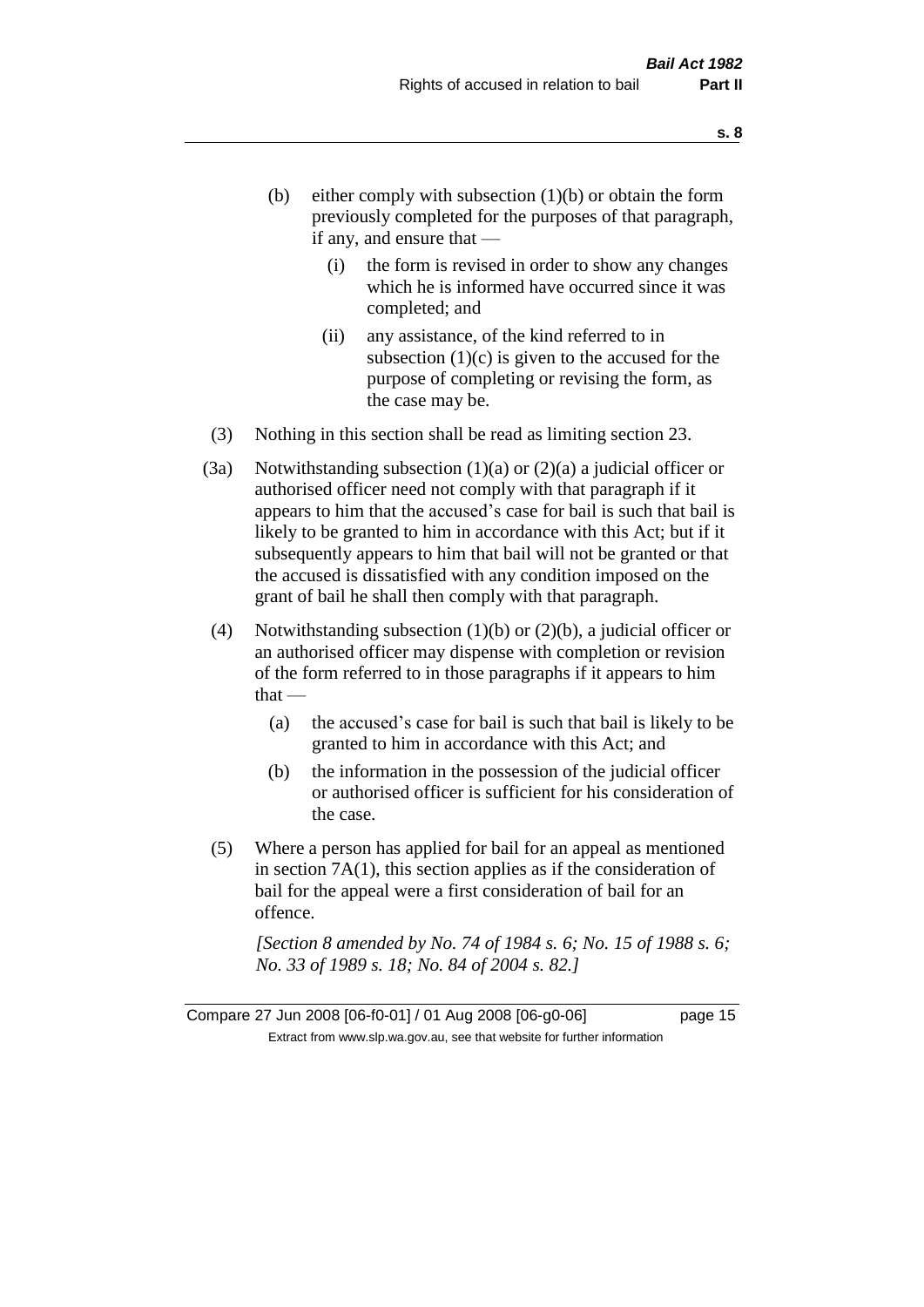- **9. Bail decision may be deferred until further information obtained** 
	- (1) Subject to section 26(2) of the *Young Offenders Act 1994*, a judicial officer or authorised officer who is called upon to consider a case for bail may defer consideration of the case for a period not exceeding 30 days if he thinks it is necessary —
		- (a) to obtain more information for the purpose of making a decision in accordance with this Act; or
		- (b) to take any step authorised by section  $24(1)$ .
	- (2) Nothing in this section shall be taken to limit the right of an accused to be brought before a court as soon as is practicable if he is not released on bail.

*[Section 9 amended by No. 57 of 1997 s. 21(2); No. 84 of 2004 s. 82.]*

#### **10. Sections 5, 6 and 7 do not apply where accused imprisoned for other cause**

Notwithstanding sections 5, 6 and 7, the rights conferred on an accused and the duties imposed on police officers, authorised officers and judicial officers by those sections in respect of an appearance in court for an offence do not arise where —

- (a) the accused is in custody for some other offence or reason (including the non-payment of a sum of money); and
- (b) the police officer, authorised officer or judicial officer is satisfied that the accused is likely to remain in custody for that other offence or reason until or beyond the time for the appearance for the first-mentioned offence.

*[Section 10 amended by No. 84 of 2004 s. 82.]*

page 16 Compare 27 Jun 2008 [06-f0-01] / 01 Aug 2008 [06-g0-06] Extract from www.slp.wa.gov.au, see that website for further information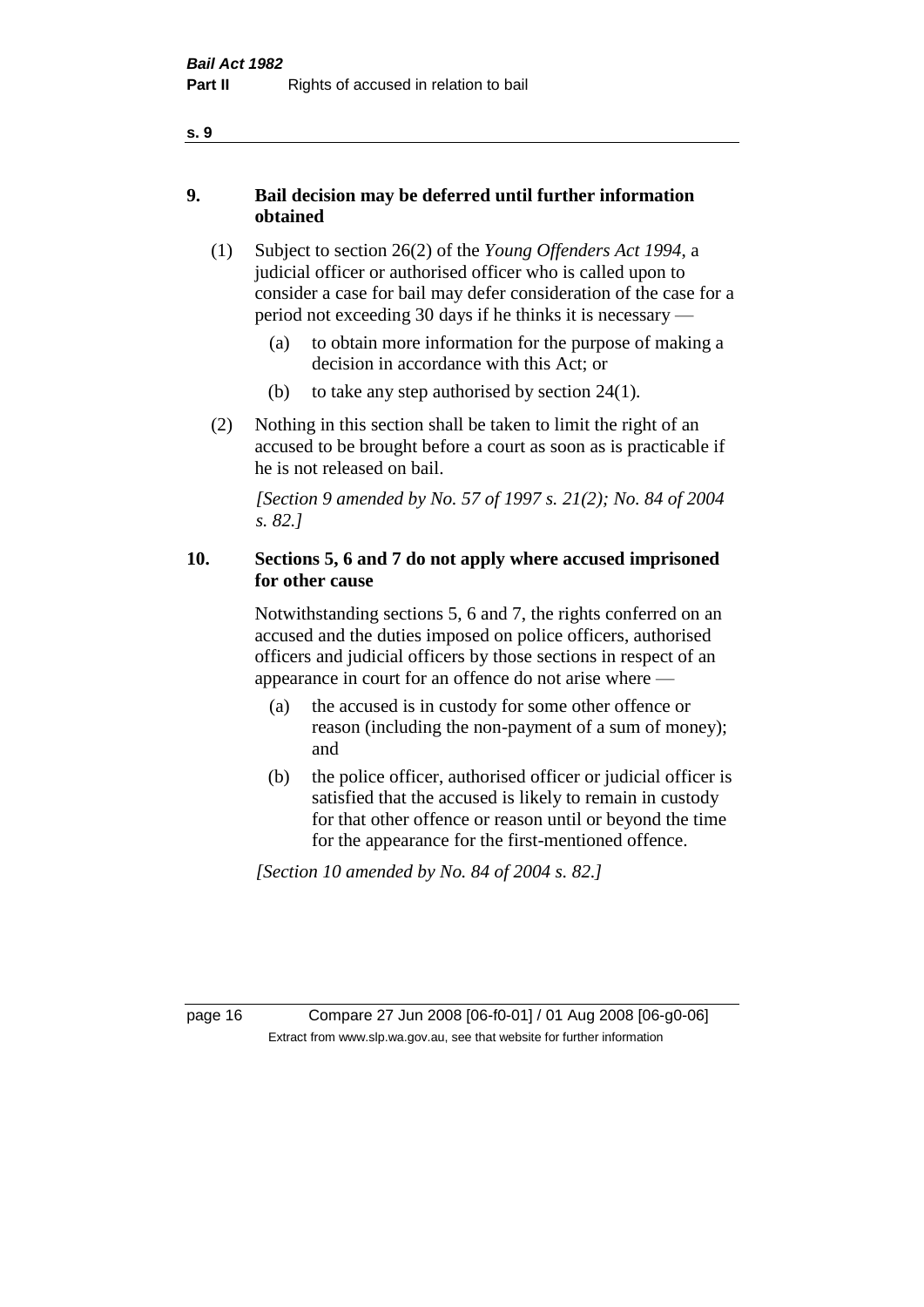#### **11. Rights following grant of bail**

- $(1)$  When
	- (a) bail has been granted to an accused for an appearance in court;
	- (b) all conditions which are to be complied with before the release of the accused have been complied with; and
	- (c) he has entered into a bail undertaking for that appearance or his bail undertaking is deemed to be amended under section 31(3),

the accused has a right to be at liberty until he is required to appear, or to next appear, before a court, but subject to —

- (d) any requirement that he be in custody for some other reason;
- (e) the exercise of the powers in sections 14(3), 17A, 46, 54 and 55; and
- (f) the limitation mentioned in section 12.
- (2) As soon as is practicable after an accused becomes entitled to be at liberty as provided in subsection  $(1)$  —
	- (a) an authorised officer, where bail was granted by an authorised officer;
	- (b) a justice who has granted bail otherwise than while sitting as a court;
	- (c) a judge's associate, where bail was granted by a judge of the District Court or the Supreme Court or the Children's Court; and
	- (d) in any other case, the registrar of the court where the judicial officer who granted bail exercises jurisdiction or a justice,

shall, where the accused is in custody in a lock-up or prison, forthwith deliver or cause to be delivered a certificate to that effect in the prescribed form to the person in charge of the lock-up or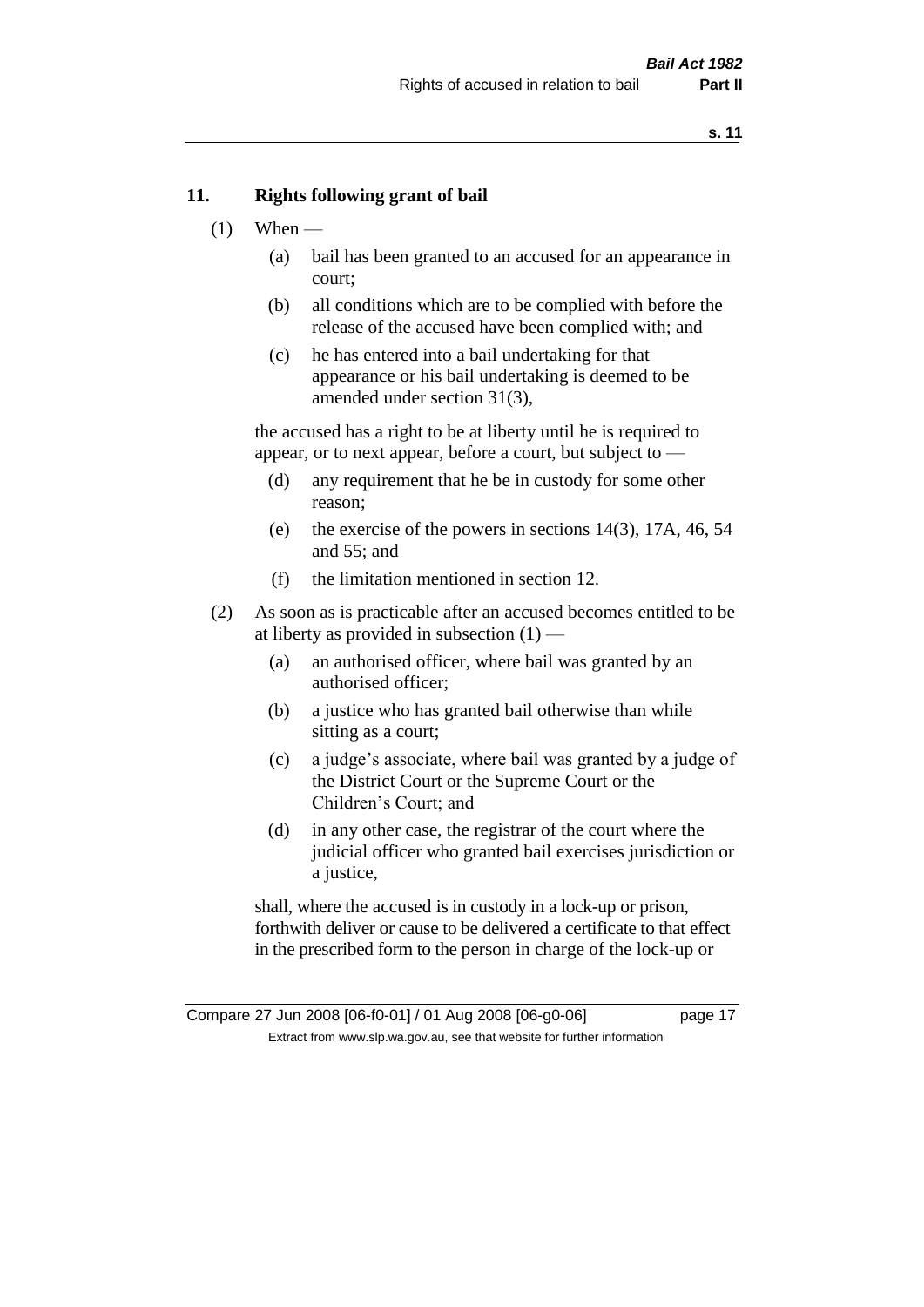**s. 12**

prison, and that person shall release the accused from custody as soon as is practicable after he receives the certificate.

(3) In subsection  $(2)(a)$  *"authorised officer*" does not include an authorised officer who is also the person in charge of the lock-up in which the accused is in custody.

*[Section 11 amended by No. 74 of 1984 s. 7; No. 15 of 1988 s. 7; No. 49 of 1988 s. 81; No. 45 of 1993 s. 7; No. 47 of 1999 s. 8; No. 59 of 2004 s. 141; No. 84 of 2004 s. 82.]* 

#### **12. Further limitation on rights in sections 5 and 11**

The right of an accused to have his case for bail considered as soon as is practicable, his right to be at liberty as mentioned in section 11(1), and the corresponding duties created by this Part, are limited so far as is reasonably necessary for the exercise or performance by a person of any statutory power or function vested in him which requires or permits the continued custody of the accused, including the exercise of the powers set out in Part 12 of the *Criminal Investigation Act 2006* and Parts 6 and 7 of the *Criminal Investigation (Identifying People) Act 2002*.

*[Section 12 amended by No. 6 of 2002 s. 96; No. 84 of 2004 s. 82; No. 59 of 2006 s. 6.]*

page 18 Compare 27 Jun 2008 [06-f0-01] / 01 Aug 2008 [06-g0-06] Extract from www.slp.wa.gov.au, see that website for further information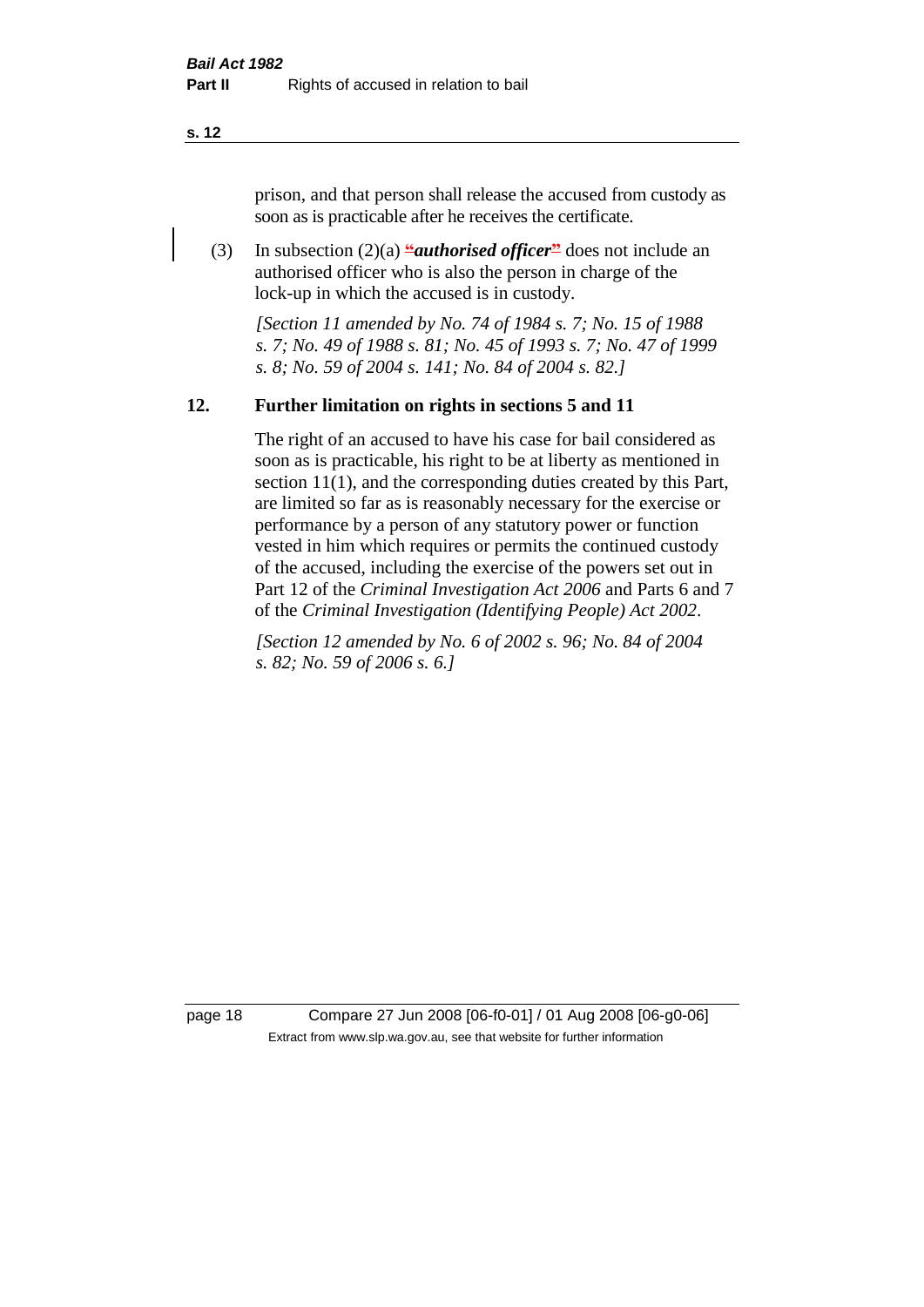## **Part III — Jurisdiction to grant bail**

#### **13. Jurisdiction to grant bail**

- (1) Jurisdiction to grant bail for any appearance described in the first column of Part A of Schedule 1 is vested in the judicial officer or authorised officer specified in the second column of that Part opposite thereto and shall be exercised subject to and in accordance with this Part and the further provisions in Parts B, C and D of Schedule 1.
- (2) A home detention condition shall not be imposed as a condition of bail except by a judicial officer.

*[Section 13 amended by No. 61 of 1990 s. 5; No. 45 of 1993 s. 12.]* 

#### **14. Supreme Court judge has jurisdiction in all cases**

- (1) A judge of the Supreme Court may, in accordance with this  $Act -$ 
	- (a) exercise a power to grant bail which is conferred upon any other judicial officer or any authorised officer by this Act; and
	- (b) revoke or vary any bail previously granted by any other such officer.
- (2) Subject to subsection (2a), the jurisdiction of a judge of the Supreme Court under subsection (1) in respect of an appearance by an accused may be invoked by application made by either the prosecutor or the accused, and whether or not any other judicial officer has —
	- (a) previously granted or refused bail; or
	- (b) exercised any power conferred on him by section 55,

in respect of that appearance.

(2a) After the jurisdiction under subsection (1) has been invoked once by an accused in relation to an offence or group of

Compare 27 Jun 2008 [06-f0-01] / 01 Aug 2008 [06-g0-06] page 19 Extract from www.slp.wa.gov.au, see that website for further information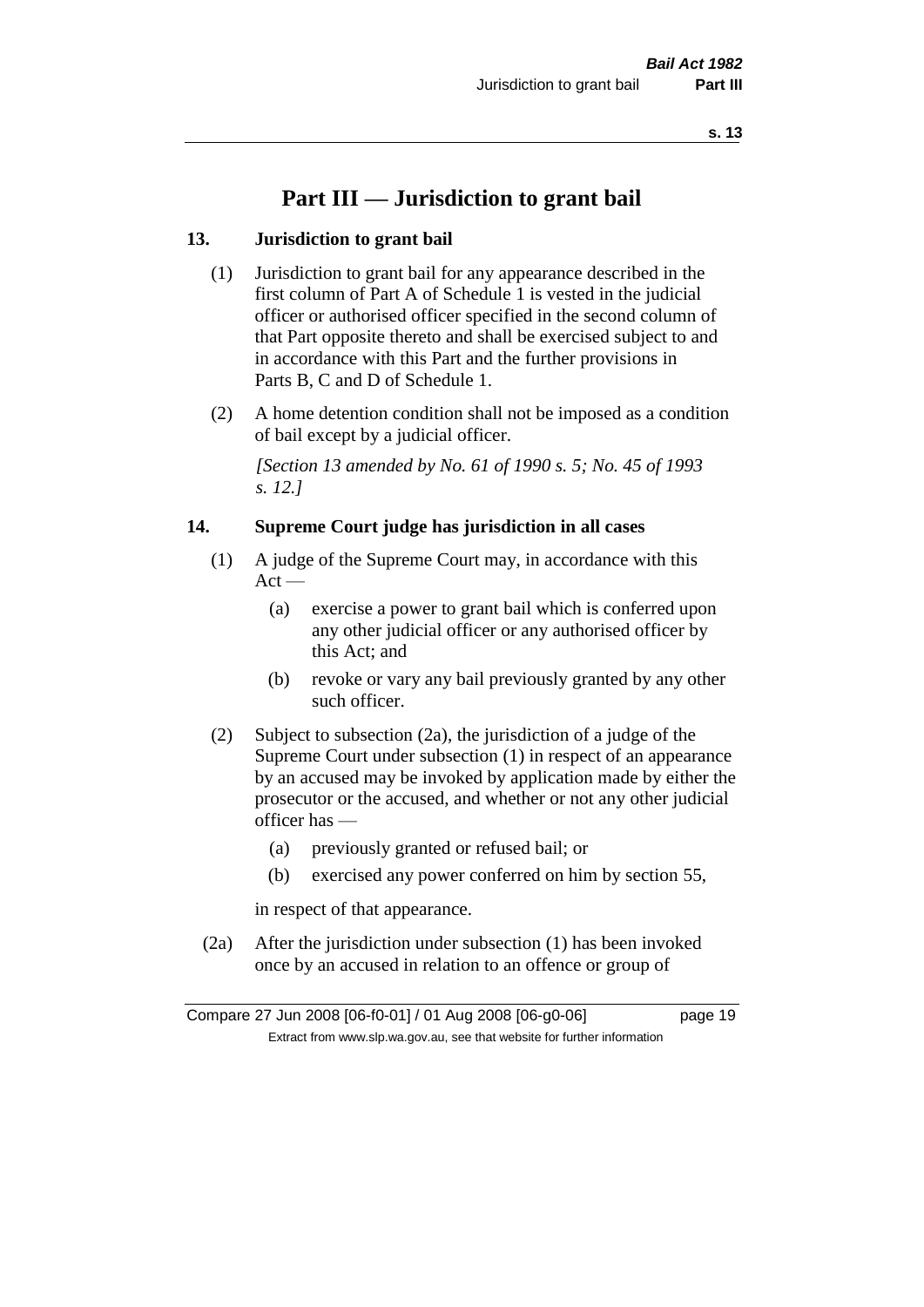offences for which he is required to appear, it may not be further invoked by that accused in relation to that offence or group of offences unless the accused satisfies a judge of the Supreme Court that —

- (a) new facts have been discovered, new circumstances have arisen or the circumstances have changed since the occasion when the jurisdiction was invoked; or
- (b) he failed to adequately present his case for bail on that occasion.
- (3) Where under subsection (1) a judge of the Supreme Court
	- (a) revokes the bail of an accused who is at liberty, he may order that the accused be returned to custody to await the appearance for which the bail was granted;
	- (b) varies the bail of such an accused, he may order that the accused be returned to custody until he becomes entitled to be at liberty pursuant to section 11,

and the judge may issue any warrant which may be necessary to carry such an order into effect.

- (4) In this section **"***any other judicial officer***"** means any judicial officer whose jurisdiction is inferior to that of a judge of the Supreme Court.
- (5) The powers and duties conferred on a judge of the Supreme Court by this section may in the case of a child charged with an offence before the Children's Court also be exercised by a judge of the Children's Court.

*[Section 14 amended by No. 74 of 1984 s. 8; No. 49 of 1988 s. 82; No. 84 of 2004 s. 82.]* 

- **15. Exclusive jurisdiction of Supreme Court judge in murder cases** 
	- (1) Where an accused is in custody for wilful murder or murder, the power to grant bail shall be exercised only by a judge of the

page 20 Compare 27 Jun 2008 [06-f0-01] / 01 Aug 2008 [06-g0-06] Extract from www.slp.wa.gov.au, see that website for further information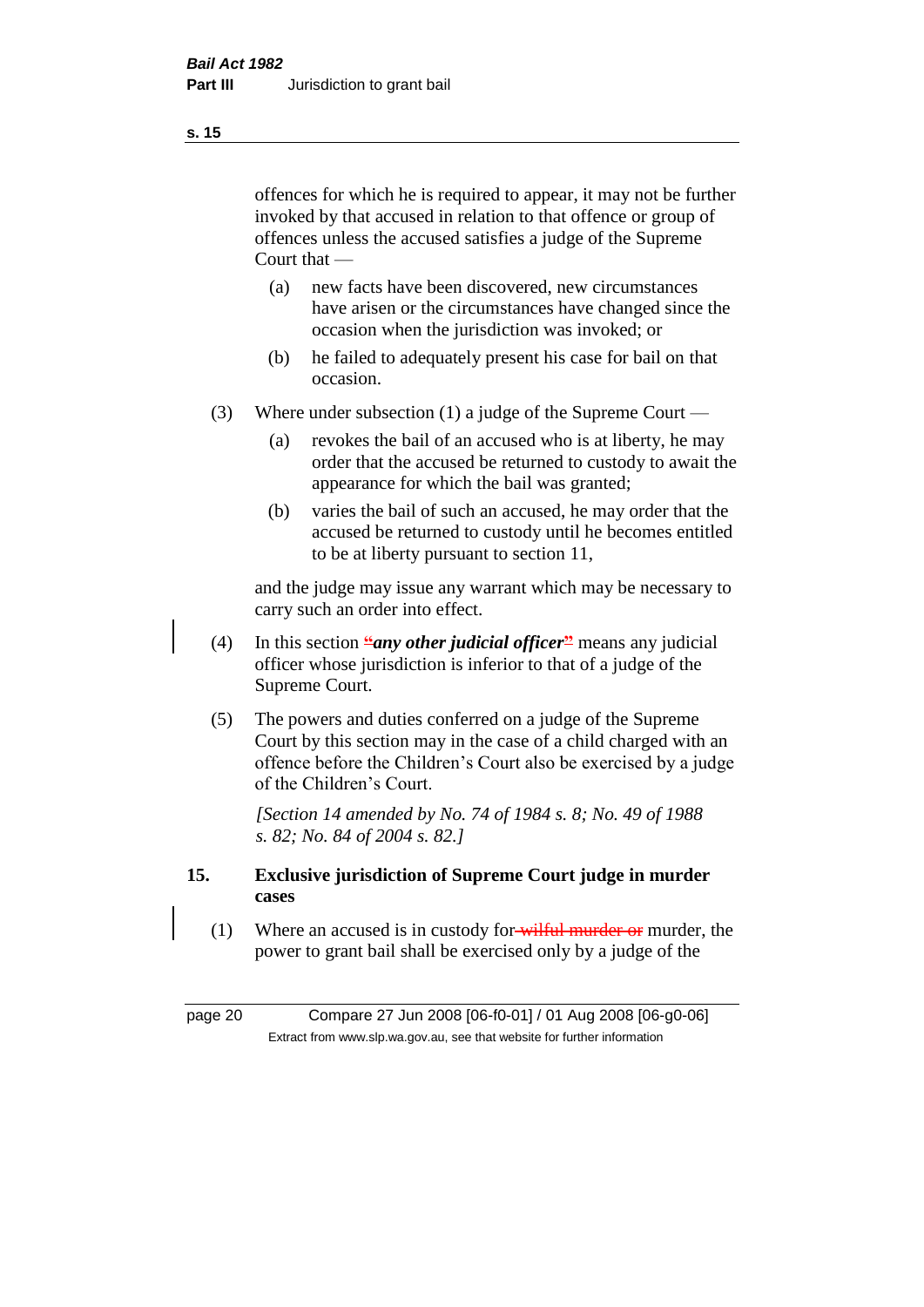Supreme Court, or in the case of an accused who is a child by a judge of the Children's Court, except —

- (a) where section  $31(2)(d)$  applies; or
- (b) to the extent that the Court of Appeal exercises its powers under Part A of Schedule 1.
- *[(2) repealed]*

*[Section 15 amended by No. 52 of 1984 s. 35; No. 74 of 1984 s. 9; No. 49 of 1988 s. 83; No. 70 of 1988 s. 45; No. 45 of 1993 s. 12; No. 45 of 2004 s. 28(4); No. 84 of 2004 s. 82.]82; No. 29 of 2008 s. 24(5).]*

#### **16. Bail of person arrested on warrant**

- (1) Subject to sections 14 and 15 where the arrest of an accused for an offence is made pursuant to a warrant he shall not be granted bail before he is brought before a court or judicial officer as commanded by the warrant, except by a justice acting in terms of section 6(9).
- (2) Notwithstanding subsection (1) or any other provision of this Act, an accused who has been arrested pursuant to a warrant —
	- (a) issued under section 56; or
	- (b) issued under the *Criminal Procedure Act 2004* for an offence against section 51(1) or (2),

shall not have a right to have his case for bail considered, and shall not be granted bail, before he is brought before the court as commanded by the warrant.

*[Section 16 amended by No. 59 of 2004 s. 141; No. 84 of 2004 s. 11 and 82; No. 59 of 2006 s. 4(3).]*

#### Compare 27 Jun 2008 [06-f0-01] / 01 Aug 2008 [06-g0-06] page 21 Extract from www.slp.wa.gov.au, see that website for further information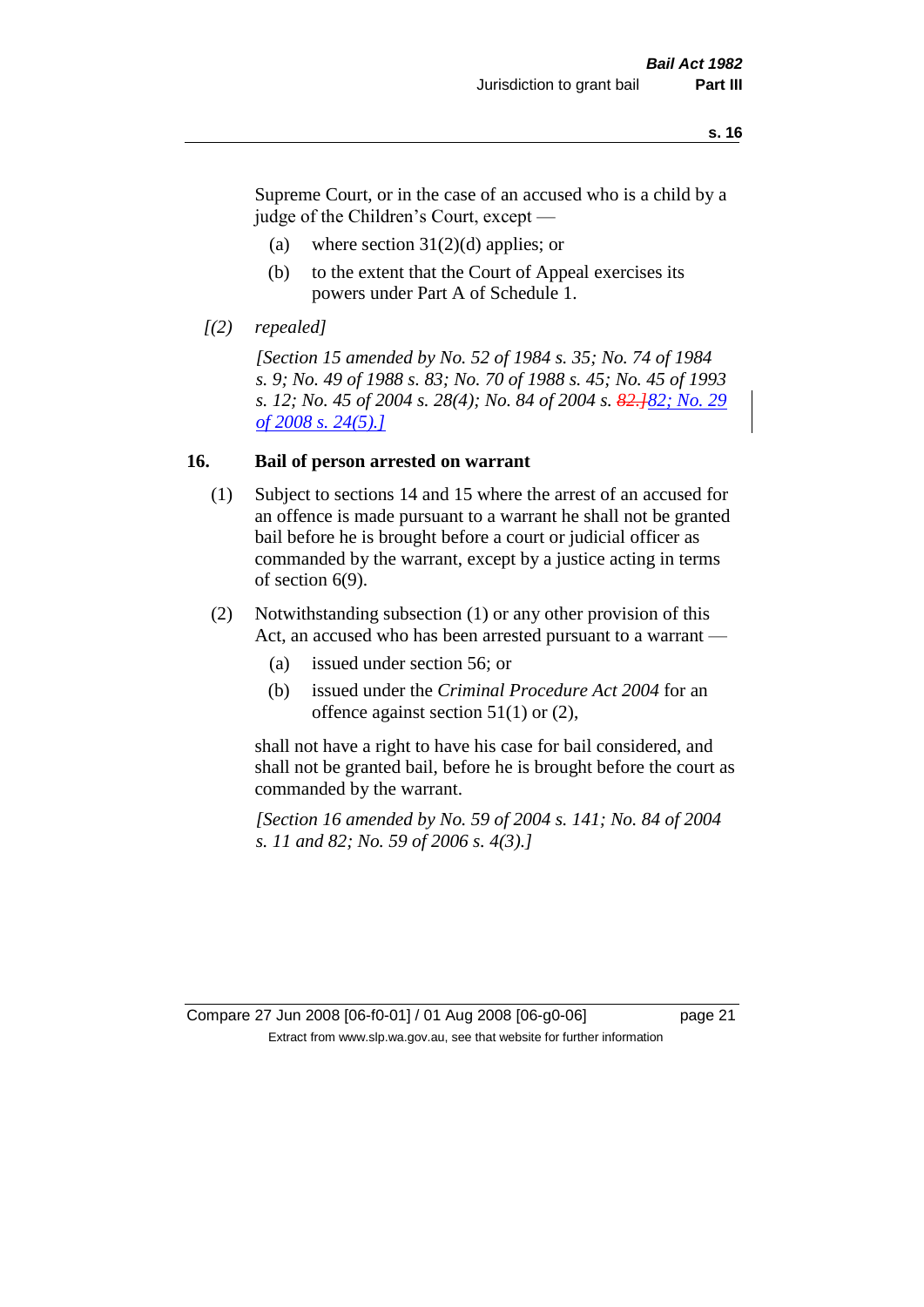#### **s. 16A**

#### **16A. Restrictions on powers of authorised officers and justices in certain cases**

- (1) Where this section applies to a person who has been arrested for an offence jurisdiction does not arise under section 13 until the person is brought before —
	- (a) a court constituted by or so as to include a magistrate; or
	- (b) where section 15 applies, a judge of the Supreme Court or a judge of the Children's Court as the case may require.
- (2) This section applies where
	- (a) a person has been arrested in an urban area for a serious offence; and
	- (b) the serious offence is alleged to have been committed while the accused was —
		- (i) on bail for; or
		- (ii) at liberty under an early release order made in respect of,

another serious offence.

- (3) This section also applies where a person has been arrested in an urban area for an offence against section 61(1) of the *Restraining Orders Act 1997* (which creates offences for breaches of violence restraining orders).
- (4) In this section
	- **"***urban area***"** means
		- (a) the metropolitan region as defined in the *Planning and Development Act 2005* and any prescribed area that adjoins that region; and
		- (b) any other prescribed area of the State, being the whole or part of, or an area adjoining, a local government district under the *Local Government Act 1995* that is designated under that Act as a city or a town.

page 22 Compare 27 Jun 2008 [06-f0-01] / 01 Aug 2008 [06-g0-06] Extract from www.slp.wa.gov.au, see that website for further information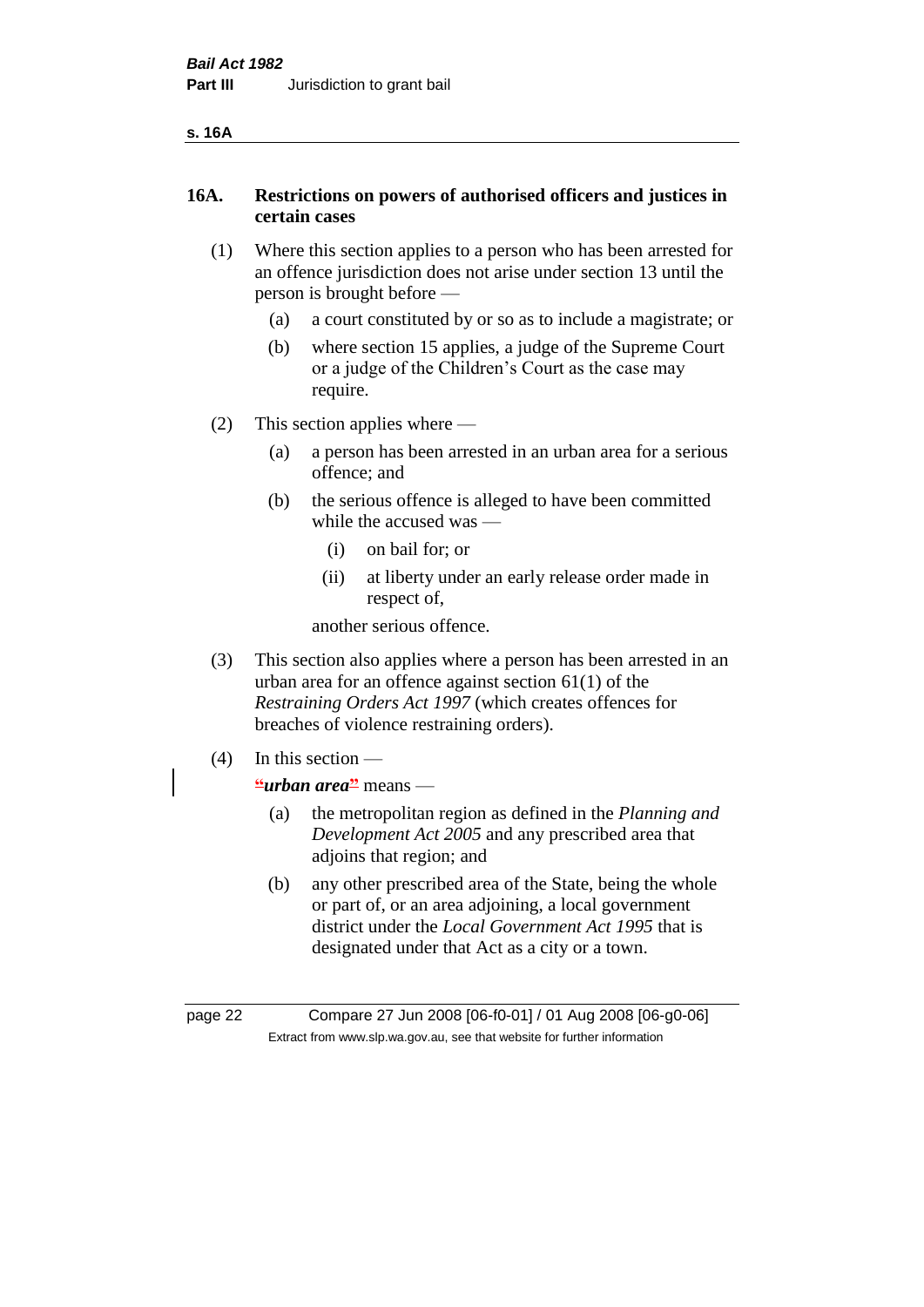*[Section 16A inserted by No. 54 of 1998 s. 6(1); amended by No. 38 of 2004 s. 59; No. 84 of 2004 s. 82; No. 38 of 2005 s. 15.]*

#### **17. Conditions which may be imposed**

- (1) A judicial officer or authorised officer may impose conditions on a grant of bail only to the extent that he is authorised to do so by clause 2(3)(c) of Part C and Part D of Schedule 1.
- (2) Conditions imposed on a grant of bail shall not be any more onerous on the accused than the judicial officer or authorised officer considers is required in the public interest having regard to the nature of the offence for which the accused is in custody and the circumstances of the accused.

*[Section 17 amended by No. 45 of 1993 s. 8 and 12; No. 84 of 2004 s. 82.]* 

#### **17A. Further provisions as to responsible person's undertaking (Schedule 1 Part C clause 2)**

- (1) Where this section applies, an authorised police officer may
	- (a) cancel an undertaking of the kind described in clause 2(3)(c) of Part C of Schedule 1;
	- (b) approve of another person as a responsible person within the meaning in that clause; and
	- (c) detain the accused or order his detention until the person so approved enters into an undertaking of the kind mentioned in paragraph (a).
- (2) Subsection (1) applies where
	- (a) a person has entered into an undertaking referred to in paragraph (a) of that subsection;
	- (b) a judicial officer when granting bail ordered that the person may under this section be released from the undertaking by an authorised police officer; and
	- (c) the person wishes to be so released.

Compare 27 Jun 2008 [06-f0-01] / 01 Aug 2008 [06-g0-06] page 23 Extract from www.slp.wa.gov.au, see that website for further information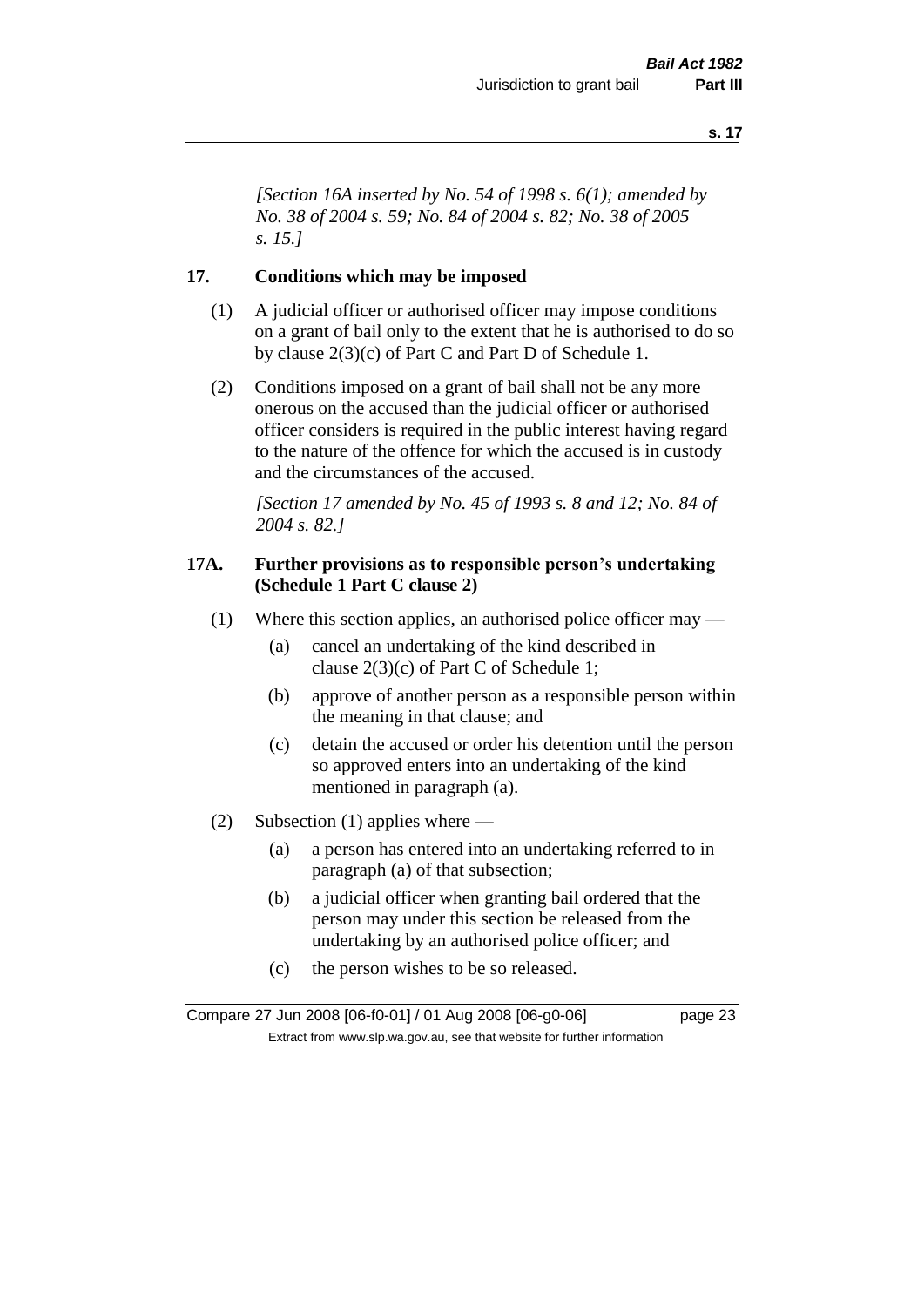#### **s. 17A**

- (3) A police officer may, for the purpose of the exercise of the powers in subsection (1), take into custody a child accused who has been released on bail.
- (4) If the police officer is not an authorised police officer he shall, as soon as is practicable, bring the accused before an authorised police officer for the purpose referred to in subsection (3).
- (5) After an undertaking has been entered into as mentioned in subsection  $(1)(c)$ , the accused, subject to this Act, has a right to be at liberty until he is required to appear before a court.

*[Section 17A inserted by No. 45 of 1993 s. 9; amended by No. 84 of 2004 s. 82.]* 

*[18-19. Repealed by No. 59 of 2006 s. 7(1).]*

page 24 Compare 27 Jun 2008 [06-f0-01] / 01 Aug 2008 [06-g0-06] Extract from www.slp.wa.gov.au, see that website for further information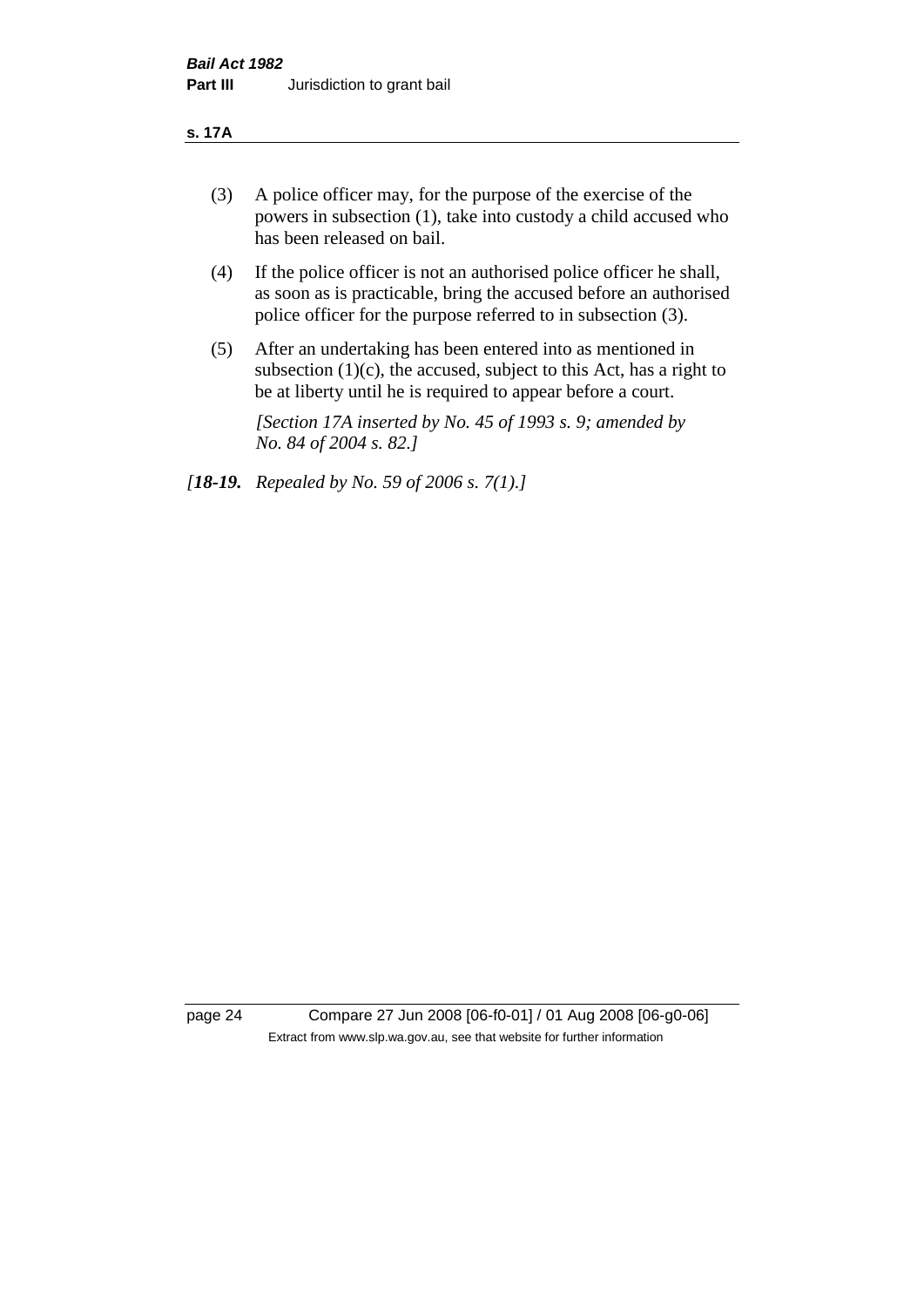## **Part IV — Hearing of case for bail, parties, and evidence**

#### **20. Power to consider bail** *in camera* **and to prohibit publication**

- (1) On the consideration by a judicial officer of a case for bail of an accused who is charged with an offence triable by jury, the judicial officer may, to avoid prejudice to either party, exercise the powers described in subsection (2), but shall only exercise the power in paragraph (b) thereof if he considers that the exercise of the power in paragraph (a) is not, on its own, likely to be sufficient to avoid prejudice.
- (2) The powers referred to in subsection (1) are to order
	- (a) that no report, or summary, of any statement, or of any specified statement, made or furnished at the hearing shall be published by any means;
	- (b) that the bail application be heard *in camera*.
- (3) Where an order is made under subsection (2)(a), no report, or summary, of any statement referred to in that paragraph shall be published by any means —
	- (a) if the offence is one that may be tried on indictment, before a court decides that it is to be tried on indictment;
	- (b) if the accused is discharged from further proceedings upon the prosecution notice or indictment brought against him for the offence, before he is so discharged; or
	- (c) if the accused is tried on indictment for the offence, before the trial is ended.
- (4) A person who, except with lawful excuse, fails to comply with an order made under this section commits an offence.

Penalty: \$1 000.

*[Section 20 amended by No. 50 of 2003 s. 37(2); No. 4 of 2004 s. 58; No. 84 of 2004 s. 11 and 82.]*

Compare 27 Jun 2008 [06-f0-01] / 01 Aug 2008 [06-g0-06] page 25 Extract from www.slp.wa.gov.au, see that website for further information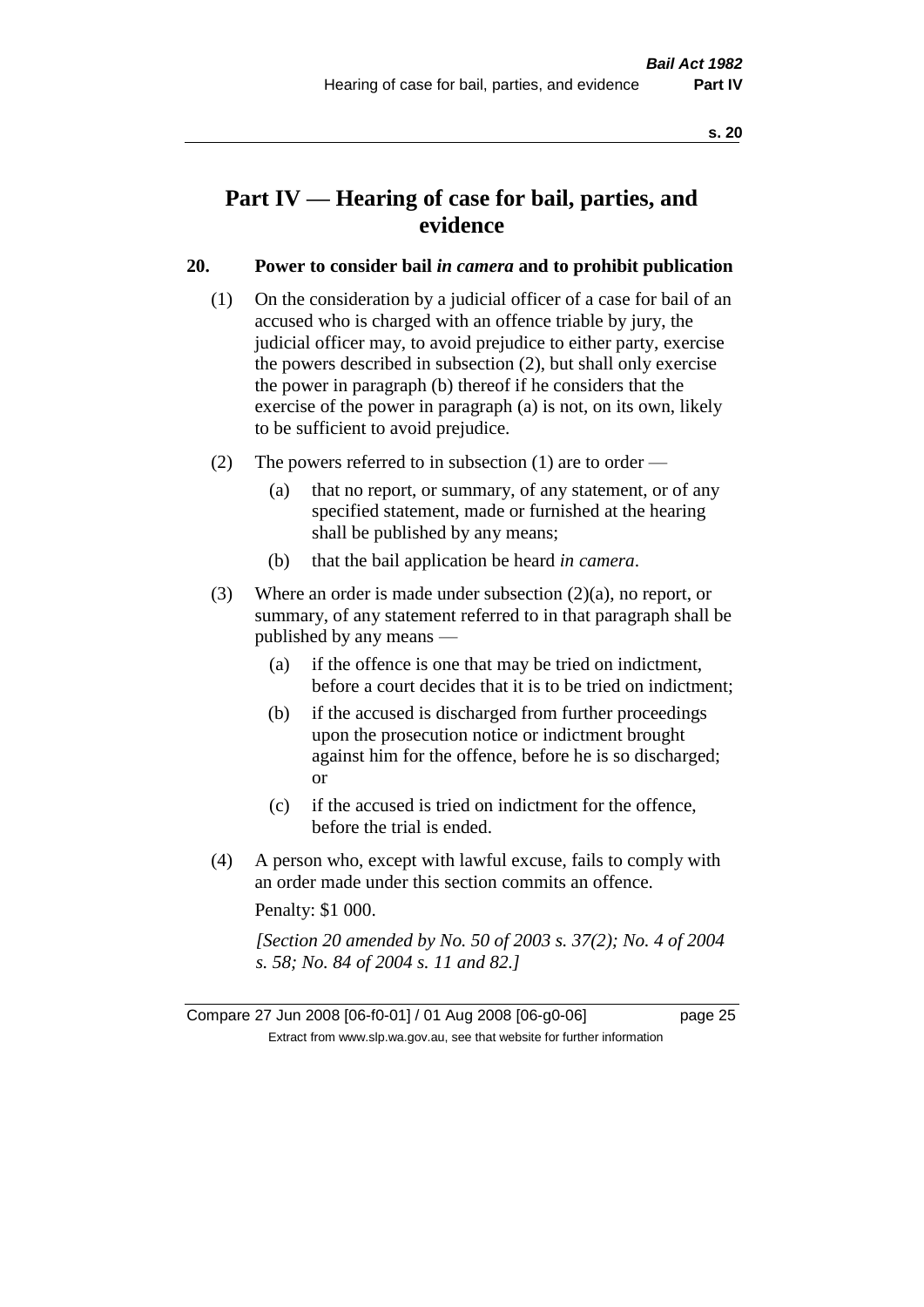#### **s. 21**

#### **21. Parties**

- (1) The parties to proceedings on a case for bail are the prosecutor and the accused and, subject to subsection (2), no other person shall be a party to, or be represented at, the proceedings.
- (2) Nothing in subsection (1) affects the right of
	- (a) the Attorney General to apply for leave, or be an appellant, under Part 2 of the *Criminal Appeals Act 2004*;
	- (b) the State Solicitor or the Deputy Director of Public Prosecutions (Commonwealth) to receive notice and be heard under section 7A(2); or
	- (c) an officer referred to in section 33 of the *Children's Court of Western Australia Act 1988* to be present at and participate in proceedings concerning a child under that section.

*[Section 21 amended by No. 15 of 1988 s. 9; No. 49 of 1988 s. 84; No. 33 of 1989 s. 18; No. 31 of 1993 s. 7; No. 65 of 2003 s. 88(3); No. 59 of 2004 s. 141; No. 84 of 2004 s. 11 and 82.]* 

#### **22. Evidence**

A judicial officer or authorised person may in considering any case for bail receive and take into account such information as he thinks fit whether or not the same would normally be admissible in a court of law.

#### **23. Accused not bound to supply information**

An accused is not obliged to complete, or furnish information for, the prescribed form referred to in section  $8(1)(b)$ , or for any revision thereof, or to furnish any information, whether on oath or otherwise, for the purpose of having his case for bail considered.

*[Section 23 amended by No. 84 of 2004 s. 82.]* 

page 26 Compare 27 Jun 2008 [06-f0-01] / 01 Aug 2008 [06-g0-06] Extract from www.slp.wa.gov.au, see that website for further information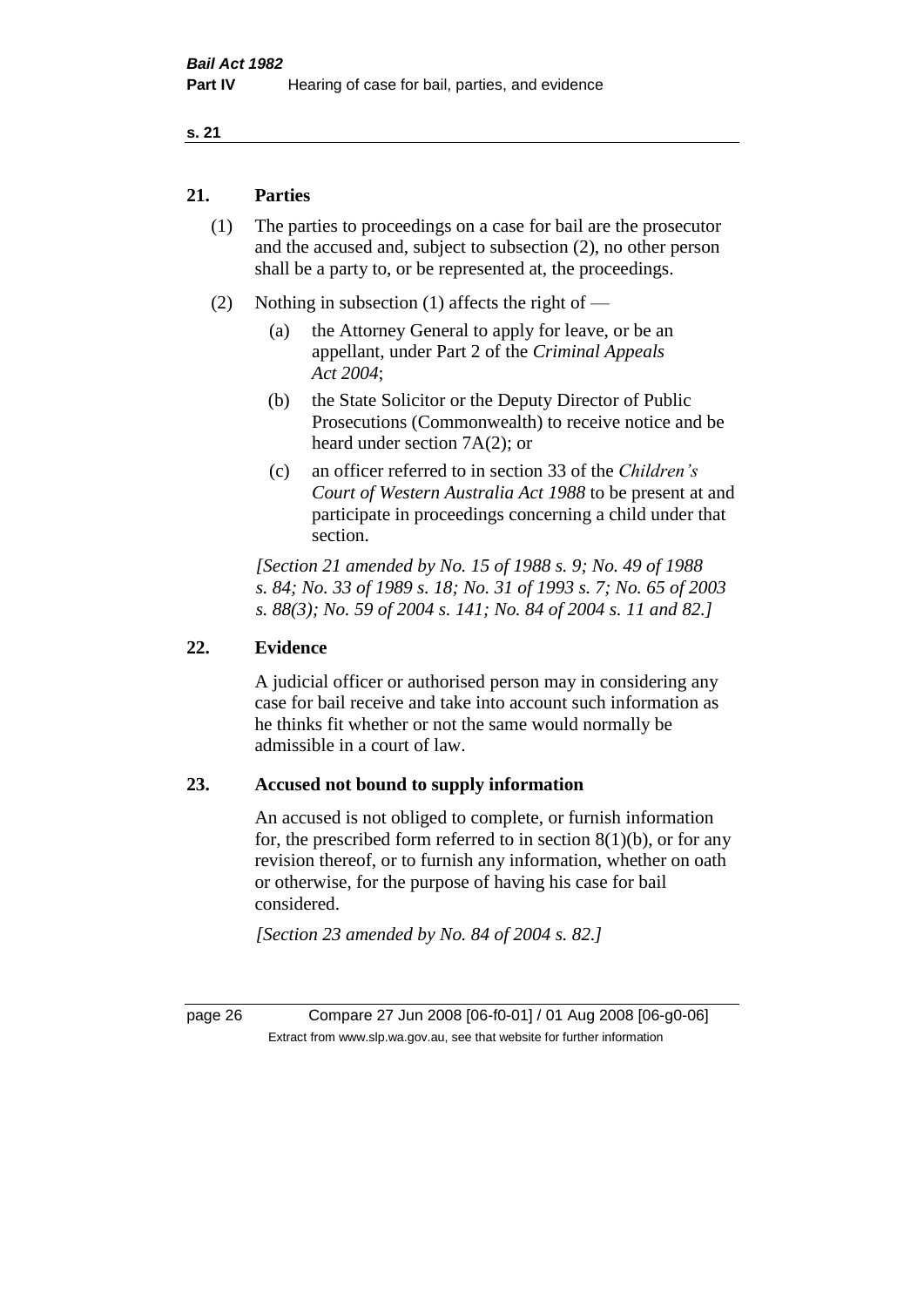#### **24. Information may be referred to police officer for verification or for report**

- (1) A judicial officer or authorised officer who is called upon to consider a case for bail may —
	- (a) request that any information placed before the judicial officer or authorised officer by the accused for the purposes of the case be verified by a police officer, and to that end may refer to a police officer the prescribed form mentioned in section 8(1)(b), after it has been completed or revised;
	- (b) request that a report on any matter mentioned in Part C of Schedule 1, so far as it applies to an accused whose case is being or to be considered, be made by a police officer.
- (2) Where a reference or request is made under subsection (1) a police officer shall, as soon as is practicable —
	- (a) make a report to the judicial officer or the authorised officer accordingly; and
	- (b) furnish a copy of the report to the accused or his solicitor or counsel.

*[Section 24 inserted by No. 61 of 1990 s. 6; amended by No. 45 of 1993 s. 12; No. 84 of 2004 s. 82.]* 

#### **24A. Information may be referred to community corrections officer for verification or for report**

- (1) A judicial officer who is called upon to consider a case for bail may refer to a community corrections officer any matter referred to in section 24(1) and may request a community corrections officer to do any matter referred to in that section.
- (2) A judicial officer who is called upon to consider a case for bail and who desires to impose a home detention condition as a condition on a grant of bail, shall request that a report be made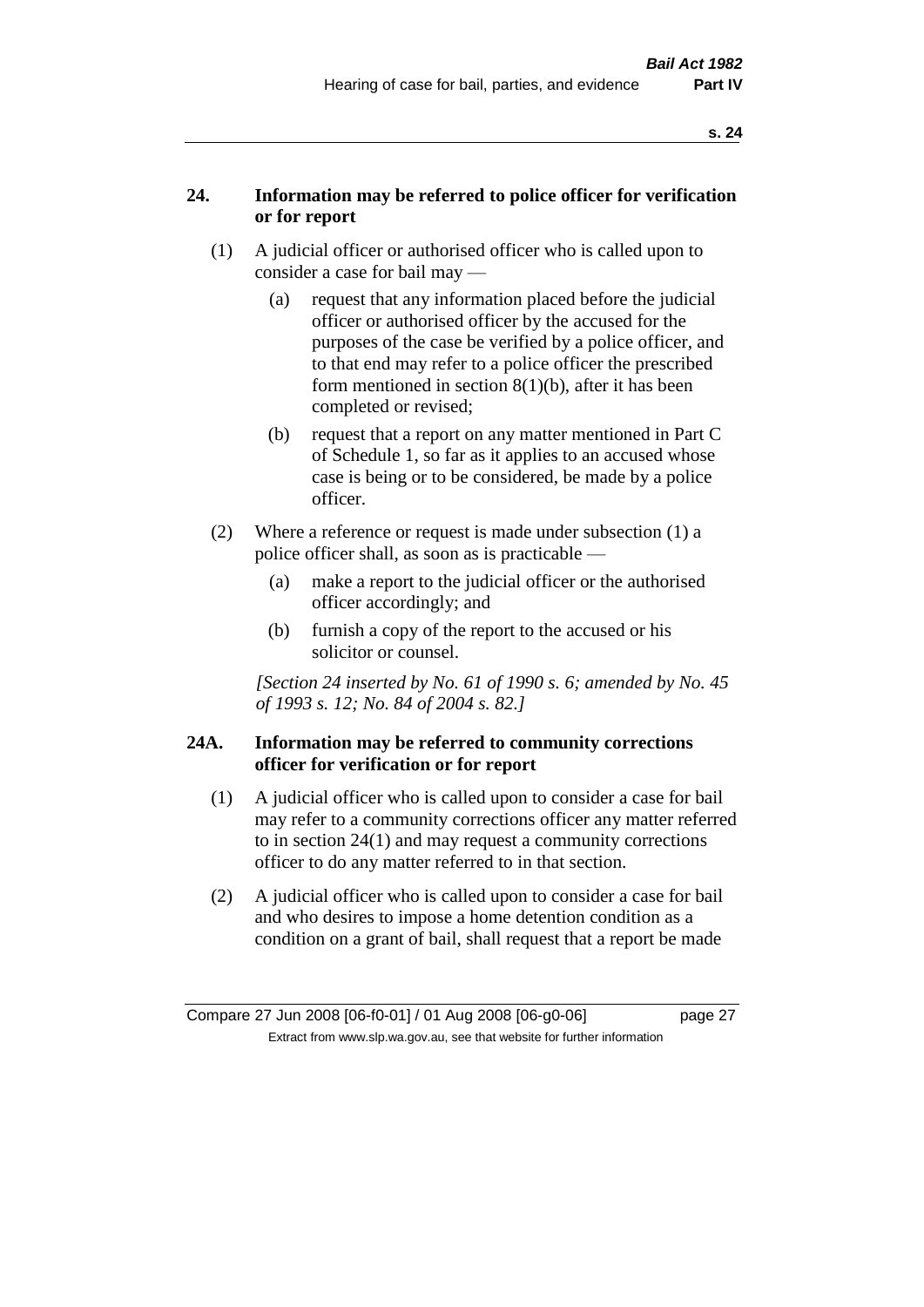**s. 25**

by a community corrections officer about the suitability of the accused to be subject to a home detention condition.

- (3) Where a reference or a request is made under subsection (1) or a report is requested under subsection (2) a community corrections officer shall, as soon as is practicable, make a report to the judicial officer and, at the discretion of the judicial officer, copies may be made available to the prosecution or to the accused or his solicitor or counsel.
- (4) Where a community corrections officer makes a report that an accused is suitable to be subject to a home detention condition, the officer shall annex to the report and provide to the accused or his solicitor or counsel, a list of those conditions in rules made under section 50L that may be applied to the accused by the CEO (corrections) while the accused is subject to the home detention condition.

*[Section 24A inserted by No. 61 of 1990 s. 7; amended by No. 31 of 1993 s. 9; No. 84 of 2004 s. 82; No. 65 of 2006 s. 53.]* 

### **25. Protection of accused as to information given for bail purposes**

A statement made by an accused to a judicial officer or authorised officer for the purpose of a decision whether bail should be granted to him for any appearance in court for an offence shall not be admissible in evidence against him at his trial for that offence.

*[Section 25 amended by No. 84 of 2004 s. 82.]* 

#### **26. Record of decision and reasons**

- (1) A bail record form shall be completed by an authorised officer or a justice if he —
	- (a) refuses to grant bail to an accused;
	- (b) grants bail to an accused in the circumstances referred to in clause 3 of Part B of Schedule 1; or

page 28 Compare 27 Jun 2008 [06-f0-01] / 01 Aug 2008 [06-g0-06] Extract from www.slp.wa.gov.au, see that website for further information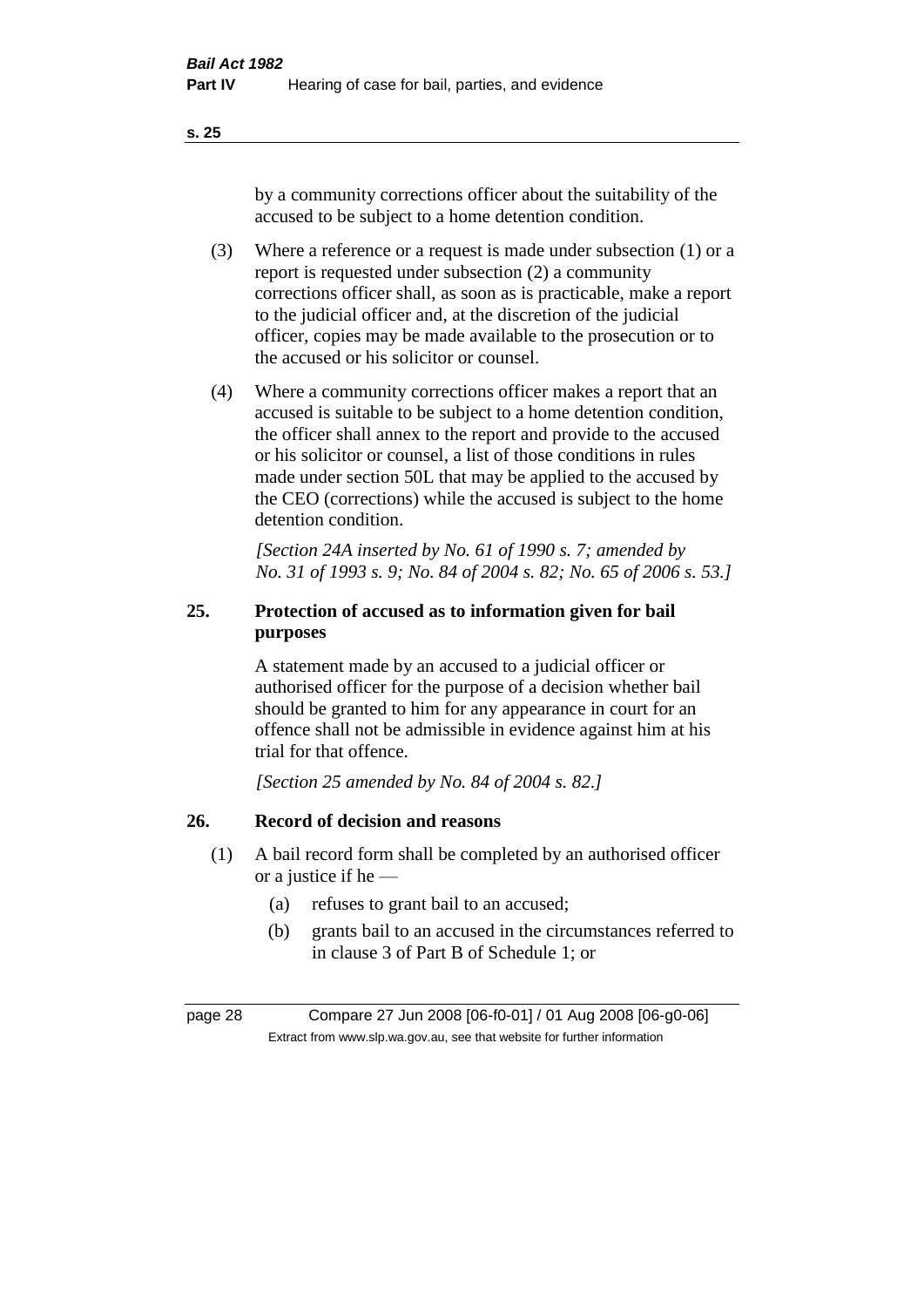- (c) imposes any condition on a grant of bail and it appears to him that the accused is dissatisfied with the condition.
- (2) Where a judicial officer, other than a justice
	- (a) refuses to grant bail to an accused; or
	- (b) imposes any condition on a grant of bail and it appears to him that the accused is dissatisfied with the condition,

a record of the decision and of the reasons therefor shall be made.

- (3) The accused, the prosecutor or an intending prosecutor shall be entitled, upon request, to be furnished with a copy of the bail record form or, where subsection (2) applies, of the record made.
- (4) For the purposes of this section
	- (a) references to a justice do not include a magistrate or a judge of the District Court or the Supreme Court or the Children's Court who is a justice; and
	- (b) a bail record form is a prescribed form designed to contain a summary of the matters relevant to the decision as to the bail of an accused, including those matters set out in Part C of Schedule 1, the decision made, and the reasons for the decision.

*[Section 26 inserted by No. 15 of 1988 s. 10; amended by No. 49 of 1988 s. 85; No. 45 of 1993 s. 12; No. 59 of 2004 s. 141; No. 84 of 2004 s. 82.]* 

#### **27. Transmission of relevant papers to court**

(1) An authorised officer and a judicial officer who consider an accused's case for bail for an appearance for an offence and a person before whom a bail undertaking or a surety undertaking is entered into shall ensure that the relevant papers are sent as soon as is practicable, to the court before which the accused is required to appear.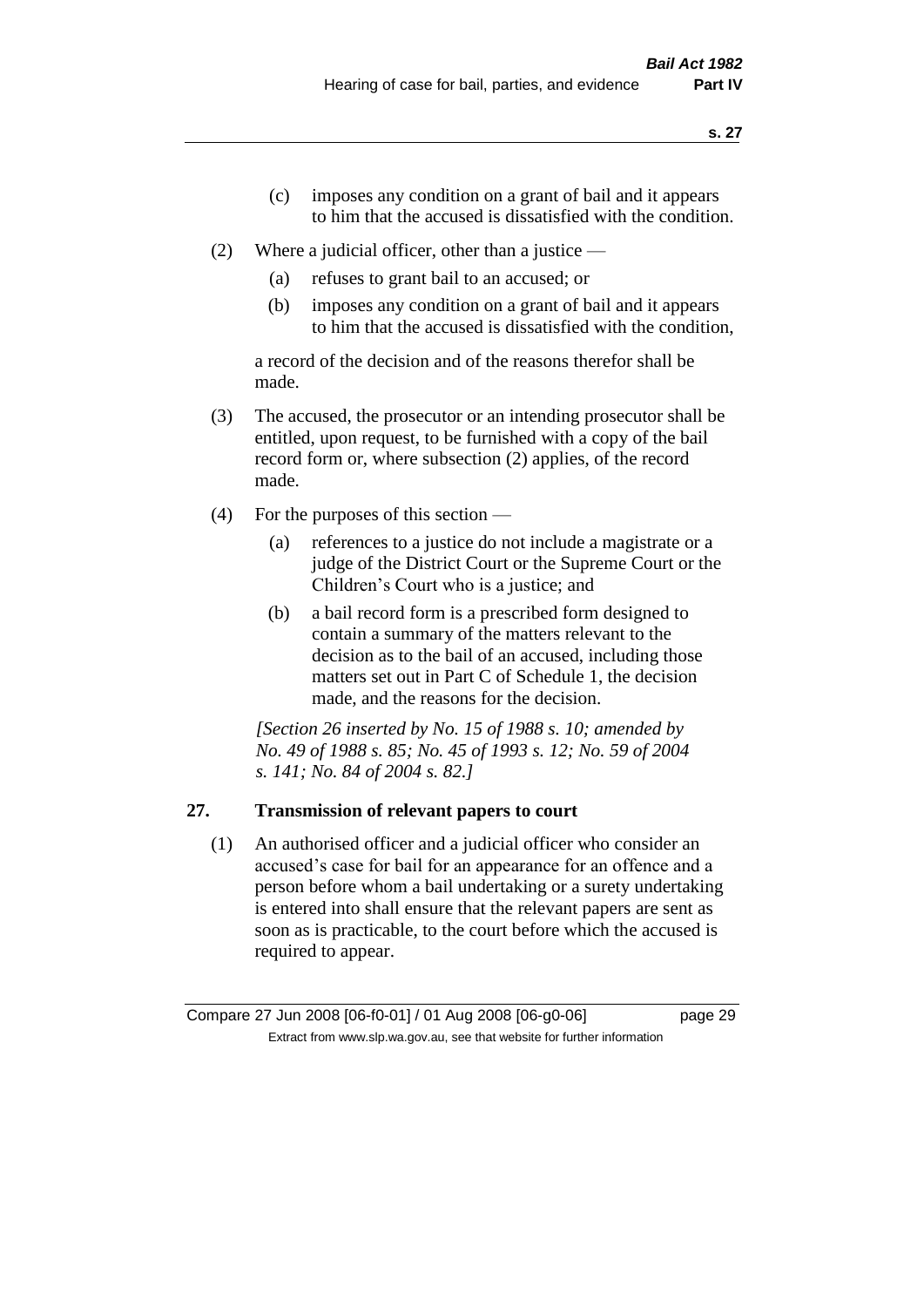#### **s. 27A**

(2) In subsection (1) **"***the relevant papers*" in relation to any particular officer or person means such papers as are prescribed to be sent by that officer or person.

*[Section 27 amended by No. 84 of 2004 s. 82; No. 59 of 2006 s. 7(2).]* 

#### **27A. Transmission of papers to CEO (corrections)**

A judicial officer who grants bail subject to a home detention condition shall ensure that a copy of the bail record form and of the bail undertaking are sent as soon as is practicable to the CEO (corrections).

*[Section 27A inserted by No. 61 of 1990 s. 8; amended by No. 31 of 1993 s. 9; No. 65 of 2006 s. 53.]* 

page 30 Compare 27 Jun 2008 [06-f0-01] / 01 Aug 2008 [06-g0-06] Extract from www.slp.wa.gov.au, see that website for further information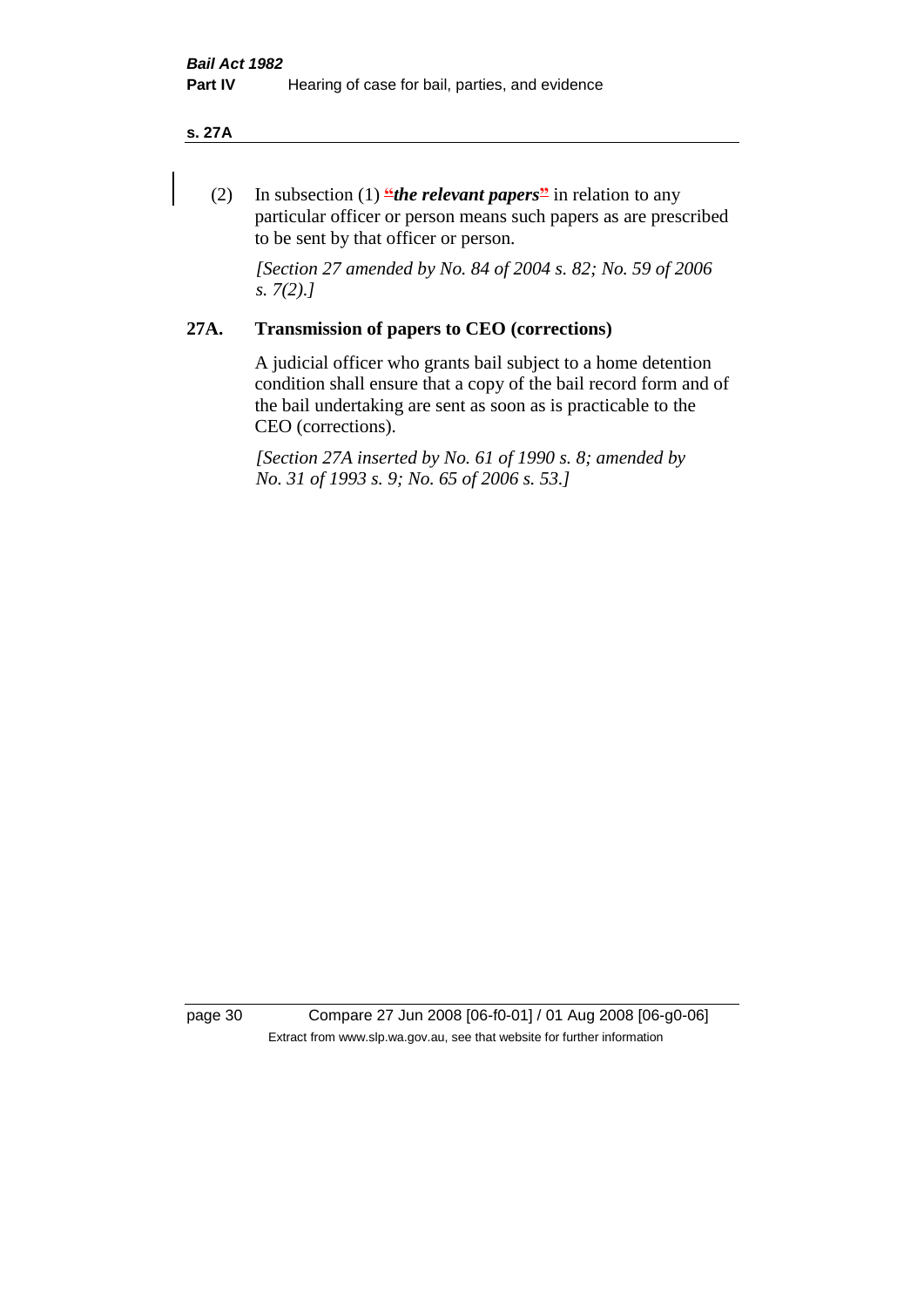## **Part V — Bail undertakings**

#### **28. Bail undertaking**

- (1) A person shall not be released on bail for an appearance in court unless he has entered into a bail undertaking for that appearance or is deemed to have done so under section 31(3).
- (2) A bail undertaking is an undertaking in writing by an accused in the prescribed form —
	- (a) that he will appear at a time and place specified, or deemed by section 31(3) to be specified, in the undertaking;
	- (b) that if he fails to appear at that time and place he will as soon as is practicable —
		- (i) notify the registrar of the court at which he is required to appear of the cause of his failure; and
		- (ii) appear at that court when the court is sitting;
	- (c) that he will comply with such conditions as may be imposed on him under clause 2 of Part D of Schedule 1;
	- (d) that he will comply with any home detention condition which may be imposed as a condition on a grant of bail to him pursuant to clause 3 of Part D of Schedule 1,

and containing any agreement as to forfeiture of money by the accused which may be required pursuant to clause 1 of that Part.

- (3) A bail undertaking for any appearance may be entered into in respect of more than one offence.
- (4) The undertakings mentioned in subsection  $(2)(a)$  and (b) are, subject to section 34, enforceable under sections 51, 57 and 58.

*[Section 28 amended by No. 61 of 1990 s. 9; No. 45 of 1993 s. 12; No. 59 of 2004 s. 141; No. 84 of 2004 s. 82.]*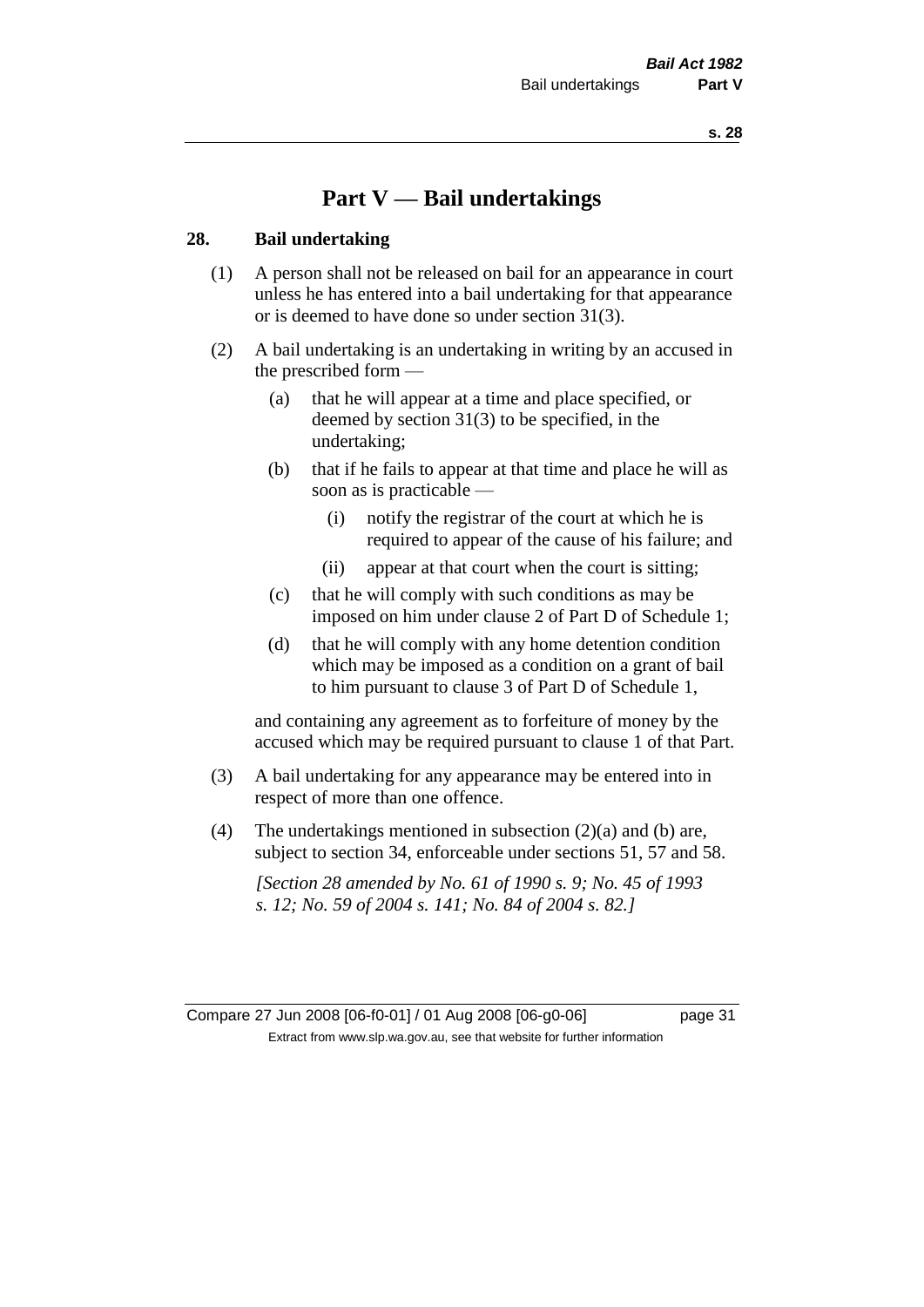#### **s. 29**

#### **29. Before whom bail undertaking may be entered into**

A bail undertaking need not be entered into before the judicial officer or authorised officer who granted bail but may be entered into before any of the following persons —

- (a) a judicial officer;
- (b) the Principal Registrar or a registrar of the Supreme Court;
- (c) the registrar or a deputy registrar of the District Court;
- (d) a registrar of the Magistrates Court;
- (da) a registrar of the Children's Court;
- (e) a coroner's registrar within the meaning of the *Coroners Act 1996*;
- (f) an authorised police officer;
- (g) an associate of a judge of the Supreme Court or of the District Court or of the Children's Court;
- (h) where the accused is in prison, any person for the time being in charge of the prison;
- (i) where the accused is a child, any authorised community services officer.

*[Section 29 amended by No. 15 of 1988 s. 11; No. 49 of 1988 s. 86; No. 2 of 1996 s. 61; No. 59 of 2004 s. 141; No. 84 of 2004 s. 82.]* 

#### **30. Duties of person before whom bail undertaking is entered into**

- (1) The person before whom a bail undertaking is to be entered into by an accused shall before it is entered into —
	- (a) (i) read the undertaking to the accused; or
		- (ii) be informed by the accused that the accused has read it; or
		- (iii) if necessary, have the undertaking translated to the accused;

and

page 32 Compare 27 Jun 2008 [06-f0-01] / 01 Aug 2008 [06-g0-06] Extract from www.slp.wa.gov.au, see that website for further information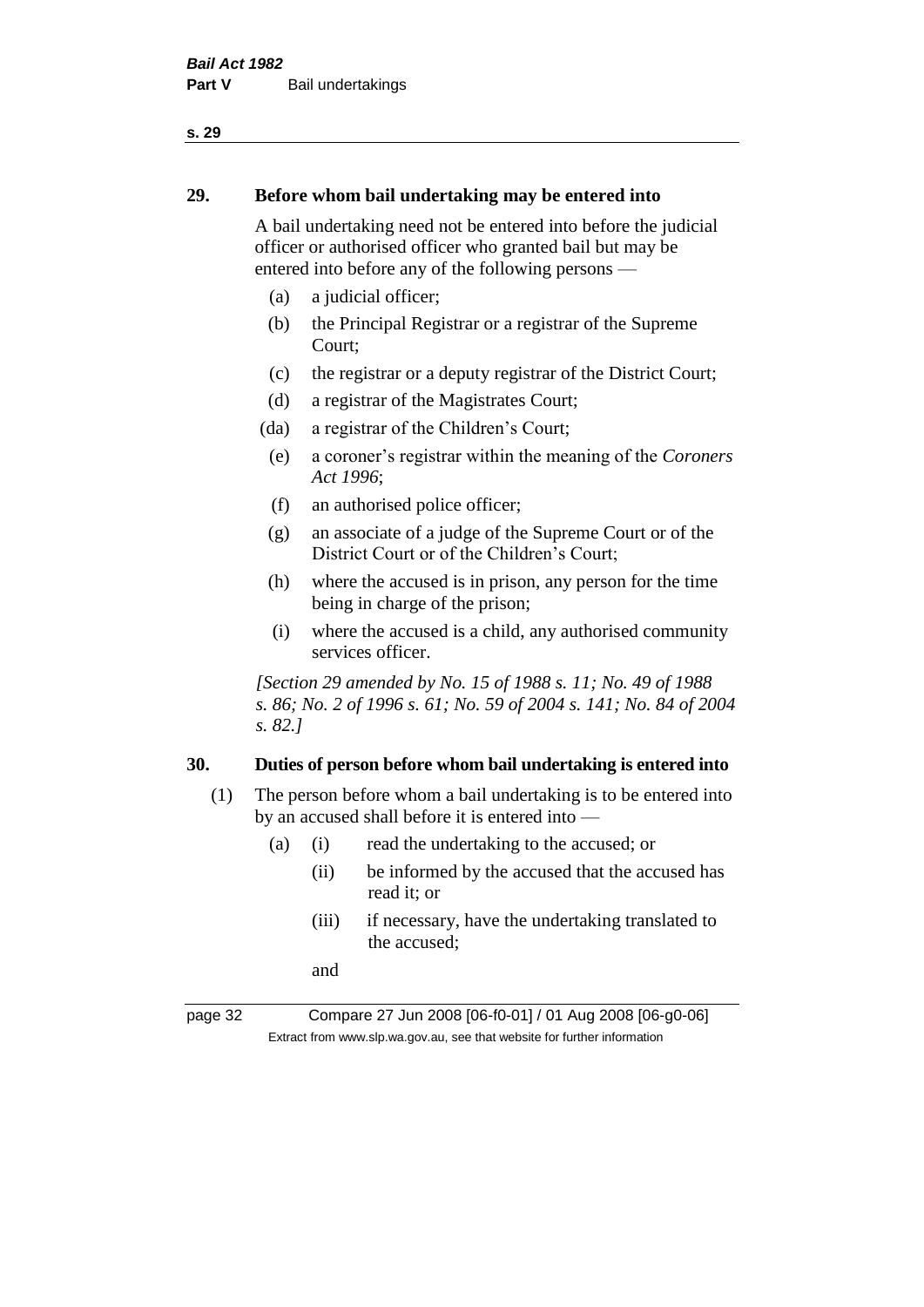- (b) ensure that all conditions which are to be complied with before the release of the accused have been complied with.
- (2) The person before whom a bail undertaking is entered into by an accused shall give to him, or cause to be given to him —
	- (a) a copy of the bail undertaking as duly completed; and
	- (b) a notice in writing in the prescribed form showing
		- (i) his obligations pursuant to the undertaking; and
		- (ii) the consequences of his failure to comply with them.
- (3) The person before whom a bail undertaking is entered into by an accused shall enquire of the accused whether he requires the notice referred to in subsection (2)(b) to be read or translated to him and shall take such steps as are necessary to comply with any such requirement of the accused.

*[Section 30 inserted by No. 15 of 1988 s. 12; amended by No. 84 of 2004 s. 82.]* 

#### **31. Different time and place for appearance may be substituted**

- (1) A different time or a different time and place may be substituted in accordance with this section for the time and place for appearance specified, or deemed by this section to be specified, in a bail undertaking.
- (2) A different time, or a different time and place, for the appearance by the accused may be substituted as mentioned in subsection  $(1)$  —
	- (a) upon an adjournment of proceedings at which the accused is present, by the judicial officer, if he has power to grant bail for that appearance, fixing a time and place for the resumed proceedings and notifying the accused orally thereof;

Compare 27 Jun 2008 [06-f0-01] / 01 Aug 2008 [06-g0-06] page 33 Extract from www.slp.wa.gov.au, see that website for further information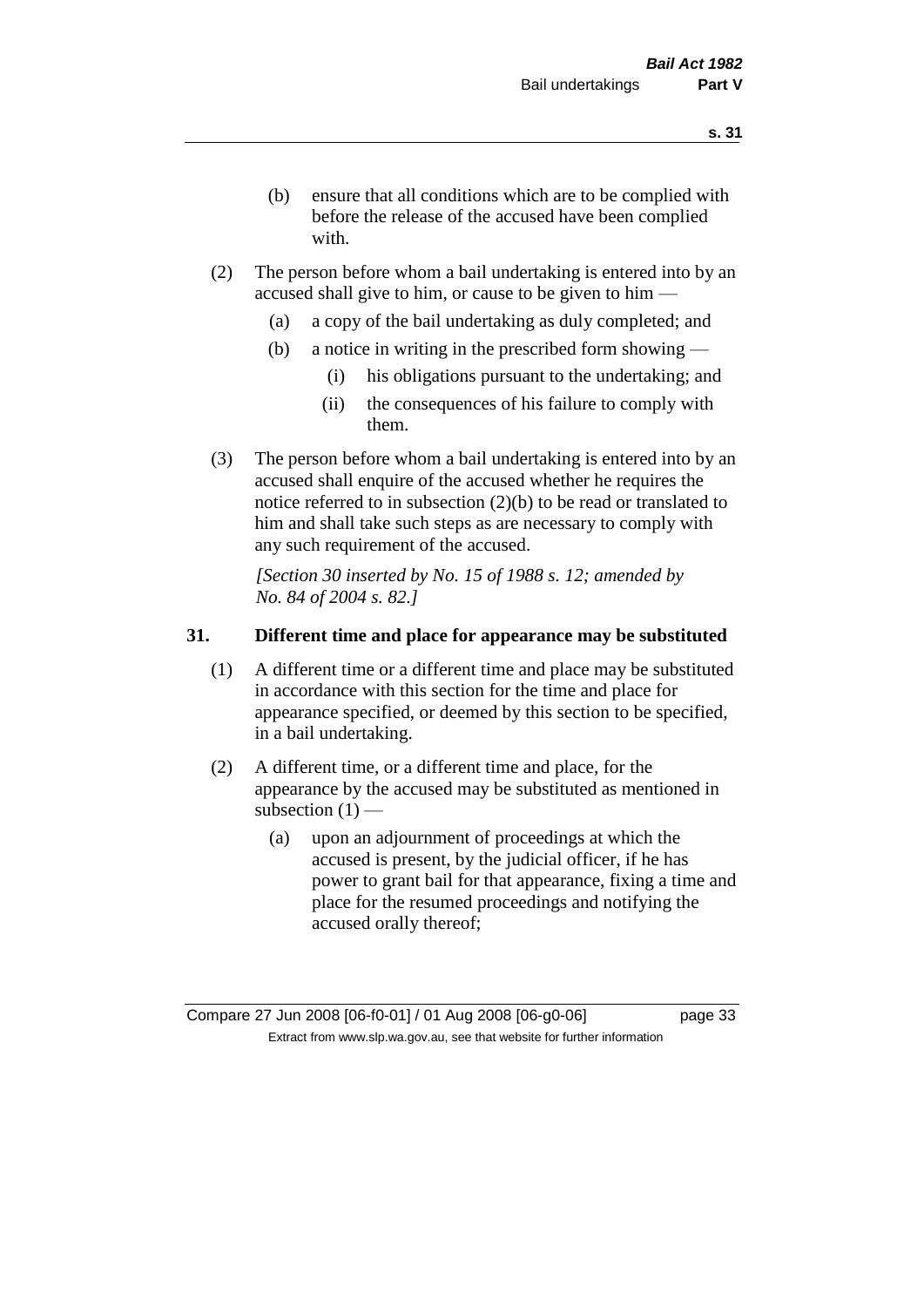- (b) upon an adjournment of proceedings from which the accused is absent for reasonable cause, by the judicial officer, if he has power to grant bail for that appearance, fixing a time and place for the resumed proceedings and directing the registrar of the court to give written notice thereof to the accused;
- $(c)$  where
	- (i) a judge of the Supreme Court or a judge of the Children's Court has granted bail to an accused under section 15; and
	- (ii) a judicial officer, other than such a judge, has committed the accused to the Supreme Court,

by a judge of the Supreme Court notifying the accused orally, or directing the registrar of the court to give written notice to the accused of the time or time and place for the proceedings;

- $(d)$  where
	- (i) a judge of the Supreme Court or a judge of the Children's Court has granted bail to an accused under section 15;
	- *[(ii) deleted]*
	- (iii) the judicial officer is satisfied that there has been no material change in the facts or circumstances which applied on the grant of bail,

by the judicial officer notifying the accused orally, or directing the registrar of the court to give written notice to the accused, of the time or time and place for the resumed proceedings;

(e) upon a committal to the Supreme Court or District Court, by a judicial officer, if he has power to grant bail for that appearance, fixing a specified day in a specified sitting or session of that court and directing the registrar of the court to give written notice thereof to the accused;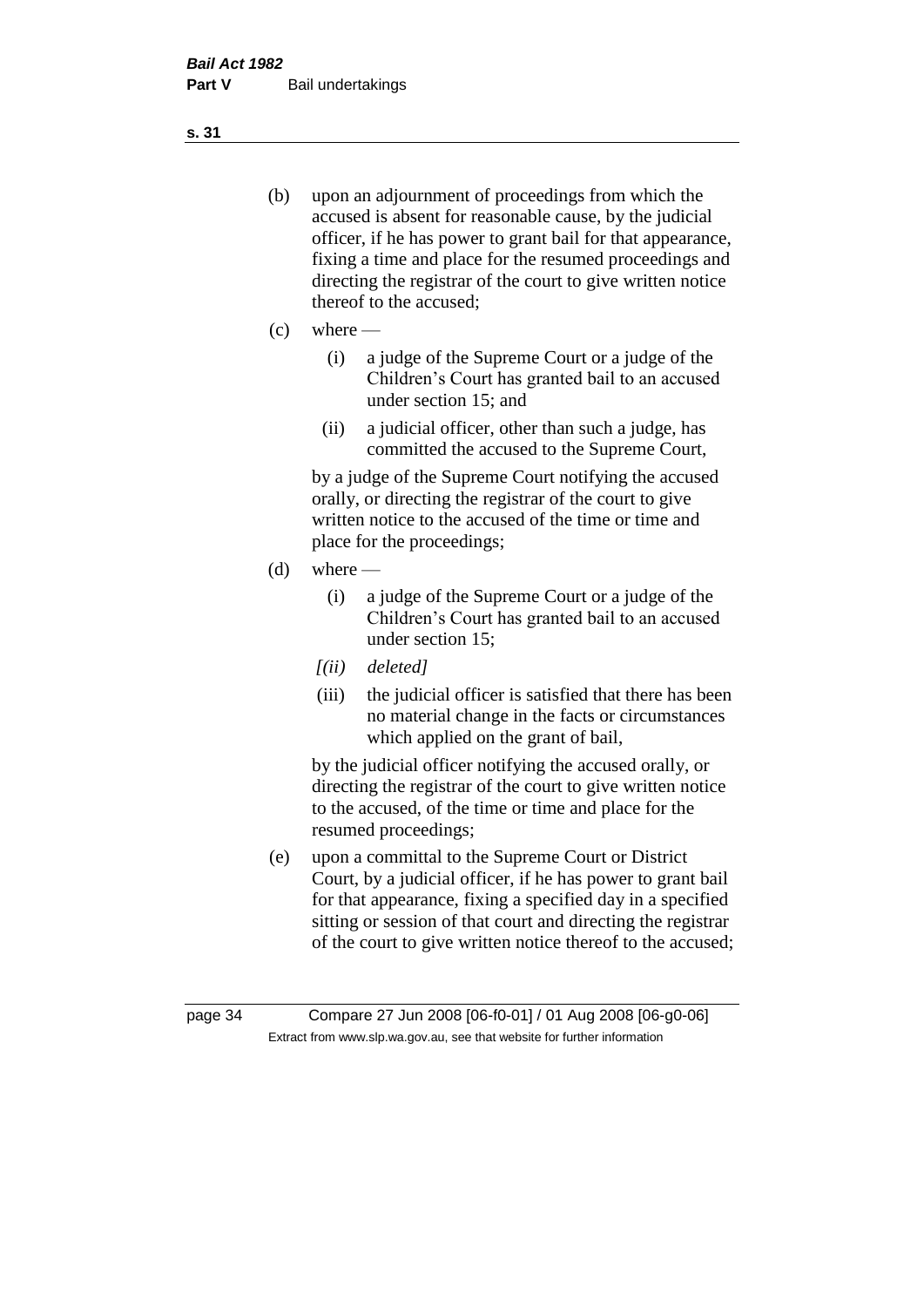- (f) where an accused has been committed for trial in the Supreme Court or the District Court in a specified sitting or session thereof or on a specified day in a specified sitting or session thereof, by an officer of the court fixing a time for the trial in that sitting or session and giving written notice thereof to the accused;
- (g) if the parties agree to a different time or a different time and place for the proceedings, by an officer of the court giving written notice thereof to the accused.
- (3) Where a different time or a different time and place is notified to an accused pursuant to subsection (2) the bail undertaking shall be deemed to be amended to specify that time or that time and place for appearance, and the terms and conditions thereof shall continue to apply as so amended as if the accused had entered into the bail undertaking in that form.
- (4) Where the power in subsection  $(2)(b)$  is exercised upon an adjournment of proceedings the right of the accused to be at liberty under section 11(1) does not lapse by reason only that there is an interval between the adjournment of the proceedings and the time when he is notified of the time and place for the resumed proceedings.

*[Section 31 amended by No. 15 of 1988 s. 13; No. 49 of 1988 s. 87; No. 27 of 2002 s. 21; No. 59 of 2004 s. 141; No. 84 of 2004 s. 82.]* 

## **32. Giving and proof of notices under section 31**

- (1) A written notice to an accused under section 31(2), shall be given to him personally or sent to him by registered post or telegram at his address appearing in his bail undertaking or notified under section 60.
- (2) Without limiting section 75(2) of the *Interpretation Act 1984*, **"***registered post* in subsection (1) includes any method of post whereby an acknowledgment of receipt is obtained from the person to whom a letter is addressed; and if a notice is sent to a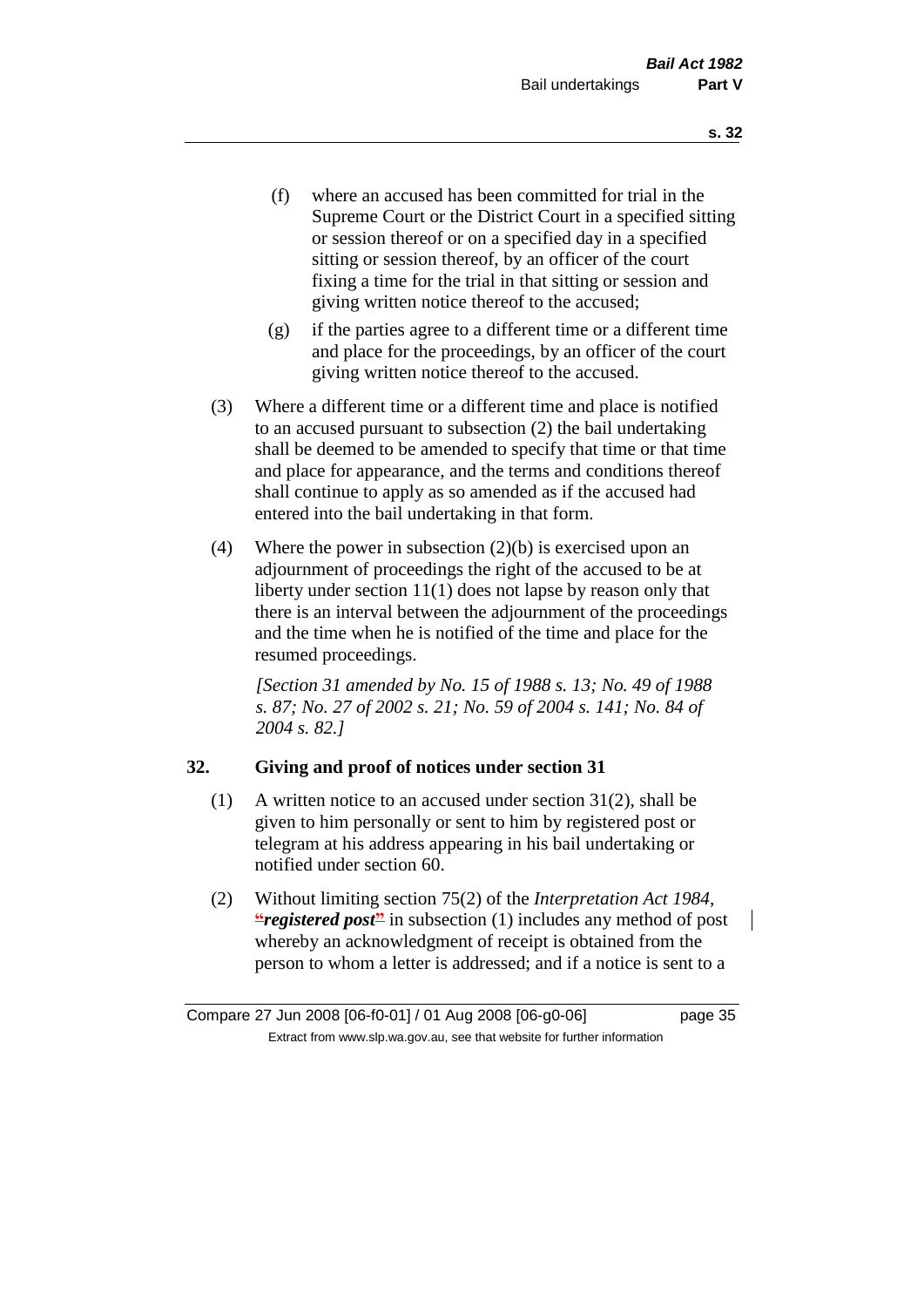person by that method, production of an acknowledgment purporting to be signed by that person shall be evidence of his receipt of the same.

- (3) If notice is sent by registered post (otherwise than as mentioned in subsection (2)) or by telegram it shall be presumed, unless the contrary is shown, to have been received and at the time when, in the ordinary course of events, the letter or telegram would have been delivered.
- (4) The judicial officer who under section  $31(2)(a)$  notifies an accused of the time and place for resumed proceedings shall endorse on the accused's bail undertaking a certificate showing details of such time and place and that he notified the accused thereof.
- (5) In any proceedings
	- (a) a document purporting to be a copy of a notice referred to in subsection (1) shall be evidence of the terms of the notice;
	- (b) an endorsement on a bail undertaking purporting to be a certificate referred to in subsection (4) shall be evidence of the matters appearing therein without proof of the signature of the judicial officer who made it.

*[Section 32 amended by No. 74 of 1984 s. 12; No. 84 of 2004 s. 82.]* 

## **33. Judicial officer may order accused to enter into bail undertaking**

(1) Where bail is granted to an accused by a judicial officer, whether with or without any condition being attached thereto, and the accused fails or refuses to enter into a bail undertaking in terms of the grant, the judicial officer who granted bail may, subject to subsection (3), order that the accused enter into the bail undertaking within such time as he may specify.

page 36 Compare 27 Jun 2008 [06-f0-01] / 01 Aug 2008 [06-g0-06] Extract from www.slp.wa.gov.au, see that website for further information

**s. 33**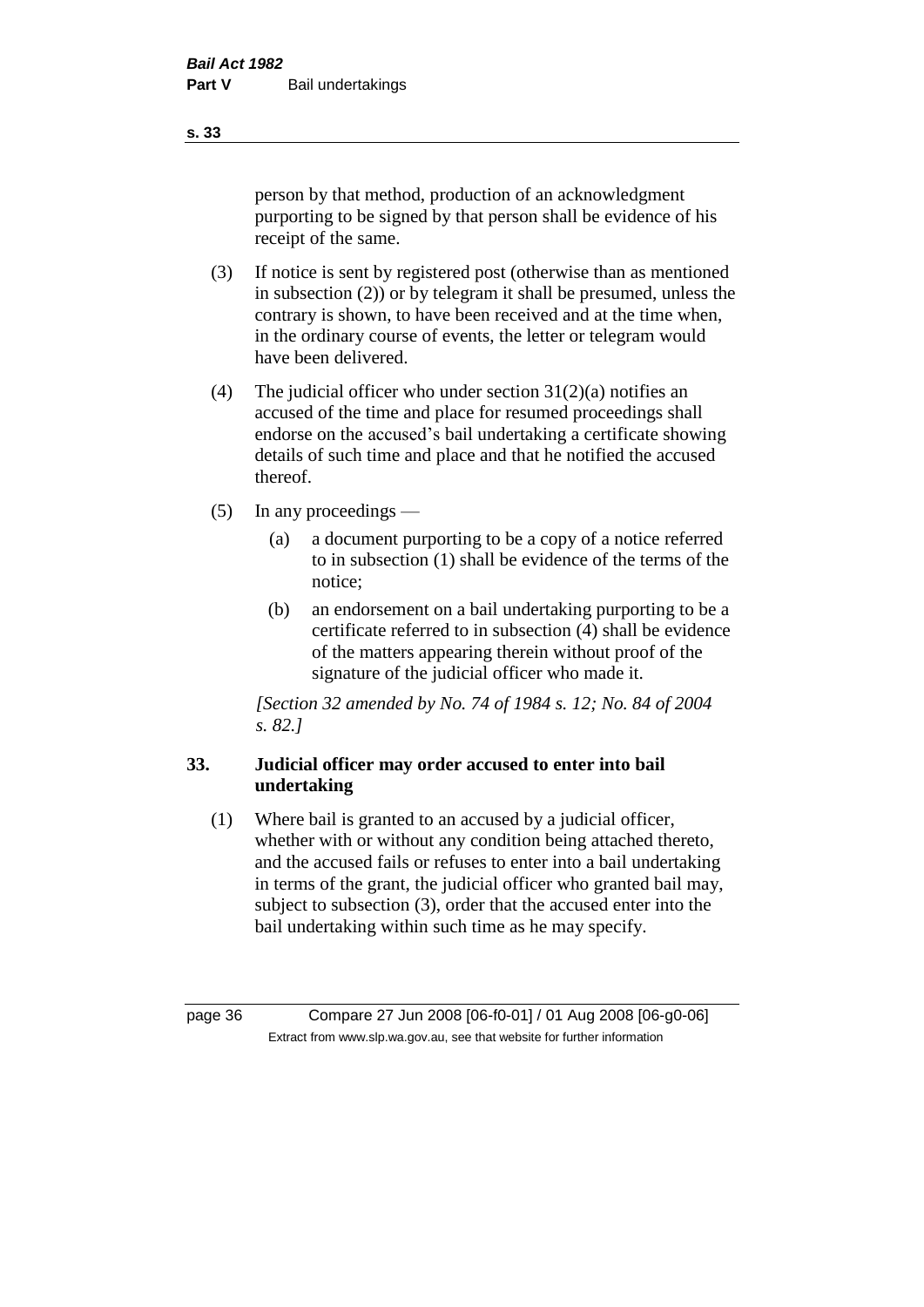- (2) If an accused does not comply with an order under subsection (1), the judicial officer may, subject to subsection (3), further order that a bail undertaking, in such form as the judicial officer may approve, shall be deemed to have been entered into by the accused on the date of such further order, and thereupon that undertaking shall be treated as if it had been duly entered into by the accused for the purposes of this Act.
- (3) A judicial officer shall not
	- (a) make an order under subsection (2) unless he has personally informed the accused of the terms and effect of the order made under subsection (1);
	- (b) exercise any of the powers conferred on him by this section unless he is satisfied that the accused has the capacity to enter into and comply with the undertaking.

*[Section 33 amended by No. 84 of 2004 s. 82.]* 

## **34. Cessation and suspension of bail undertaking**

A bail undertaking ceases to have effect —

- (a) upon the revocation of bail under section 55;
- (b) upon the death of the accused, but only if no order has been made under section 57;
- (c) subject to section 31, upon the appearance in court by the accused as required by his bail undertaking;
- (d) upon the discharge of the accused according to law from any further proceedings for the offence, or all of the offences, to which the bail undertaking relates;
- (e) during any period before the time at which the accused is required to appear in court when he is in custody for any other offence or reason.

*[Section 34 amended by No. 84 of 2004 s. 82.]* 

Compare 27 Jun 2008 [06-f0-01] / 01 Aug 2008 [06-g0-06] page 37 Extract from www.slp.wa.gov.au, see that website for further information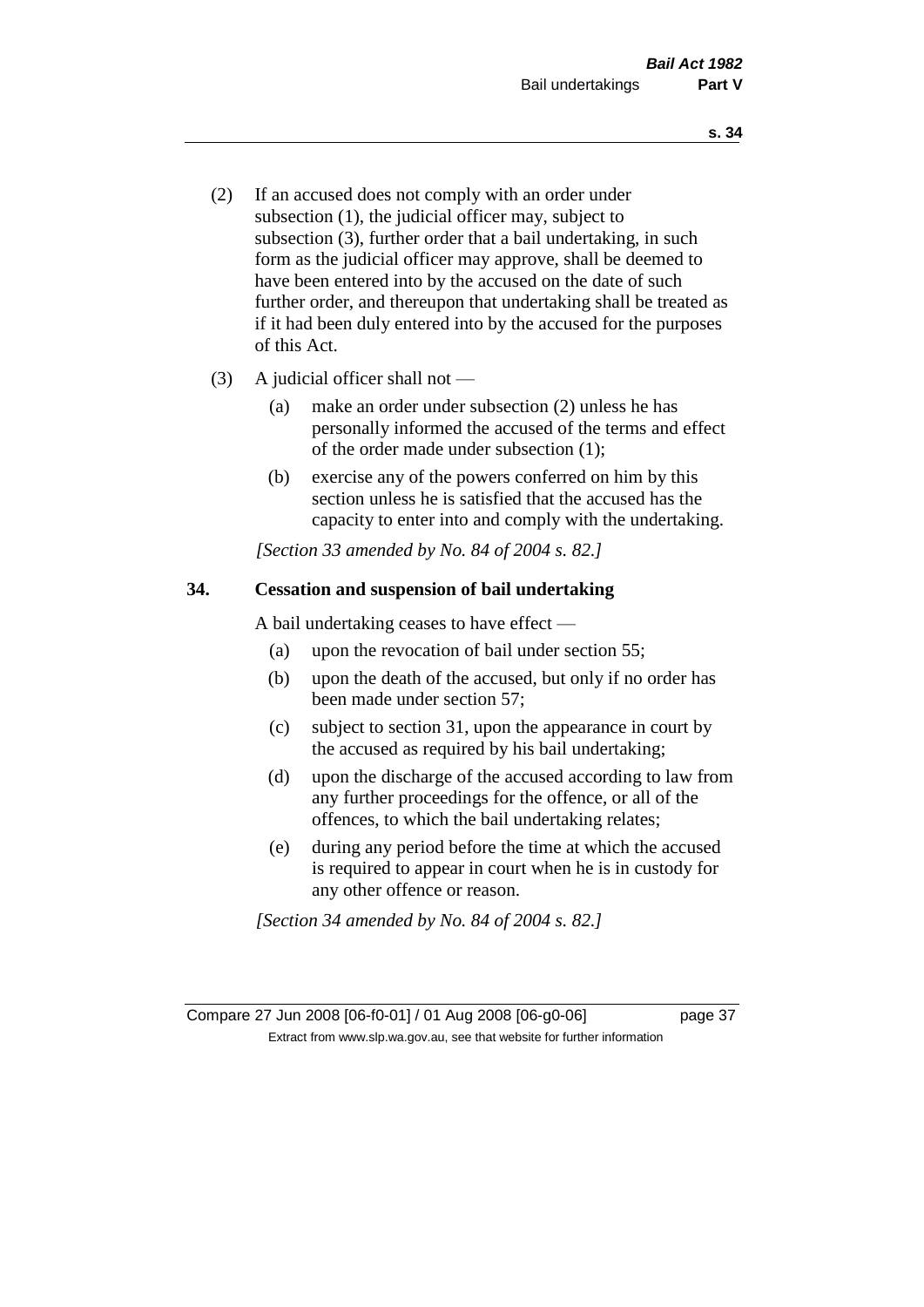# **Part VI — Sureties and surety undertakings**

## **35. Meaning of surety and surety undertaking**

- (1) A surety is a person who, as a condition of the grant of bail to an accused, enters into a surety undertaking, that is to say, undertakes in writing that he will, subject to this Act, forfeit a specified amount of money if the accused fails to comply with any requirement of his bail undertaking mentioned in section  $28(2)(a)$  and  $(b)(ii)$ .
- (2) A surety is required to be approved under section 40.
- (3) A forfeiture of money by a surety as mentioned in subsection (1) is enforceable as provided in section 49 but not otherwise.

*[Section 35 amended by No. 84 of 2004 s. 82.]* 

## **36. Authority to approve sureties**

- (1) The decision whether an applicant should be approved as a surety in any case shall be made, on notice to the prosecutor in the prescribed manner —
	- (a) where a judicial officer imposed the requirement for a surety in that case, by that judicial officer or by a judicial officer whose jurisdiction is co-extensive with that judicial officer's;
	- (b) where an authorised officer imposed the requirement for a surety in that case, by that or any other authorised officer; or
	- (c) where subsection (2) applies, by an officer of the court authorised under that subsection.
- (2) A judicial officer when granting bail to an accused subject to a requirement for a surety or sureties may authorise a justice, a registrar of any court or an associate of a judge of the Supreme Court or of the District Court or of the Children's Court, by

page 38 Compare 27 Jun 2008 [06-f0-01] / 01 Aug 2008 [06-g0-06] Extract from www.slp.wa.gov.au, see that website for further information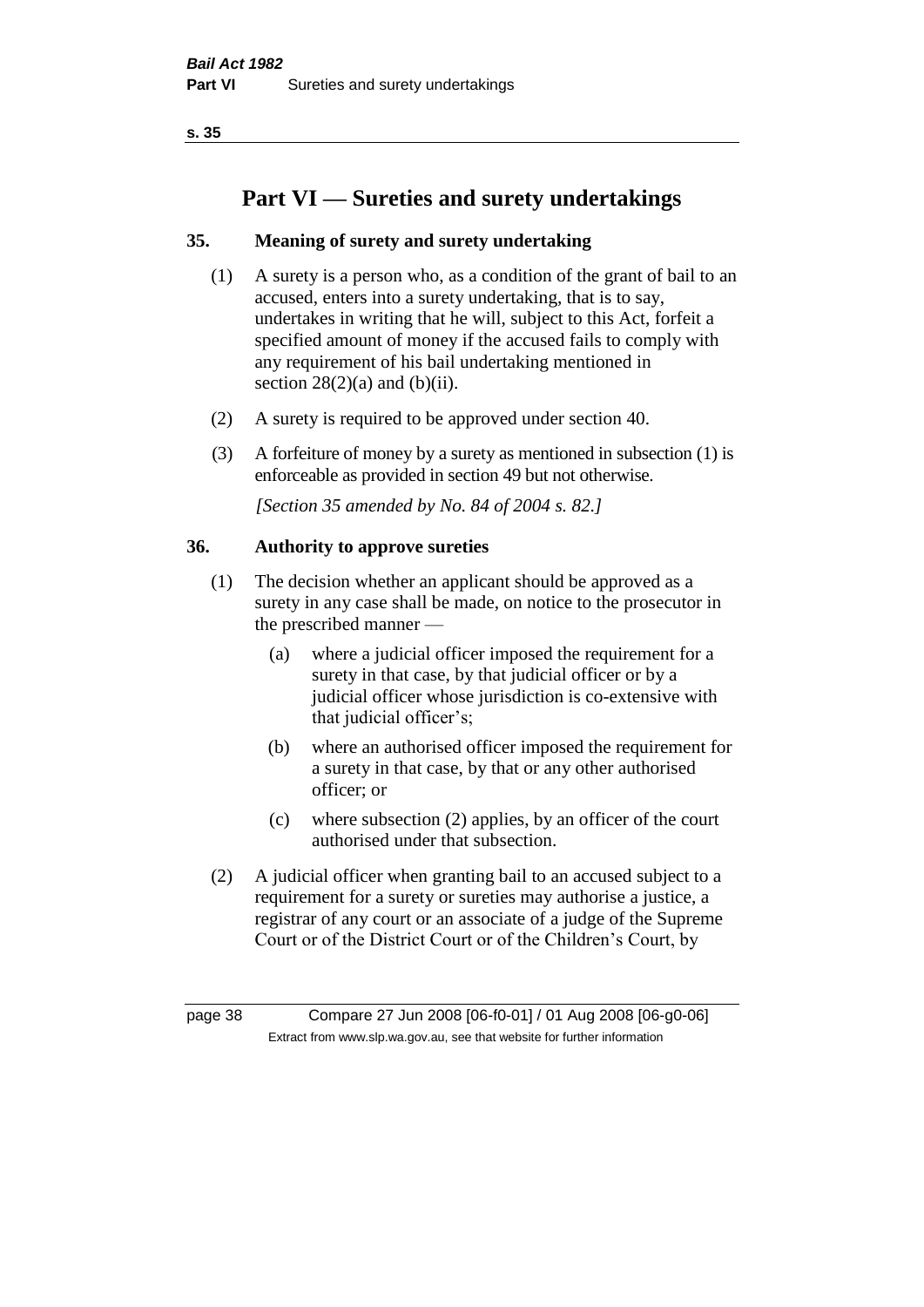name or office, to decide whether any applicant should be approved as a surety in that case.

*[Section 36 amended by No. 15 of 1988 s. 14; No. 49 of 1988 s. 88; No. 59 of 2004 s. 141; No. 84 of 2004 s. 82.]* 

### **37. Proposed surety to receive certain information and prescribed form for completion**

- (1) Whenever an officer referred to in section 36(1) is called upon to decide whether an applicant should be approved as a surety, he shall ensure that the applicant is, or has been, given —
	- (a) a duly completed notice in the prescribed form showing details of the terms and conditions on which bail has been granted to the accused in whose case the surety is required;
	- (b) such information in writing as to the effect of this Act in relation to the rights, obligations and liabilities of sureties as is prescribed for the purposes of this paragraph; and
	- (c) a prescribed form of declaration for completion designed to disclose to the officer all information relevant to the decision.
- (2) Before he makes his decision, the officer shall ensure that the applicant furnishes to him the declaration referred to in subsection (1)(c) duly completed.

*[Section 37 amended by No. 84 of 2004 s. 82.]* 

#### **38. Persons disqualified from being sureties**

- (1) A person is not qualified to be approved as a surety if  $-$ 
	- (a) he is under 18 years of age; or
	- (b) subject to subsection (2), the value of his assets, after provision is made for his debts and liabilities, is less than the amount which he might become liable to forfeit under his proposed surety undertaking; or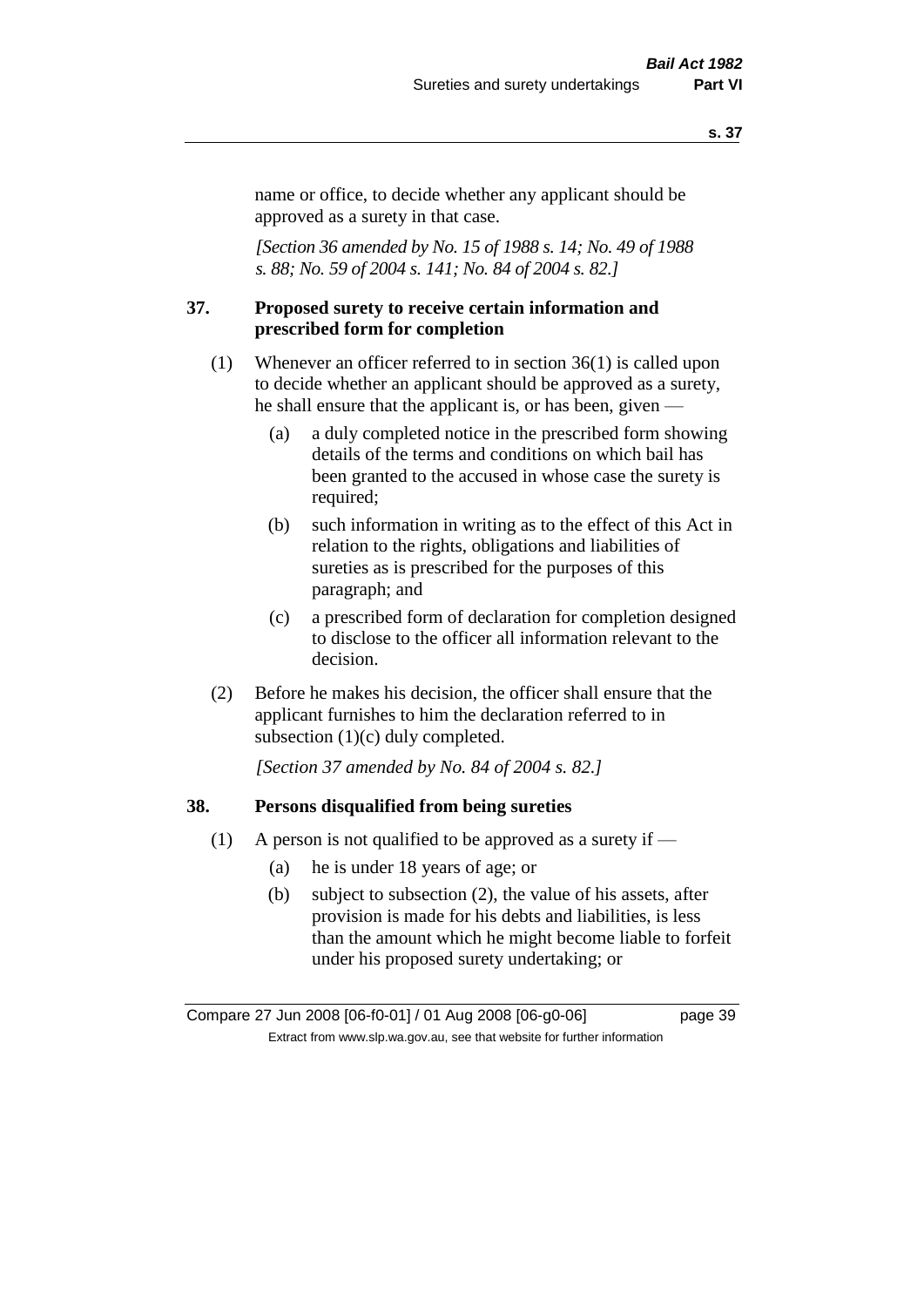(c) there are reasonable grounds for believing that he has been, or will be, indemnified by any person against any forfeiture referred to in paragraph (b).

(2) Subsection (1)(b) does not apply where the applicant for approval is required to give security sufficient to cover the amount which he might become liable to forfeit.

## **39. Matters relevant to approval of sureties**

In determining whether an applicant is suitable to be a surety an officer referred to in section 36(1) shall have regard to all matters which appear to him to be relevant including, as well as any others, the following —

- (a) the character and antecedents of the applicant;
- (b) his proximity to or connection with the accused, whether by kinship, place of residence or otherwise; and
- (c) his ability to pay, or give security for, the amount which he might become liable to forfeit under his proposed surety undertaking, without excessive hardship to himself or his dependants.

*[Section 39 amended by No. 84 of 2004 s. 82.]* 

## **40. Decision on application by proposed surety**

- (1) Upon receipt of the duly completed declaration referred to in section  $37(1)(c)$ , the officer shall, after making any enquiries which he thinks desirable, make a decision, as soon as is practicable, either to approve or not to approve of the applicant as a surety in that case.
- (2) If the officer does not approve of the applicant as a surety he shall record the reasons for his doing so and inform the applicant and the accused thereof, or cause them to be so informed.

*[Section 40 amended by No. 15 of 1988 s. 15; No. 84 of 2004 s. 82.]* 

page 40 Compare 27 Jun 2008 [06-f0-01] / 01 Aug 2008 [06-g0-06] Extract from www.slp.wa.gov.au, see that website for further information

**s. 39**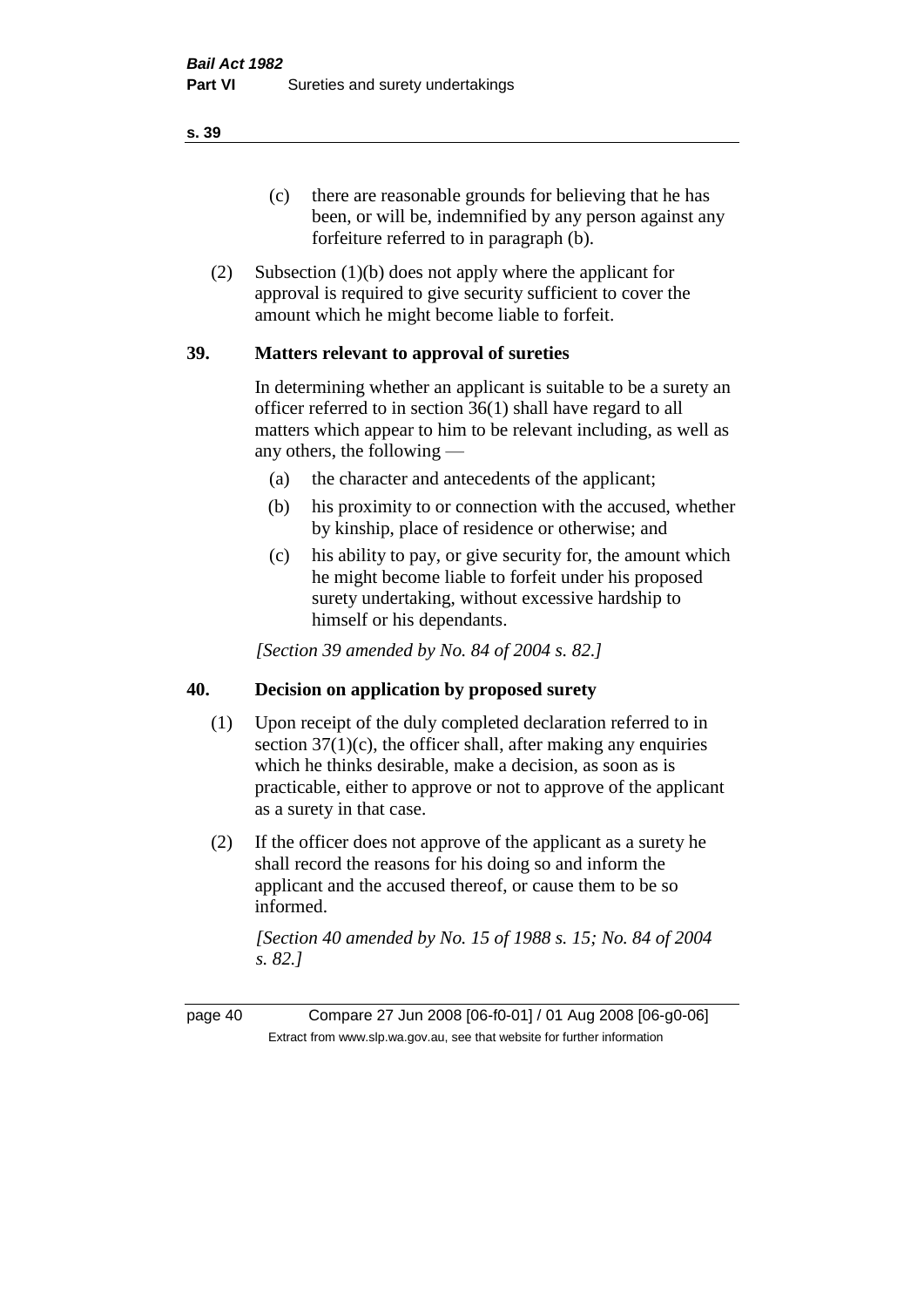## **41. Finality of decision to refuse approval**

- (1) A decision by an officer referred to in section 36(1) not to approve of the applicant as a surety is final unless the applicant becomes entitled to re-apply under subsection (2).
- (2) An applicant who is refused approval as a surety may re-apply for approval to the officer who made that decision, or if he is absent or unavailable to another officer acting in his position, on the ground that —
	- (a) new facts have been discovered, new circumstances have arisen or the circumstances have changed since he was refused approval; or
	- (b) he failed to adequately present his case for approval on his previous application,

and the provisions of this Act, except section 37, shall, with necessary modifications, apply to any such further application and the decision thereon.

## **42. Before whom surety undertaking may be entered into**

A surety undertaking need not be entered into before the officer who approved the surety but may be entered into before any person before whom the accused for whose appearance the surety is approved might enter into his bail undertaking under section 29.

*[Section 42 amended by No. 84 of 2004 s. 82.]* 

### **43. Duties of persons before whom surety undertaking is entered into**

A person before whom a surety undertaking is to be entered into —

- $(a)$  shall
	- (i) read to the surety;
	- (ii) be informed by the surety that he has read; or

Compare 27 Jun 2008 [06-f0-01] / 01 Aug 2008 [06-g0-06] page 41 Extract from www.slp.wa.gov.au, see that website for further information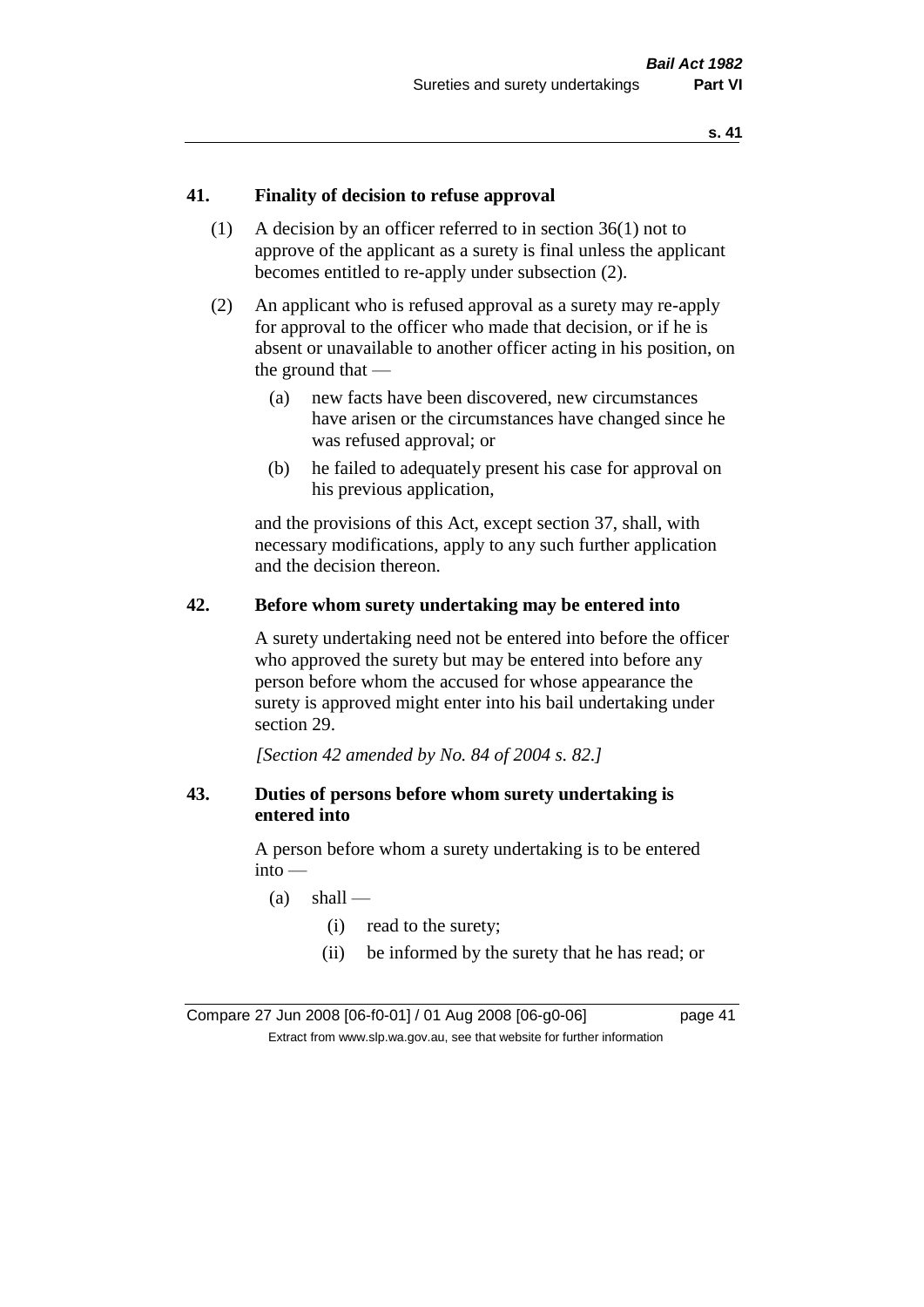(iii) if necessary, have translated to the surety, the documents described in section  $37(1)(a)$  and (b), and the surety undertaking, before the surety enters into the undertaking;

- (b) shall ensure that all conditions which are to be complied with by the surety have been complied with before the surety enters into his undertaking; and
- (c) shall give to the surety a copy of his surety undertaking as duly completed.

*[Section 43 amended by No. 74 of 1984 s. 13.]* 

## **44. Surety undertaking extends to adjourned hearing only by consent**

- (1) A surety undertaking does not extend to the failure by the accused to appear at a different time or a different time and place pursuant to section 31 unless —
	- (a) his surety undertaking contains a provision that it does so extend; and
	- (b) where applicable, pursuant to subsection (2), he has received notice as mentioned in that subsection.
- (2) A surety undertaking may, at the option of the surety, also contain a provision that, where a different time or a different time and place for the accused's appearance is substituted pursuant to section 31, the surety's liability shall only arise if he is given notice, as soon as is practicable, of the different time or the different time and place.

*[Section 44 amended by No. 74 of 1984 s. 14; No. 84 of 2004 s. 82.]* 

## **45. Giving and proof of notices under section 44**

- (1) For the purposes of section 44(2) notice to a surety may be given —
	- (a) orally to the surety by the judicial officer when he fixes a time and place for the proceedings or the resumed

page 42 Compare 27 Jun 2008 [06-f0-01] / 01 Aug 2008 [06-g0-06] Extract from www.slp.wa.gov.au, see that website for further information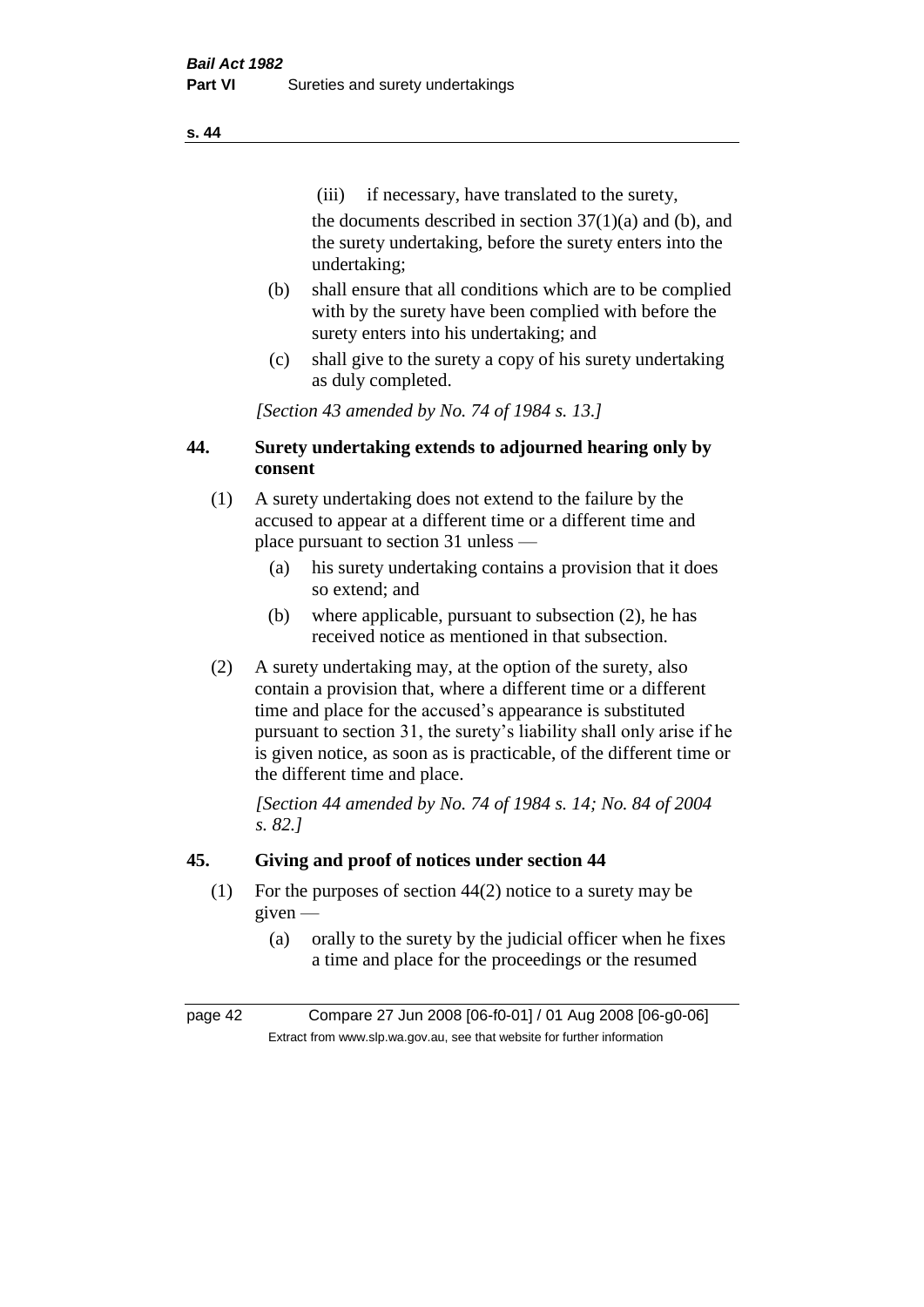proceedings;

- (b) in the prescribed form to the surety personally; or
- (c) by the registrar of the court sending the prescribed form by registered post or telegram to him at his address appearing in his undertaking or notified under section 60.
- (2) Section 32(2) and (3) shall apply to the service and proof of service of a notice under subsection (1)(c).
- (3) A judicial officer who, under subsection  $(1)(a)$ , notifies a surety of the time and place for the proceedings or the resumed proceedings shall endorse on the surety's undertaking a certificate showing details of such time and place and that he notified the surety thereof.
- (4) In any proceedings
	- (a) a document purporting to be a copy of a notice referred to in section 44(2) shall be evidence of the terms of the notice;
	- (b) an endorsement on a surety undertaking purporting to be a certificate referred to in subsection (3) shall be evidence of the matters appearing therein without proof of the signature of the judicial officer who made it.

*[Section 45 amended by No. 74 of 1984 s. 15; No. 59 of 2004 s. 141.]* 

### **46. Power of surety to apprehend accused**

- (1) A surety may arrest an accused for whose appearance in court he has entered into a surety undertaking if the surety has reasonable grounds to believe that —
	- $(a)$  the accused
		- (i) is not likely to comply with the requirements of his bail undertaking mentioned in section  $28(2)(a)$  or (b);

Compare 27 Jun 2008 [06-f0-01] / 01 Aug 2008 [06-g0-06] page 43 Extract from www.slp.wa.gov.au, see that website for further information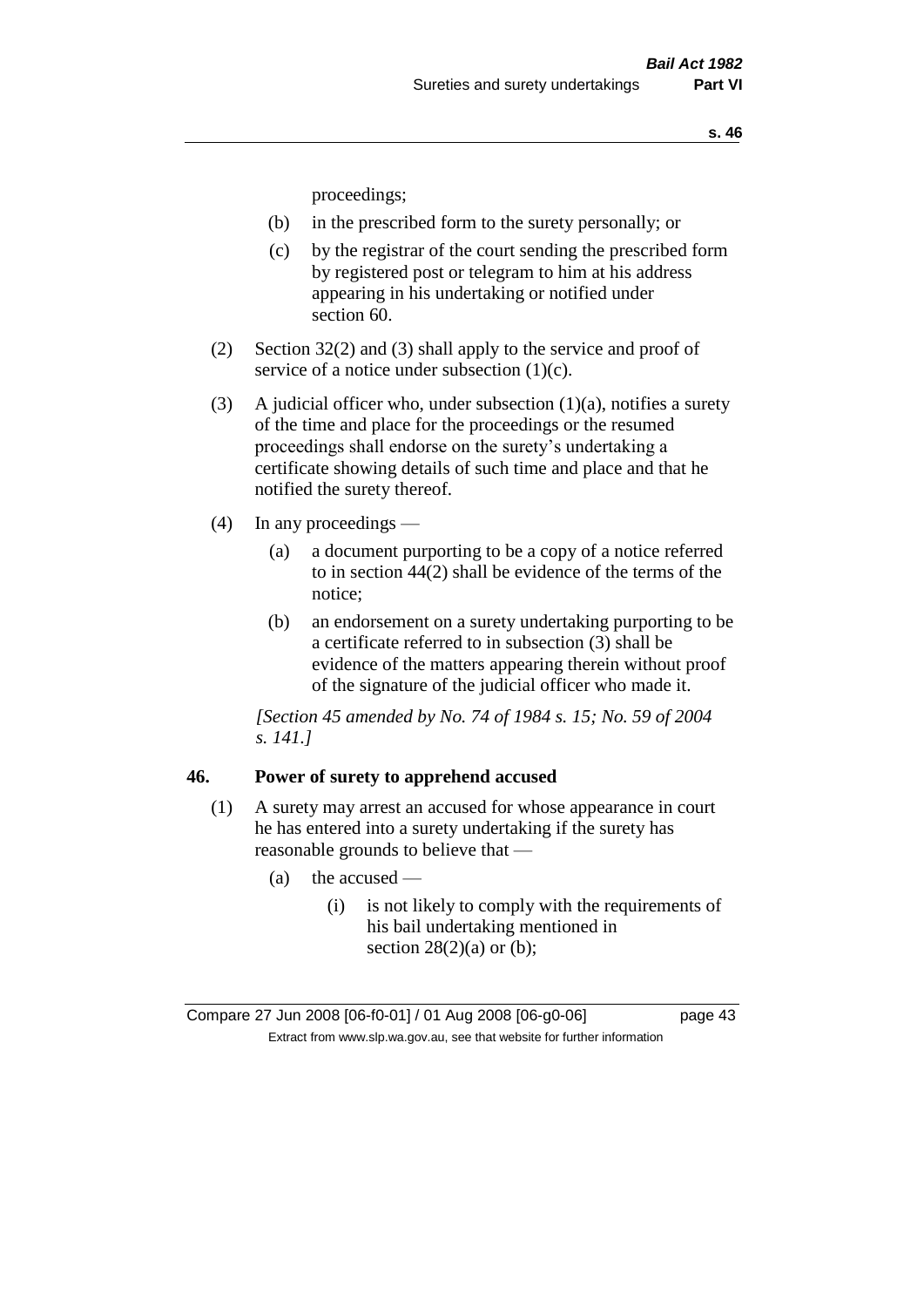- (ii) is, or has been, in breach of any condition of his bail undertaking mentioned in section 28(2)(c); or
- (iii) is, or has been, in breach of a home detention condition mentioned in section 28(2)(d);

and

- (b) it is not expedient to invoke the assistance of a police officer under section 54(1) because the delay occasioned by doing so would defeat the purpose of that section.
- (2) A surety who arrests an accused under subsection (1) shall, as soon as is practicable, deliver him into the custody of a police officer and thereafter he shall be dealt with under section 54(4) and section 55, and those provisions shall apply, as if he had been arrested by a police officer under section 54(2).

*[Section 46 amended by No. 74 of 1984 s. 16; No. 61 of 1990 s. 10; No. 84 of 2004 s. 82.]* 

## **47. Cessation and suspension of surety undertaking**

A surety undertaking ceases to have effect —

- (a) upon the revocation of bail under section  $55(1)$ ;
- (b) upon the release of an accused under section 55(2) if the surety does not consent to the continuance in force of his surety undertaking;
- (c) upon its being cancelled under section 48(4) (and as from the time fixed therefor) by an appropriate judicial officer;
- (d) upon the death of the surety, but only if no order under section 49(1) has been made before then;
- (e) subject to sections 31 and 44, upon the appearance in court by the accused as required by his bail undertaking;
- (f) upon the discharge of the accused according to law from any further proceedings for the offence, or all of the offences, to which the surety undertaking relates; or

page 44 Compare 27 Jun 2008 [06-f0-01] / 01 Aug 2008 [06-g0-06] Extract from www.slp.wa.gov.au, see that website for further information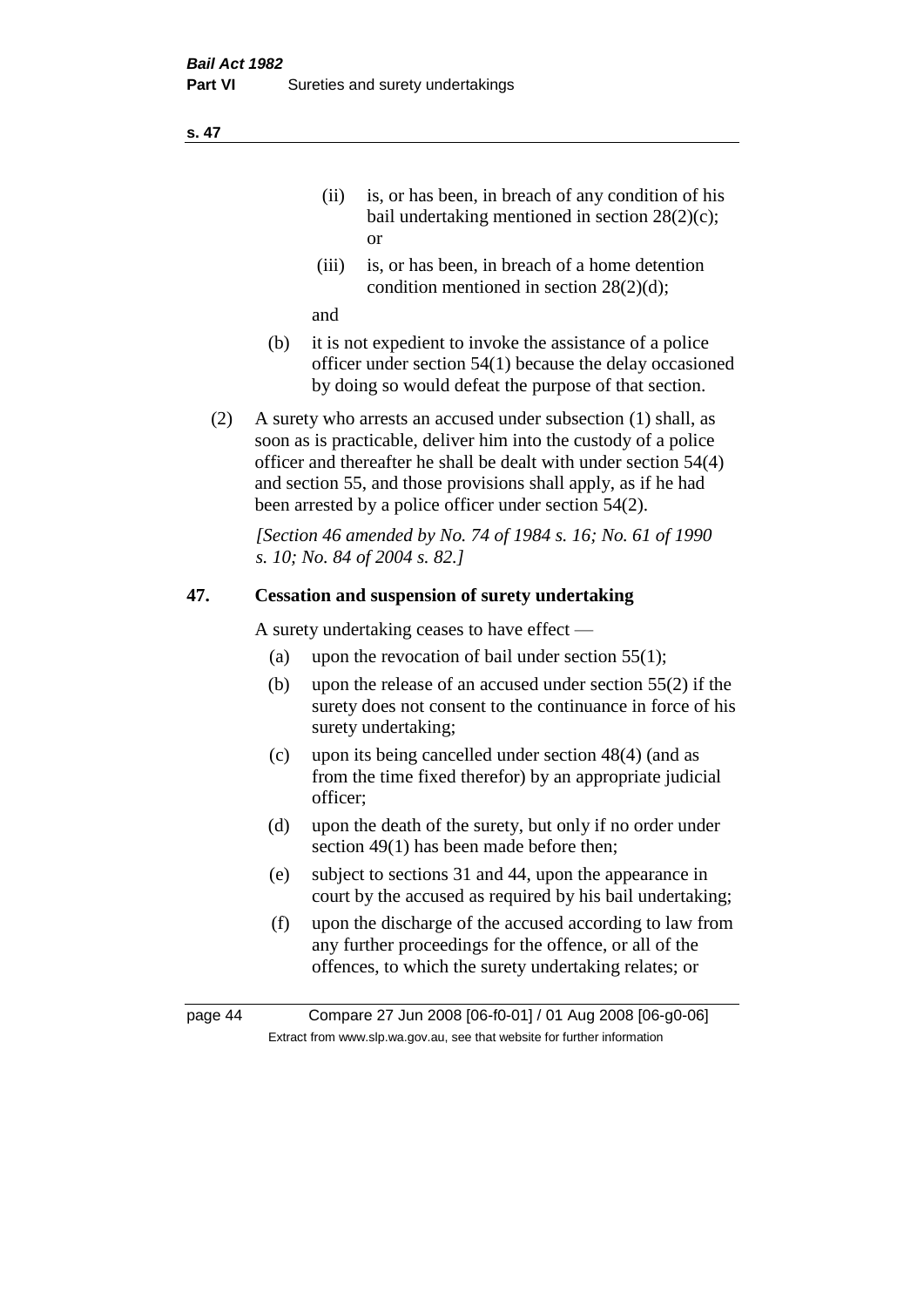(g) during any period before the time at which the accused is required to appear in court when he is in custody for any other offence or reason.

*[Section 47 amended by No. 84 of 2004 s. 82.]* 

## **48. Surety may apply for cancellation of his undertaking**

- (1) A surety may apply to an appropriate judicial officer for cancellation of his undertaking.
- (2) An application under subsection (1) may be made at any time before that specified, or deemed by section 31(3) to be specified, in the accused's bail undertaking for his appearance in court.
- (3) Upon an application being made under subsection (1) an appropriate judicial officer shall cause the accused to appear before him or another such officer and may issue a warrant or summons for that purpose.
- (4) Upon the appearance of the accused before the time mentioned in subsection (2) an appropriate judicial officer shall —
	- (a) cancel the surety undertaking; and
	- (b) exercise one of the powers set out in section  $55(1)(d)$ or (e).
- (5) An application under subsection (1) must be made, and proceedings on it are to be conducted —
	- (a) in a court of summary jurisdiction in accordance with regulations made under the *Criminal Procedure Act 2004*;
	- (b) in the Supreme Court or the District Court  $-\text{in}$ accordance with rules of court made under the *Criminal Procedure Act 2004*.

*[Section 48 amended by No. 59 of 2004 s. 141; No. 84 of 2004 s. 7 and 82.]* 

Compare 27 Jun 2008 [06-f0-01] / 01 Aug 2008 [06-g0-06] page 45 Extract from www.slp.wa.gov.au, see that website for further information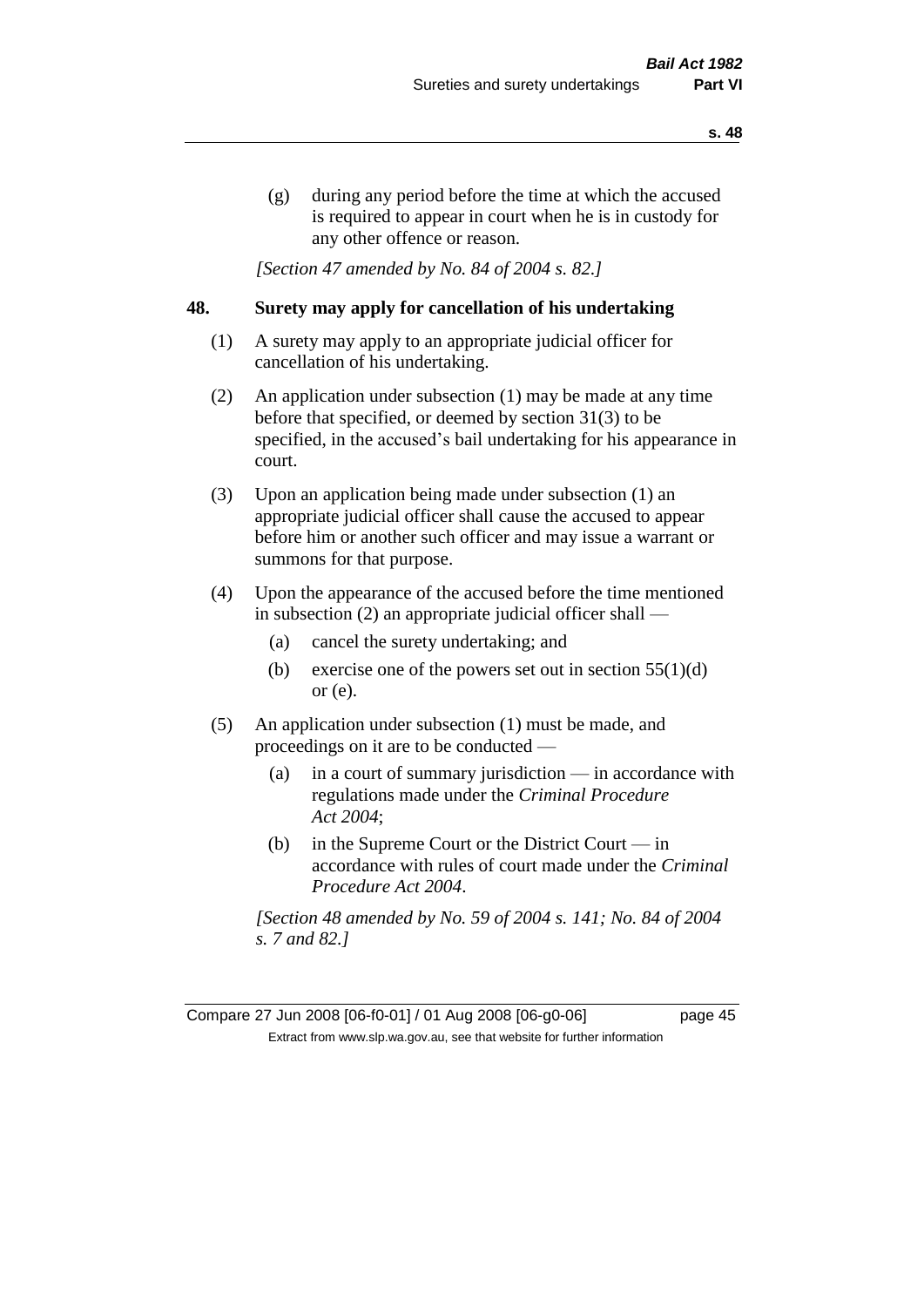## **49. Forfeiture of money under surety's undertaking**

- (1) Where an accused has failed to comply with any requirement of his bail undertaking mentioned in section 28(2)(a) or (b)(ii) the following provisions of this section apply for the purpose of enforcing payment to the State of any sum thereupon payable by a surety in terms of his surety undertaking —
	- (a) the registrar of the court before which the accused failed to appear may apply to an appropriate judicial officer for an order that the sum be paid;
	- (b) that judicial officer shall summon the surety to appear before the court in which the judicial officer exercises jurisdiction to show cause why an order of forfeiture should not be made under this section;
	- (c) on the hearing of the application and upon proof of the surety's liability in terms of his undertaking, the judicial officer shall order forfeiture of the full amount specified in the undertaking unless the surety attends at the hearing and shows to the satisfaction of the judicial officer that there was reasonable cause for the failure of the accused to comply with the requirement to which the application relates;
	- (d) notwithstanding paragraph (c), the judicial officer may decline to make an order under that paragraph or may order forfeiture in part only where the surety attends and shows to the satisfaction of the judicial officer —
		- (i) that, by reason of a change of circumstances since the undertaking was entered into, an order for forfeiture, or for forfeiture in full (as the case may be), would cause excessive hardship to the surety or his dependants; and
		- (ii) that such hardship would not be relieved by the exercise of one or more of the powers conferred by section 59;

page 46 Compare 27 Jun 2008 [06-f0-01] / 01 Aug 2008 [06-g0-06] Extract from www.slp.wa.gov.au, see that website for further information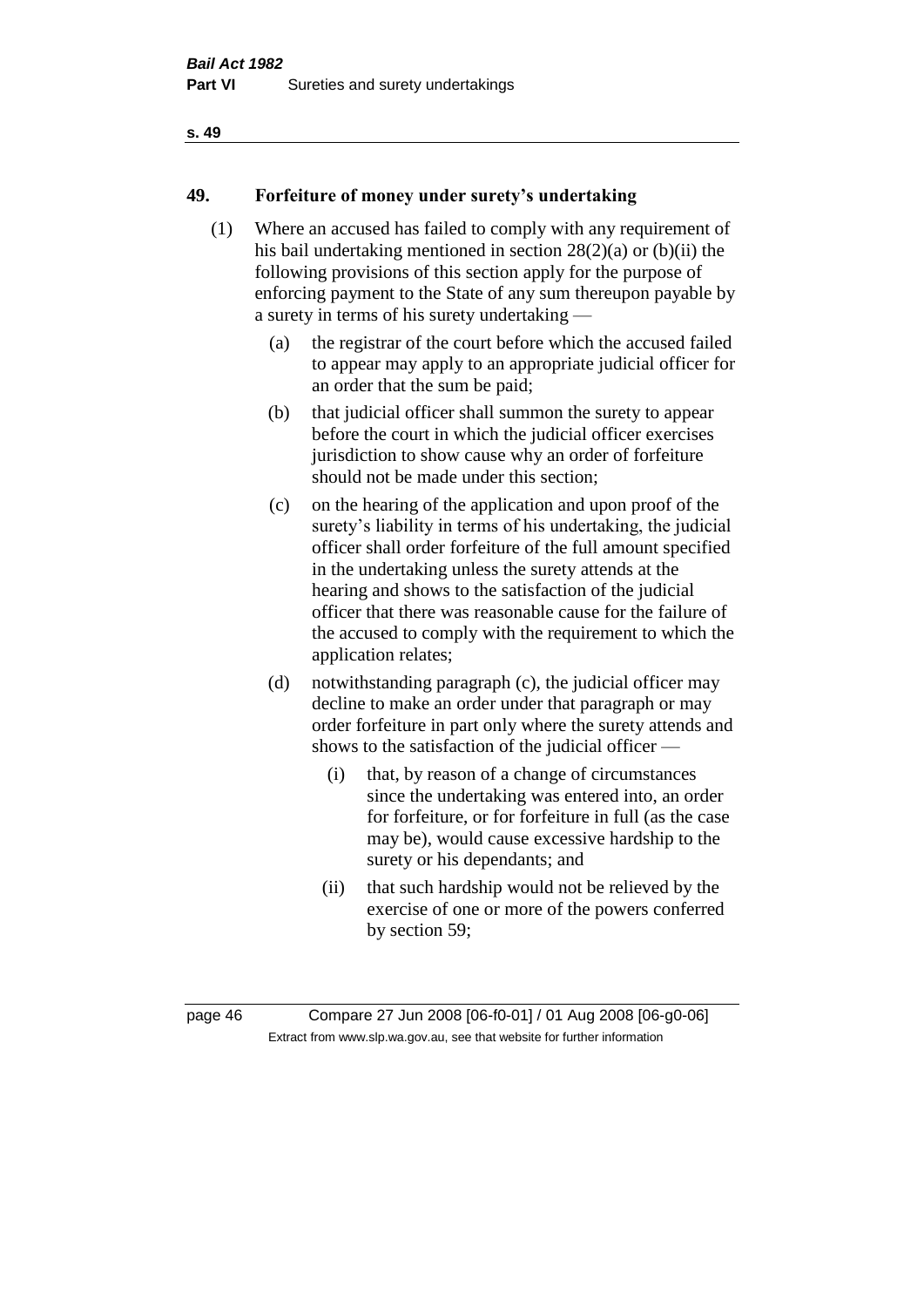- (e) an order may be made under this section whether or not the accused has been convicted of an offence against section 51(1) or (2) but if, after an order has been made, the surety satisfies the Governor that new facts have been discovered or new circumstances have arisen which show that there was reasonable cause for the failure of the accused as mentioned in paragraph (c), the Governor may exercise the power in section 139 of the *Sentencing Act 1995* as if the forfeiture were one to which that section applied.
- (2) An application under subsection (1) must be made, and proceedings on it are to be conducted —
	- (a) in a court of summary jurisdiction in accordance with regulations made under the *Criminal Procedure Act 2004*;
	- (b) in the Supreme Court or the District Court in accordance with rules of court made under the *Criminal Procedure Act 2004*.
- (3) Without prejudice to the recovery of such an amount as a civil debt due to the State, any amount to be paid under an order made under this section is to be paid, and its payment may be enforced under Part 5 of the *Fines, Penalties and Infringement Notices Enforcement Act 1994*, unless an order has been made under subsection (4).
- (4) If under this section the Supreme Court or the District Court makes an order requiring the payment of money, the court may make an order under section 59 of the *Sentencing Act 1995* in respect of the amount payable and for that purpose that section, with any necessary changes, applies as if the amount were a fine imposed on the surety.

*[Section 49 amended by No. 74 of 1984 s. 17; No. 92 of 1994 s. 5; No. 78 of 1995 s. 8; No. 65 of 2003 s. 121(3); No. 74 of 2003 s. 29; No. 59 of 2004 s. 141; No. 84 of 2004 s. 8, 11 and 82.]* 

Compare 27 Jun 2008 [06-f0-01] / 01 Aug 2008 [06-g0-06] page 47 Extract from www.slp.wa.gov.au, see that website for further information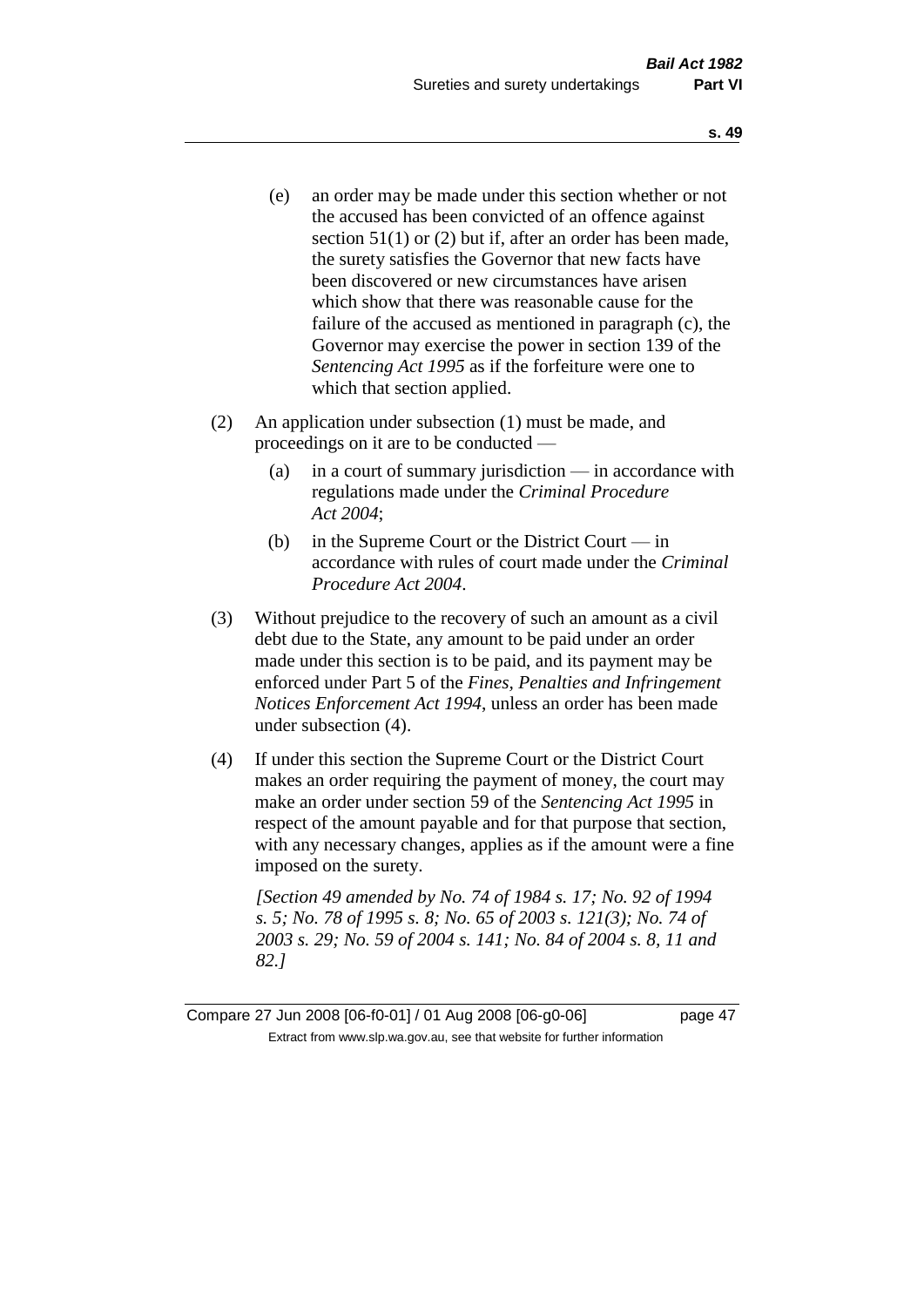## **50. Offence to indemnify surety**

(1) If a person indemnifies, or agrees to indemnify, a surety or proposed surety against any liability which the surety or proposed surety may incur under this Act (including this section) he and the surety or proposed surety and any person with whom he agrees as aforesaid each commits an offence.

Penalty: \$1 000 or imprisonment for 12 months or both.

- (2) An offence is committed under subsection  $(1)$ 
	- (a) whether the agreement is made before or after the surety undertaking is entered into and whether or not a proposed surety actually becomes a surety; and
	- (b) whether the compensation is to be in money or in money's worth.
- (3) An offence is not committed under subsection (1) by a surety or proposed surety if he shows —
	- (a) that he had no knowledge of an agreement within the meaning of subsection (1) proposed to be entered into between 2 other persons; or
	- (b) that having such knowledge he took all steps reasonably available to him to prevent the agreement being entered into.

*[Section 50 amended by No. 74 of 1984 s. 18.]* 

page 48 Compare 27 Jun 2008 [06-f0-01] / 01 Aug 2008 [06-g0-06] Extract from www.slp.wa.gov.au, see that website for further information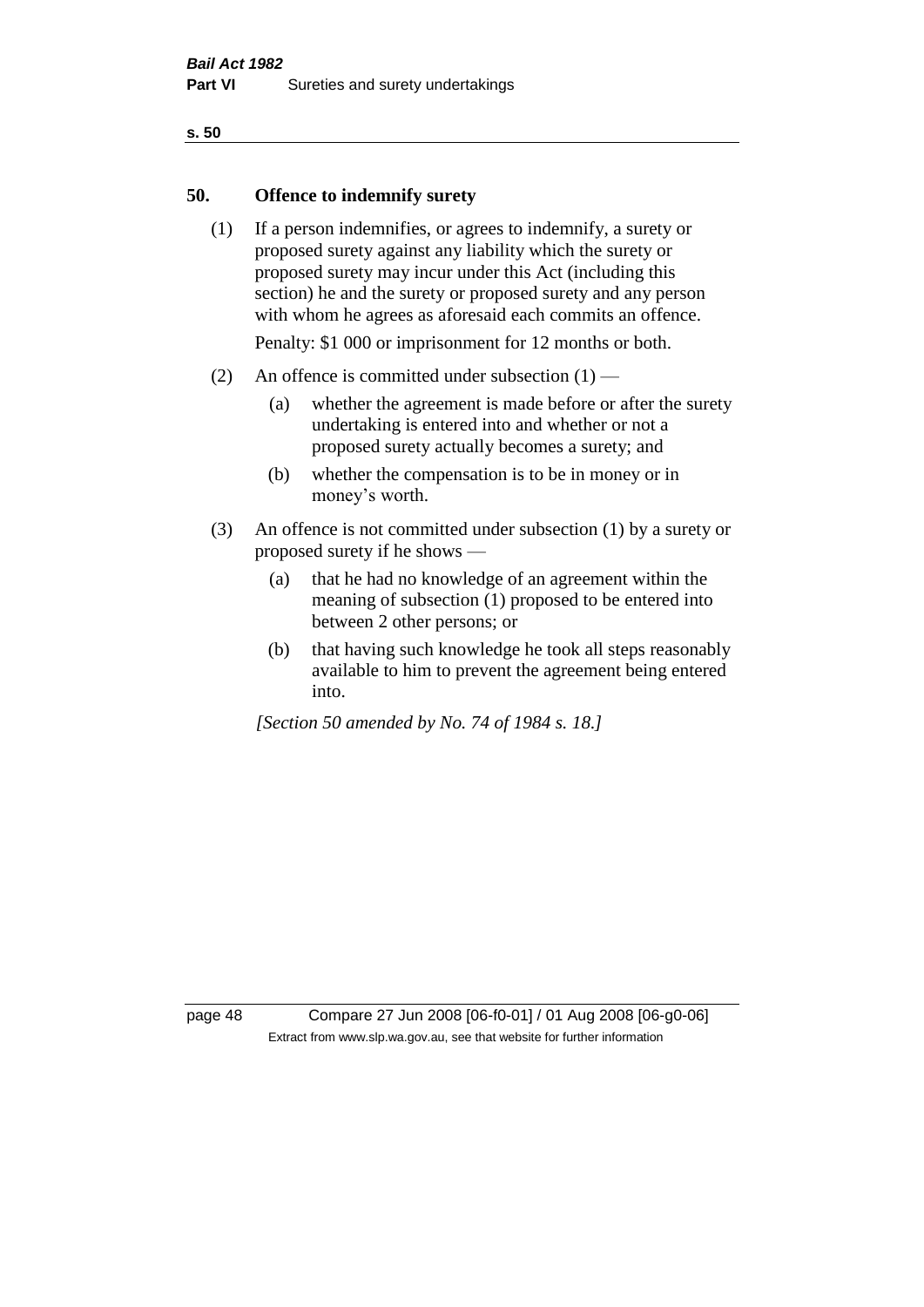#### **s. 50A**

# **Part VIA — Administration of home detention conditions**

*[Heading inserted by No. 61 of 1990 s. 11.]* 

### **50A. Powers of CEO (corrections)**

The CEO (corrections) has all of the powers conferred under this Act on a community corrections officer and may review, vary, or rescind a direction given by a community corrections officer.

*[Section 50A inserted by No. 61 of 1990 s. 11; amended by No. 31 of 1993 s. 9; No. 65 of 2006 s. 53.]* 

*[50B. Repealed by No. 78 of 1995 s. 8.]* 

## **50C. Powers and duties of community corrections officers**

- (1) A community corrections officer may give such reasonable directions to an accused subject to a home detention condition as are necessary for the proper administration of the condition and any other condition imposed on the grant of bail to the accused including, without limiting the generality of the foregoing, directions as to —
	- (a) when the accused may leave the place where he is required by the home detention condition to remain;
	- (b) the period of any authorised absence from the place where he is required by the home detention condition to remain;
	- (c) when the accused shall return to the place where he is required by the home detention condition to remain;
	- (d) the method of travel to be used by the accused during any absence from the place where he is required by the home detention condition to remain; and
	- (e) the manner in which the accused shall report his whereabouts.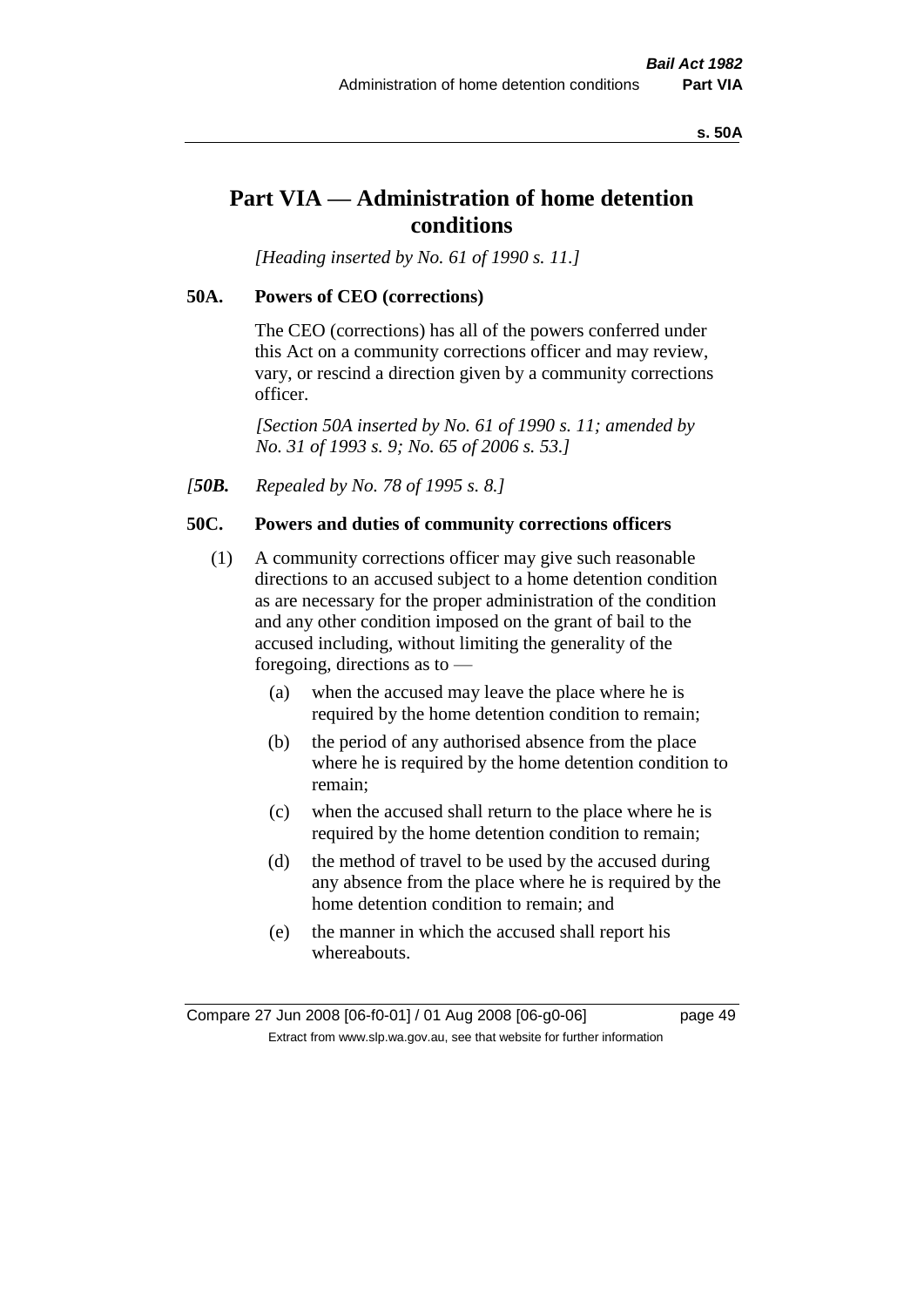**s. 50C**

| (2)     | For the purpose of ascertaining whether or not an accused is<br>complying with a home detention condition or any direction<br>given pursuant to subsection (1), a community corrections<br>officer may, at any time — |                                                                                                                                                                                              |  |  |
|---------|-----------------------------------------------------------------------------------------------------------------------------------------------------------------------------------------------------------------------|----------------------------------------------------------------------------------------------------------------------------------------------------------------------------------------------|--|--|
|         | (a)                                                                                                                                                                                                                   | enter or telephone the place where the accused is<br>required by a home detention condition to remain;                                                                                       |  |  |
|         | (b)                                                                                                                                                                                                                   | enter or telephone the accused's place of employment or<br>any other place where the accused is permitted or<br>required to attend; or                                                       |  |  |
|         | (c)                                                                                                                                                                                                                   | question any person at any place referred to in<br>paragraph $(a)$ or $(b)$ .                                                                                                                |  |  |
| (3)     |                                                                                                                                                                                                                       | A person who $-$                                                                                                                                                                             |  |  |
|         | (a)                                                                                                                                                                                                                   | hinders a person exercising powers under subsection (2);<br><sub>or</sub>                                                                                                                    |  |  |
|         | (b)                                                                                                                                                                                                                   | fails to answer a question put pursuant to<br>subsection $(2)(c)$ or gives an answer that the person<br>knows is false or misleading in a material particular,                               |  |  |
|         | commits an offence.                                                                                                                                                                                                   |                                                                                                                                                                                              |  |  |
|         | Penalty: \$2 000 and imprisonment for 12 months.                                                                                                                                                                      |                                                                                                                                                                                              |  |  |
| (4)     | A community corrections officer —                                                                                                                                                                                     |                                                                                                                                                                                              |  |  |
|         | (a)                                                                                                                                                                                                                   | shall keep such records and make such returns and<br>reports in relation to accused persons subject to home<br>detention conditions as the CEO (corrections) directs;<br>and                 |  |  |
|         | (b)                                                                                                                                                                                                                   | shall make any records relating to an accused subject to<br>a home detention condition available on the request of<br>the CEO (corrections) to him.                                          |  |  |
|         |                                                                                                                                                                                                                       | [Section 50C inserted by No. 61 of 1990 s. 11; amended by<br>No. 31 of 1993 s. 9; No. 50 of 2003 s. 37(3); No. 84 of 2004<br>s. 82 and 83(3); No. 65 of 2006 s. 53; No. 2 of 2008 s. 56(2).] |  |  |
|         |                                                                                                                                                                                                                       |                                                                                                                                                                                              |  |  |
| page 50 |                                                                                                                                                                                                                       | Compare 27 Jun 2008 [06-f0-01] / 01 Aug 2008 [06-g0-06]<br>Extract from www.slp.wa.gov.au, see that website for further information                                                          |  |  |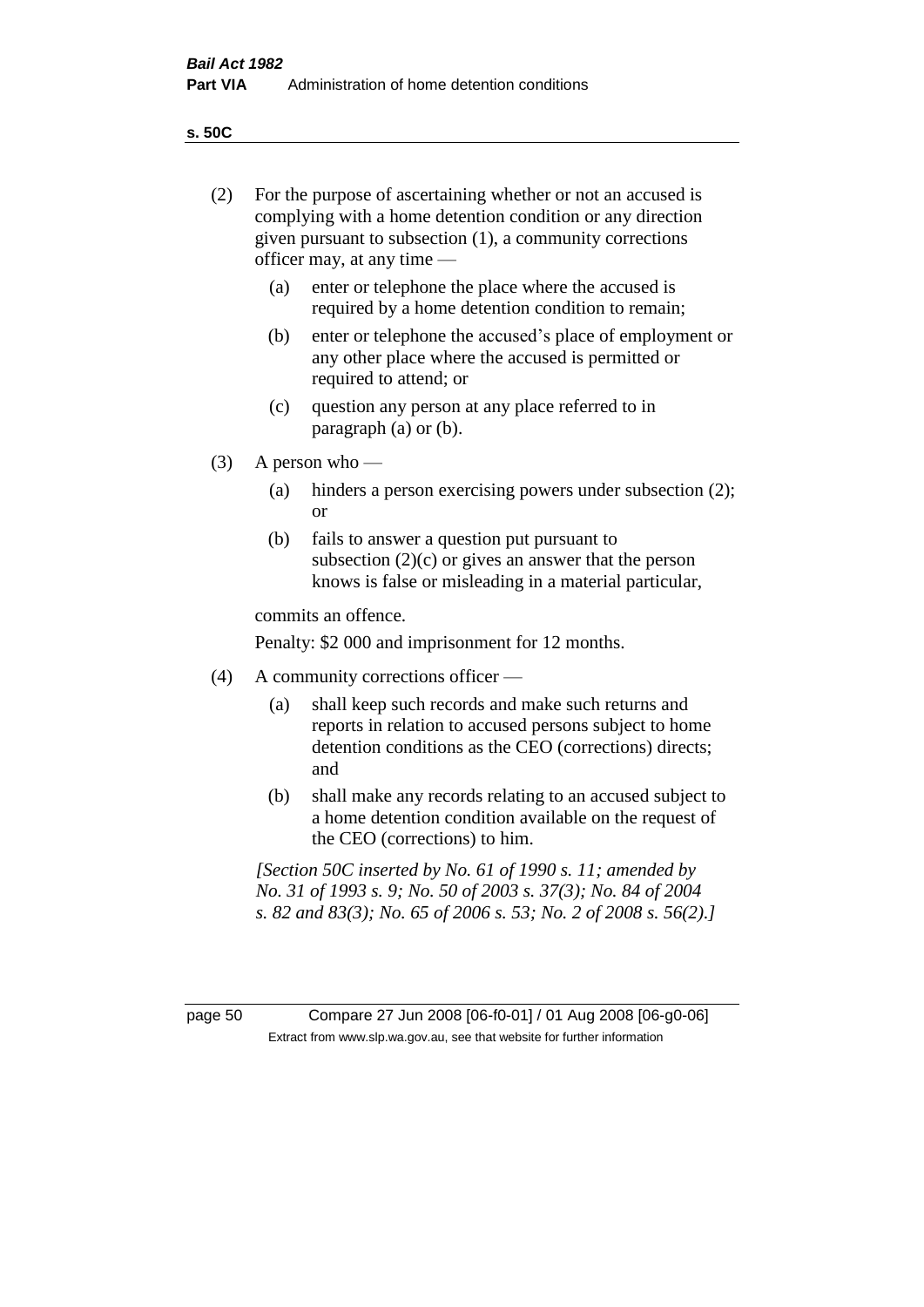### **50D. Powers of members of the Police Force**

- (1) For the purpose of ascertaining whether or not an accused is complying with a home detention condition, a member of the Police Force may —
	- (a) require the accused to produce a copy of his bail undertaking and any notice by the CEO (corrections) under section 50E(a) for inspection; and
	- (b) require the accused to explain why he is absent from the place where he is required by the home detention condition to remain.
- (2) An accused who fails to comply with subsection  $(1)(a)$  or who fails to explain when required to do so under subsection (1)(b) or who gives an explanation that the accused knows is false or misleading in a material particular, commits an offence.

Penalty: \$2 000.

*[Section 50D inserted by No. 61 of 1990 s. 11; amended by No. 31 of 1993 s. 9; No. 50 of 2003 s. 37(4); No. 84 of 2004 s. 82; No. 65 of 2006 s. 53.]* 

## **50E. CEO (corrections) may substitute a different place of detention and apply conditions**

The CEO (corrections) may, at any time, by notice in writing given to an accused granted bail subject to a home detention condition —

- (a) substitute a different place for the place where an accused is required by a home detention condition to remain;
- (b) require the accused to comply with such of the conditions specified in the list provided to the accused under section 24A(4) as are specified in the notice.

*[Section 50E inserted by No. 61 of 1990 s. 11; amended by No. 31 of 1993 s. 9; No. 84 of 2004 s. 82; No. 65 of 2006 s. 53.]*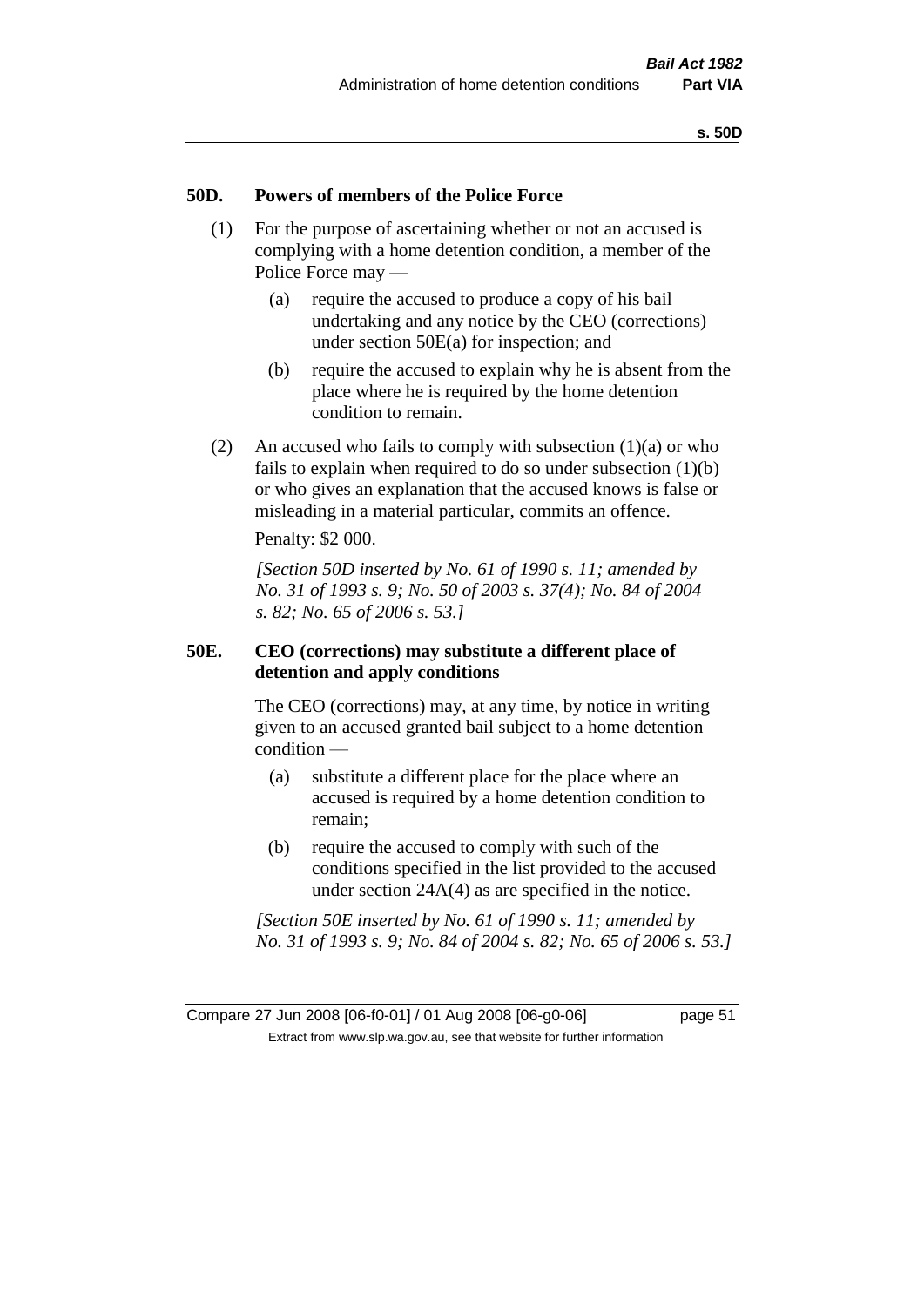| ۰.<br>×<br>-<br>۰.<br>× |  |
|-------------------------|--|
|-------------------------|--|

### **50F. CEO (corrections) may revoke bail**

- (1) Where a home detention condition has been imposed as a condition on a grant of bail to an accused the CEO (corrections) may, in his absolute discretion, by instrument signed by him and if practicable, given to the accused, revoke the bail.
- (2) Without limiting the generality of subsection (1), the power to revoke bail may be exercised where the accused —
	- (a) is not likely to comply with any requirement of his bail undertaking mentioned in section  $28(2)(a)$  or (b); or
	- (b) is, or has been, or is likely to be in breach of any condition of his bail undertaking mentioned in section  $28(2)(c)$ .
- (3) Subject to subsection (4), where the CEO (corrections) revokes bail he shall include a statement of his reasons for the cancellation in the instrument cancelling the bail.
- (4) Where the CEO (corrections) is of the opinion that it would be in the interest of the accused or any other person, or the public, to withhold from the accused any or all of the reasons referred to in subsection (3), the CEO (corrections) may so withhold the reason or reasons.
- (5) Where the CEO (corrections) revokes bail, he may, whenever necessary, issue a warrant directed to all members of the Police Force to have the accused arrested and brought before an appropriate judicial officer.

*[Section 50F inserted by No. 61 of 1990 s. 11; amended by No. 31 of 1993 s. 9; No. 84 of 2004 s. 82; No. 65 of 2006 s. 53.]* 

#### **50G. Procedure on arrest after revocation of bail**

(1) An accused arrested pursuant to a warrant issued under section 50F shall be taken as soon as is practicable before an appropriate judicial officer unless he is arrested less than

page 52 Compare 27 Jun 2008 [06-f0-01] / 01 Aug 2008 [06-g0-06] Extract from www.slp.wa.gov.au, see that website for further information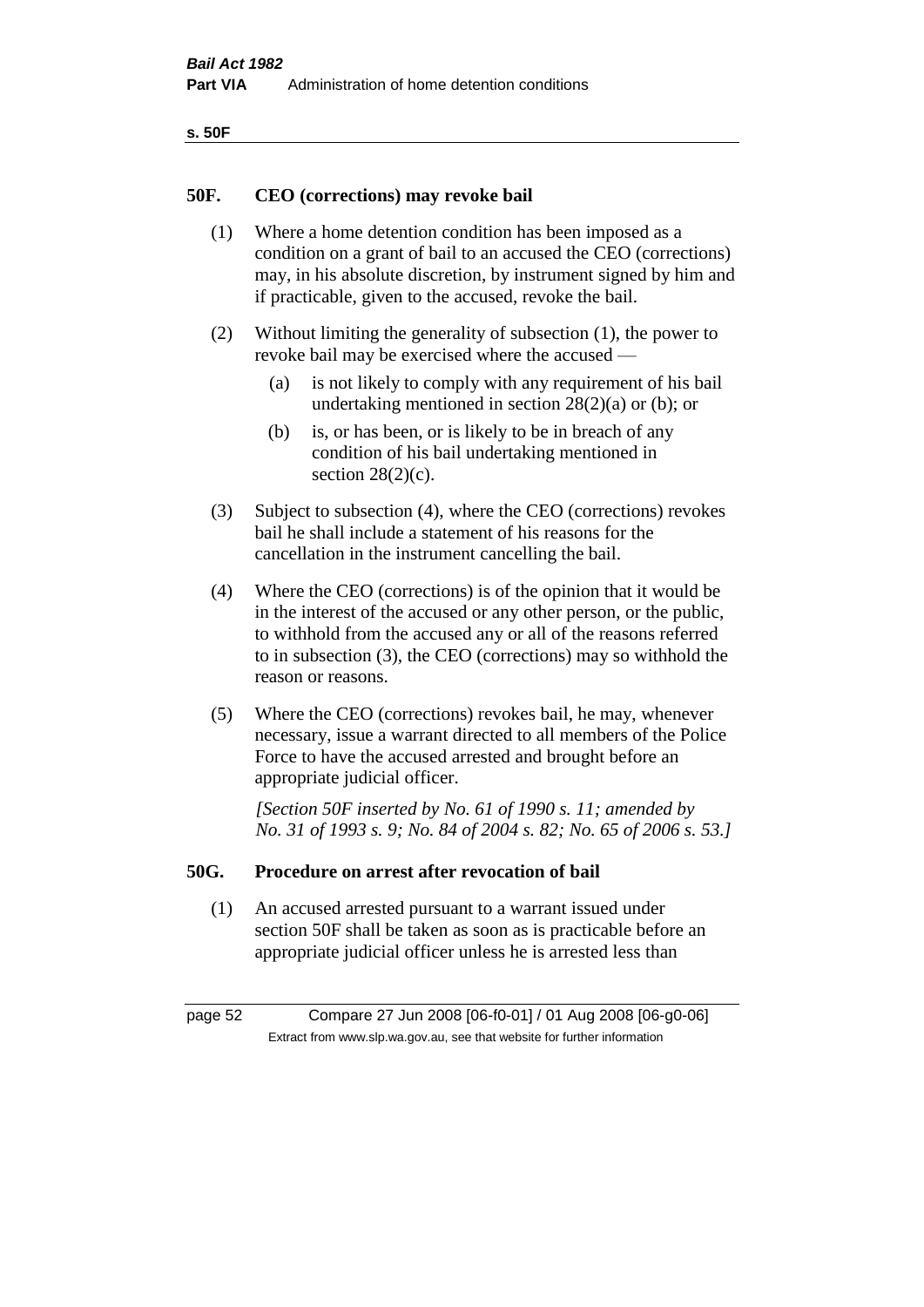24 hours before the time at which he is due to appear in accordance with his bail undertaking, in which case he shall be held in custody and brought before an appropriate judicial officer at that time.

- (2) The judicial officer before whom an accused appears under this section may —
	- (a) remand the accused in custody to appear at the time and place specified, or deemed by section 31(3) to be specified, in his bail undertaking; or
	- (b) grant fresh bail to the accused in accordance with this Act, other than clause 2 of Part B of Schedule 1.

*[Section 50G inserted by No. 61 of 1990 s. 11; amended by No. 45 of 1993 s. 12; No. 84 of 2004 s. 82.]* 

## **50H. Exclusion of the rules of natural justice**

The rules known as the rules of natural justice (including any duty of procedural fairness) do not apply to or in relation to the doing or omission of any act, matter or thing under this Part by the CEO (corrections).

*[Section 50H inserted by No. 61 of 1990 s. 11; amended by No. 31 of 1993 s. 9; No. 65 of 2006 s. 53.]* 

## **50J. Delegation by CEO (corrections)**

The CEO (corrections) may, either generally or as otherwise provided by the instrument of delegation, by writing signed by him, delegate to any person any power or duty under this Part, other than this power of delegation.

*[Section 50J inserted by No. 61 of 1990 s. 11; amended by No. 31 of 1993 s. 9; No. 65 of 2006 s. 53.]* 

## **50K. Retrieval of monitoring equipment**

If under rules made under section 50L any device or equipment has been installed at the place where an accused is required by a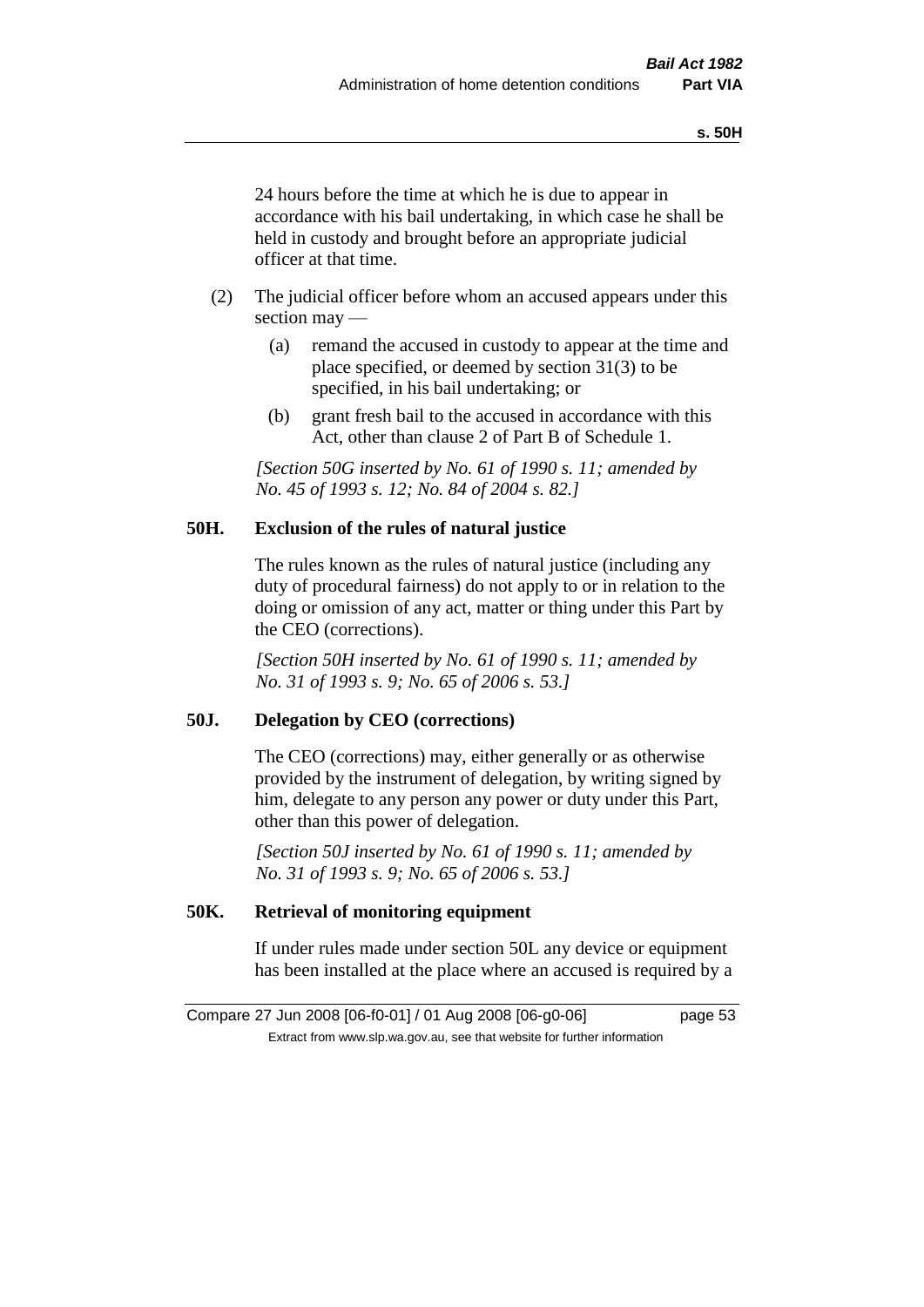#### **s. 50L**

home detention condition to remain, section 118 of the *Sentence Administration Act 2003* applies.

*[Section 50K inserted by No. 78 of 1995 s. 8; amended by No. 50 of 2003 s. 29(3); No. 84 of 2004 s. 82.]* 

## **50L. Rules**

- (1) The CEO (corrections) may, with the approval of the Minister, make rules for the purposes of this Part which may provide for the manner of ensuring that accused persons are complying with home detention conditions and for conditions to be applied to accused persons granted bail subject to home detention conditions including conditions —
	- (a) requiring an accused to wear any device;
	- (b) requiring an accused to permit the CEO (corrections) to install any device or equipment at the place where the accused is required by a home detention condition to remain.
- (2) Rules made under this section may confer a discretionary authority on any person or class of persons.
- (3) Sections 41 and 42 of the *Interpretation Act 1984* do not apply to rules made under this section.

*[Section 50L inserted by No. 61 of 1990 s. 11; amended by No. 31 of 1993 s. 9; No. 84 of 2004 s. 82 and 83(3); No. 65 of 2006 s. 53; No. 2 of 2008 s. 56(3) and (4).]* 

page 54 Compare 27 Jun 2008 [06-f0-01] / 01 Aug 2008 [06-g0-06] Extract from www.slp.wa.gov.au, see that website for further information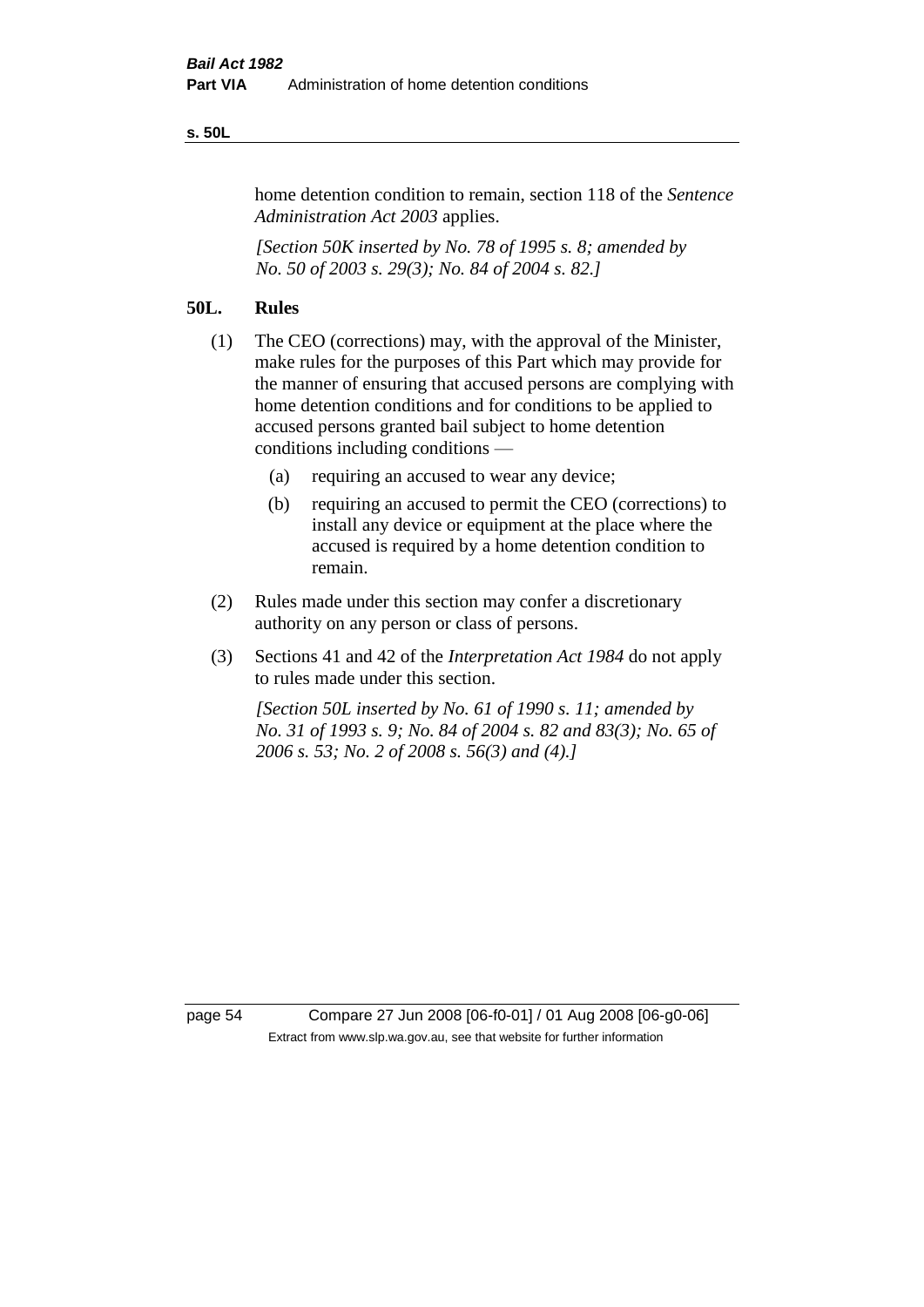# **Part VII — Enforcement of bail undertakings**

## **51. Offence to fail to comply with bail undertaking**

- (1) An accused who, without reasonable cause, fails to comply with the requirement of his bail undertaking mentioned in section 28(2)(a) commits an offence.
- (2) An accused who fails to comply with the requirement of his bail undertaking mentioned in section  $28(2)(b)(ii)$  commits an offence.
- $(2a)$  An accused
	- (a) whose bail undertaking includes any condition imposed for a purpose mentioned in clause  $2(2)(c)$  or (d) of Part D of Schedule 1; and
	- (b) who fails to comply with the condition,

commits an offence.

- (3) An accused shall not be convicted in his absence of an offence against this section.
- (4) An accused who is charged with an offence against subsection (1) or (2) may be convicted of the other of those offences if that other offence is proved by the evidence.
- (5) A prosecution for an offence against subsection (1), (2) or (2a) may be brought at any time.
- (6) A person who is convicted of an offence against subsection (1), (2) or (2a) is liable to a fine not exceeding \$10 000 or imprisonment for a term not exceeding 3 years, or both.
- (7) A court which convicts an accused of an offence against this section may, in addition to any penalty which it may impose, order that the accused pay such sum as it may fix in or towards defraying the costs and expenses of and consequent upon his apprehension following the failure to comply with his bail undertaking for which he was convicted.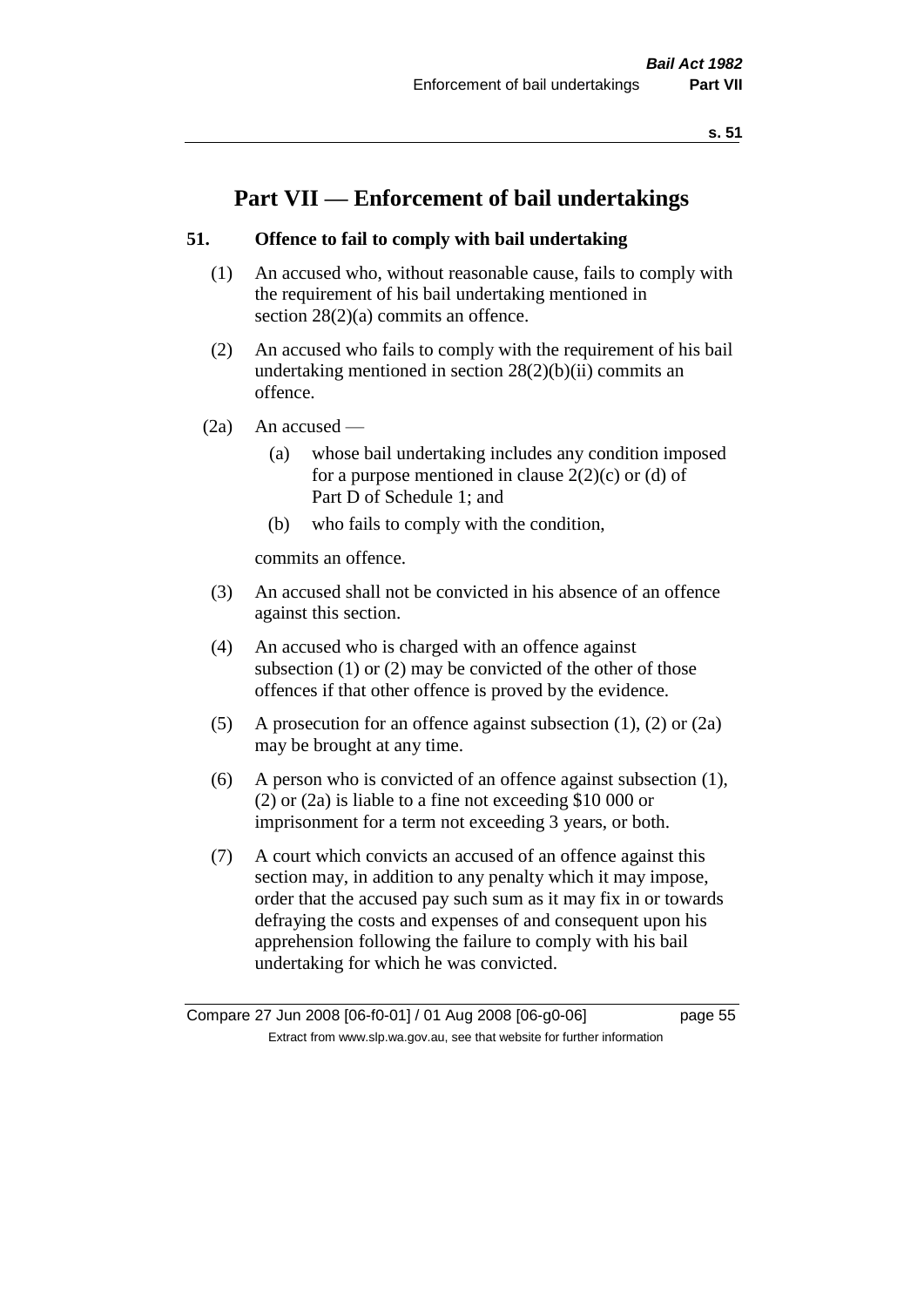- (8) An order made under subsection (7)
	- (a) shall specify to whom and in what manner the sum shall be paid; and
	- (b) may be enforced as though the sum were a penalty imposed under this section.

*[Section 51 amended by No. 54 of 1998 s. 9; No. 59 of 2004 s. 141; No. 84 of 2004 s. 11 and 82.]*

## **52. Provisions as to summary proceedings before superior courts for an offence under section 51**

- (1) This section applies, notwithstanding any other Act, for the purpose of prosecuting an offence against section 51(1), (2) or (2a) where the court before which the accused is bound to appear at the time when he fails to comply with his bail undertaking is the Supreme Court or the District Court.
- (2) Where this section applies, the accused shall be dealt with summarily for the offence and shall be so dealt with —
	- (a) by a judge of the Supreme Court in any case where the accused was bound to appear before the General Division of the Supreme Court;
	- (ab) by a judge of appeal in any case where the accused was bound to appear before the Court of Appeal;
	- (b) by a judge of the District Court in any case where the accused was bound to appear before that Court.
- (3) A prosecution for an offence which is to be dealt with under this section shall be commenced by the authorised officer (as defined in section 80 of the *Criminal Procedure Act 2004*) who was conducting the proceedings in which the accused failed to comply with his bail undertaking —
	- (a) where subsection  $(2)(a)$  or (ab) applies, in the Supreme Court; and
	- (b) where subsection (2)(b) applies, in the District Court.

page 56 Compare 27 Jun 2008 [06-f0-01] / 01 Aug 2008 [06-g0-06] Extract from www.slp.wa.gov.au, see that website for further information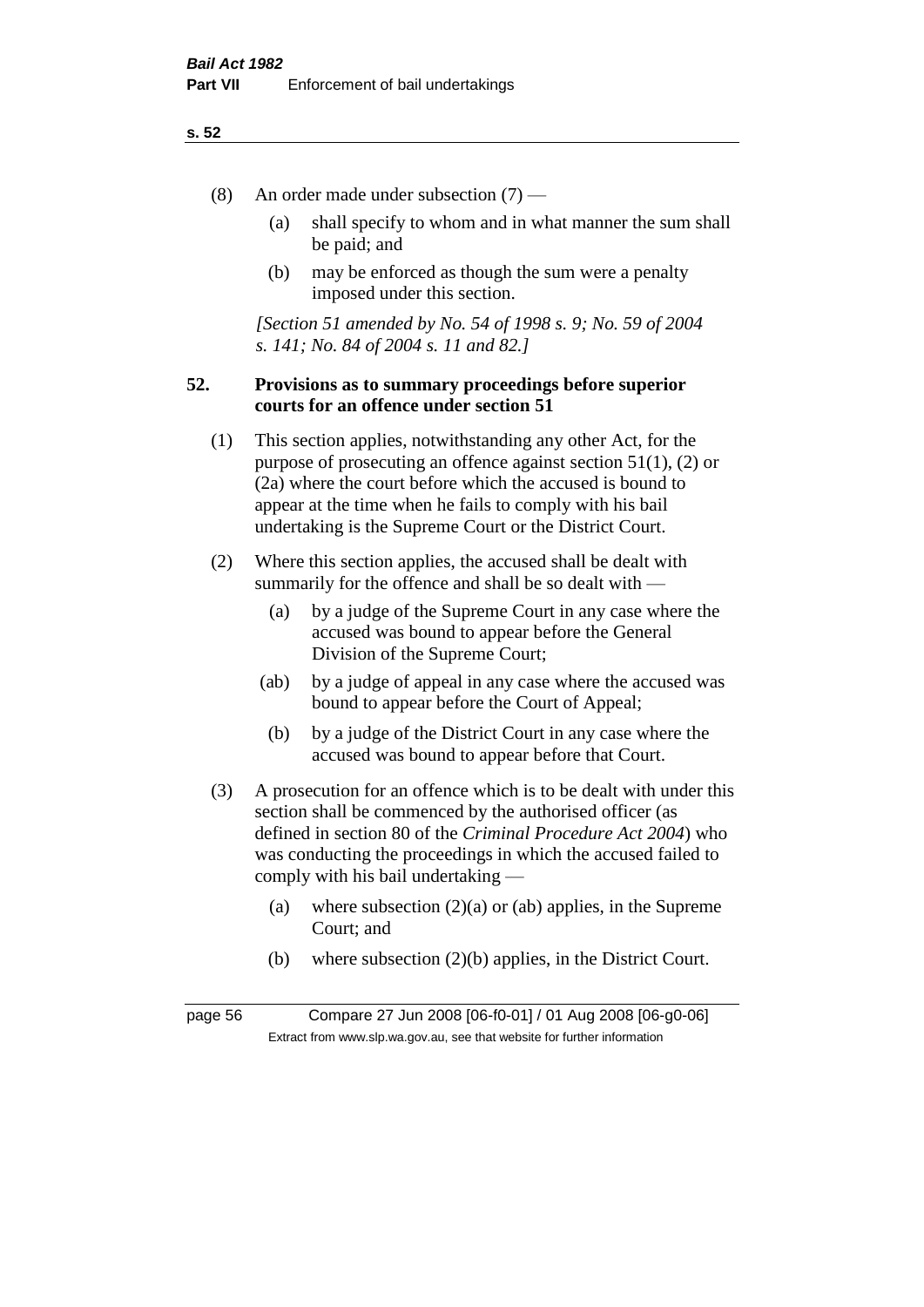- (4) Subject to section 51(3) and (5), a prosecution for an offence which is to be dealt with under this section is to be commenced and conducted under the *Criminal Procedure Act 2004* as if it were a prosecution of a simple offence in a court of summary jurisdiction, but —
	- (a) no fees shall be charged by the Supreme Court or District Court for or in respect of any act or proceeding that relates to the prosecution; and
	- (b) the Supreme Court or District Court cannot order a party to the prosecution to pay another party's costs of or relating to the prosecution, except under section 166(2) of the *Criminal Procedure Act 2004*.
- (5) If under section 51(6) or (7) the Supreme Court or the District Court imposes a pecuniary penalty the court may make an order under section 59 of the *Sentencing Act 1995* in respect of the amount payable.

*[Section 52 amended by No. 92 of 1994 s. 6; No. 78 of 1995 s. 8; No. 54 of 1998 s. 10; No. 45 of 2004 s. 28(2) and (4); No. 59 of 2004 s. 141; No. 84 of 2004 s. 11 and 82; No. 2 of 2008 s. 56(5).]* 

## **53. Appeals against decisions made under s. 52**

- (1) A person who is dissatisfied with a decision (as defined in section 6 of the *Criminal Appeals Act 2004*) made under section 52 may, with the leave of the Court of Appeal, appeal against it.
- (2) For the purposes of subsection (1), Part 2 of the *Criminal Appeals Act 2004*, with any necessary changes, applies as if —
	- (a) the decision referred to in subsection (1) were a decision of a court of summary jurisdiction;
	- (b) a reference in that Part to a court of summary jurisdiction were a reference to the court that made the decision referred to in subsection (1); and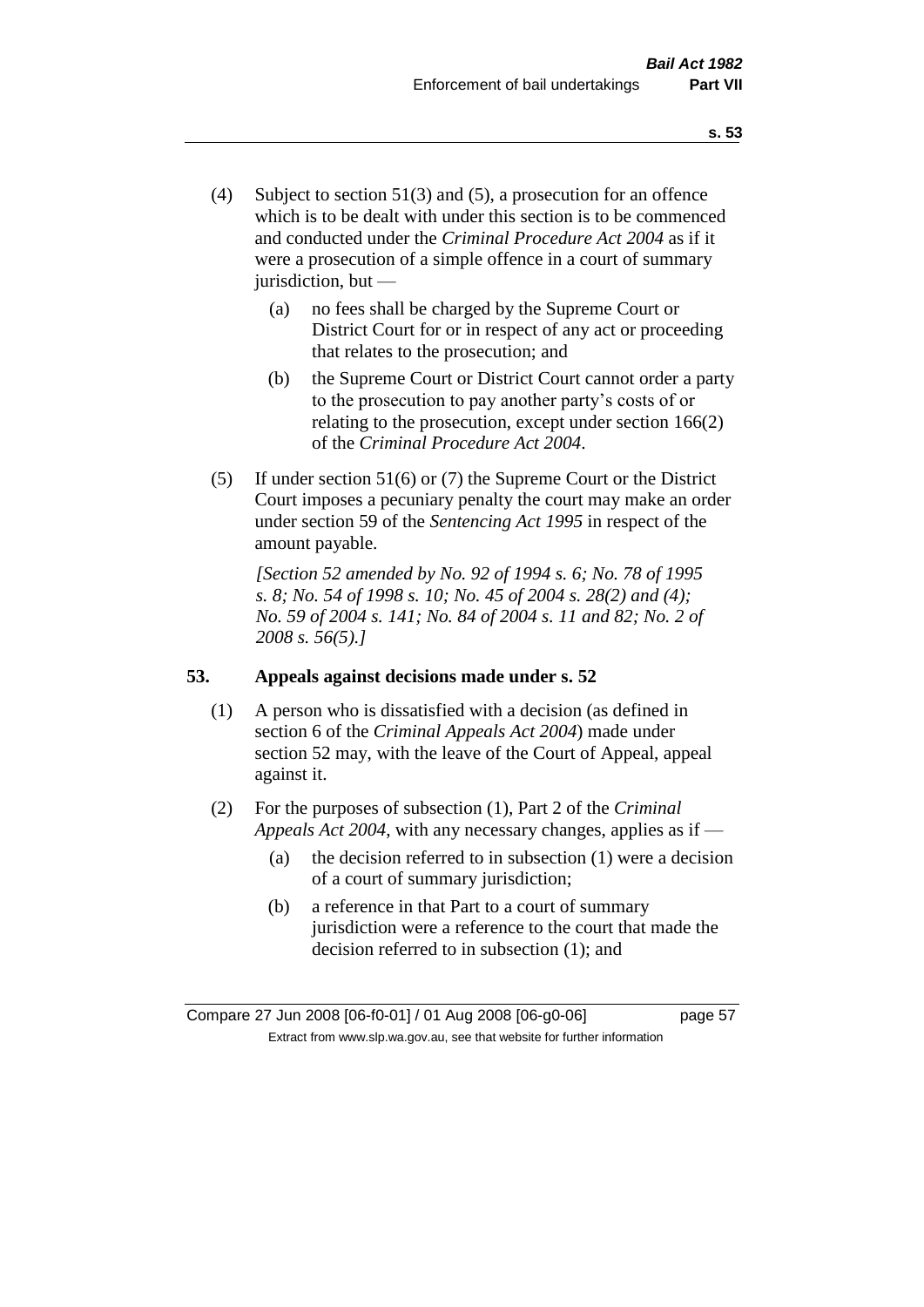- (c) a reference in that Part to commencing an appeal were a reference to applying for leave to appeal.
- (3) Despite section 13(1) of the *Criminal Appeals Act 2004*, the appeal is to be dealt with by the Court of Appeal.

*[Section 53 inserted by No. 45 of 2004 s. 28(3); amended by No. 84 of 2004 s. 11 and 82.]*

### **54. Accused on bail may be taken before a judicial officer for variation or revocation of bail**

- (1) A police officer may cause an accused who has been released on bail to appear before an appropriate judicial officer to show cause why his bail should not be varied or revoked if the police officer —
	- (a) has reasonable grounds to believe, or is notified in writing by a surety for the accused that the surety has reasonable grounds to believe, that the accused —
		- (i) is not likely to comply with any requirement of his bail undertaking mentioned in section  $28(2)(a)$  or (b);
		- (ii) is, or has been, or is likely to be in breach of any condition of his bail undertaking mentioned in section  $28(2)(c)$ ; or
		- (iii) is, or has been, in breach of a home detention condition mentioned in section 28(2)(d);
	- (b) has reasonable grounds to believe that
		- (i) any surety for the accused's appearance is no longer suitable under section 39 to be a surety, or is dead;
		- (ii) for any reason any security required under Part D of Schedule 1 is no longer sufficient; or
		- (iii) in a case where the accused has been granted bail for the purposes of an appeal, the accused has

page 58 Compare 27 Jun 2008 [06-f0-01] / 01 Aug 2008 [06-g0-06] Extract from www.slp.wa.gov.au, see that website for further information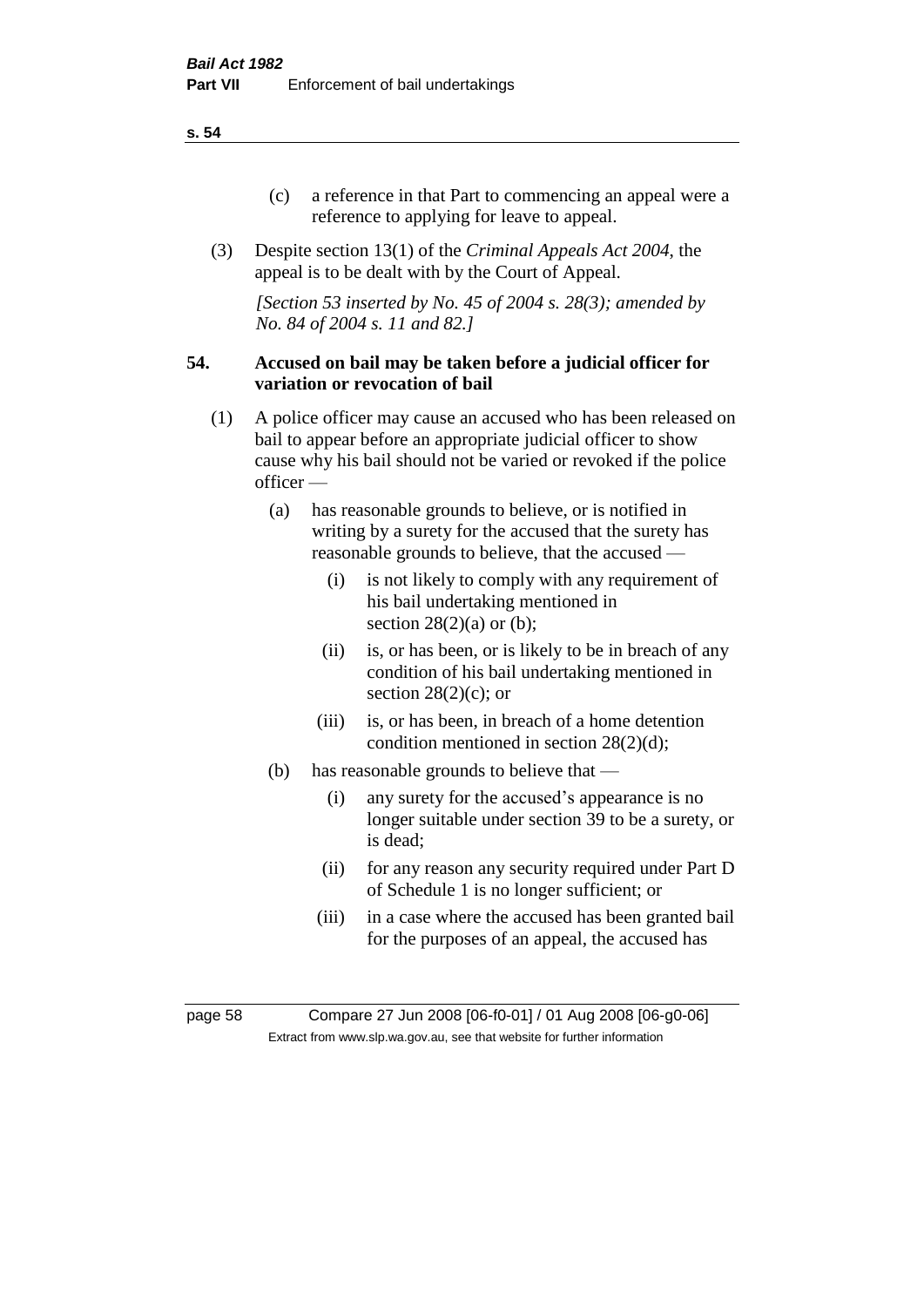discontinued the appeal or has not prosecuted it with all due diligence.

- (2) For the purpose of causing an accused to appear before an appropriate judicial officer as provided in subsection (1) a police officer may —
	- (a) arrest the accused without warrant and bring him before an appropriate judicial officer; or
	- (b) apply to an appropriate judicial officer for a summons or warrant on any ground specified in subsection  $(1)$ .
- (3) An application under subsection (2)(b) must be made, and proceedings on it are to be conducted —
	- (a) in a court of summary jurisdiction in accordance with regulations made under the *Criminal Procedure Act 2004*;
	- (b) in the Supreme Court or the District Court in accordance with rules of court made under the *Criminal Procedure Act 2004*.
- (4) An accused arrested under this section shall be taken as soon as is practicable before an appropriate judicial officer unless he is arrested less than 24 hours before the time at which he is due to appear in accordance with his bail undertaking, in which case he shall be held in custody and brought before an appropriate judicial officer at that time.

*[Section 54 amended by No. 33 of 1989 s. 18; No. 61 of 1990 s. 12; No. 45 of 1993 s. 12; No. 59 of 2004 s. 141; No. 84 of 2004 s. 9, 11 and 82.]* 

#### **55. Powers of judicial officer to revoke or vary bail**

- (1) If the judicial officer before whom an accused appears under section 54 is satisfied that —
	- (a) the accused is not likely to comply with any requirement of his bail undertaking mentioned in section 28(2)(a) or (b);

Compare 27 Jun 2008 [06-f0-01] / 01 Aug 2008 [06-g0-06] page 59 Extract from www.slp.wa.gov.au, see that website for further information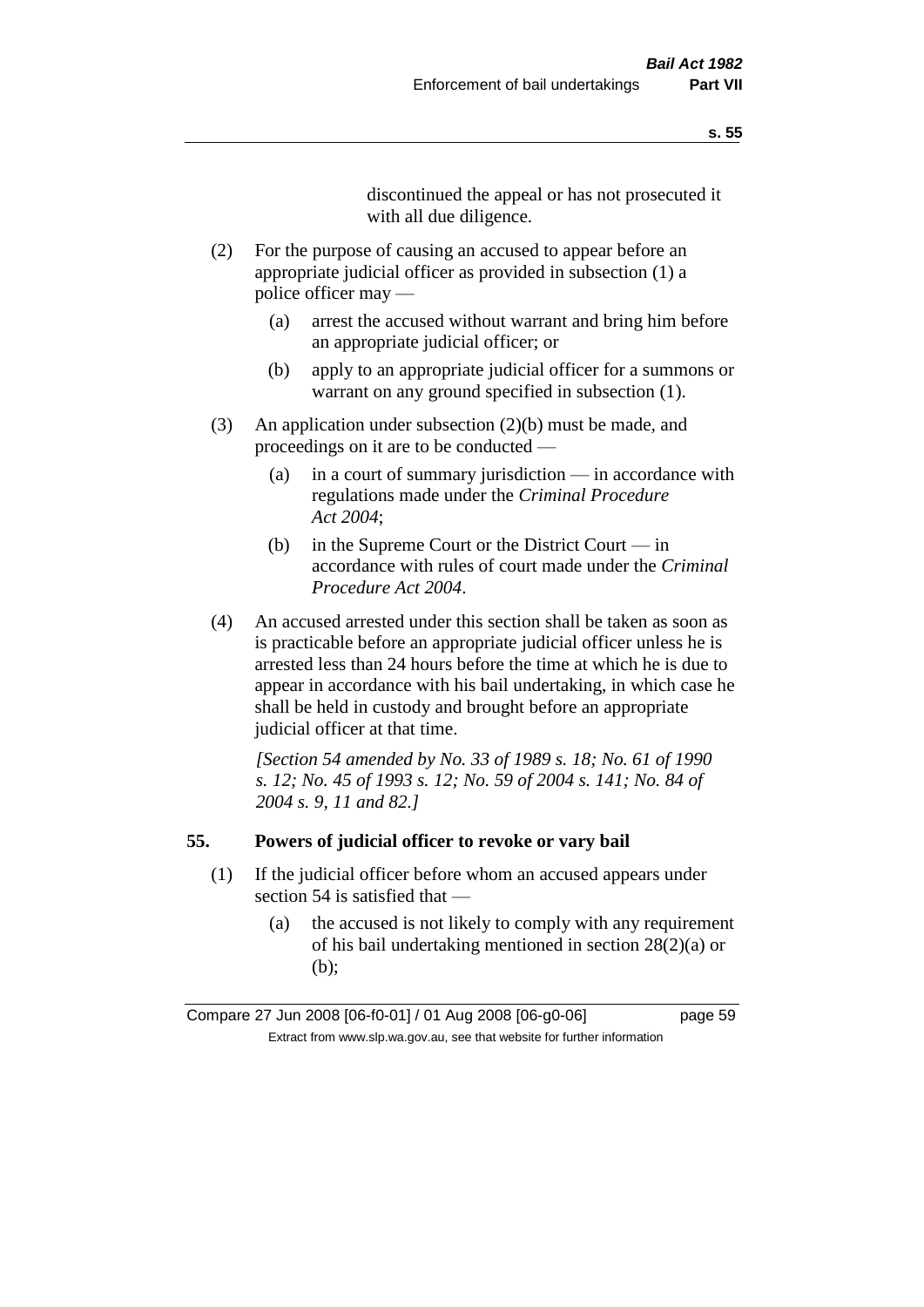- (ba) he is, or has been, in breach of a home detention condition mentioned in section 28(2)(d); or
- (c) any of the grounds set out in section  $54(1)(b)$  has been established,

### he may —

- (d) revoke the bail and remand the accused in custody to appear at the time and place specified, or deemed by section 31(3) to be specified, in his bail undertaking; or
- (e) revoke the bail and grant fresh bail to the accused in accordance with this Act, other than clause 2 of Part B of Schedule 1.
- (2) If the judicial officer before whom the accused so appears is not satisfied as to any of the matters mentioned in subsection  $(1)(a)$ , (b), or (c) he shall release the accused on his existing bail undertaking and, with the consent in writing of the surety, on any existing surety undertaking.

*[Section 55 amended by No. 61 of 1990 s. 13; No. 45 of 1993 s. 12; No. 84 of 2004 s. 82.]* 

## **56. Warrant for arrest of absconding accused**

Where at any time after that specified in his bail undertaking for his appearance an accused has failed to comply with the requirements of his bail undertaking mentioned in section  $28(2)(a)$  or (b), the court before which he was required to appear may issue a warrant to arrest the accused and bring him before that court or a court of like jurisdiction.

*[Section 56 amended by No. 15 of 1988 s. 16; No. 84 of 2004 s. 82.]* 

page 60 Compare 27 Jun 2008 [06-f0-01] / 01 Aug 2008 [06-g0-06] Extract from www.slp.wa.gov.au, see that website for further information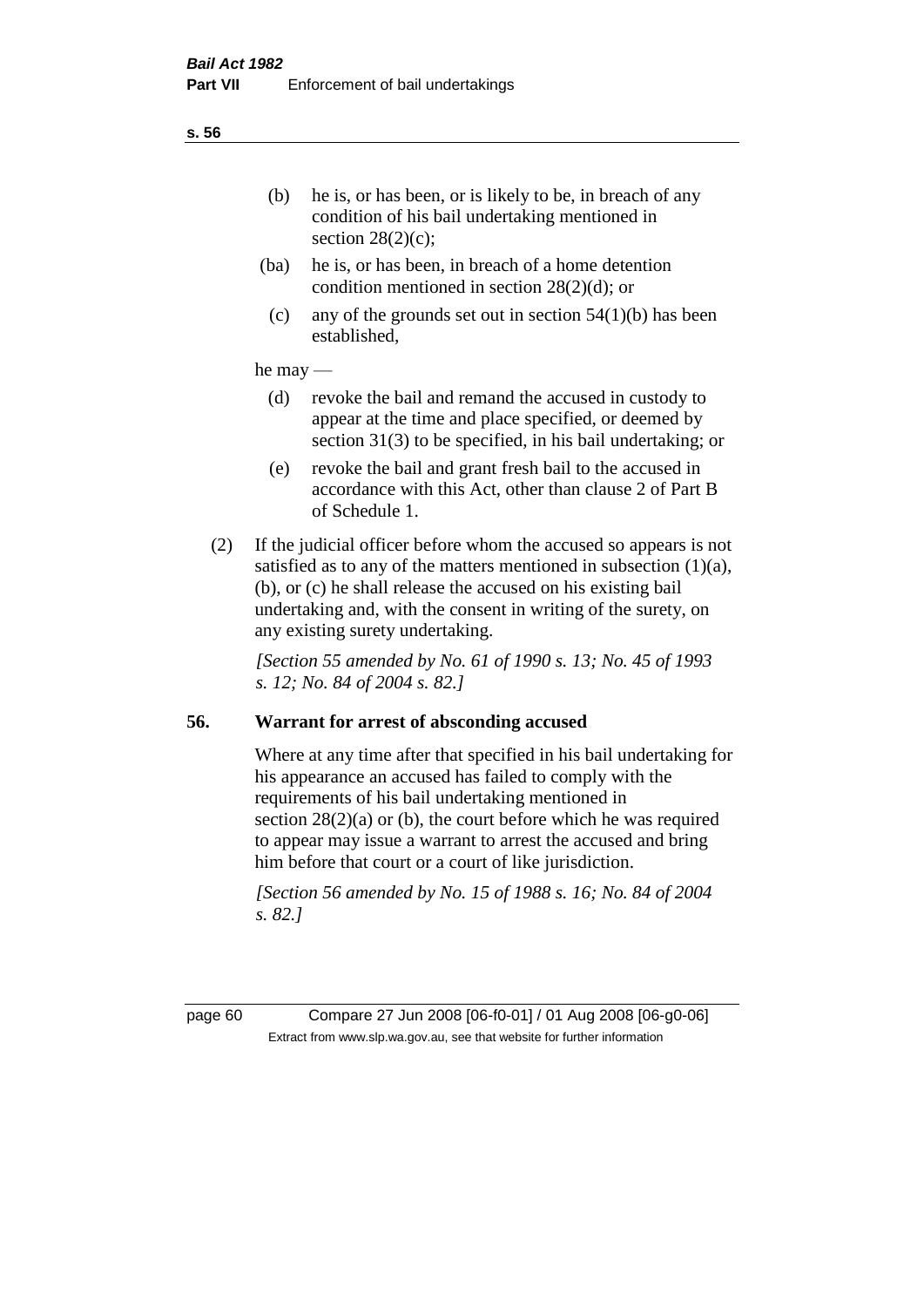### **57. Forfeiture of money under bail undertaking**

- (1) Where an accused is convicted of an offence against section  $51(1)$ ,  $(2)$  or  $(2a)$ , the court by which he is convicted shall, whether or not an application is made therefor by the prosecutor, order that the full amount agreed to be forfeited, in the accused's bail undertaking, be forfeited to the State.
- (2) Notwithstanding subsection (1), the court may decline to make an order thereunder or may order forfeiture in part only where the accused shows to the satisfaction of the judicial officer —
	- (a) that, by reason of a change of circumstances since the bail undertaking was entered into, an order for forfeiture, or for forfeiture in full (as the case may be), would cause excessive hardship to the accused or his dependants; and
	- (b) that such hardship would not be relieved by the exercise of one of the powers conferred by section 59.
- (3) Without prejudice to the recovery of such an amount as a civil debt due to the State, any amount to be paid under an order made under this section is to be paid, and its payment may be enforced under Part 5 of the *Fines, Penalties and Infringement Notices Enforcement Act 1994*, unless an order has been made under subsection (4).
- (4) If under this section the Supreme Court or the District Court makes an order requiring the payment of money, the court may make an order under section 59 of the *Sentencing Act 1995* in respect of the amount payable and for that purpose that section, with any necessary changes, applies as if the amount were a fine imposed on the accused.

*[Section 57 amended by No. 74 of 1984 s. 19; No. 92 of 1994 s. 7; No. 78 of 1995 s. 8; No. 54 of 1998 s. 11; No. 65 of 2003 s. 121(3); No. 84 of 2004 s. 82.]* 

Compare 27 Jun 2008 [06-f0-01] / 01 Aug 2008 [06-g0-06] page 61 Extract from www.slp.wa.gov.au, see that website for further information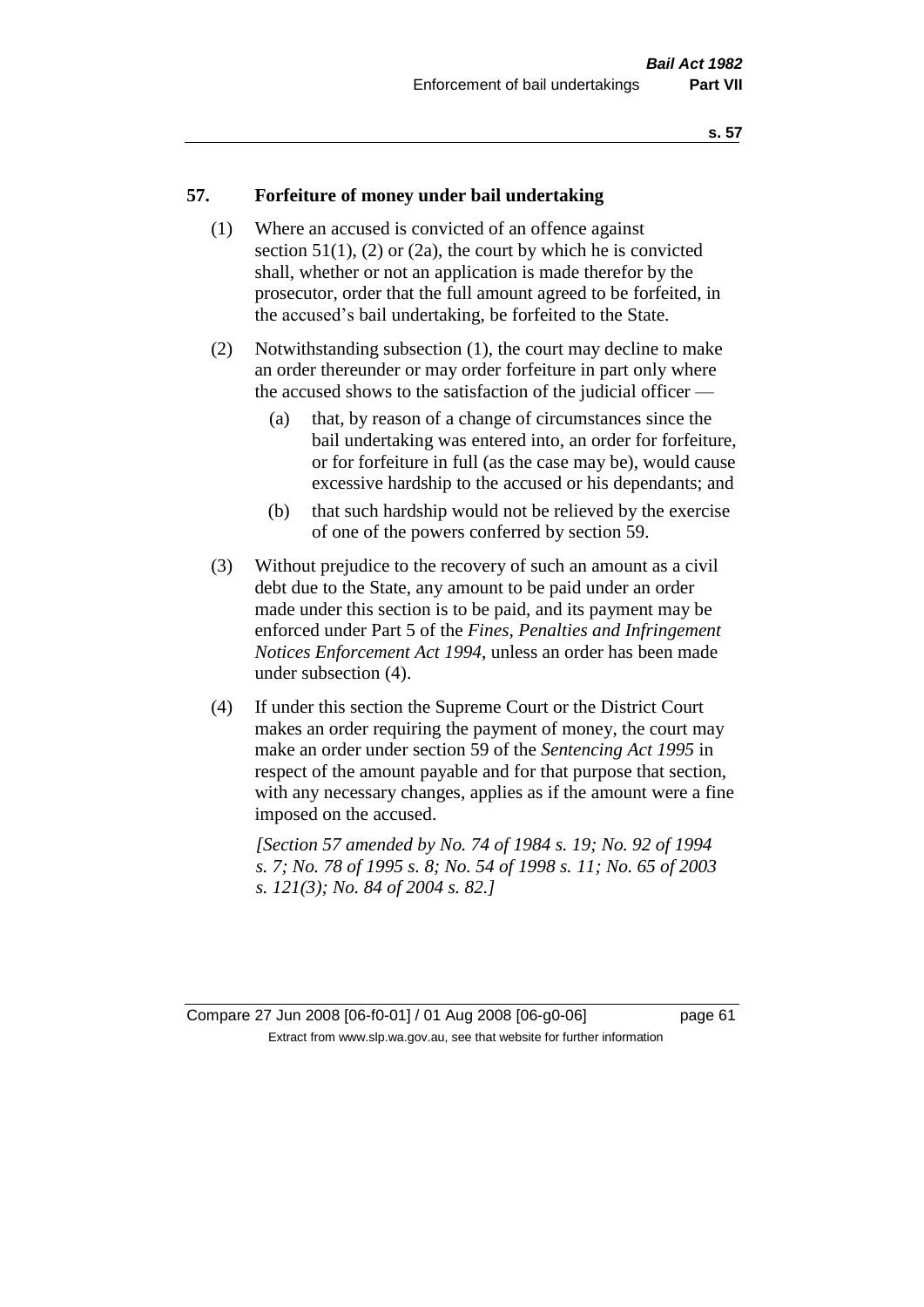## **58. Automatic forfeiture on expiration of one year after absconding**

- (1) If after the expiration of one year from the day on which the accused is required to appear in court in accordance with the requirement of his bail undertaking mentioned in section  $28(2)(a)$  he has not —
	- (a) been arrested under section 56; or
	- (b) appeared in court in accordance with the requirement of his bail undertaking mentioned in section 28(2)(b)(ii); or
	- (c) otherwise surrendered himself or been taken into custody to be dealt with on the charge or charges for which the bail undertaking was entered into,

the full amount specified in the bail undertaking shall, on the expiration of the said period, be forfeited to the State by virtue of this section without any order of the court or other formality.

(2) Upon the occurrence of a forfeiture under subsection (1) any security given by the accused may be resorted to by the State as if an order of forfeiture had been made under section 57(1).

*[Section 58 amended by No. 65 of 2003 s. 121(3); No. 84 of 2004 s. 82.]*

page 62 Compare 27 Jun 2008 [06-f0-01] / 01 Aug 2008 [06-g0-06] Extract from www.slp.wa.gov.au, see that website for further information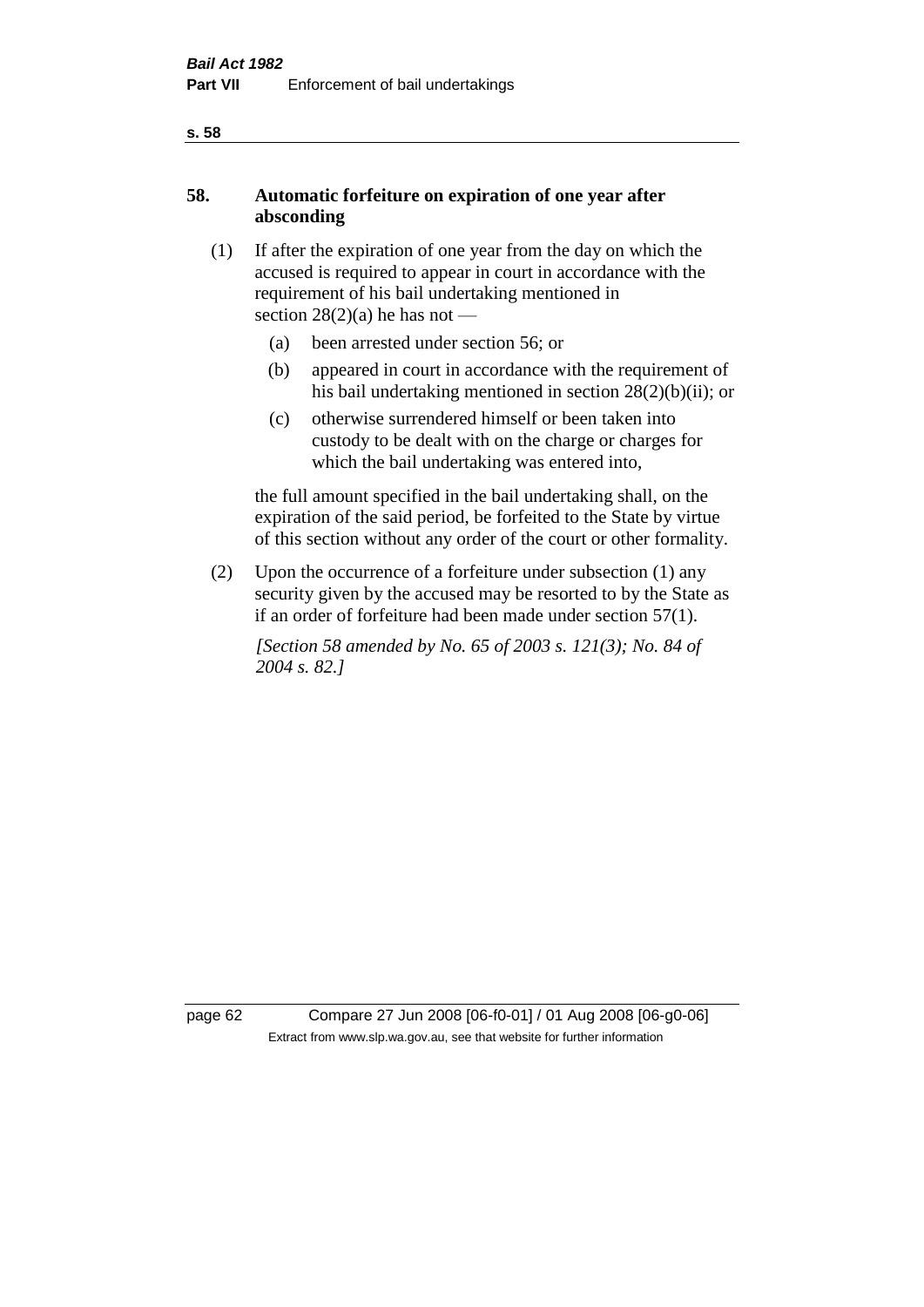# **Part VIII — Miscellaneous**

## **59. Further power of judicial officer in relation to enforcement of undertakings**

A court or an appropriate judicial officer who makes an order for forfeiture under section 49 or 57 may, when doing so, or at any time thereafter, further order —

- (a) that payment of any sum be made by specified instalments or be postponed to a specified date;
- (b) that any security given be applied in or towards payment of the sum forfeited; or
- (c) that the accused or the surety, as the case may be, do all such things and execute all such documents as may be necessary, or as may be specified in the order, for the purpose of vesting any security in the State or enabling the State to realize the same or to resort thereto to recover the sum forfeited,

and the court or an appropriate judicial officer may at any time vary or revoke an order made under paragraph (a), (b), or (c).

*[Section 59 amended by No. 65 of 2003 s. 121(3); No. 84 of 2004 s. 82.]*

## **60. Accused and surety to notify any change of address**

Where —

- (a) an accused who has been released on bail; or
- (b) a surety,

changes his place of residence, employment, or business from that appearing on his bail undertaking or surety undertaking he shall forthwith, in writing, notify details of the change to the registrar of the court before which, at the time when the change occurs, the accused is required to appear, and if without reasonable cause he fails to do so he commits an offence.

## Penalty: \$1 000.

*[Section 60 amended by No. 50 of 2003 s. 37(5); No. 59 of 2004*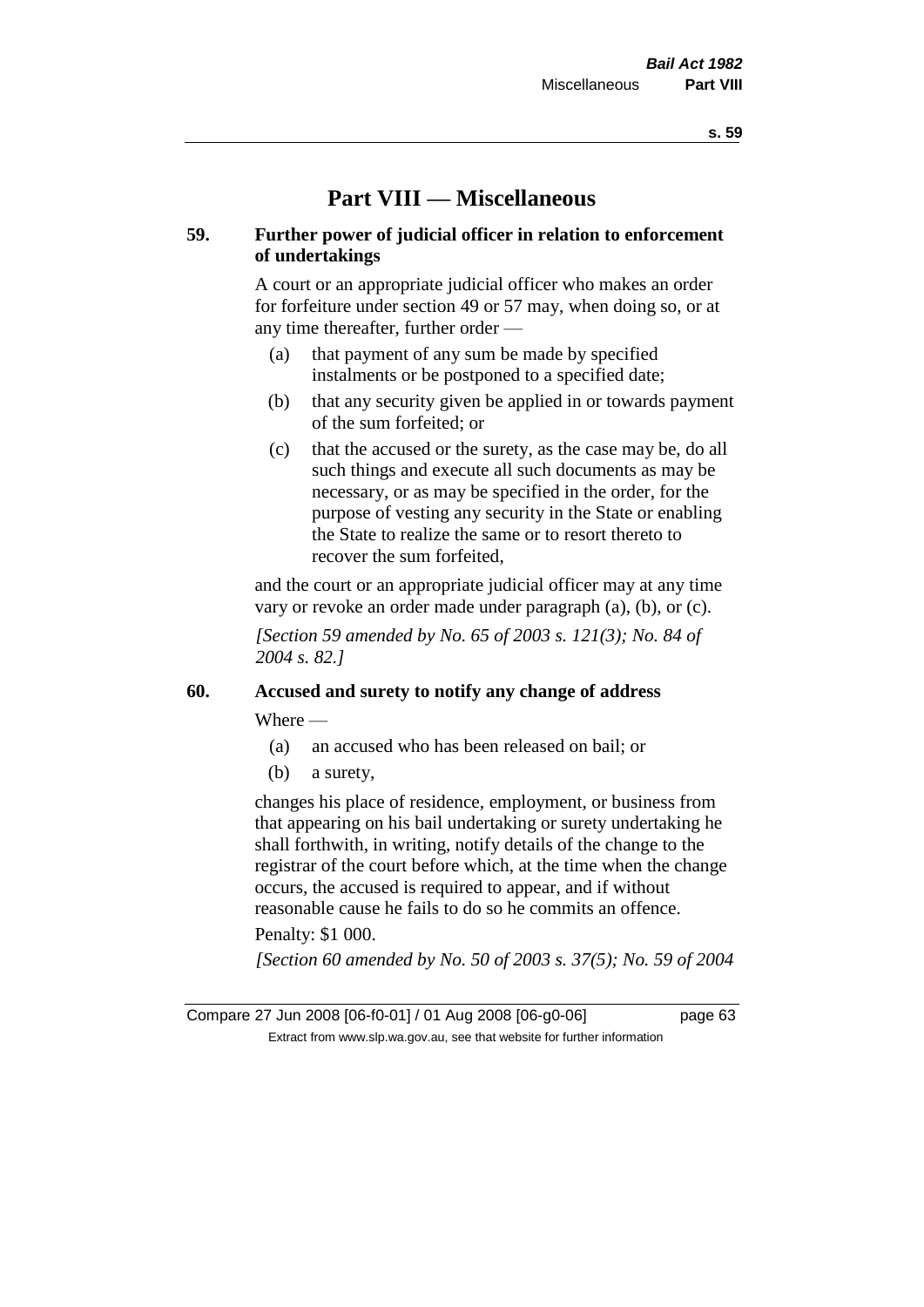*s. 141; No. 84 of 2004 s. 82.]*

## **61. Offence of failing to bring arrested person before court or person able to grant bail**

- (1) A person to whom this section applies commits an offence if, having arrested another for an offence, he wilfully and without reasonable excuse fails to take that other person, or cause him to be taken, as soon as is practicable —
	- (a) before an authorised officer or judicial officer empowered by this Act to grant bail for that offence; or
	- (b) before a court.

Penalty: \$1 000 or imprisonment for 12 months or both.

- (2) This section applies to a person who
	- (a) is not empowered by this Act to grant bail for the offence or by reason of section 16; or
	- (b) being so empowered, elects to act under section 6(7).

*[Section 61 amended by No. 15 of 1988 s. 17; No. 59 of 2006 s. 4(4).]* 

## **62. Offence to give false information for bail purposes**

A person who for the purpose of obtaining —

- (a) a grant of bail for himself or a variation of the terms and conditions thereof; or
- (b) approval of himself as a surety,

makes any statement which he knows is false in a material particular, or recklessly makes any statement which is false in a material particular, commits an offence.

Penalty: \$1 000 or imprisonment for 12 months or both.

## **63. Protection of persons carrying out this Act**

A person shall not be liable in civil proceedings on account of anything done, or omitted to be done, by him in good faith in

page 64 Compare 27 Jun 2008 [06-f0-01] / 01 Aug 2008 [06-g0-06] Extract from www.slp.wa.gov.au, see that website for further information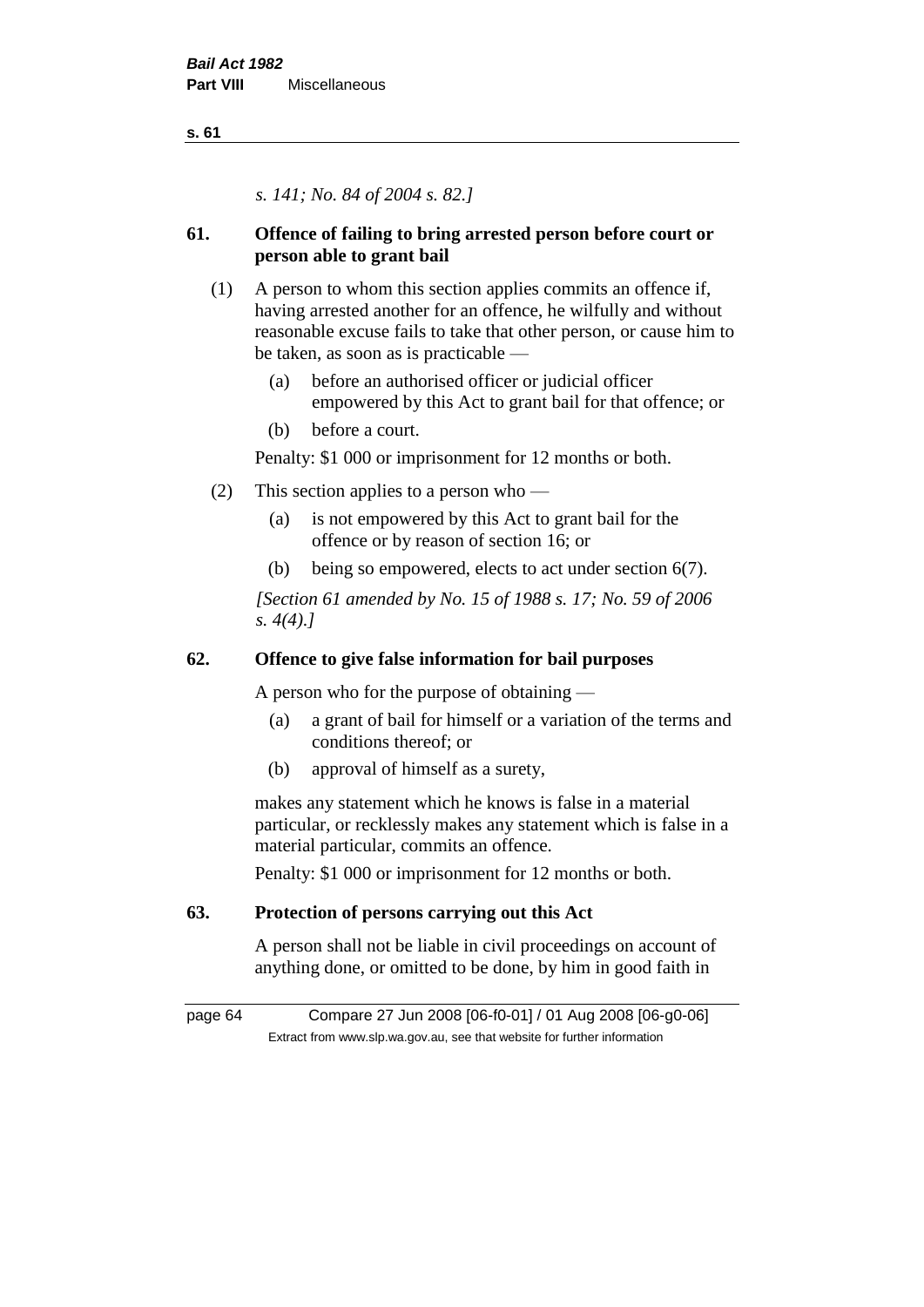the course of carrying out any provision of this Act, or purporting to be so done or omitted; but the liability (if any) of any other person (including the State or the Commonwealth) as his employer is not affected by this section and shall be determined as if it had not been passed.

*[Section 63 amended by No. 65 of 2003 s. 121(4).]*

## **64. Evidence of non-appearance etc. by an accused**

Where it is required for the purposes of this Act to prove —

- (a) that an accused did not appear before a particular court, at a particular place, on a particular day, at a particular time or during a particular period; or
- (b) the day, time or period when or during which an accused did appear before a particular court at a particular place,

a certificate as to any such matter, purporting to be signed by a judicial officer or registrar of the court before which the accused was required to appear, shall be evidence of the matter so certified.

*[Section 64 amended by No. 59 of 2004 s. 141; No. 84 of 2004 s. 82.]* 

## **65. Bail undertakings by minors**

A bail undertaking entered into by a person who is under the age of 18 years shall bind him as if he were of full age.

## **66. Abolition of other powers to grant bail**

- (1) Any power or duty that, at the commencement of this Act, exists apart from statute to grant bail to an accused awaiting an appearance in court for an offence, is abolished.
- (2) Subsection (1) has effect notwithstanding anything in section 16 of the *Supreme Court Act 1935*.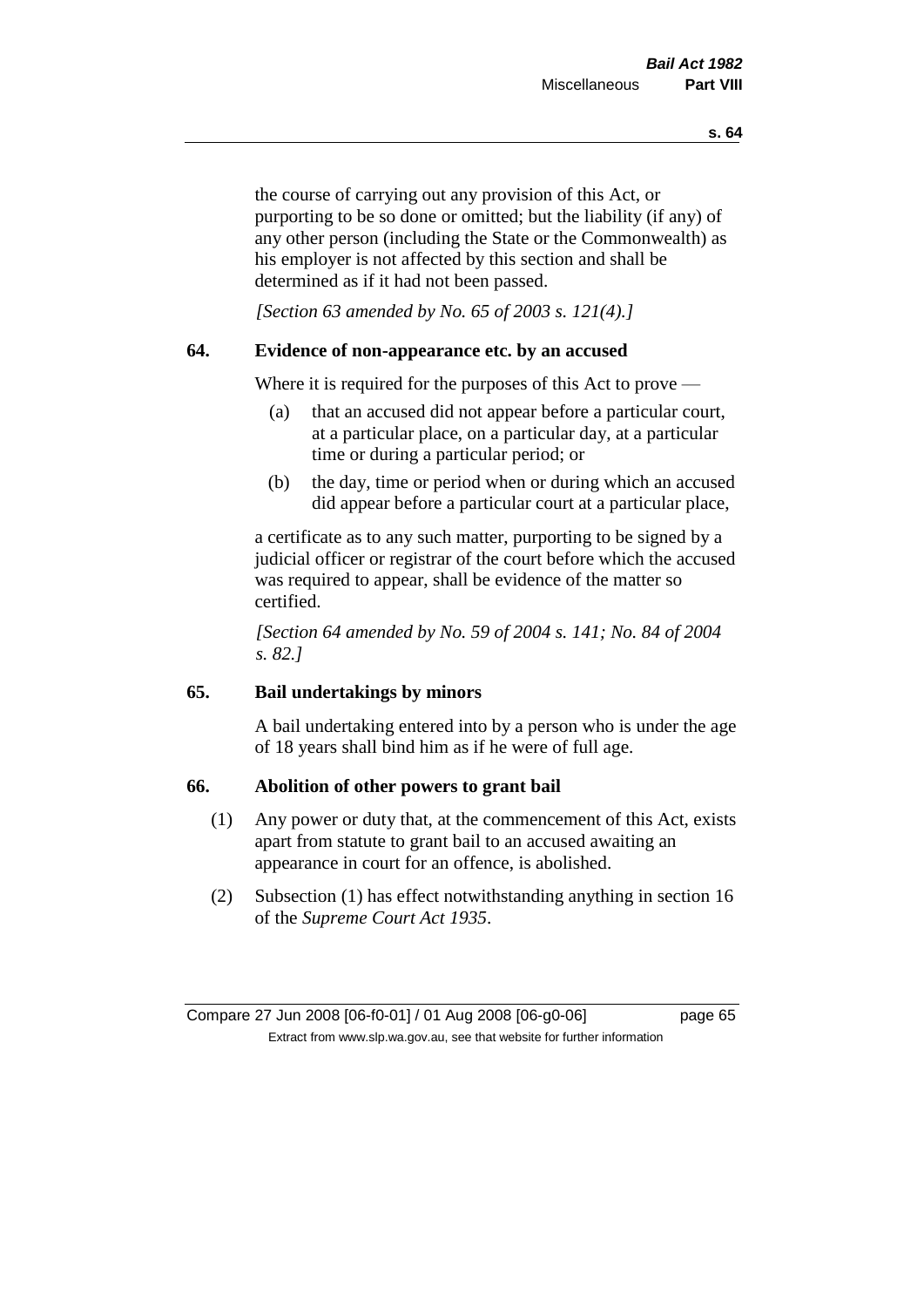#### **s. 66A**

(3) In subsection (1) **"***statute***"** means an Act of the Parliament of Western Australia, other than the *Supreme Court Act 1935*.

*[Section 66 amended by No. 84 of 2004 s. 82.]*

## **66A. Delegation by registrar**

- (1) The registrar of a court may, either generally or as otherwise provided by the instrument of delegation, by instrument signed by him, delegate to an officer of that court any function conferred on him by or under this Act other than —
	- (a) this power of delegation; or
	- (b) any function that a judicial officer has required him to perform personally.
- (2) The superintendent of a detention centre under the *Young Offenders Act 1994* may, either generally or as otherwise provided by the instrument of delegation, by instrument signed by him, delegate to an officer of the Public Sector agency principally assisting the Minister administering that Act in its administration any function conferred on him by or under this Act, other than this power of delegation.

*[Section 66A inserted by No. 15 of 1988 s. 18; amended by No. 49 of 1988 s. 89; No. 31 of 1993 s. 8; No. 59 of 2004 s. 141; No. 65 of 2006 s. 52.]* 

## **67. Regulations**

- (1) The Governor may make regulations, not inconsistent with this Act, prescribing such things as are required or permitted by this Act to be prescribed or as it is necessary or expedient to prescribe for the purposes thereof.
- (2) Without limiting the generality of subsection (1) regulations  $may$ —
	- (a) make provision for or with respect to the making of applications —
		- (i) for or in relation to bail;

page 66 Compare 27 Jun 2008 [06-f0-01] / 01 Aug 2008 [06-g0-06] Extract from www.slp.wa.gov.au, see that website for further information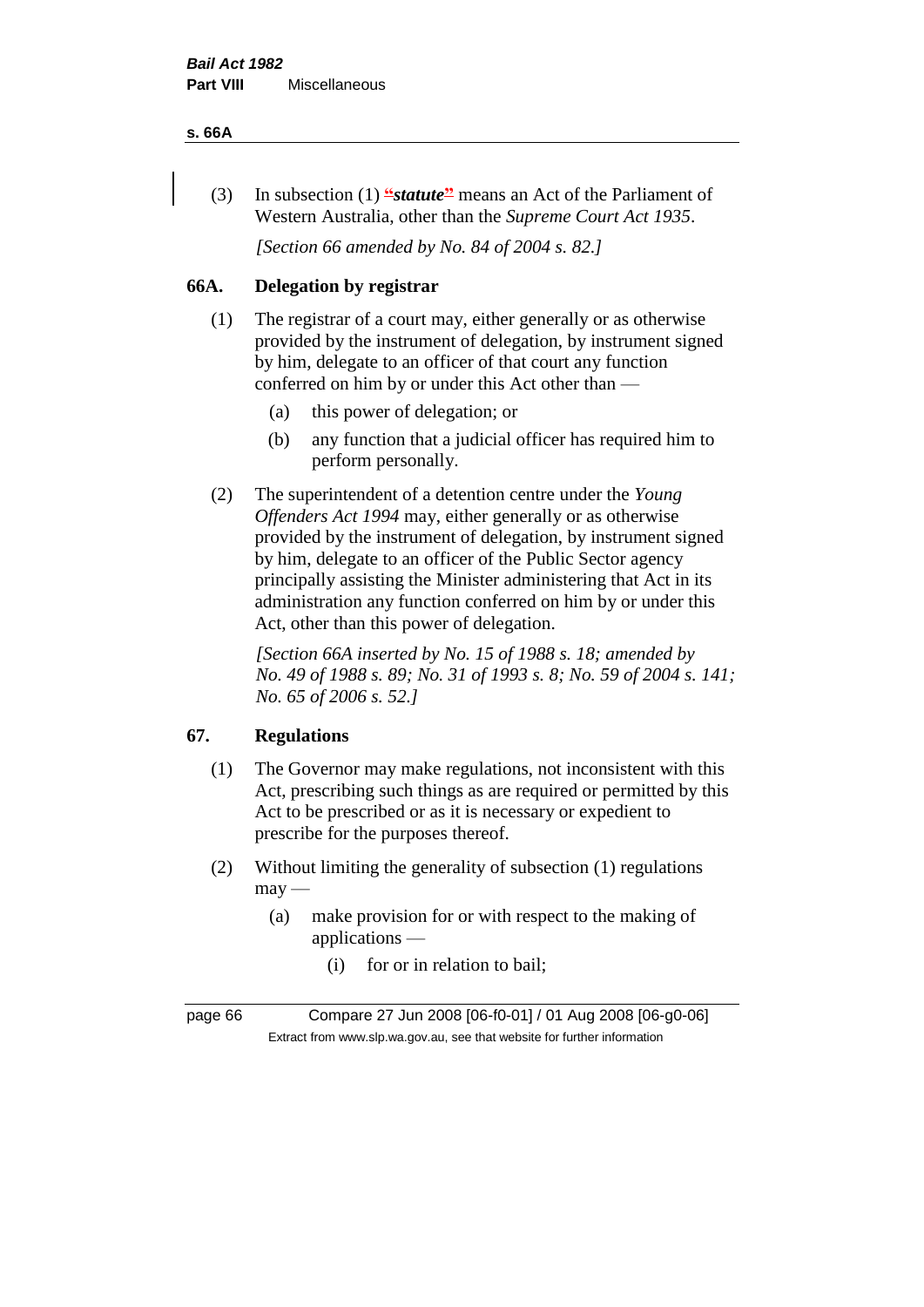- (ii) for the approval of sureties;
- (iii) for the approval of security to be given by accused persons and sureties;
- (iv) for the cancellation of a surety undertaking,

and for the manner in which such applications are to be made and the procedure to be followed on such applications;

- (b) for the purposes of clause 5 of Part A of Schedule 1, prescribe the officer or officers who may grant bail for any prescribed appearance or class of appearance in court by an accused who is in custody;
- (c) make provision for, or with respect to the management, control, supervision and good order of premises established for the accommodation of persons to whom bail has been granted.
- (3) Regulations made under this section may provide that a contravention or failure to comply with a regulation constitutes an offence and may provide for penalties not exceeding a fine of \$500 for offences against the regulations.

*[Section 67 amended by No. 45 of 1993 s. 12; No. 84 of 2004 s. 83(3); No. 2 of 2008 s. 56(6).]* 

*[68. Omitted under the Reprints Act 1984 s. 7(4)(g).]*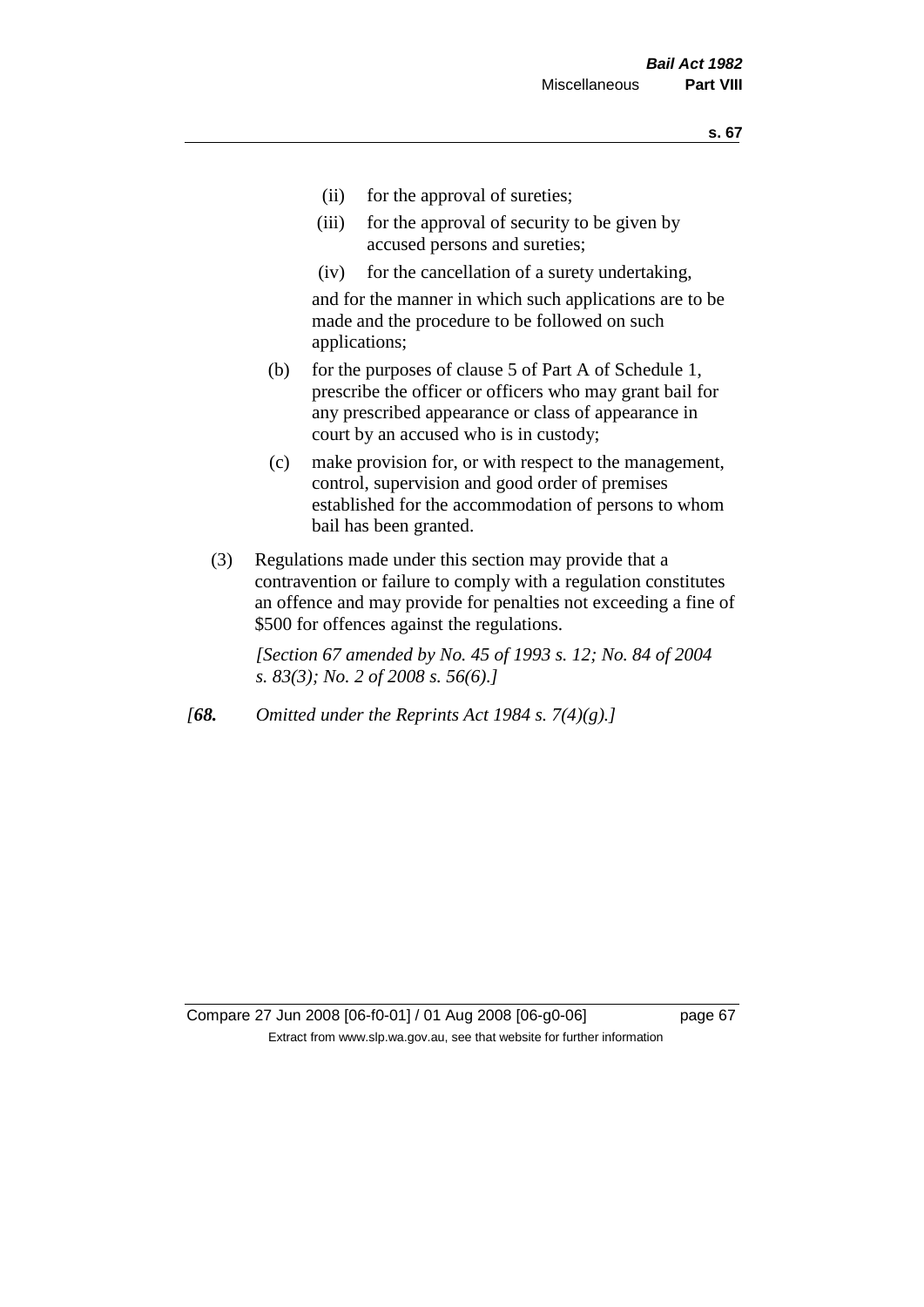# **Schedule 1**

*[Heading amended by No. 45 of 1993 s. 10(1).]*

[Sections 13 and 17]

# **Part A — Jurisdiction to grant bail**

| <b>First Column</b>           | <b>Second Column</b> |  |
|-------------------------------|----------------------|--|
| Appearances in court referred | By whom bail may be  |  |
| to in section 13              | granted              |  |

## **1. Initial appearance**

| (1)    | The initial appearance in a<br>court of summary<br>jurisdiction or the Children's<br>Court by an accused in, or in<br>connection with,<br>proceedings for an offence. | In any case $-$<br>a justice; or<br>(a)<br>an authorised police<br>(b)<br>officer; and<br>in addition, in the case of a child,<br>an authorised community<br>services officer. |
|--------|-----------------------------------------------------------------------------------------------------------------------------------------------------------------------|--------------------------------------------------------------------------------------------------------------------------------------------------------------------------------|
| $\sim$ |                                                                                                                                                                       | $\cdots$ $\cdots$ $\cdots$                                                                                                                                                     |

District Court or the Supreme Court, not being the initial appearance to which clause 3 applies.

(2) The initial appearance in the A judge of the District Court or a judge of the Supreme Court, as the case requires.

*[Clause 1 amended by No. 15 of 1988 s. 19; No. 49 of 1988 s. 90(a)(i); No. 59 of 2004 s. 141; No. 84 of 2004 s. 10(1) and 82.]*

**2. Appearance after adjournment**

Appearance in any court or before The judicial officer who orders a judicial officer by an accused after any adjournment of proceedings for an offence, not being a committal under clause 3. the adjournment.

*[Clause 2 amended by No. 84 of 2004 s. 82.]*

page 68 Compare 27 Jun 2008 [06-f0-01] / 01 Aug 2008 [06-g0-06] Extract from www.slp.wa.gov.au, see that website for further information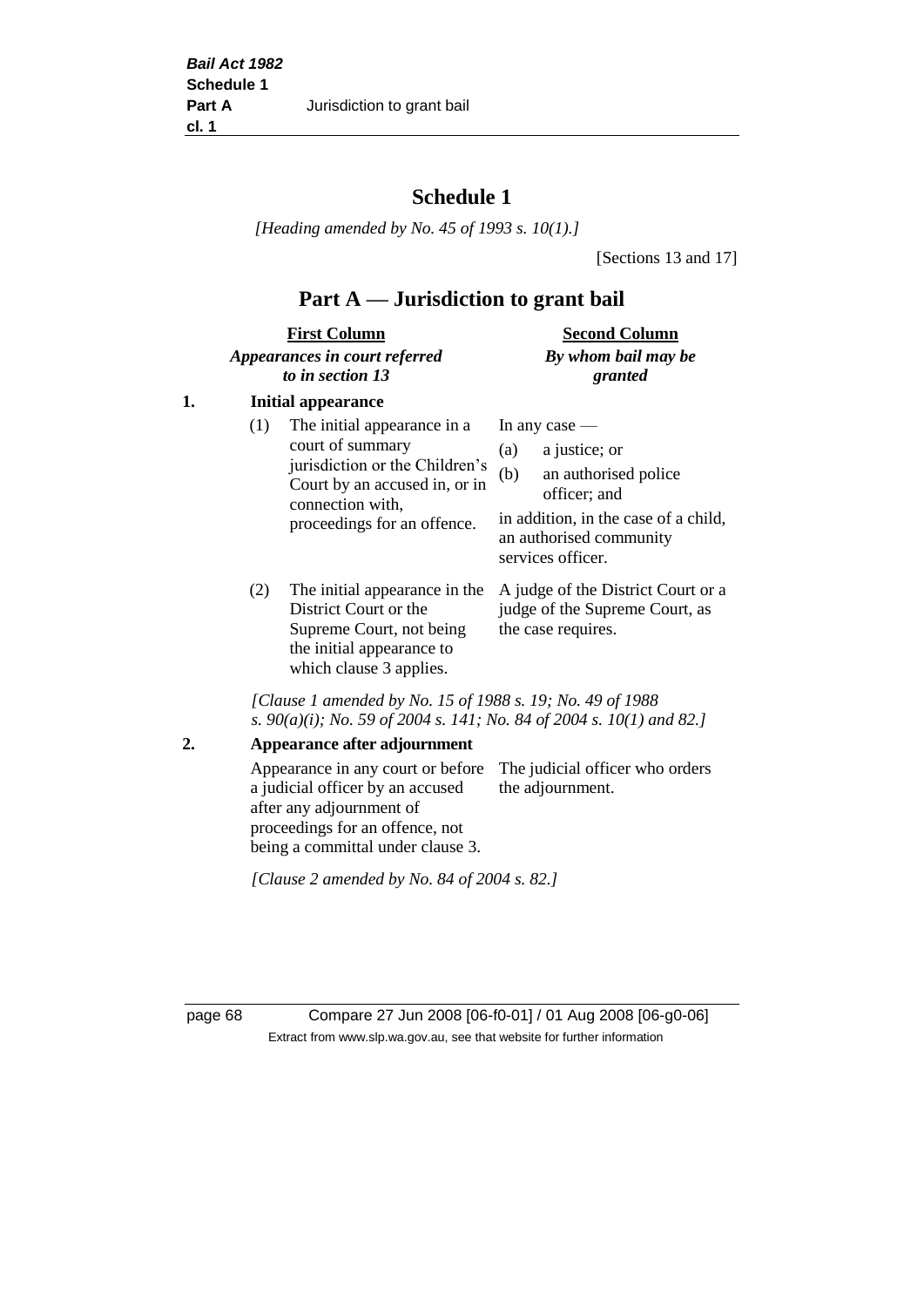## **First Column** *Appearances in court referred to in section 13*

## **Second Column** *By whom bail may be granted*

## **3. Appearance on committal to Supreme Court or District Court**

The initial appearance by an accused in the Supreme Court or District Court after he has been committed thereto under any Act to be tried or sentenced or otherwise dealt with.

The judicial officer who orders the committal.

*[Clause 3 amended by No. 84 of 2004 s. 82.]*

### **4. Appearance in connection with appeal etc.**

| (1) | Appearance in connection<br>with an application or appeal<br>made under the <i>Criminal</i><br><i>Appeals Act 2004</i> or with<br>any order made in<br>determining the application<br>or appeal. | If the appeal is being determined<br>by a single judge of the Supreme<br>Court, a single judge of the<br>Supreme Court;<br>If the appeal is being determined<br>by the Court of Appeal, the Court<br>of Appeal or a single judge of<br>appeal. |
|-----|--------------------------------------------------------------------------------------------------------------------------------------------------------------------------------------------------|------------------------------------------------------------------------------------------------------------------------------------------------------------------------------------------------------------------------------------------------|
| (2) | Appearance in connection<br>with a rehearing of<br>proceedings ordered under<br>section 28 of the <i>Children's</i><br>Court of Western Australia<br>Act 1988.                                   | The Children's Court.                                                                                                                                                                                                                          |
| (3) | Appearance in connection<br>with the reconsideration of<br>an order under section 40 of<br>the Children's Court of<br>Western Australia Act 1988.                                                | The Children's Court constituted<br>by the President.                                                                                                                                                                                          |

*[Clause 4 inserted by No. 84 of 2004 s. 10(2).]*

Compare 27 Jun 2008 [06-f0-01] / 01 Aug 2008 [06-g0-06] page 69 Extract from www.slp.wa.gov.au, see that website for further information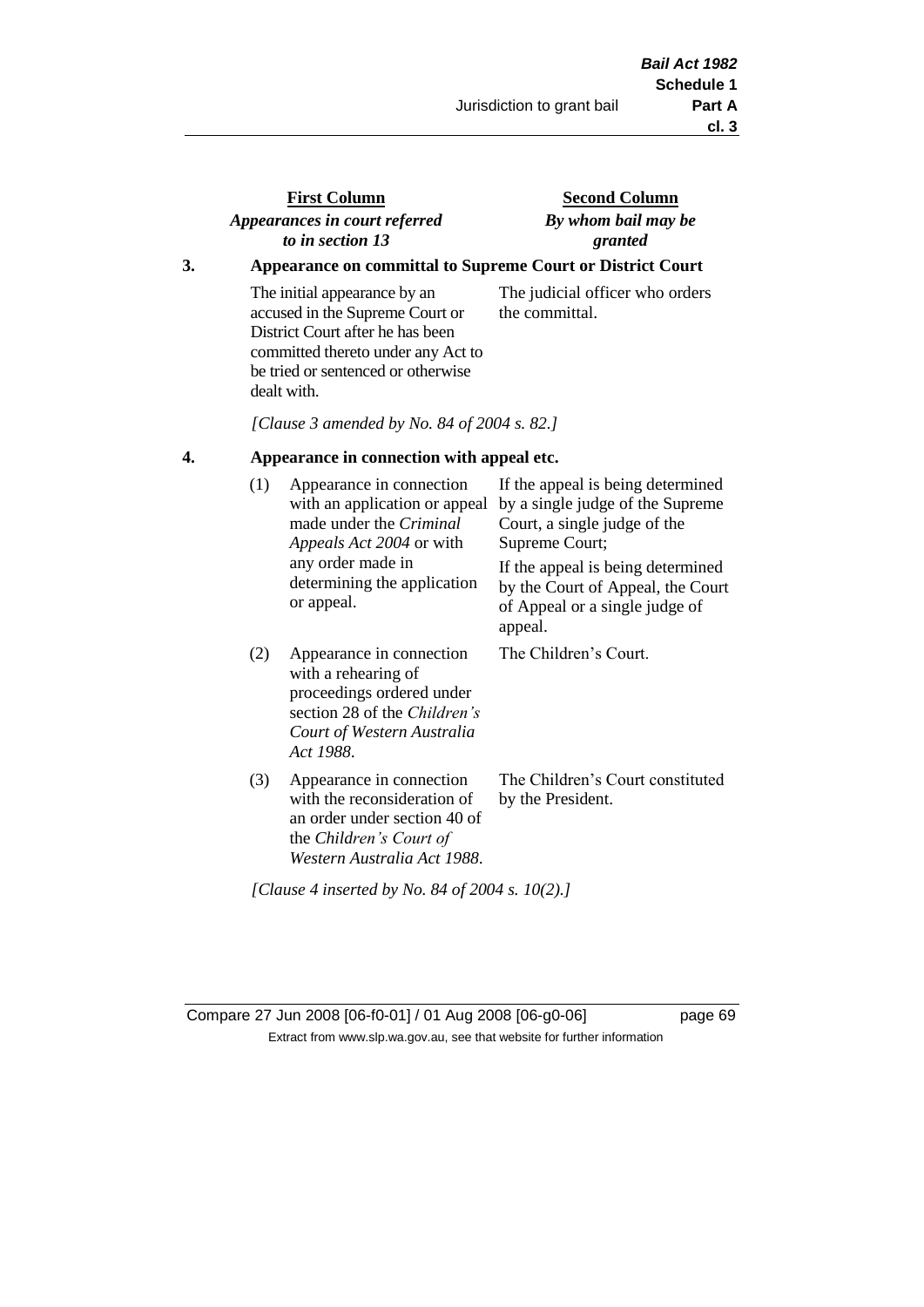|    | <b>First Column</b>                                                                                                                             | <b>Second Column</b>                                                |  |
|----|-------------------------------------------------------------------------------------------------------------------------------------------------|---------------------------------------------------------------------|--|
|    | Appearances in court referred<br>to in section 13                                                                                               | By whom bail may be<br>granted                                      |  |
| 5. | Appearance prescribed by regulation                                                                                                             |                                                                     |  |
|    | Appearance in a court for any<br>other purpose or following any<br>other occurrence prescribed by<br>regulations under this Act.                | The judicial or other officer<br>prescribed by such regulations.    |  |
| 6. | Appearances not otherwise provided for                                                                                                          |                                                                     |  |
|    | Any appearance in a court not<br>otherwise provided for in this<br>Part or by regulations under this<br>Act.                                    | The judicial officer who, or court<br>which, orders the appearance. |  |
| 7. | <b>Term used in this Part</b>                                                                                                                   |                                                                     |  |
|    | In this Part, unless the contrary intention appears —                                                                                           |                                                                     |  |
|    | " <i>proceedings for an offence</i> " in clause 2 (but not in clause 1)<br>includes any of the following proceedings relating to that offence — |                                                                     |  |
|    | appeal proceedings;<br>(a)                                                                                                                      |                                                                     |  |
|    | proceedings on a writ of <i>habeas corpus</i> ; and<br>(b)                                                                                      |                                                                     |  |
|    |                                                                                                                                                 | $(a)$ recognizes on the re-ennearges of an effender under           |  |

(c) proceedings on the re-appearance of an offender under section 50 of the *Sentencing Act 1995*.

*[Clause 7 inserted by No. 84 of 2004 s. 10(3).]*

## **Part B — Cessation of power to grant bail**

#### **1. Upon decision by judge, power of other officers ceases**

After a judge of the Supreme Court has granted or refused bail for an appearance by an accused the power to grant bail for that appearance ceases to be vested in any judicial officer whose jurisdiction is inferior to that of such judge or in any authorised officer.

*[Clause 1 amended by No. 84 of 2004 s. 82.]*

page 70 Compare 27 Jun 2008 [06-f0-01] / 01 Aug 2008 [06-g0-06] Extract from www.slp.wa.gov.au, see that website for further information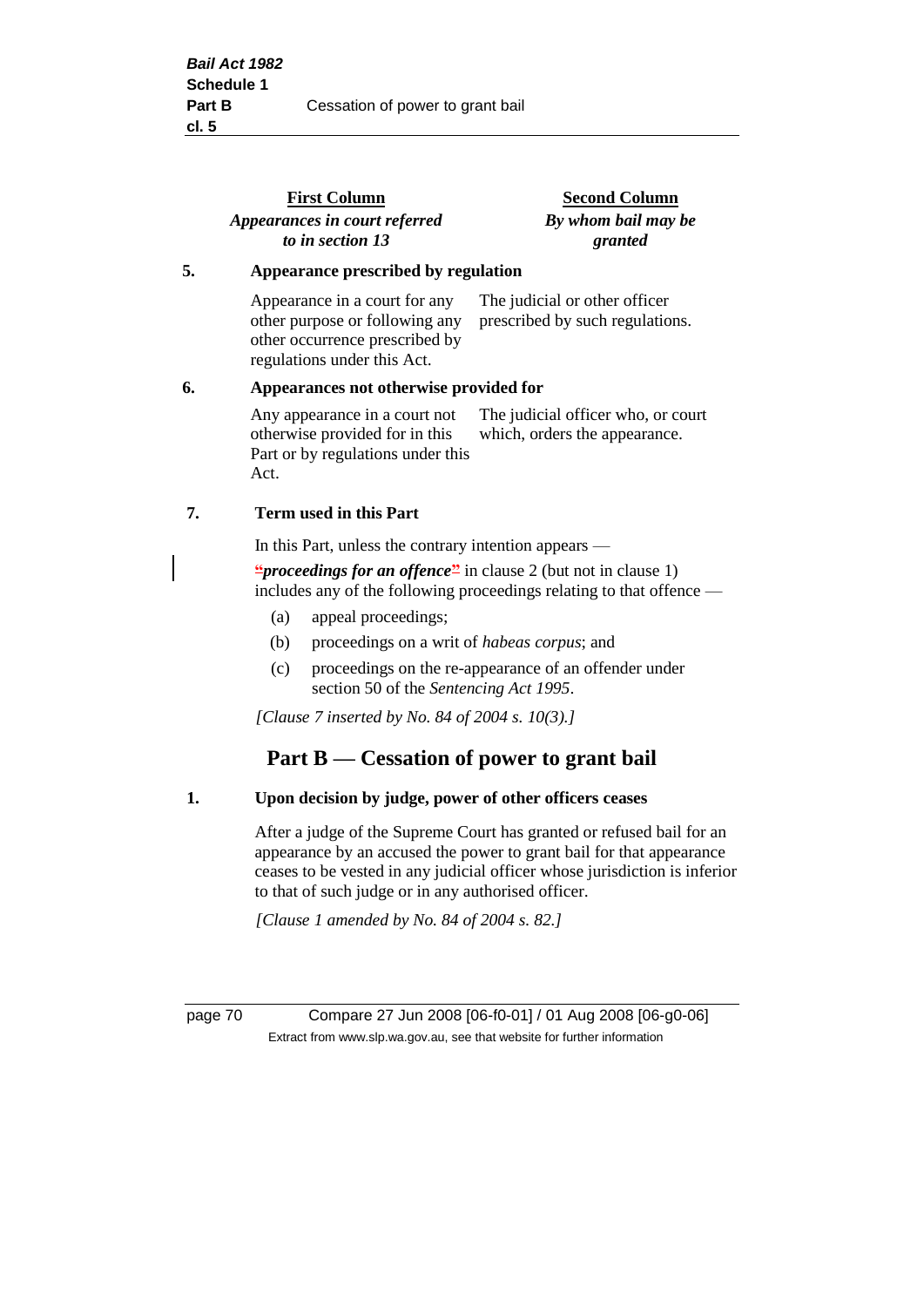## **2. Upon decision by judicial officer, his power and that of his peers ceases**

Except where clause 4 applies, the power to grant bail for an appearance by an accused ceases to be vested in any judicial officer (including a judge of the Supreme Court) after he, or another judicial officer whose jurisdiction is co-extensive with his, has granted or refused bail for that appearance.

*[Clause 2 amended by No. 84 of 2004 s. 82.]*

## **3. Upon refusal by justice power of authorised officer or justice ceases**

After a justice has refused bail for an initial appearance by an accused, the power to grant bail for that appearance ceases to be vested in an authorised officer or another justice, but an authorised officer or a justice may grant bail for an initial appearance notwithstanding that one or more other authorised officers have previously refused bail for that appearance.

*[Clause 3 amended by No. 34 of 1988 s. 90(b); No. 59 of 2004 s. 141; No. 84 of 2004 s. 82.]*

## **4. Judicial officer's powers where accused proves new facts or changed circumstances**

Notwithstanding clause 2, where an accused has been refused bail for an appearance or has been granted bail therefor on terms or conditions with which he is unable or unwilling to comply, the judicial officer who granted or refused bail or another judicial officer whose jurisdiction is co-extensive with his has power to grant bail for that appearance or to vary the terms or conditions of bail previously granted therefor if the accused makes application and satisfies him  $that -$ 

- (a) new facts have been discovered, new circumstances have arisen or the circumstances have changed since bail was previously granted or refused for that appearance;
- (b) he failed to adequately present his case for bail on the previous occasion when it was considered; or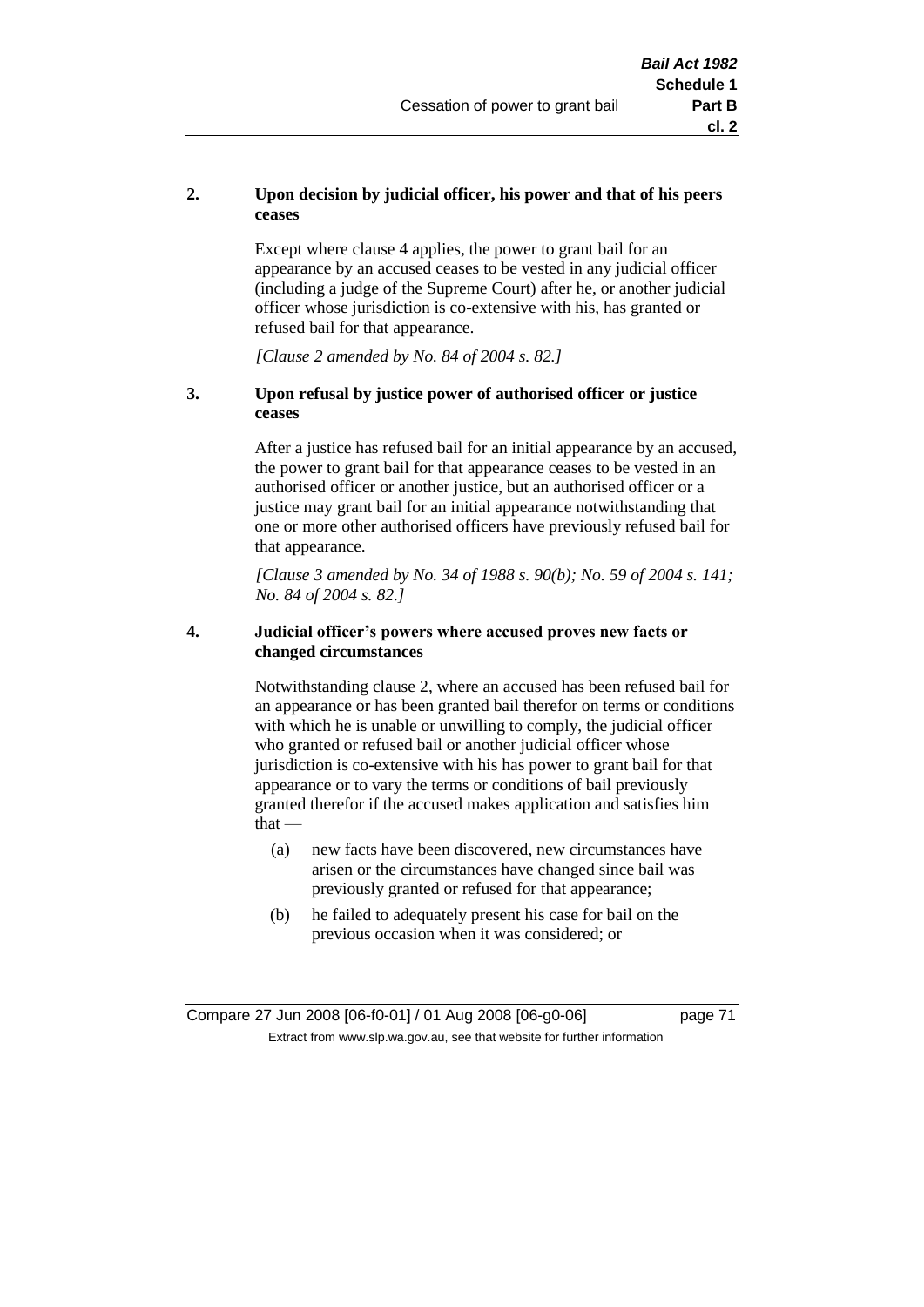(c) where bail was granted subject to a home detention condition, he has, since the previous occasion when his case for bail was considered, complied with the home detention condition for a period of one month or more.

*[Clause 4 amended by No. 61 of 1990 s. 14; No. 84 of 2004 s. 82.]*

# **Part C — Manner in which jurisdiction to be exercised**

Principles governing grant or refusal of bail

## **1. Bail before conviction to be at discretion of bail authority, except for a child**

Subject to clause 3A, the grant or refusal of bail to an accused, other than a child, who is in custody awaiting an appearance in court before conviction for an offence shall be at the discretion of the judicial officer or authorised officer in whom jurisdiction is vested, and that discretion shall be exercised having regard to the following questions as well as to any others which he considers relevant —

- (a) whether, if the accused is not kept in custody, he may
	- (i) fail to appear in court in accordance with his bail undertaking;
	- (ii) commit an offence;
	- (iii) endanger the safety, welfare, or property of any person; or
	- (iv) interfere with witnesses or otherwise obstruct the course of justice, whether in relation to himself or any other person;
- (b) whether the accused needs to be held in custody for his own protection;
- (c) whether the prosecutor has put forward grounds for opposing the grant of bail;
- (d) whether, as regards the period when the accused is on trial, there are grounds for believing that, if he is not kept in custody, the proper conduct of the trial may be prejudiced;
- (e) whether there is any condition which could reasonably be imposed under Part D which would —

page 72 Compare 27 Jun 2008 [06-f0-01] / 01 Aug 2008 [06-g0-06] Extract from www.slp.wa.gov.au, see that website for further information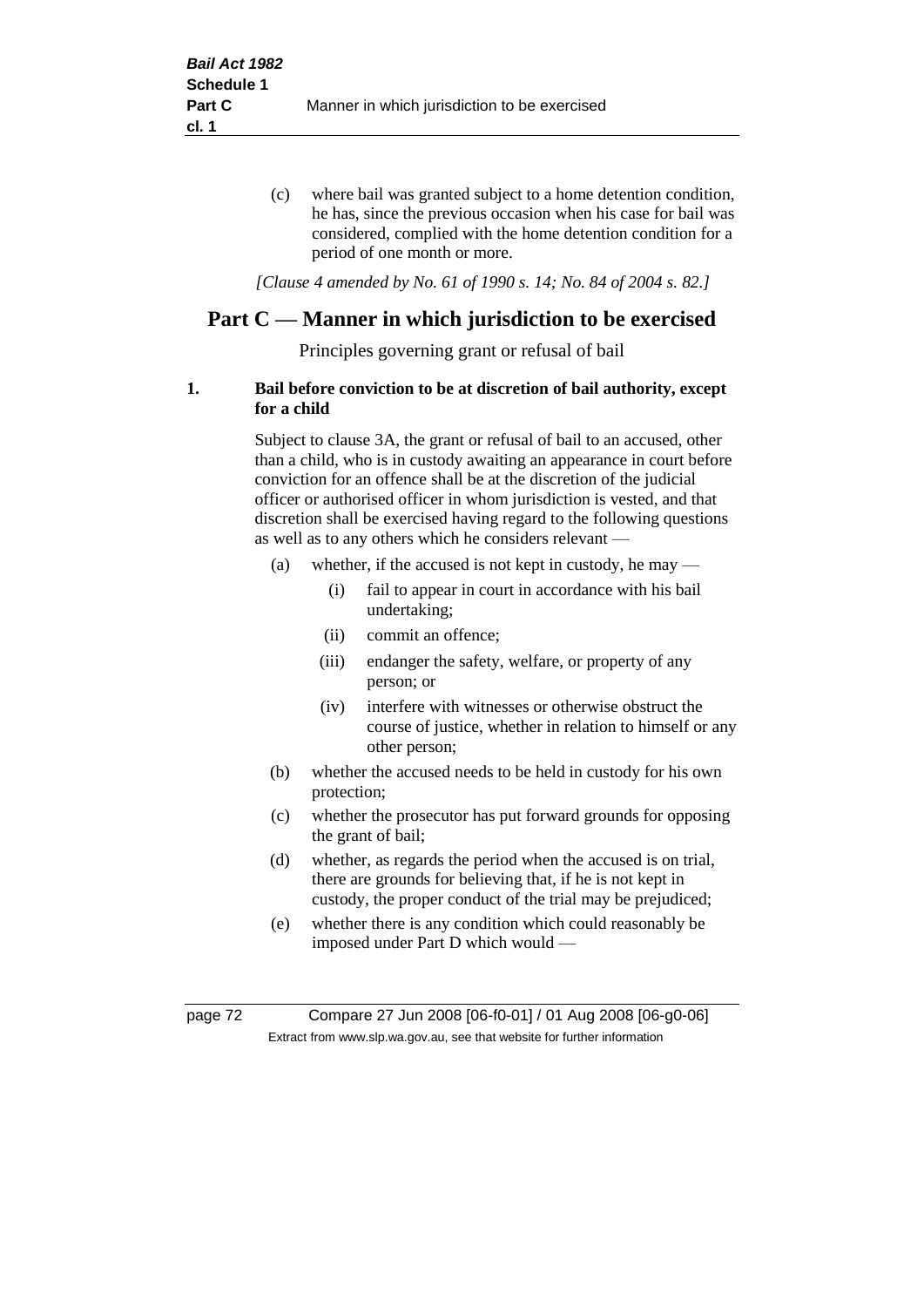- (i) sufficiently remove the possibility referred to in paragraphs (a) and (d);
- (ii) obviate the need referred to in paragraph (b); or
- (iii) remove the grounds for opposition referred to in paragraph (c);
- (f) where the accused is charged with an offence that is alleged to have been committed in respect of a child, whether a condition should be imposed under Part D requiring the accused to reside at a place other than the place where the child resides;
- (g) whether the alleged circumstances of the offence or offences amount to wrongdoing of such a serious nature as to make a grant of bail inappropriate.

*[Clause 1 amended by No. 14 of 1992 s. 11; No. 45 of 1993 s. 10(2)(a); No. 54 of 1998 s. 8(a) and (b); No. 84 of 2004 s. 82.]*

## **2. Child to have qualified right to bail**

 $(1)$  In this clause —

**"***responsible person***"** means a parent, relative, employer or other person who, in the opinion of the judicial officer or authorised officer, is in a position to both influence the conduct of the child and provide the child with support and direction.

- (2) Subject to subclause (3), a child accused who is in custody awaiting an appearance in court before conviction for an offence has a right to be granted bail unless —
	- (a) in the opinion of the judicial officer or authorised officer in whom jurisdiction is vested —
		- (i) one or more of the questions set out in clause  $1(a)$ , (b), (d) and (g) must be answered in the affirmative; and
		- (ii) there is no condition which he could reasonably impose under Part D which would satisfy the relevant provision of clause 1(e);

or

(b) there is no responsible person willing to enter into an undertaking of the kind described in subclause  $(3)(c)$ ,

Compare 27 Jun 2008 [06-f0-01] / 01 Aug 2008 [06-g0-06] page 73 Extract from www.slp.wa.gov.au, see that website for further information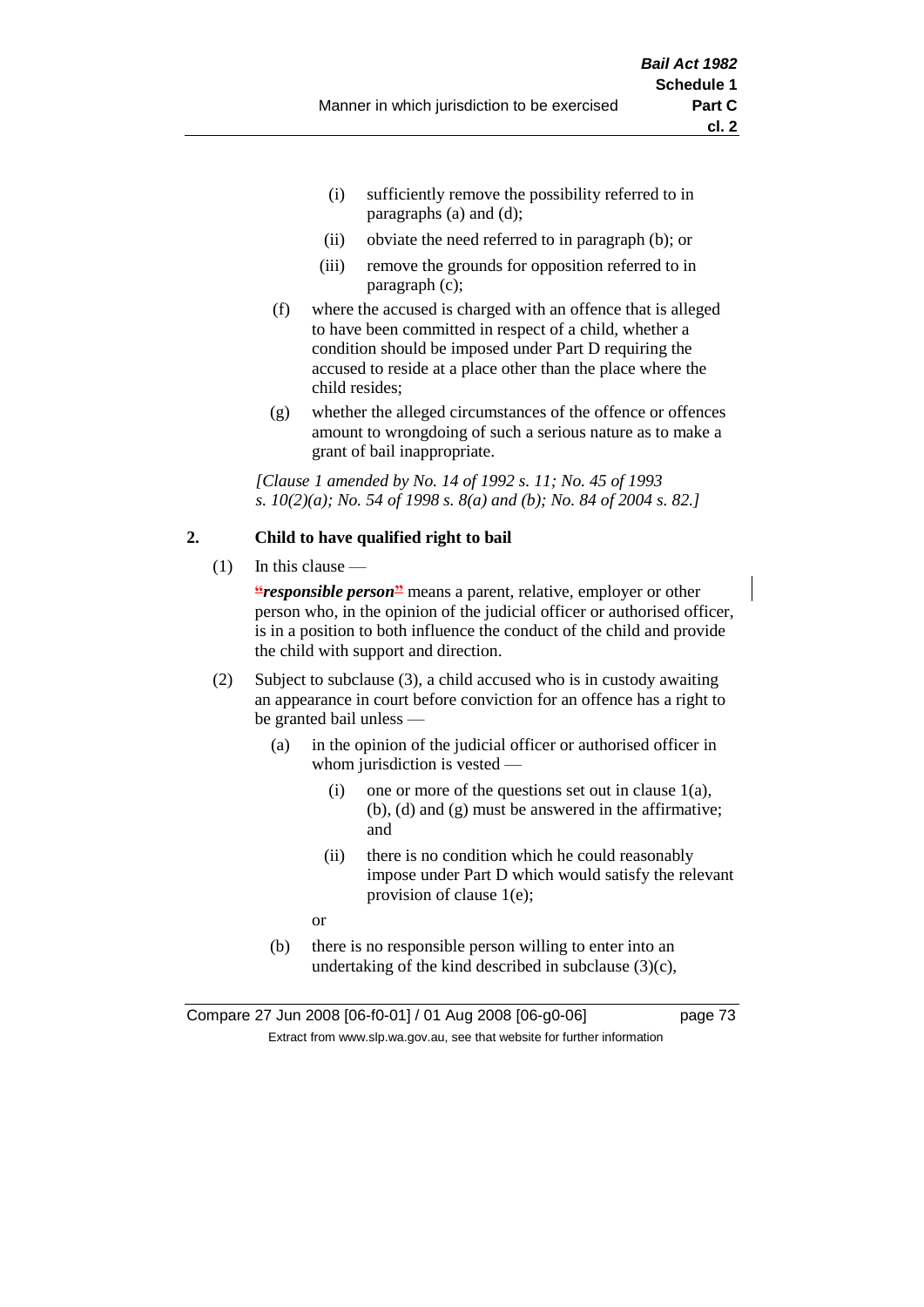and if the child is refused bail he shall be dealt with in accordance with section 19(2) of the *Young Offenders Act 1994*.

- (3) The right of a child accused under subclause (2) is subject to  $-$ 
	- (a) clause 3A; and
	- *[(b) deleted]*
	- (c) there being imposed as a condition on the grant of bail a requirement that before the release of the child on bail a responsible person undertakes in writing in the prescribed form to ensure that the child complies with any requirement of his bail undertaking mentioned in section 28(2)(a), (b), (c) and (d).
- (4) Subclauses (2)(b) and (3)(c) do not apply to a child accused if it appears to the judicial officer or authorised officer that the accused —
	- (a) is over the age of 17 years; and
	- (b) has sufficient maturity to live independently without the guidance or control of a parent or guardian.
- (5) For the purposes of this clause, the provisions of sections 46, 47, 48, 54, 55(2), 60 and  $67(2)(a)(iv)$  apply with all necessary changes as  $if -$ 
	- (a) references in those provisions to a surety and a surety undertaking were references to a responsible person and to an undertaking referred to in subclause (3)(c) respectively; and
	- (b) section  $54(1)(b)(i)$  read as follows
		- $\ddot{a}$
- (i) a person who has entered into an undertaking referred to in clause 2(3)(c) of Part C of Schedule 1 should no longer be regarded as a responsible person for the purposes of that clause, or is dead;

".

page 74 Compare 27 Jun 2008 [06-f0-01] / 01 Aug 2008 [06-g0-06] Extract from www.slp.wa.gov.au, see that website for further information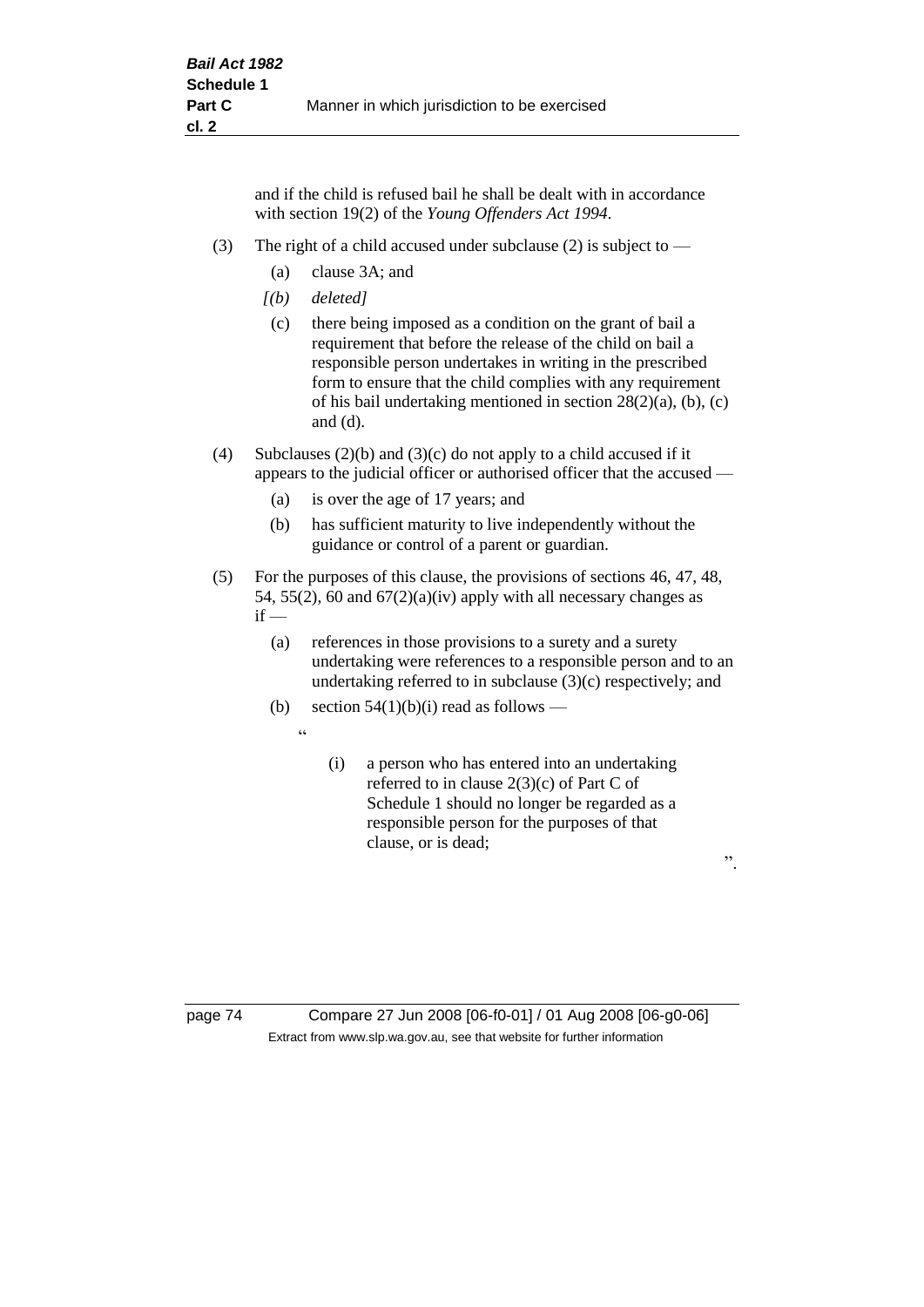(6) Where a child accused is released on bail his right to be at liberty is subject to the exercise of the powers in section 17A.

*[Clause 2 inserted by No. 45 of 1993 s. 10(2)(b); amended by No. 57 of 1997 s. 21(3)(a); No. 54 of 1998 s. 8(c); No. 34 of 2004 s. 251; No. 84 of 2004 s. 82.]*

## **3. Matters relevant to consideration of clause 1(a)**

In considering whether an accused may do any of the things mentioned in clause 1(a), the judicial officer or authorised officer shall have regard to the following matters, as well as to any others which he considers relevant —

- (a) the nature and seriousness of the offence or offences (including any other offence or offences for which he is awaiting trial) and the probable method of dealing with the accused for it or them, if he is convicted;
- (b) the character, previous convictions, antecedents, associations, home environment, background, place of residence, and financial position of the accused;
- (c) the history of any previous grants of bail to him; and
- (d) the strength of the evidence against him.

*[Clause 3 amended by No. 84 of 2004 s. 82.]*

## **3A. Bail where serious offence committed while accused on bail for another serious offence**

- (1) Notwithstanding clause 1 or 2 or any other provision of this Act, where —
	- (a) an accused is in custody awaiting an appearance in court before conviction for a serious offence; and
	- (b) the serious offence is alleged to have been committed while the accused was —
		- (i) on bail for; or
		- (ii) at liberty under an early release order made in respect of,

another serious offence,

Compare 27 Jun 2008 [06-f0-01] / 01 Aug 2008 [06-g0-06] page 75 Extract from www.slp.wa.gov.au, see that website for further information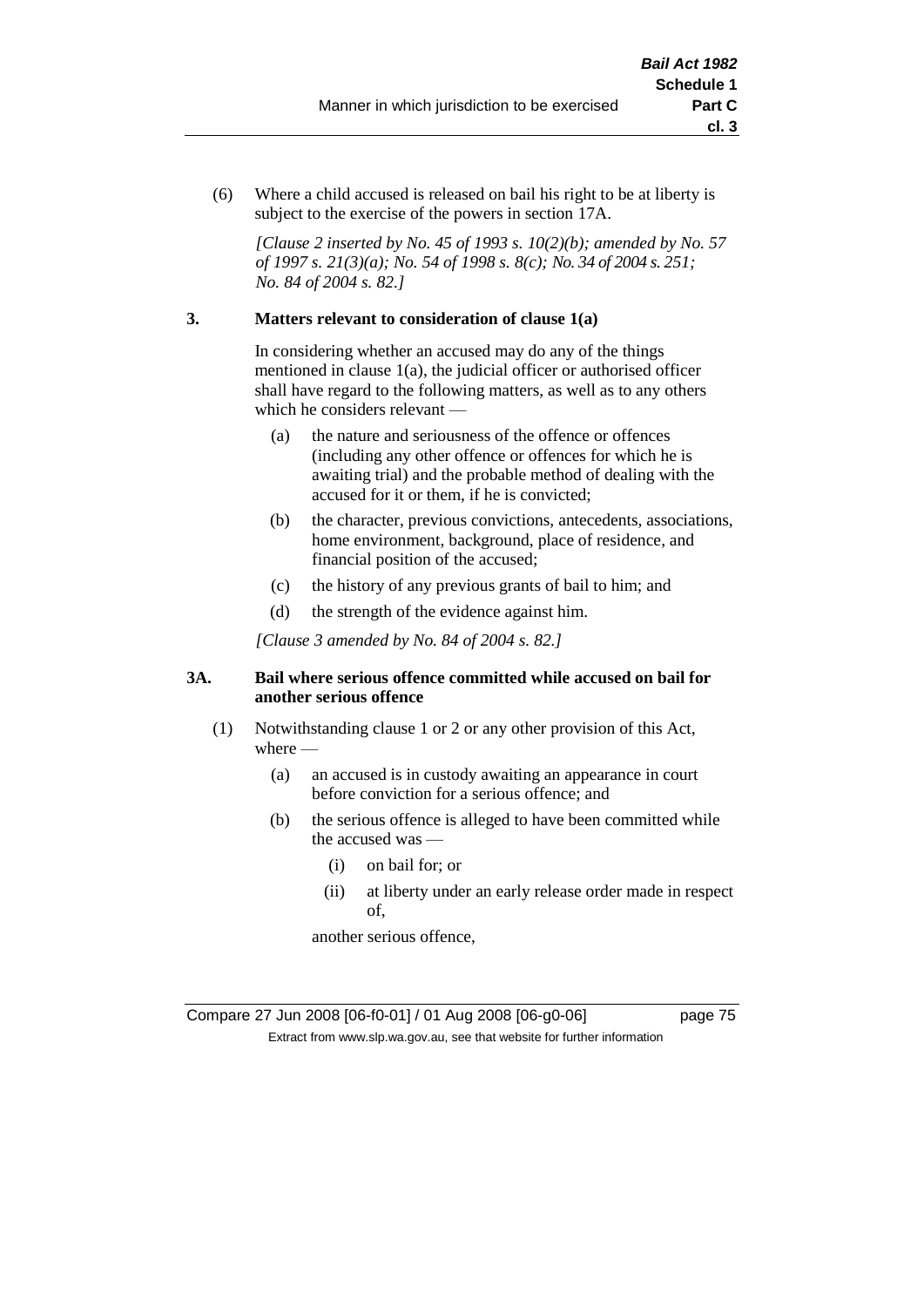the judicial officer or (if section 16A does not apply) the authorised officer in whom jurisdiction is vested shall refuse to grant bail for the serious offence referred to in paragraph (a) unless the judicial officer or authorised officer —

- (c) is satisfied that there are exceptional reasons why the accused should not be kept in custody and, if clause 3B applies, is so satisfied only after complying with that clause; and
- (d) is also satisfied that bail may properly be granted having regard to the provisions of clauses 1 and 3 or, in the case of a child accused, clauses 2 and 3.
- (2) Notwithstanding section 7(1), where an accused is refused bail under subclause (1) for an appearance for a serious offence his case for bail need not be considered again under that subsection for an appearance for that offence unless he satisfies the judicial officer who may order his detention that —
	- (a) new facts have been discovered, new circumstances have arisen or the circumstances have changed since bail was refused; or
	- (b) he failed to adequately present his case for bail on the occasion of that refusal.
- (3) Where a child accused is refused bail under subclause (1) he shall be dealt with in accordance with section 19(2) of the *Young Offenders Act 1994*.

*[Clause 3A inserted by No. 45 of 1993 s. 10(2)(c); amended by No. 57 of 1997 s. 21(3)(b); No. 54 of 1998 s. 7 and 13(1); No. 84 of 2004 s. 82.]*

## **3B. Determination of exceptional reasons under clause 3A(1)**

- (1) This clause applies where it appears to the judicial officer or (if section 16A does not apply) the authorised officer that all or any of the acts alleged to constitute a serious offence referred to in clause 3A(1)(b) would, if proved in the appropriate proceedings, amount to a breach by the accused of a protective condition or order.
- (2) The judicial officer or authorised officer shall, before making a decision that there are exceptional reasons for the purposes of

page 76 Compare 27 Jun 2008 [06-f0-01] / 01 Aug 2008 [06-g0-06] Extract from www.slp.wa.gov.au, see that website for further information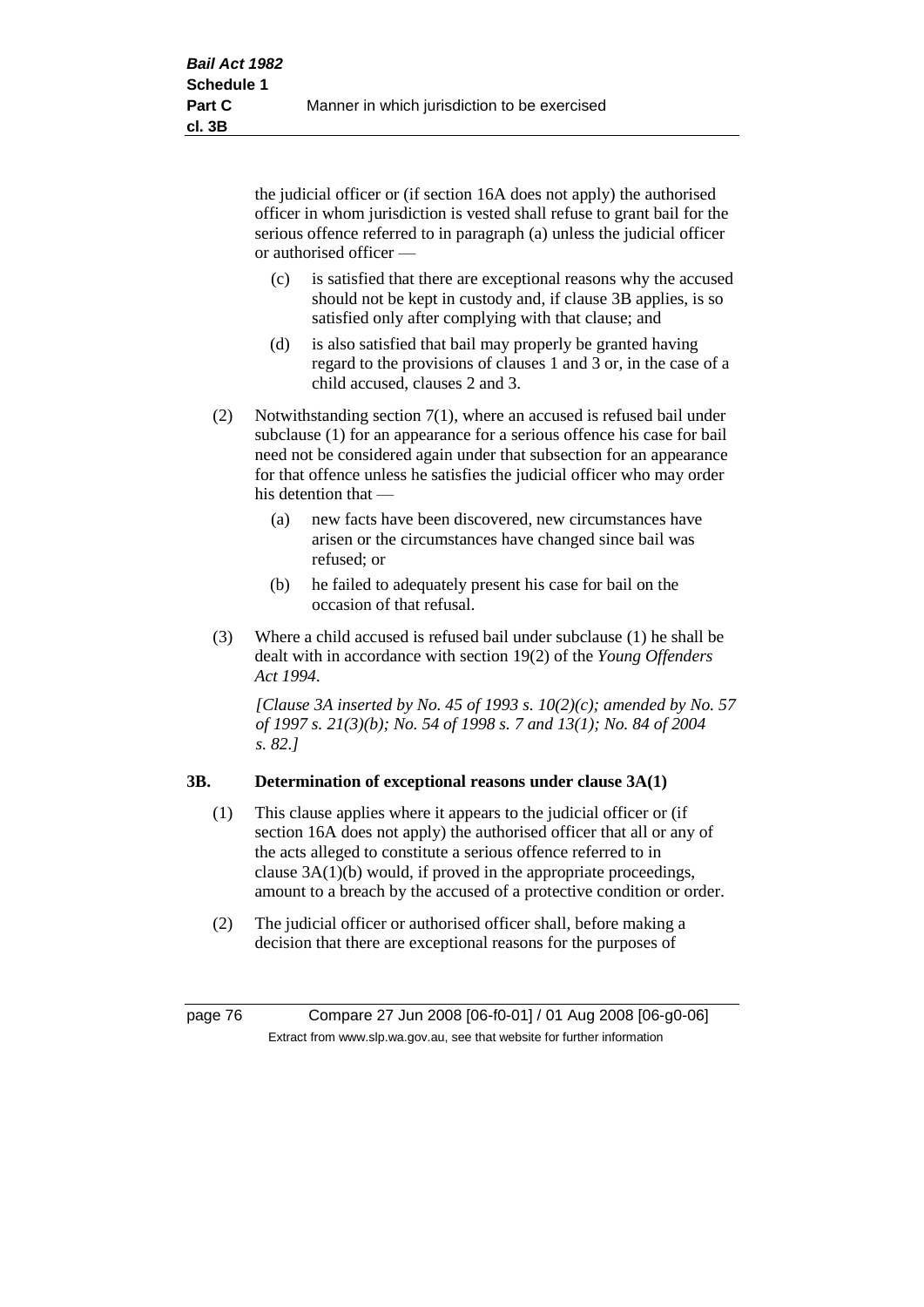clause  $3A(1)(c)$ , make enquiry, or cause enquiry to be made, whether there has already been —

- (a) any breach by the accused of the protective condition or order that has been proved in proceedings;
- (b) any alleged breach by the accused of the protective condition or order that has not been so proved, including an allegation that has not been the subject of a prosecution or any other communication to any relevant official; or
- (c) any alleged breach by the accused of any other protective condition or order that has been the subject of a prosecution.
- (3) On becoming aware of any such alleged breach, the judicial officer or authorised officer shall give each person for whose protection a protective condition or order referred to in subclause (2) was imposed or made (a **"relevant person"**) a reasonable opportunity to give evidence by affidavit on matters relating to that protective condition or order.
- (4) The judicial officer or authorised officer shall in making any decision for the purposes of clause  $3A(1)(c)$  —
	- (a) give due weight to  $-$ 
		- (i) any evidence given under subclause (3);
		- (ii) any adverse effect that a grant of bail to the accused would have on a relevant person; and
		- (iii) any difficulty that a relevant person might have in proving any future breach of a protective condition or order;
	- (b) consider whether it would be appropriate to refuse bail and make a hospital order under section 5 of the *Criminal Law (Mentally Impaired Accused) Act 1996*;
	- (c) in the case of a condition imposed for a purpose mentioned in clause 2(2)(c) or (d) of Part D, treat any alleged breach of the condition as a serious matter even if the conduct alleged to amount to the breach in itself appears to be trivial; and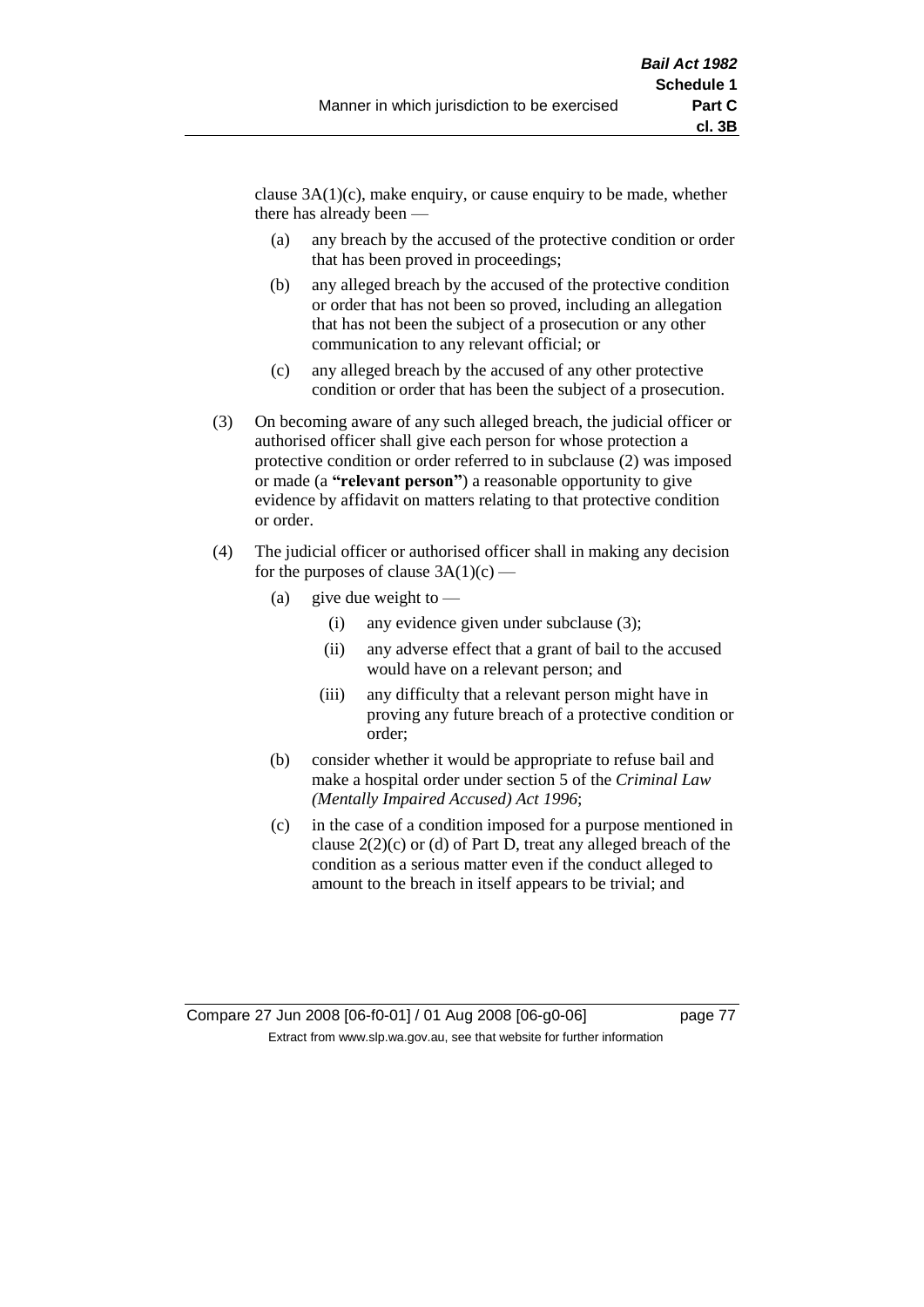- (d) consider whether any alleged breach of a protective condition or order that has occurred shows that the purpose of the condition or order has not been achieved and that the accused should be kept in custody.
- (5) The provisions of this clause do not limit the matters that the judicial officer or authorised officer may take into account for the purposes of clause  $3A(1)(c)$ .
- (6) In this clause —

### **"***protective condition or order***"** means —

- (a) a condition imposed for a purpose mentioned in clause  $2(2)(c)$  or (d) of Part D;
- (b) a violence restraining order or a police order under the *Restraining Orders Act 1997*; or
- (c) a Part VII order under the *Justices Act*  $1902^{2}$ 
	- (i) that under section 86 of the *Restraining Orders Act 1997* is taken to be a misconduct restraining order under that Act; and
	- (ii) that shows on the face of the order that the causing or threatening of personal injury by the accused was a ground for the making of the order.

*[Clause 3B inserted by No. 54 of 1998 s. 13(2); amended by No. 38 of 2004 s. 60; No. 59 of 2004 s. 141; No. 84 of 2004 s. 11 and 82.]*

## **4. When bail to be granted after conviction**

In deciding whether or not to grant bail to an accused who is in custody waiting to be sentenced or otherwise dealt with for an offence of which he has been convicted or awaiting the disposal of appeal proceedings, the judicial officer shall, subject to clauses 5 and 6, consider whether -

- (a) in the case of an accused waiting to be sentenced, there is a strong likelihood that he will impose a non-custodial sentence; or
- (b) in either case, there are exceptional reasons why the accused should not be kept in custody,

page 78 Compare 27 Jun 2008 [06-f0-01] / 01 Aug 2008 [06-g0-06] Extract from www.slp.wa.gov.au, see that website for further information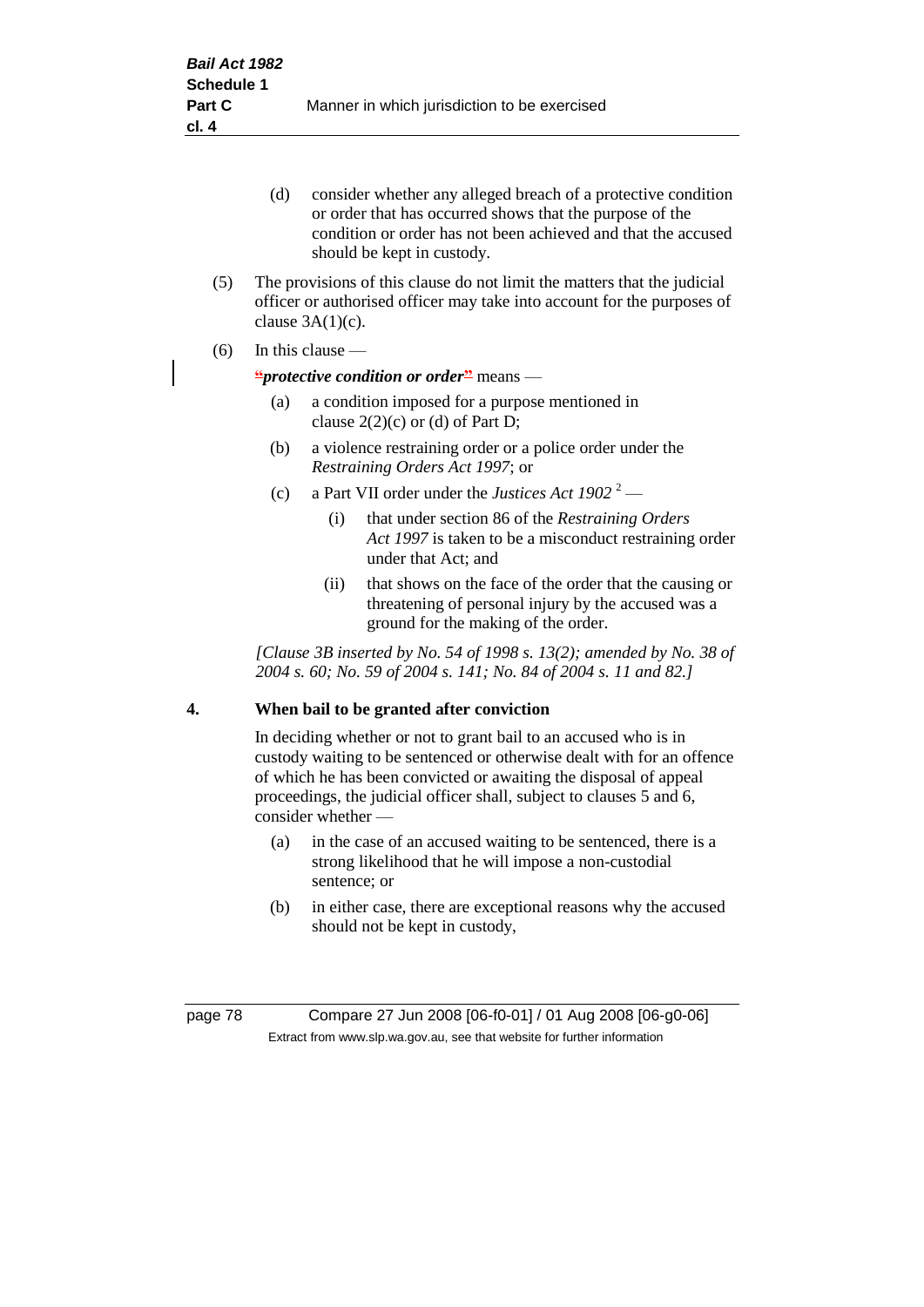and shall only grant bail to him if he is satisfied that —

- (c) in the case of an accused waiting to be sentenced, at least one of those reasons exists and, in the case of an appellant, the reason mentioned in paragraph (b) exists; and
- (d) he may properly do so having regard to the provisions of clauses 1 and 3 or, in the case of a child, clauses 2 and 3.

*[Clause 4 amended by No. 84 of 2004 s. 82.]*

## **5. Exception for bail for an appeal under the** *Criminal Appeals Act 2004* **Part 2**

Clause 4 does not apply to the bail of a person who is awaiting the disposal of appeal proceedings under Part 2 of the *Criminal Appeals Act 2004*; such a person shall be deemed for the purposes of this Part to be awaiting an appearance in court before conviction for an offence.

*[Clause 5 inserted by No. 33 of 1989 s. 18; amended by No. 59 of 2004 s. 141; No. 84 of 2004 s. 11.]*

## **6. Bail of people on community orders etc.**

For the purpose of determining whether clause 4 applies, a person in custody —

- (a) under section 50, 79, 84E, 128, 129 or 132 of the *Sentencing Act 1995* in connection with a possible breach of a conditional release order, a sentence of suspended imprisonment or conditional suspended imprisonment or a community order imposed under that Act; or
- (b) under section 43 of the *Young Offenders Act 1994* in respect of an alleged breach of a youth community based order, an intensive youth supervision order or a conditional release order made under that Act,

is to be taken as not having been convicted of the offence for which the sentence was imposed.

*[Clause 6 inserted by No. 78 of 1995 s. 8; amended by No. 27 of 2004 s. 13(3).]*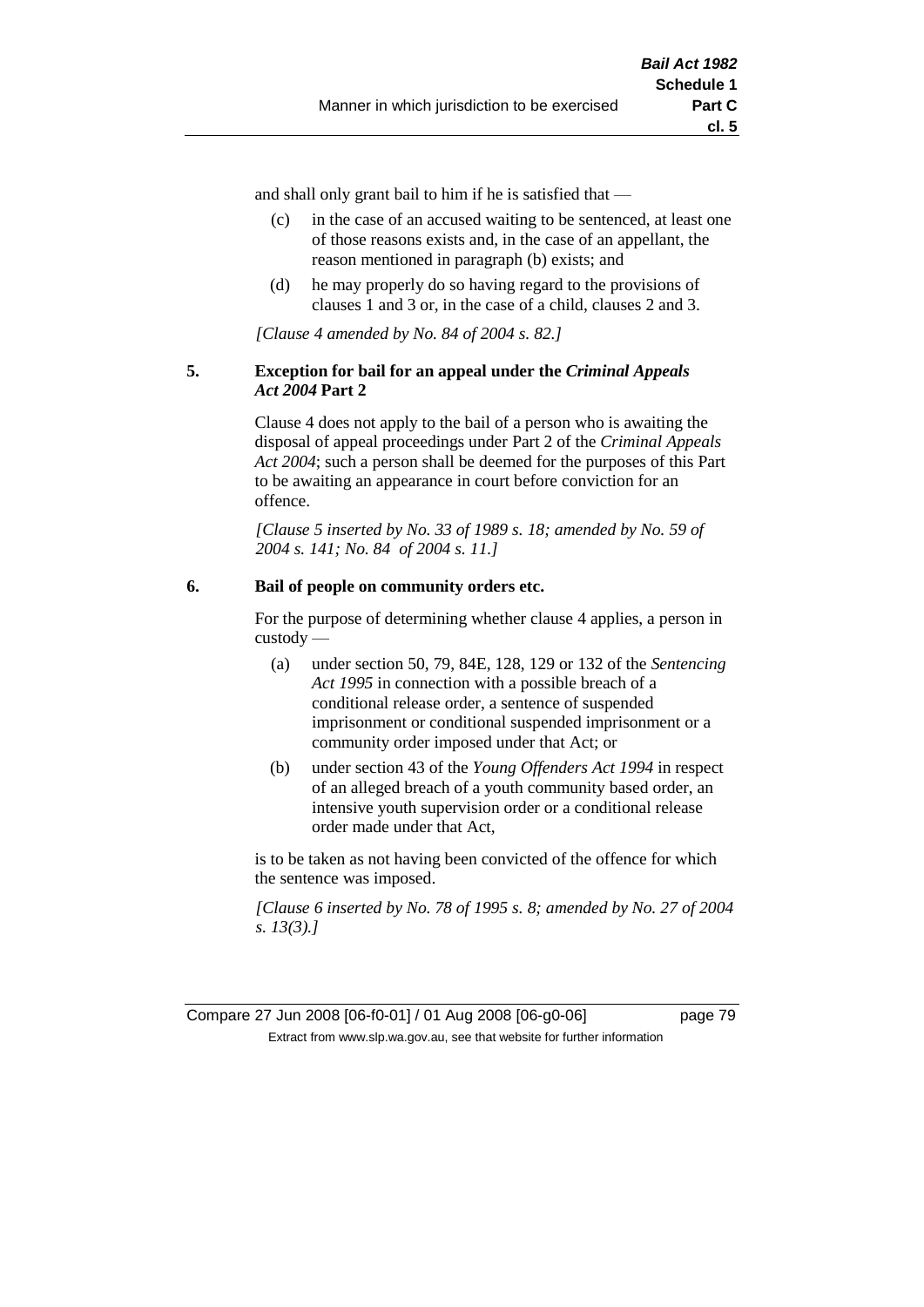Limitation on period of bail

## **7. Bail for initial appearance to be for not more than 7 days**

In fixing the terms of bail of an accused for his initial appearance in court for an offence, a justice or an authorised officer shall require him to make the appearance within the period of 7 days commencing on and including the day on which the accused was arrested for the offence.

*[Clause 7 amended by No. 84 of 2004 s. 82.]*

## **8. Bail on adjournment in court of summary jurisdiction to be for not more than 30 days except by consent**

In fixing the terms of bail of an accused for an appearance in court after an adjournment of proceedings for an offence, a judicial officer sitting as a court of summary jurisdiction shall require him to make the appearance within the period of 30 days commencing on and including the day on which the proceedings are adjourned, unless the accused consents to appear on a later day.

*[Clause 8 amended by No. 49 of 1988 s. 90(c); No. 59 of 2004 s. 141; No. 84 of 2004 s. 82.]*

## **9. Provision as to calculation of time**

The periods specified in clauses 7 and 8 shall be calculated to include any Sunday or public holiday.

# **Part D — Conditions which may be imposed on a grant of bail**

## **1. Conditions as to forfeiture and giving security may be imposed on the accused and sureties**

- (1) A judicial officer or authorised officer, on a grant of bail, may impose conditions under this clause if he considers that it is desirable to do so to ensure the performance of the accused's bail undertaking.
- (2) If a judicial officer or authorised officer considers that it is desirable as mentioned in subclause (1), he may in addition to releasing the

page 80 Compare 27 Jun 2008 [06-f0-01] / 01 Aug 2008 [06-g0-06] Extract from www.slp.wa.gov.au, see that website for further information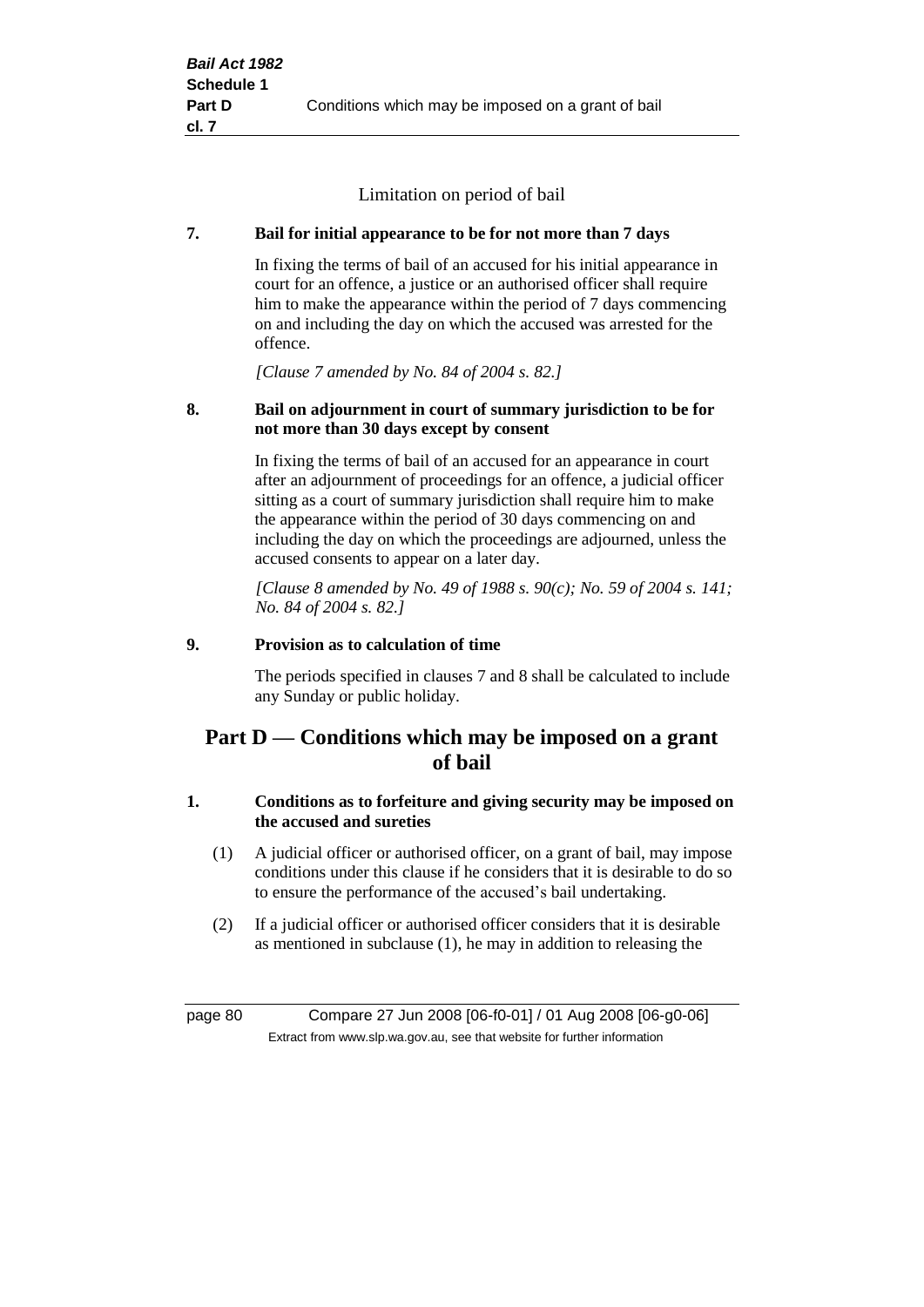accused on his bail undertaking impose any one or more of the following conditions —

- (a) that the accused in his bail undertaking agree to forfeit a specified amount of money if he fails to comply with any requirement of his bail undertaking mentioned in section  $28(2)(a)$  or  $(b)(ii)$ ;
- (b) that a surety or a specified number of sureties enter into a surety undertaking or surety undertakings whereby he or they agree to forfeit a specified amount or specified amounts of money if the accused fails to comply with any requirement of his bail undertaking mentioned in section  $28(2)(a)$  or (b)(ii);
- (c) that any of them the accused and the surety or sureties give security of a specified value, including the deposit of a specified amount of cash, for the performance of their respective obligations;
- (d) that any of them the accused and the surety or sureties deposit with a specified officer any specified passbook or document relating to the title to, or ownership of, any account or other asset offered as security for the performance of their respective obligations; or
- (e) that any of them the accused and the surety or sureties, at his or their own expense or otherwise, enter into such mortgage, charge, assignment or other transaction, or take such other step, as may be required, including completion of the necessary documents, to render any security effective and enforceable by the State.
- (3) The nature and sufficiency of any security, and the documentation therefor, required under subclause (2) shall be determined by the judicial officer or authorised officer who imposed the condition or, if no determination is so made —
	- (a) by the person before whom the bail undertaking is entered into, where the security is to be given by the accused; and
	- (b) where the security is to be given by a surety, by any person authorised under section 36 to approve the surety or before whom the surety undertaking is entered into.
- (4) When a bail undertaking ceases to have effect as provided in section 34(a) to (d), or upon an accused being acquitted of a charge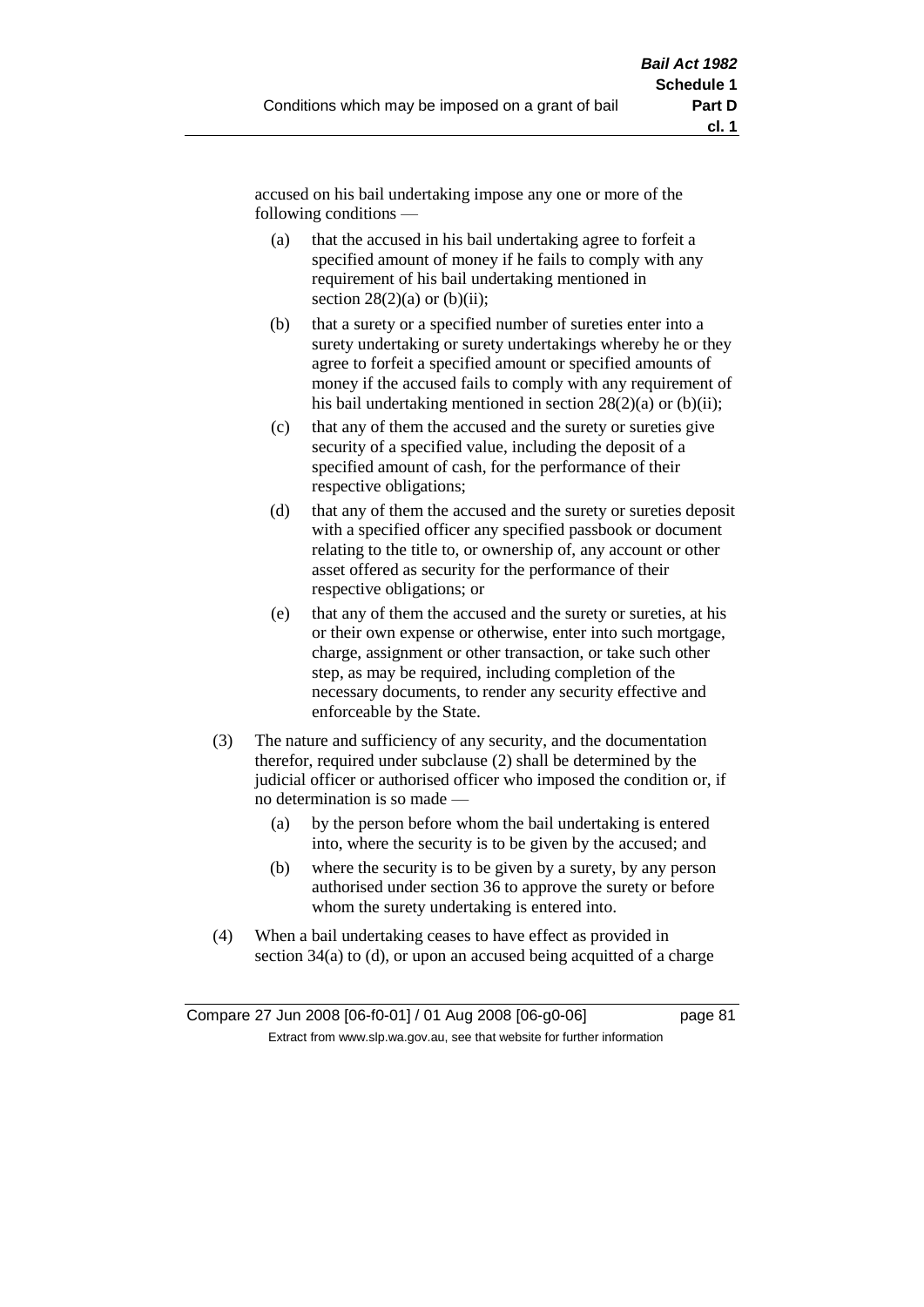under section 51(1) or (2) or discharged from further proceedings therefor, each of them the accused, or where section 34(b) applies his personal representative, and any surety is entitled to have returned to him any security given under subclause (2).

(5) When a surety undertaking ceases to have effect as provided in section 47(a) to (f), a surety is entitled to have returned to him any security given under subclause (2).

*[Clause 1 amended by No. 65 of 2003 s. 121(3); No. 84 of 2004 s. 82.]*

## **2. Other conditions which may be imposed**

- (1) A judicial officer or authorised officer, on a grant of bail, may impose conditions —
	- (a) to be complied with before the accused is released on bail or while the accused is on bail;
	- (b) as to the accused's conduct while on bail; or
	- (c) as to where the accused shall reside while on bail,

if he considers that it is desirable for any purpose mentioned in subclause (2), (2b), (3) or (4).

- (1a) Without limiting subclause (1), a judicial officer or authorised officer shall, on a grant of bail to a child accused, consider whether it is desirable for any purpose mentioned in subclause (2) to impose a condition as to —
	- (a) any period in each day during which the child is to remain at a particular place;
	- (b) any person with whom the child is not to associate or communicate;
	- (c) any place that the child is not to frequent;
	- (d) the attendance by the child at a school or other educational institution; or
	- (e) any other matter,

and the judicial officer or authorised officer may impose any such condition.

page 82 Compare 27 Jun 2008 [06-f0-01] / 01 Aug 2008 [06-g0-06] Extract from www.slp.wa.gov.au, see that website for further information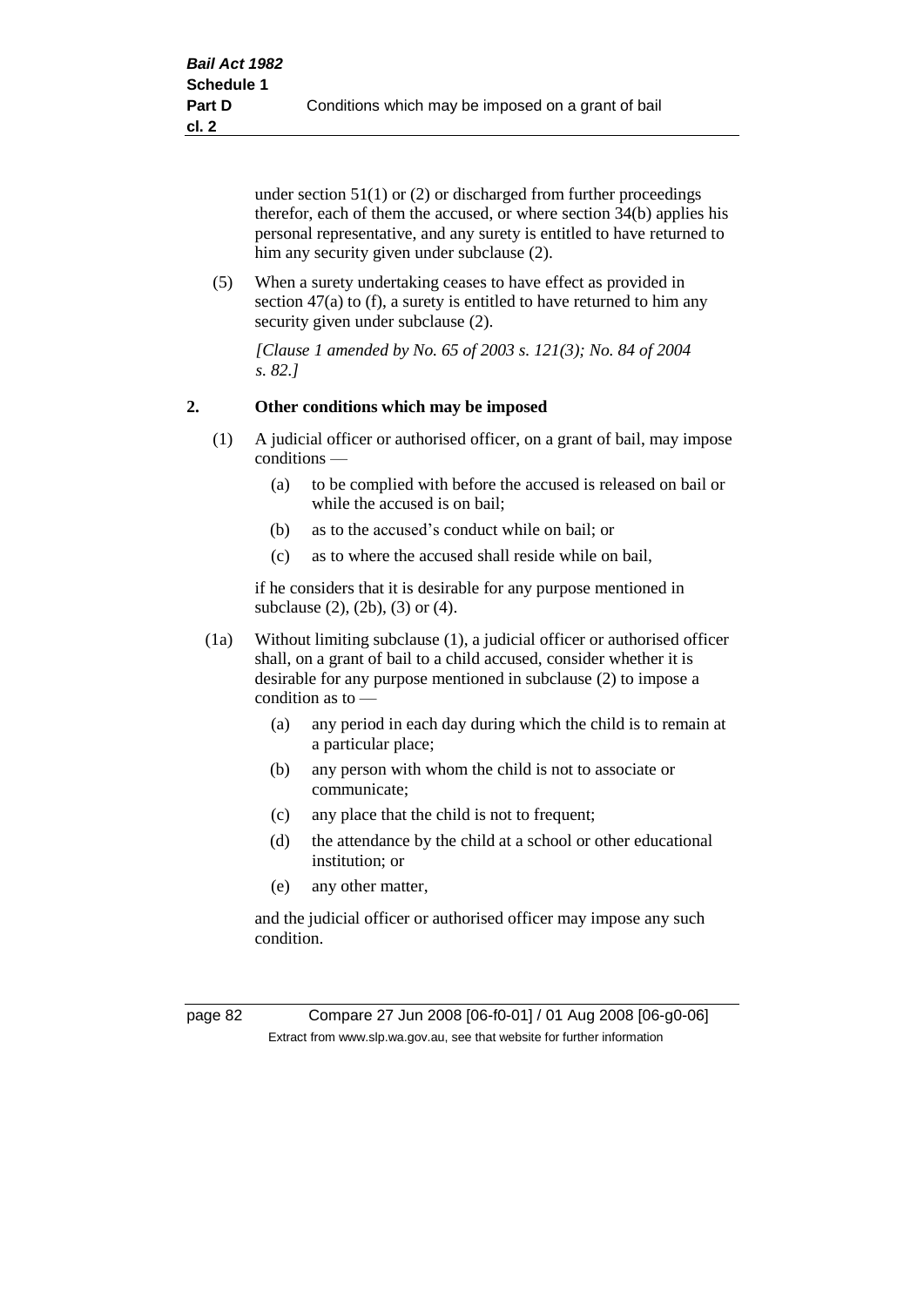- (2) Any condition may be imposed under subclause (1) or (1a) to ensure that an accused —
	- (a) appears in court in accordance with his bail undertaking;
	- (b) does not while on bail commit an offence;
	- (c) does not endanger the safety, welfare or property of any person;
	- (d) does not interfere with witnesses or otherwise obstruct the course of justice, whether in relation to himself or any other person; or
	- (e) as regards the period when the accused is on trial, does not prejudice the proper conduct of the trial.
- (2a) Before imposing a condition on a grant of bail for a purpose mentioned in subclause (2)(c) or (d) a judicial officer or authorised officer is to consider whether that purpose would be better served, or could be better assisted, by a restraining order made under the *Restraining Orders Act 1997* and whether, in the case of a judicial officer, to exercise the power in section 63 of that Act or, in the case of an authorised officer, to make a telephone application under that Act.
- (2b) Where a judicial officer is of the opinion that the accused should while on bail -
	- (a) be counselled for a behavioural problem; or
	- (b) attend a course or programme that may assist with such a problem,

the judicial officer may under subclause (1) impose a condition for that purpose that requires the accused to —

- (c) attend a prescribed person to be counselled; or
- (d) attend a prescribed course or programme,

that is specified by the judicial officer in the condition.

(3) Where a judicial officer who grants bail to an accused is of the opinion that the accused's physical condition ought to be examined the officer may, under subclause (1), impose any condition which the officer considers desirable for the purpose of ensuring that the accused is examined by a medical practitioner.

Compare 27 Jun 2008 [06-f0-01] / 01 Aug 2008 [06-g0-06] page 83 Extract from www.slp.wa.gov.au, see that website for further information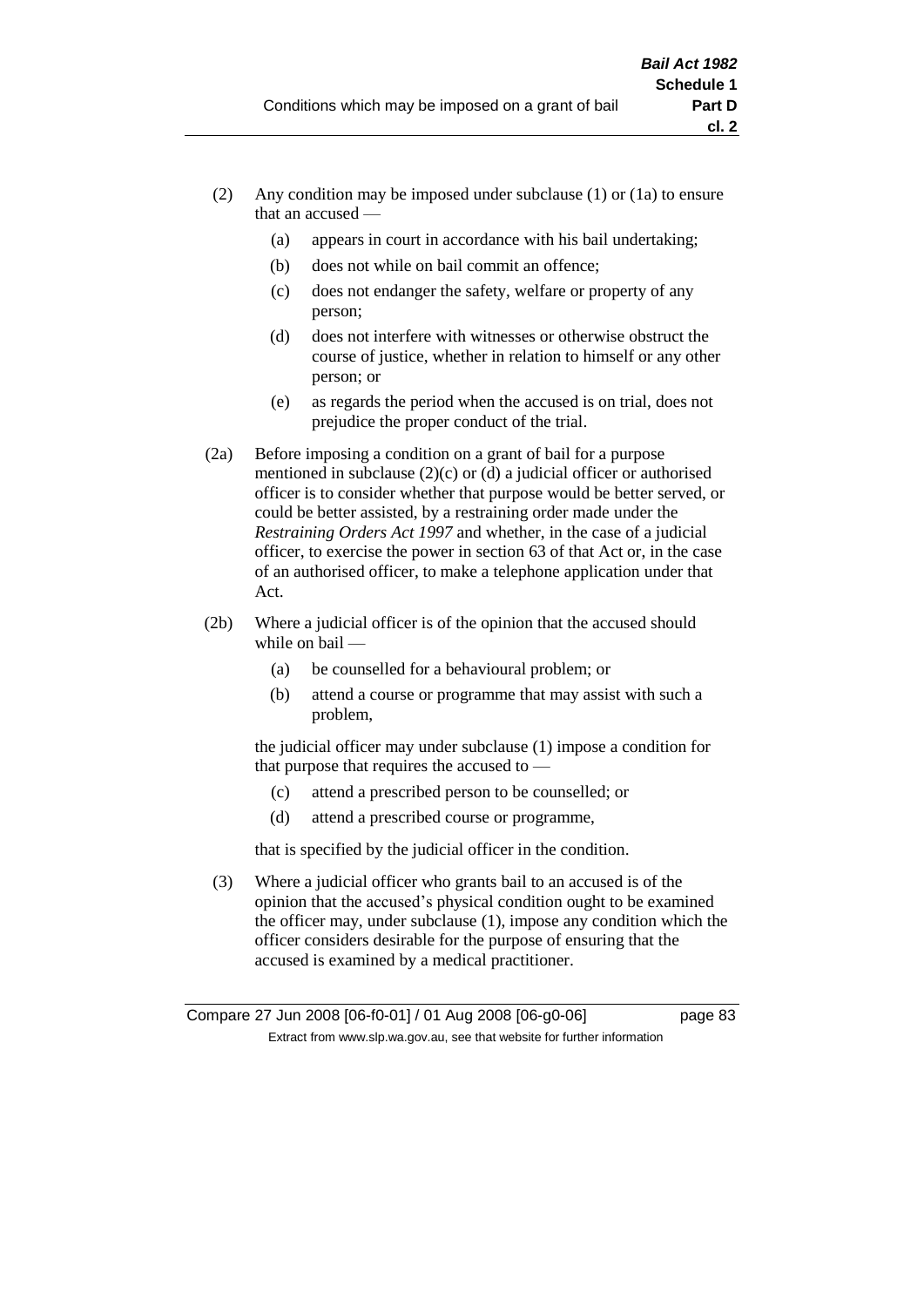- (3a) Where a judicial officer who grants bail to an accused is of the opinion that the accused's mental condition ought to be examined the officer may, under subclause (1), impose any condition which the officer considers desirable for the purpose of ensuring that the accused's mental condition is examined including a condition —
	- (a) that the accused be examined by a medical practitioner or an authorised mental health practitioner (as defined in the *Mental Health Act 1996*) for the purpose of deciding whether to make a referral under section 29 of that Act;
	- (b) that the accused be admitted to an authorised hospital (as defined in the *Mental Health Act 1996*);
	- (c) that the accused be examined by a psychiatrist.
- (4) Where a judicial officer is of the opinion that an accused is suffering from alcohol or drug abuse and is in need of care or treatment either on that account, or to enable him to be prepared for his trial, the judicial officer may, under subclause (1), impose any condition which he considers desirable for the purpose of ensuring that the accused receives such care or treatment, including that he lives in, or from time to time attends at, a specified institution or place in order to receive such care or treatment.
- (5) Where a judicial officer imposes a condition for a purpose mentioned in subclause (2b), (3), (3a) or (4), the judicial officer shall cause to be sent to the person who is to counsel or examine the accused, or the place at which the accused is to attend, a statement of the reasons for imposing the condition.
- (6) Where a condition is imposed under this clause that an accused shall reside in premises established for the accommodation of persons to whom bail has been granted, that condition shall be deemed to include a further condition that the accused shall comply with such rules as are for the time being laid down for the maintenance of the good order of those premises, whether such rules are made under section 67 or by the authority responsible for the good order of the premises.
- (7) In this clause —

**"***medical practitioner*<sup>2</sup> means a medical practitioner within the meaning of the *Medical Act 1894*; and

page 84 Compare 27 Jun 2008 [06-f0-01] / 01 Aug 2008 [06-g0-06] Extract from www.slp.wa.gov.au, see that website for further information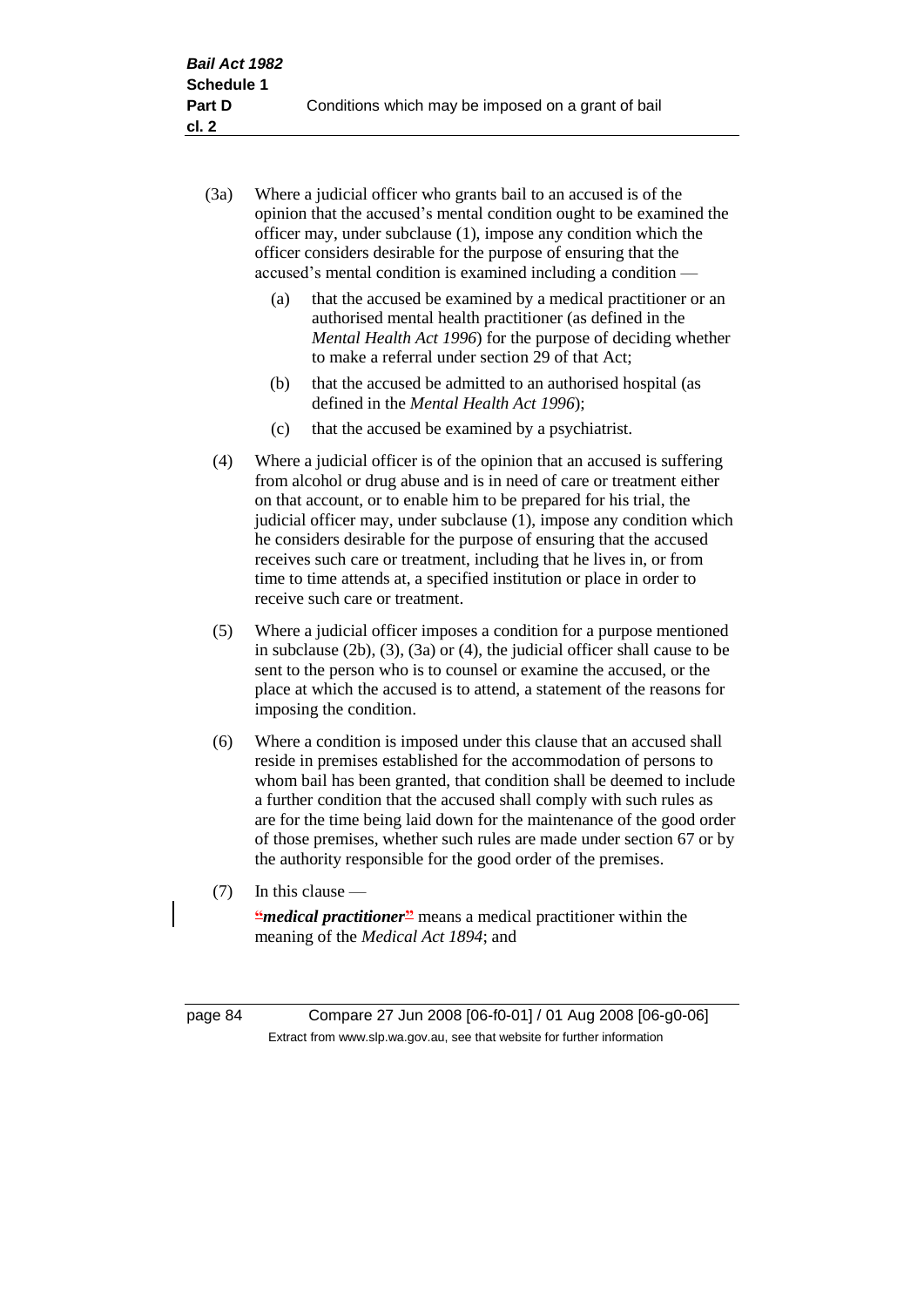**"***psychiatrist***"** has the same meaning as it has in the *Mental Health Act 1996*.

*[Clause 2 amended by No. 45 of 1993 s. 10(3); No. 69 of 1996 s. 3; No. 54 of 1998 s. 12; No. 84 of 2004 s. 82.]*

## **3. Home detention condition may be imposed**

- (1) A judicial officer may, subject to this clause, impose a home detention condition as a condition on a grant of bail.
- (2) A home detention condition shall not be imposed unless the accused is over the age of 17 years and the judicial officer is satisfied —
	- (a) after considering a report from a community corrections officer about the accused and his circumstances, that the accused is suitable to be subject to a home detention condition;
	- (b) that the place where it is proposed the accused will remain while subject to the home detention condition is a suitable place; and
	- (c) that unless a home detention condition is imposed, the accused will not be released on bail.
- (3) A home detention condition is a condition that while the accused is on bail the accused shall —
	- (a) remain at and not leave the place specified in the bail record form and in the bail undertaking (or in a notice under section 50E) until the time specified, or deemed by section 31(3) to be specified, in the bail undertaking except —
		- (i) to work in gainful employment approved by a community corrections officer;
		- (ii) with the approval of a community corrections officer, to seek gainful employment;
		- (iii) to obtain urgent medical or dental treatment for the accused;
		- (iv) for the purpose of averting or minimizing a serious risk of death or injury to the accused or to another person;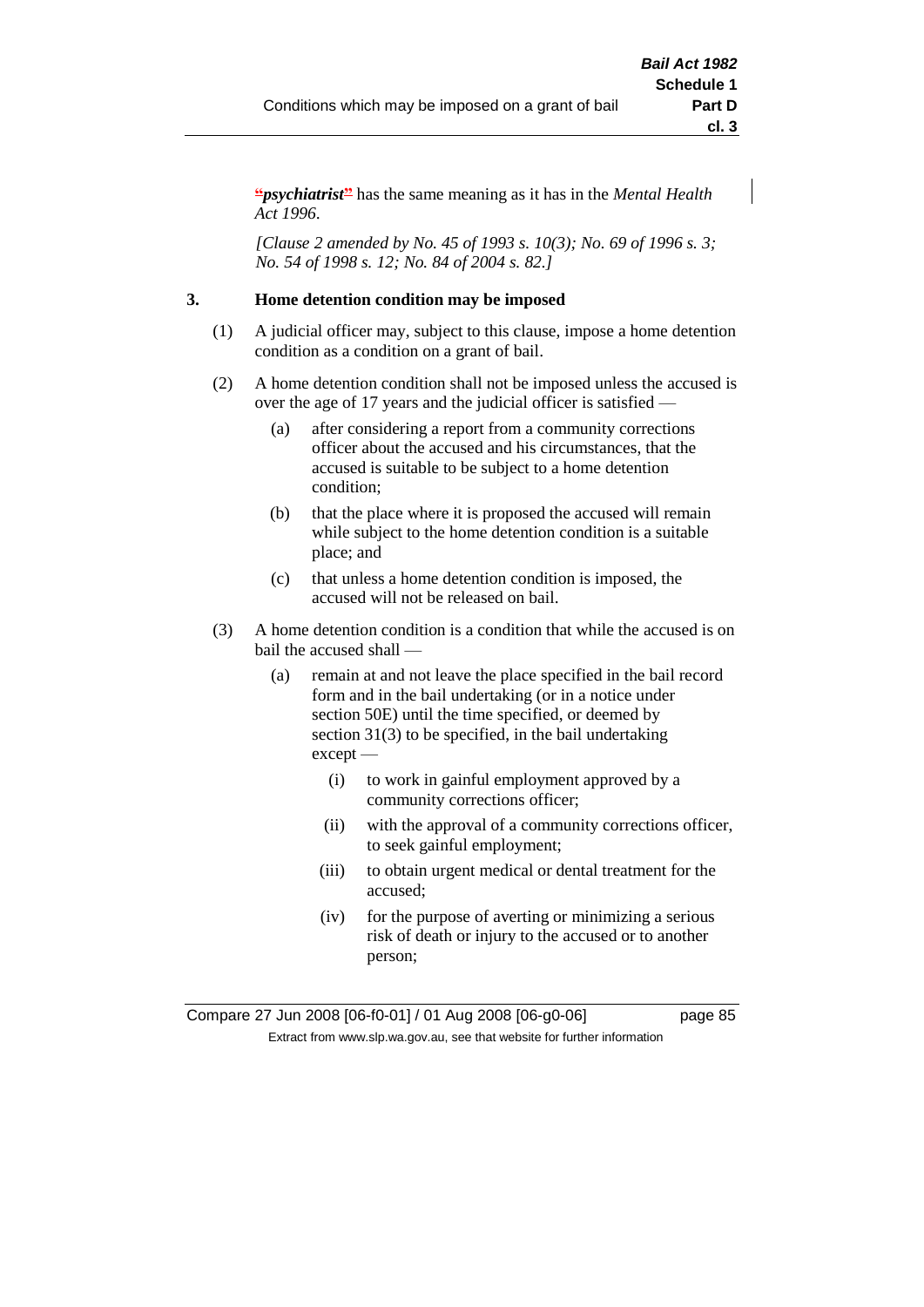|     | (v)   | to obey an order issued under a written law (such as a<br>summons) requiring the accused's presence<br>elsewhere;                                                                                                     |
|-----|-------|-----------------------------------------------------------------------------------------------------------------------------------------------------------------------------------------------------------------------|
|     | (vi)  | for a purpose approved of by a community<br>corrections officer; or                                                                                                                                                   |
|     | (vii) | on the direction of a community corrections officer;                                                                                                                                                                  |
| (b) |       | not leave the State;                                                                                                                                                                                                  |
| (c) |       | comply with every reasonable direction of a community<br>corrections officer;                                                                                                                                         |
| (d) |       | comply with such of the conditions specified in the list<br>provided under section 24A(4) as may be specified in a notice<br>given under section 50E(b); and                                                          |
| (e) |       | when requested to do so, produce a copy of his bail<br>undertaking and any notice by the CEO (corrections) under<br>section 50E for inspection by a community corrections officer<br>or a member of the Police Force. |
|     |       | [Clause 3 inserted by No. 61 of 1990 s. 15; amended by No. 31 of<br>1993 s. 9; No. 84 of 2004 s. 82; No. 65 of 2006 s. 53.]                                                                                           |

page 86 Compare 27 Jun 2008 [06-f0-01] / 01 Aug 2008 [06-g0-06] Extract from www.slp.wa.gov.au, see that website for further information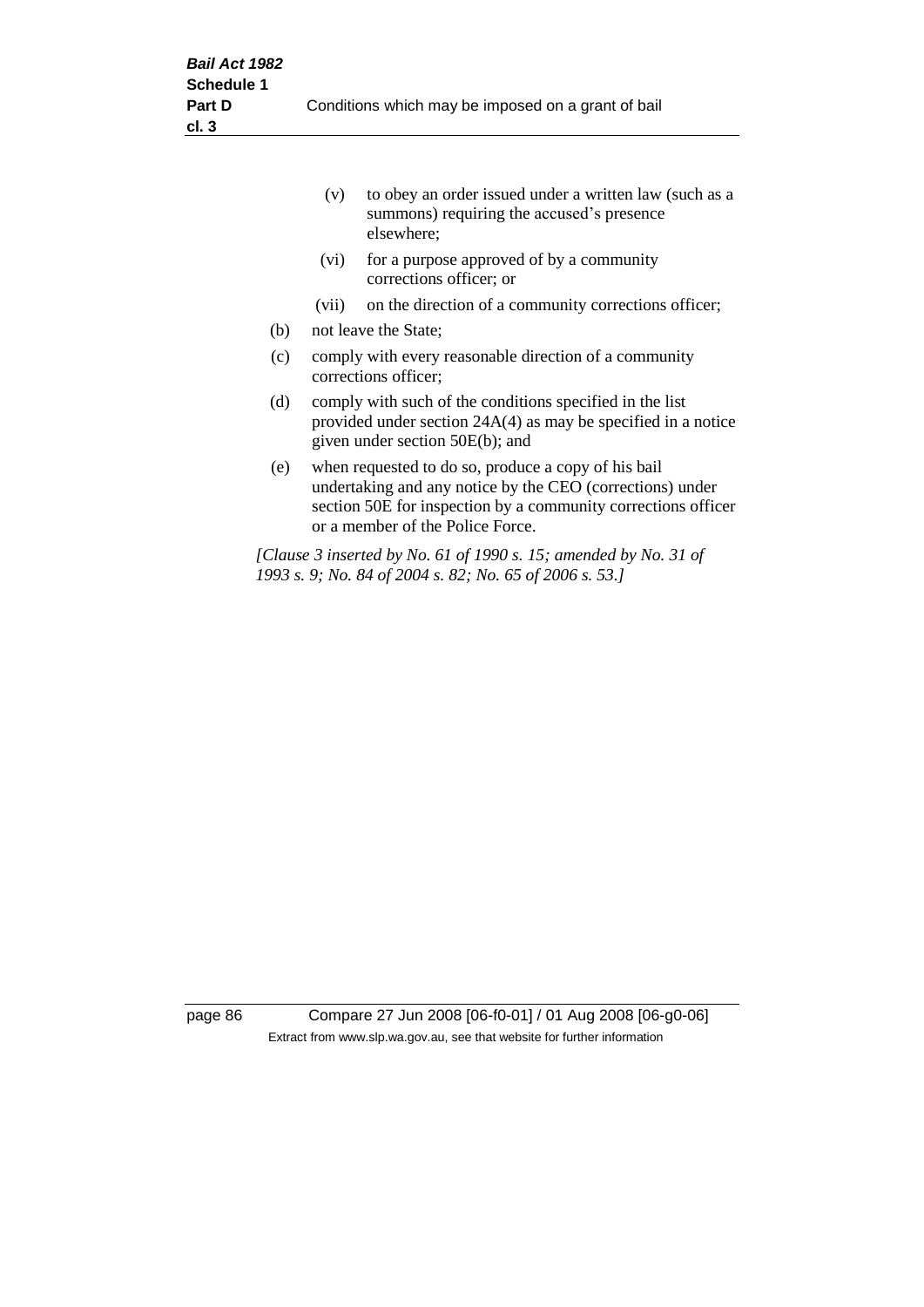**cl. 1**

# **Schedule 2**

*[Heading inserted by No. 45 of 1993 s. 11.]*

[Section 3(1)]

# **Serious offences**

|    | <b>Enactment</b>                                  | <b>Description of offence</b>                                                    |
|----|---------------------------------------------------|----------------------------------------------------------------------------------|
| 1. | <b>The Criminal Code</b>                          |                                                                                  |
|    | s. 278 (as read with s. 282)s.<br>279             | Wilful murderMurder                                                              |
|    | s. 279 (as read with<br>s. 282) <sub>S.</sub> 280 | <b>MurderManslaughter</b>                                                        |
|    | s. 280 (as read with<br>$\frac{(6.287)}{s.281}$   | Manslaughter Unlawful assault<br>causing death                                   |
|    | s. 292                                            | Disabling in order to commit<br>indictable offence                               |
|    | s. 294                                            | Acts intended to cause grievous<br>bodily harm or to resist or prevent<br>arrest |
|    | s. 297                                            | Grievous bodily harm                                                             |
|    | s. 301                                            | Wounding and similar acts                                                        |
|    | s. $304(2)$                                       | Acts or omissions, with intent to<br>harm, causing bodily harm or<br>danger      |
|    | s. 317                                            | Assault occasioning bodily harm                                                  |
|    | s. $317A(a)$                                      | Assault with intent to commit or<br>facilitate a crime                           |
|    | s. $317A(b)$                                      | Assault with intent to do grievous<br>bodily harm                                |
|    | s. 318                                            | Serious assaults                                                                 |
|    | s. 323                                            | Indecent assault                                                                 |
|    | s. 324                                            | Aggravated indecent assault                                                      |

Compare 27 Jun 2008 [06-f0-01] / 01 Aug 2008 [06-g0-06] page 87 Extract from www.slp.wa.gov.au, see that website for further information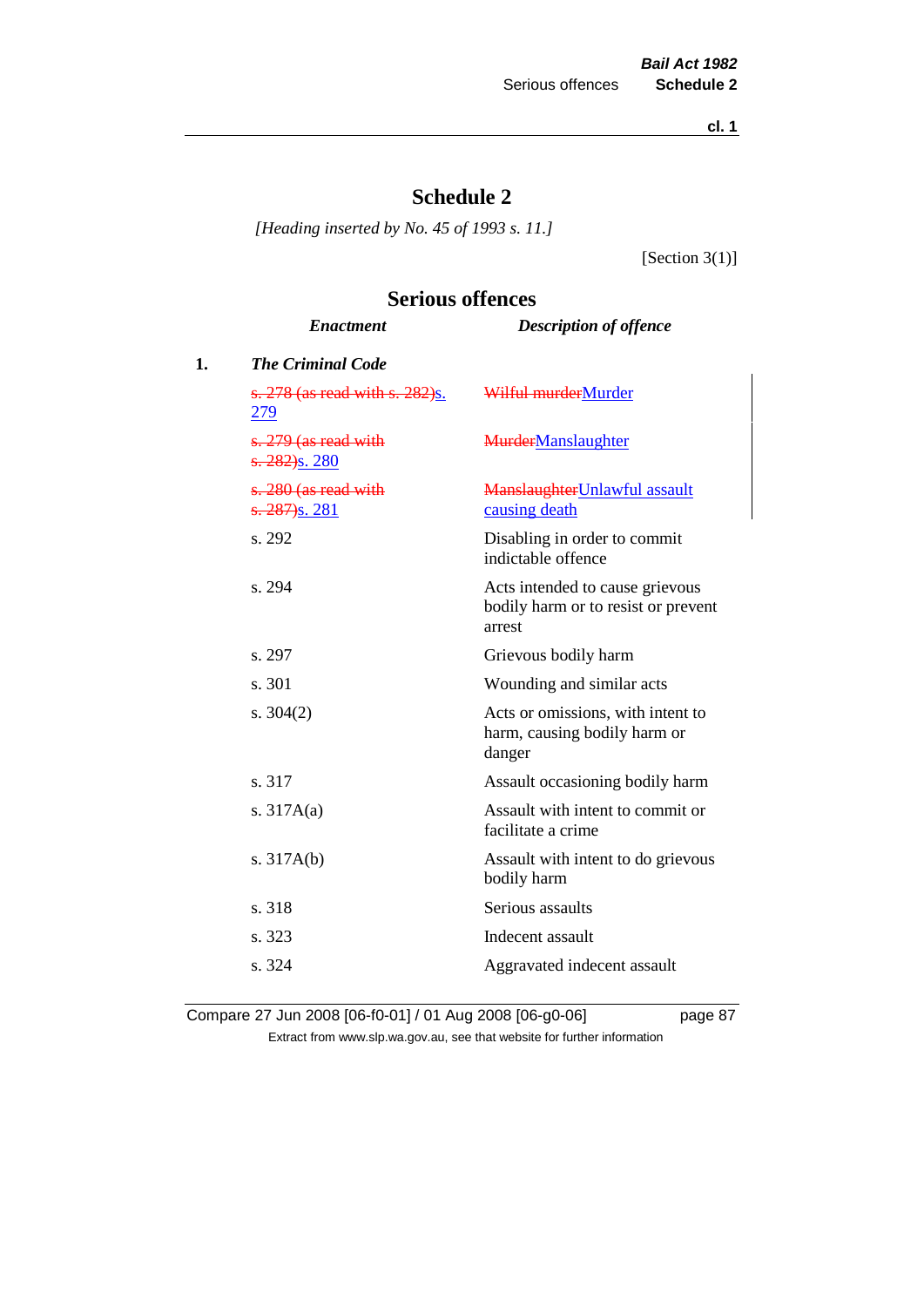|     | <b>Enactment</b>                | <b>Description of offence</b>                                                                                                                      |
|-----|---------------------------------|----------------------------------------------------------------------------------------------------------------------------------------------------|
|     | s. 325                          | Sexual penetration without consent                                                                                                                 |
|     | s. 326                          | Aggravated sexual penetration<br>without consent                                                                                                   |
|     | s. 331B                         | Sexual servitude                                                                                                                                   |
|     | s. 331C                         | Conducting business involving<br>sexual servitude                                                                                                  |
|     | s. 331D                         | Deceptive recruiting for<br>commercial sexual services                                                                                             |
|     | s. 332                          | Kidnapping                                                                                                                                         |
|     | s. 333                          | Deprivation of liberty                                                                                                                             |
|     | s. 338E                         | Stalking                                                                                                                                           |
|     | s. 378                          | Stealing a motor vehicle                                                                                                                           |
|     | s. 392                          | Robbery                                                                                                                                            |
|     | s. 393                          | Assault with intent to rob                                                                                                                         |
|     | s. 401                          | <b>Burglary</b>                                                                                                                                    |
|     | s.444                           | Criminal damage, if the property is<br>destroyed or damaged by fire                                                                                |
| 2.  | <b>Bush Fires Act 1954</b>      |                                                                                                                                                    |
|     | s. 32                           | Wilfully lighting a fire or causing a<br>fire to be lit under such<br>circumstances as to be likely to<br>injure or damage a person or<br>property |
| 2a. | <b>Misuse of Drugs Act 1981</b> |                                                                                                                                                    |
|     | s. $6(1)$                       | Offences concerned with<br>prohibited drugs generally                                                                                              |
|     | s. $7(1)$                       | Offences concerned with<br>prohibited plants generally                                                                                             |
|     |                                 |                                                                                                                                                    |

# page 88 Compare 27 Jun 2008 [06-f0-01] / 01 Aug 2008 [06-g0-06] Extract from www.slp.wa.gov.au, see that website for further information

**cl. 2**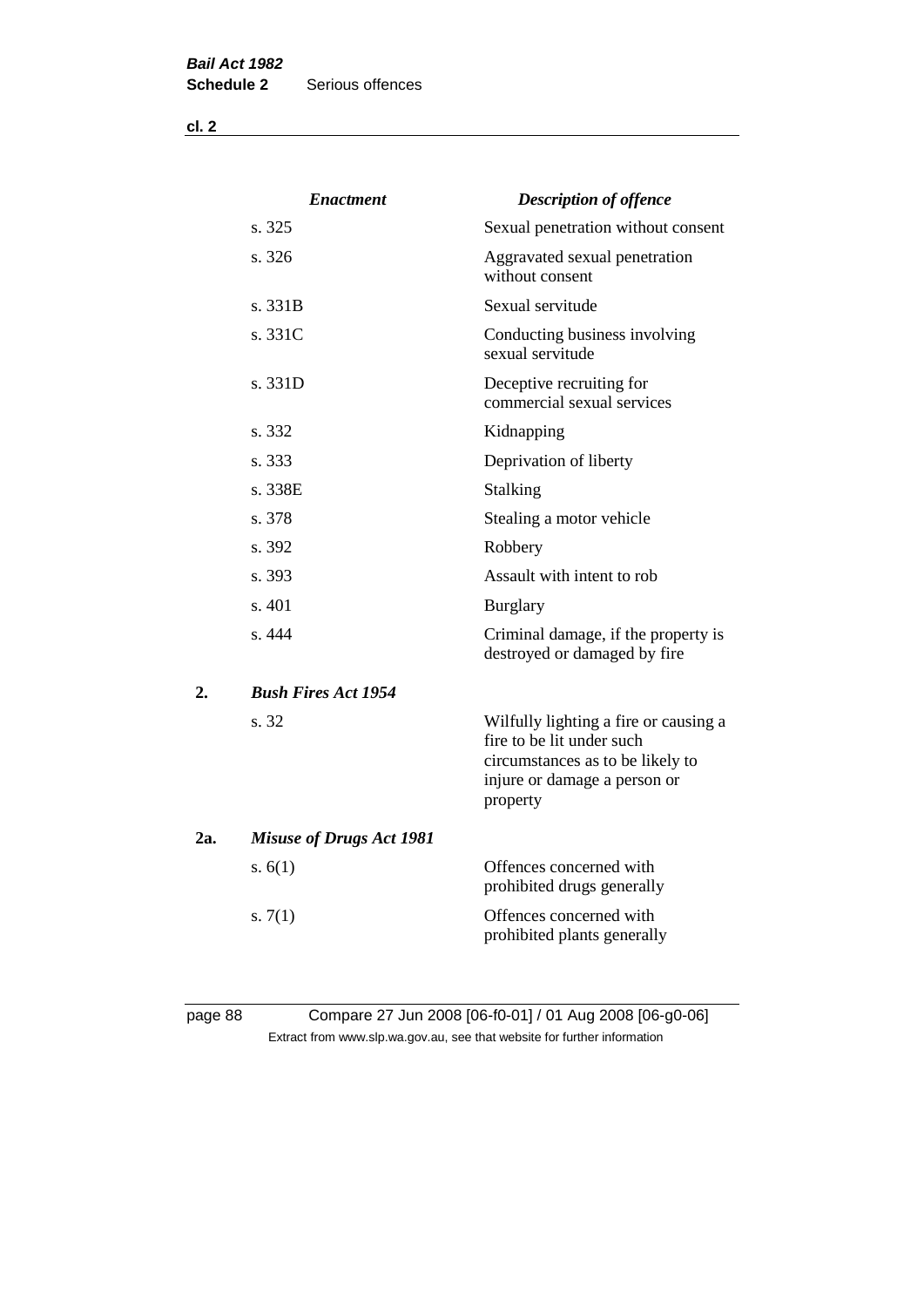**cl. 2b**

| <b>Enactment</b>                   | <b>Description of offence</b>                                                                                                                                                                                                                                                     |
|------------------------------------|-----------------------------------------------------------------------------------------------------------------------------------------------------------------------------------------------------------------------------------------------------------------------------------|
| s. $33(1)(a)$                      | Attempting to commit an offence<br>under section $6(1)$ or $7(1)$                                                                                                                                                                                                                 |
| s. $33(2)(a)$                      | Conspiracy to commit an offence<br>under s. $6(1)$ or $7(1)$                                                                                                                                                                                                                      |
| <b>Restraining Orders Act 1997</b> |                                                                                                                                                                                                                                                                                   |
| s. $61(1)$                         | Breach of a violence restraining<br>order                                                                                                                                                                                                                                         |
| s. $61(2a)$                        | Breach of a police order                                                                                                                                                                                                                                                          |
| s. $86(2)$                         | Breach of a Part VII order under<br>the Justices Act 1902 <sup>2</sup> —                                                                                                                                                                                                          |
|                                    | (a)<br>that under section 86 of the<br>Restraining Orders Act 1997<br>is taken to be a misconduct<br>restraining order under that<br>Act; and                                                                                                                                     |
|                                    | that shows on the face of the<br>(b)<br>order that the causing or<br>threatening of personal<br>injury by the accused was a<br>ground for the making of the<br>order.                                                                                                             |
| <b>Road Traffic Act 1974</b>       |                                                                                                                                                                                                                                                                                   |
| s. 59                              | Dangerous driving causing death,<br>injury, etc.                                                                                                                                                                                                                                  |
| s. 59A                             | Dangerous driving causing bodily<br>harm                                                                                                                                                                                                                                          |
| <u>s. 24(8).]</u>                  | [Schedule 2 inserted by No. 45 of 1993 s. 11; amended by No. 82 of<br>1994 s. 13; No. 38 of 1998 s. 4(2); No. 54 of 1998 s. 15; No. 23 of<br>2001 s. 10(1); No. 4 of 2004 s. 24 and 26; No. 38 of 2004 s. 61;<br>No. 62 of 2004 s. 9(1); No. 84 of 2004 s. 82.182; No. 29 of 2008 |

# Compare 27 Jun 2008 [06-f0-01] / 01 Aug 2008 [06-g0-06] page 89 Extract from www.slp.wa.gov.au, see that website for further information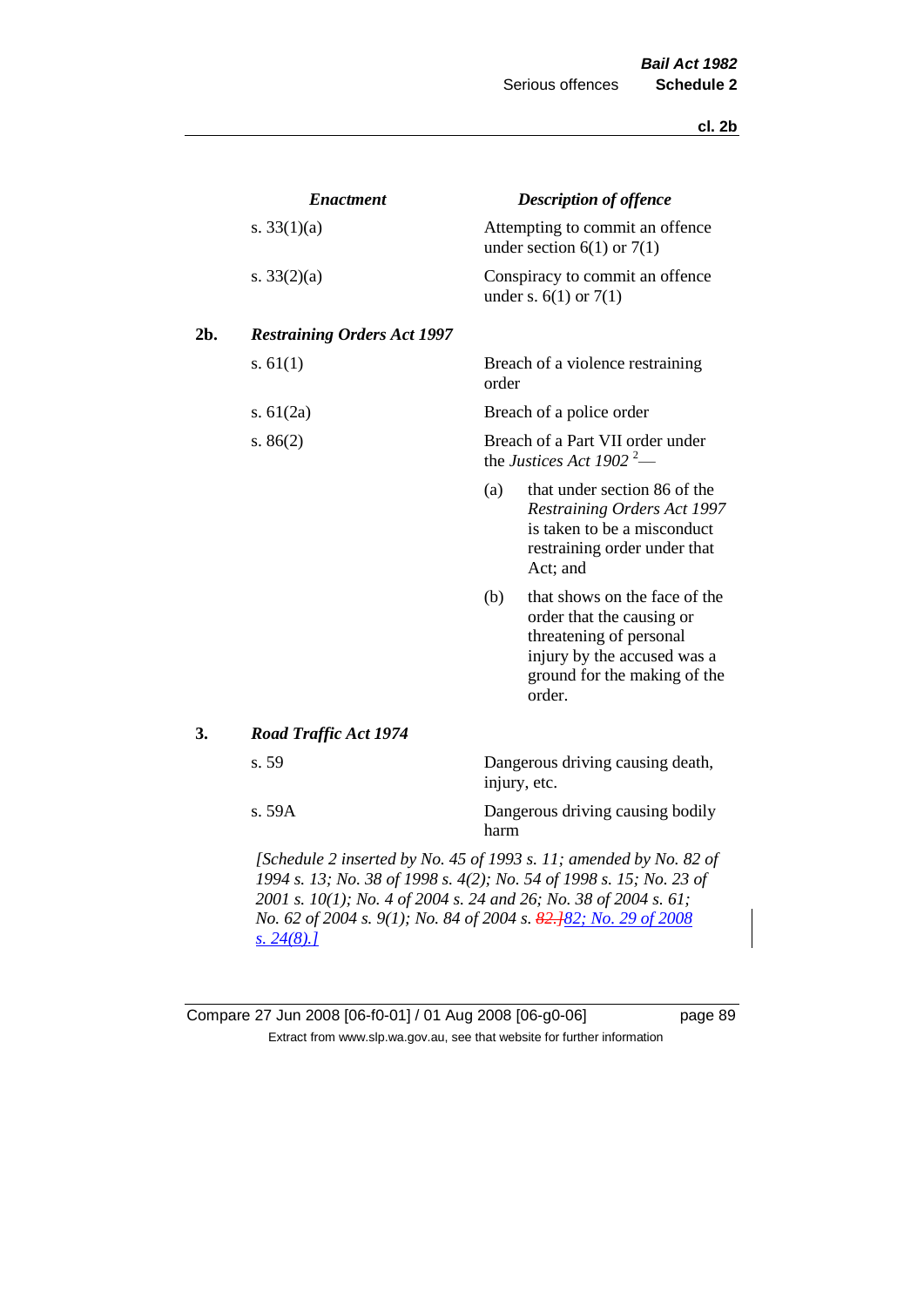## **Notes**

<sup>1</sup> This is a compilation of the *Bail Act 1982* and includes the amendments made by the other written laws referred to in the following table  $\frac{1}{a}$ , The table also contains information about any reprint.

## **Compilation table**

| <b>Short title</b>                                                                                                                                   | <b>Number</b><br>and year | Assent     | Commencement                                                                                      |
|------------------------------------------------------------------------------------------------------------------------------------------------------|---------------------------|------------|---------------------------------------------------------------------------------------------------|
| Bail Act 1982                                                                                                                                        | 86 of 1982                |            | 18 Nov 1982 6 Feb 1989 (see s. 2 and<br><i>Gazette</i> 27 Jan 1989 p. 263)                        |
| Acts Amendment<br>(Abolition of Capital)<br>Punishment) Act 1984<br>Pt. III                                                                          | 52 of 1984                | 5 Sep 1984 | 3 Oct 1984                                                                                        |
| <b>Bail Amendment</b><br>Act 1984 <sup>4</sup>                                                                                                       | 74 of 1984                |            | 29 Nov 1984 6 Feb 1989 (see s. 2 and<br><i>Gazette</i> 27 Jan 1989 p. 263)                        |
| <b>Bail Amendment</b><br><i>Act 1988</i>                                                                                                             | 15 of 1988                | 6 Sep 1988 | 6 Feb 1989 (see s. 2 and<br><i>Gazette</i> 27 Jan 1989 p. 263)                                    |
| Reprint of the Bail Act 1982 under the Reprints Act 1984 and s. 21 of the Bail<br>Amendment Act 1988 <sup>5</sup> (includes amendments listed above) |                           |            |                                                                                                   |
| Criminal Law<br>$A_{\text{max}}$ discover $A_{\text{out}}$ 1000                                                                                      | 70 of 1988                |            | 15 Dec 1988 6 Feb 1989 (see s. 2(2)(b) and<br>$C_{\text{cosatto}}$ 27 I <sub>an</sub> 1000 - 262) |

| Criminal Law<br>Amendment Act 1988<br>Pt.4                                        | 70 OF 1988 |             | 15 Dec 1988 6 Feb 1989 (see s. $2(2)(b)$ and<br>Gazette 27 Jan 1989 p. 263) |
|-----------------------------------------------------------------------------------|------------|-------------|-----------------------------------------------------------------------------|
| <b>Acts Amendment</b><br>(Children's Court)<br>Act 1988 Pt. 13                    | 49 of 1988 | 22 Dec 1988 | 1 Dec 1989 (see s. 2 and<br><i>Gazette</i> 24 Nov 1989 p. 4327)             |
| Justices Amendment<br>Act 1989 s. 18                                              | 33 of 1989 | 22 Dec 1989 | 1 Jun 1991 (see s. 2 and<br><i>Gazette</i> 17 May 1991 p. 2455)             |
| <b>Community Corrections</b><br><b>Legislation Amendment</b><br>Act 1990 Pt. 2    | 61 of 1990 | 17 Dec 1990 | 3 Apr 1991 (see s. 2 and<br>Gazette 22 Mar 1991 p. 1209)                    |
| Child Welfare<br>Amendment Act<br>$(No. 2)$ 1990 s. 15                            | 83 of 1990 | 22 Dec 1990 | 1 Aug 1991 (see s. 2 and<br><i>Gazette</i> 1 Aug 1991 p. 3983)              |
| Children's Court of<br>Western Australia<br>Amendment Act<br>$(No. 2)$ 1991 s. 21 | 15 of 1991 | 21 Jun 1991 | 9 Aug 1991 (see s. 2(2) and<br>Gazette 9 Aug 1991 p. 4101)                  |

**Reprint of the** *Bail Act 1982* **as at 17 Oct 1991** (includes amendments listed above)

page 90 Compare 27 Jun 2008 [06-f0-01] / 01 Aug 2008 [06-g0-06] Extract from www.slp.wa.gov.au, see that website for further information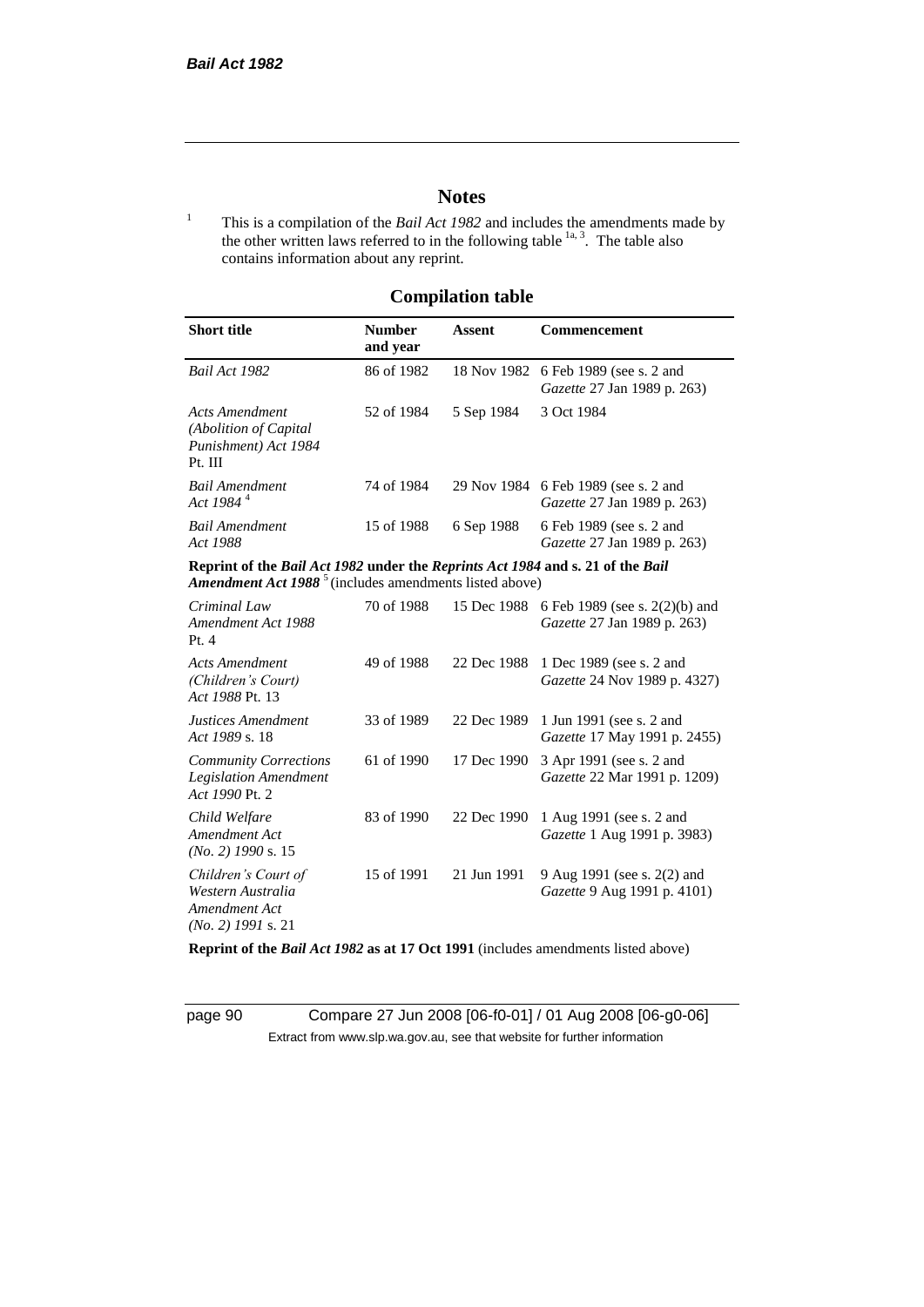| <b>Short title</b>                                                                         | <b>Number</b><br>and year | <b>Assent</b> | <b>Commencement</b>                                                                                                                                                        |
|--------------------------------------------------------------------------------------------|---------------------------|---------------|----------------------------------------------------------------------------------------------------------------------------------------------------------------------------|
| Acts Amendment (Sexual<br>Offences) Act 1992 Pt. 3                                         | 14 of 1992                | 17 Jun 1992   | 1 Aug 1992 (see s. 2 and<br><i>Gazette</i> 28 Jul 1992 p. 3671)                                                                                                            |
| <b>Acts Amendment</b><br>(Ministry of Justice)<br>Act 1993 Pt. 3 <sup>6</sup>              | 31 of 1993                | 15 Dec 1993   | 1 Jul 1993 (see s. 2)                                                                                                                                                      |
| Criminal Procedure<br>Amendment Act 1993<br>Pt. $2^7$                                      | 45 of 1993                | 20 Dec 1993   | Act other than s. 7-9 and<br>$10(2)(b)$ : 17 Jan 1994 (see<br>s. $2(1)$ ;<br>s. 7-9 and $10(2)(b)$ : 4 Mar 1994<br>(see s. $2(2)$ and <i>Gazette</i><br>4 Mar 1994 p. 915) |
| Criminal Law<br>Amendment Act 1994<br>s. $13(1)$ and $(2)$                                 | 82 of 1994                | 23 Dec 1994   | 20 Jan 1995 (see s. 2(2))                                                                                                                                                  |
| Acts Amendment (Fines,<br>Penalties and<br><i>Infringement Notices</i> )<br>Act 1994 Pt. 3 | 92 of 1994                | 23 Dec 1994   | 1 Jan 1995 (see s. 2(1) and<br>Gazette 30 Dec 1994 p. 7211)                                                                                                                |
| Sentencing<br>(Consequential<br>Provisions) Act 1995 Pt. 5                                 | 78 of 1995                | 16 Jan 1996   | 4 Nov 1996 (see s. 2 and<br>Gazette 25 Oct 1996 p. 5632)                                                                                                                   |
| Coroners Act 1996 s. 61                                                                    | 2 of 1996                 |               | 24 May 1996 7 Apr 1997 (see s. 2 and<br>Gazette 18 Mar 1997 p. 1529)                                                                                                       |
| <b>Mental Health</b><br>(Consequential<br>Provisions) Act 1996 Pt. 2                       | 69 of 1996                | 13 Nov 1996   | 13 Nov 1997 (see s. 2)                                                                                                                                                     |
|                                                                                            |                           |               |                                                                                                                                                                            |

**Reprint of the** *Bail Act 1982* **as at 13 Mar 1997** (includes amendments listed above except those in the *Coroners Act 1996* and the *Mental Health (Consequential Provisions) Act 1996*) (corrections in *Gazette* 25 Jul 1997 p. 3909 and 14 Nov 1997 p. 6426)

*Statutes (Repeals and Minor Amendments) Act 1997* s. 21 57 of 1997 15 Dec 1997 15 Dec 1997 (see s. 2(1)) *Criminal Law Amendment Act (No. 1) 1998* s. 4(2) 38 of 1998 25 Sep 1998 23 Oct 1998

Compare 27 Jun 2008 [06-f0-01] / 01 Aug 2008 [06-g0-06] page 91 Extract from www.slp.wa.gov.au, see that website for further information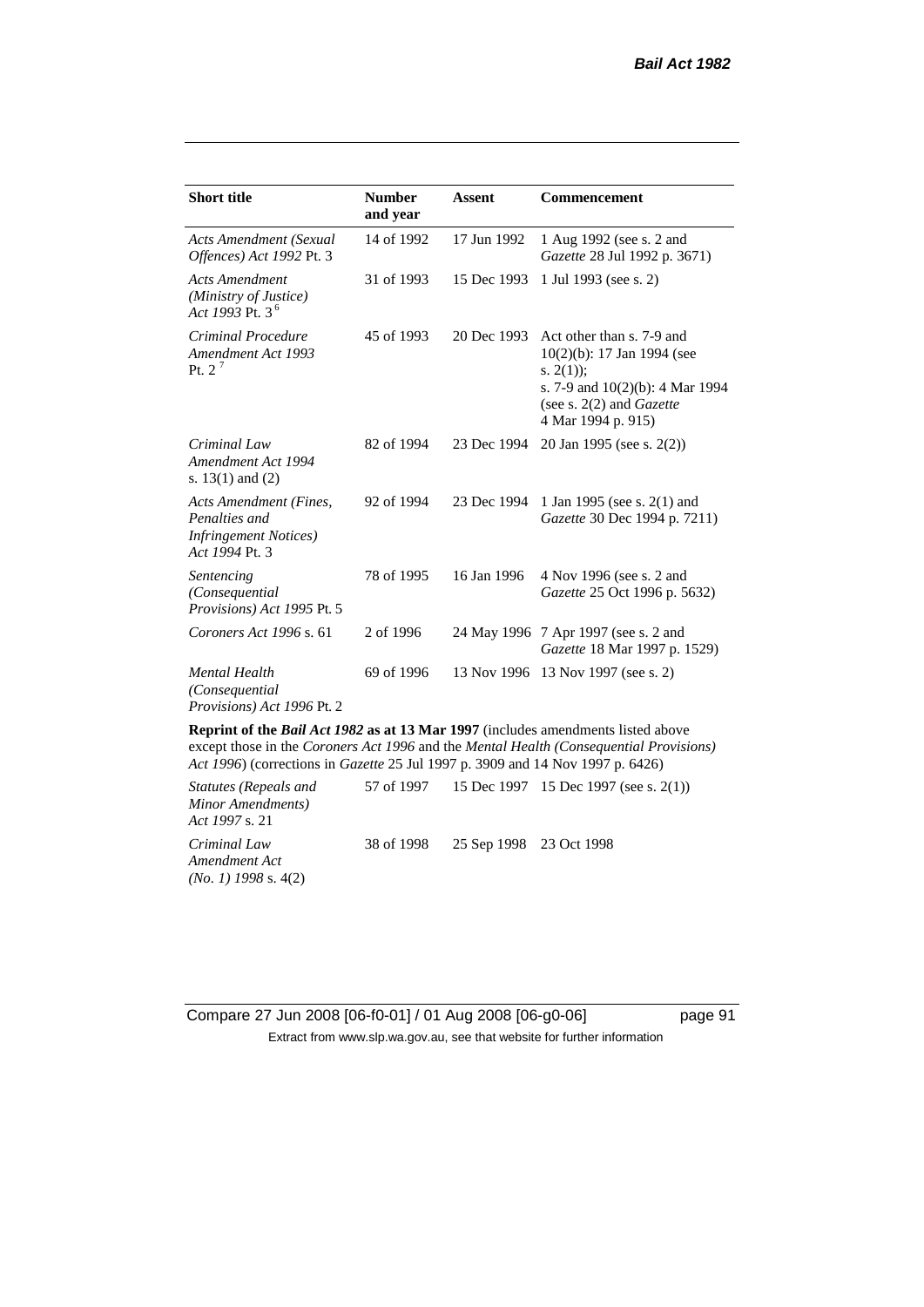| <b>Short title</b>                                                                                                                                 | <b>Number</b><br>and year | Assent      | Commencement                                                                                                                                                                                                                                                                                                                                            |
|----------------------------------------------------------------------------------------------------------------------------------------------------|---------------------------|-------------|---------------------------------------------------------------------------------------------------------------------------------------------------------------------------------------------------------------------------------------------------------------------------------------------------------------------------------------------------------|
| <b>Bail Amendment</b><br>Act 1998 <sup>8</sup>                                                                                                     | 54 of 1998                | 11 Jan 1999 | s. 1 and 2: 11 Jan 1999;<br>Pt. 4 and 7: 15 May 1999<br>(see s. 2 and <i>Gazette</i> )<br>11 May 1999 p. 1905);<br>Pt. 2, 3 and 5 (other than s. 12):<br>8 Mar 2000 (see s. 2 and<br>Gazette 7 Mar 2000 p. 1039);<br>s. 12: 1 Sep 2000 (see s. 2 and<br>Gazette 29 Aug 2000 p. 4985);<br>Pt. 6: 4 Dec 2000 (see s. 2 and<br>Gazette 4 Dec 2000 p. 6799) |
| Reprint of the Bail Act 1982 as at 27 Aug 1999 (includes amendments listed above<br>except those in the Bail Amendment Act 1998 Pt. 2, 3, 5 and 6) |                           |             |                                                                                                                                                                                                                                                                                                                                                         |
| Court Security and<br><b>Custodial Services</b><br>(Consequential<br>Provisions) Act 1999 Pt. 3                                                    | 47 of 1999                | 8 Dec 1999  | 18 Dec 1999 (see s. 2 and<br>Gazette 17 Dec 1999 p. 6175-6)                                                                                                                                                                                                                                                                                             |
| Criminal Law Amendment<br>Act 2001 s. $10(1)$                                                                                                      | 23 of 2001                | 26 Nov 2001 | 24 Dec 2001                                                                                                                                                                                                                                                                                                                                             |
| Criminal Investigation<br>(Identifying People)<br>Act 2002 s. 96                                                                                   | 6 of 2002                 | 4 Jun 2002  | 20 Nov 2002 (see s. 2 and<br>Gazette 19 Nov 2002 p. 5505)                                                                                                                                                                                                                                                                                               |
| Criminal Law (Procedure)<br>Amendment Act 2002 Pt. 4<br>Div. 1                                                                                     | 27 of 2002                | 25 Sep 2002 | 27 Sep 2002 (see s. 2 and<br>Gazette 27 Sep 2002 p. 4875)                                                                                                                                                                                                                                                                                               |
| Sentencing Legislation<br>Amendment and Repeal<br>Act 2003 s. 29(3) and 37                                                                         | 50 of 2003                | 9 Jul 2003  | s. 29(3): 31 Aug 2003 (see s. 2<br>and Gazette 29 Aug 2003<br>p. 3833);<br>s. 37: 15 May 2004 (see s. 2 and<br>Gazette 14 May 2004 p. 1445)                                                                                                                                                                                                             |
| Acts Amendment and<br>Repeal (Courts and Legal<br>Practice) Act 2003 s. 88<br>and 121 $9$                                                          | 65 of 2003                | 4 Dec 2003  | 1 Jan 2004 (see s. 2 and Gazette<br>30 Dec 2003 p. 5722)                                                                                                                                                                                                                                                                                                |
| Statutes (Repeals and<br>Minor Amendments)<br>Act 2003 s. 29                                                                                       | 74 of 2003                | 15 Dec 2003 | 15 Dec 2003 (see s. 2)                                                                                                                                                                                                                                                                                                                                  |
| Criminal Code Amendment<br>Act 2004 s. 24, 26 and 58                                                                                               | 4 of 2004                 | 23 Apr 2004 | 21 May 2004 (see s. 2)                                                                                                                                                                                                                                                                                                                                  |

page 92 Compare 27 Jun 2008 [06-f0-01] / 01 Aug 2008 [06-g0-06] Extract from www.slp.wa.gov.au, see that website for further information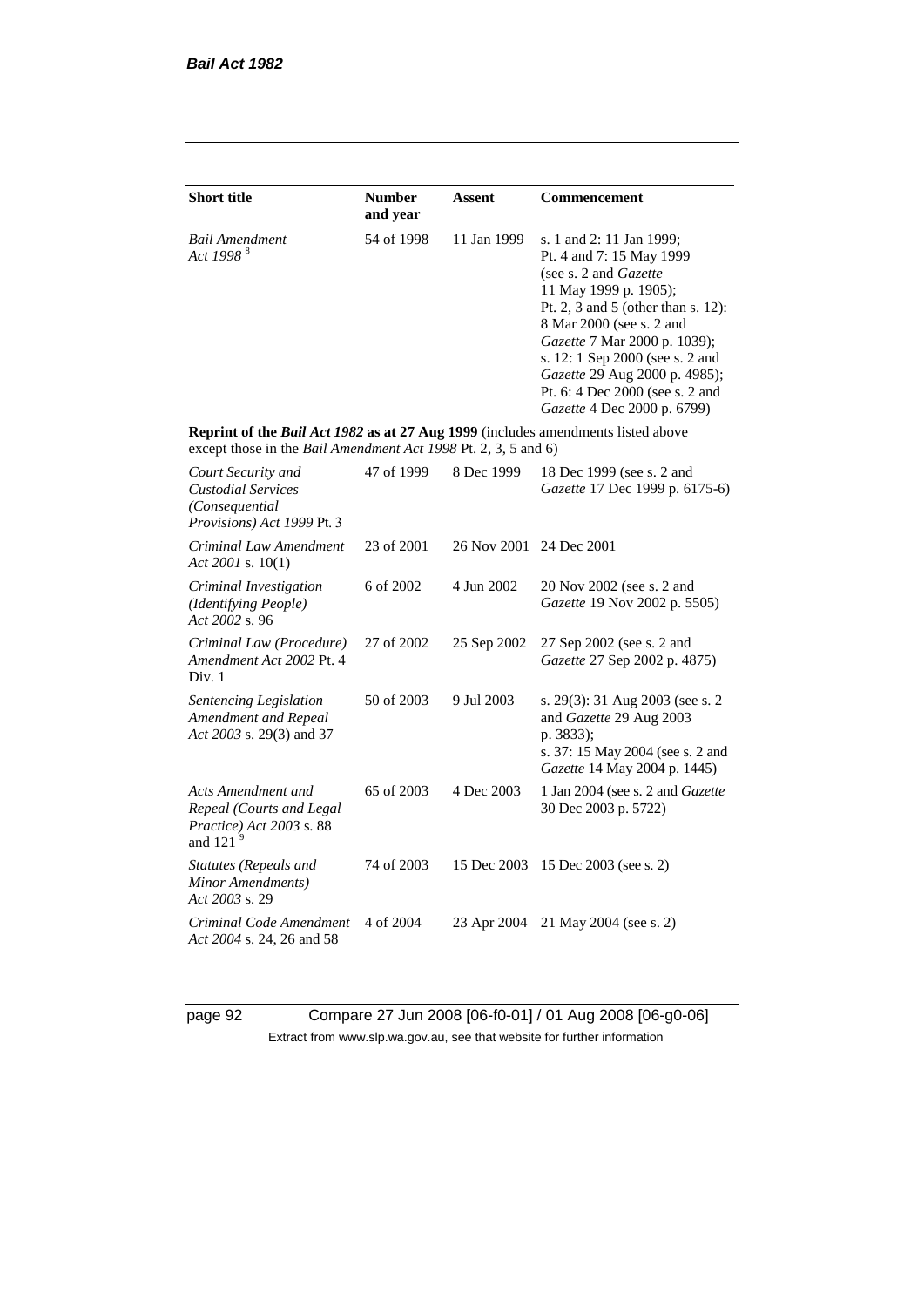| <b>Short title</b>                                                                                           | <b>Number</b><br>and year | <b>Assent</b> | <b>Commencement</b>                                                                                                                                                                                                                                                                                                                                                 |
|--------------------------------------------------------------------------------------------------------------|---------------------------|---------------|---------------------------------------------------------------------------------------------------------------------------------------------------------------------------------------------------------------------------------------------------------------------------------------------------------------------------------------------------------------------|
| Sentencing Legislation<br>Amendment Act 2004 s. 13                                                           | 27 of 2004                | 14 Oct 2004   | 31 May 2006 (see s. 2 and<br>Gazette 30 May 2006 p. 1965)                                                                                                                                                                                                                                                                                                           |
| Children and Community<br><i>Services Act 2004 s. 251</i>                                                    | 34 of 2004                | 20 Oct 2004   | 1 Mar 2006 (see s. 2 and<br>Gazette 14 Feb 2006 p. 695)                                                                                                                                                                                                                                                                                                             |
| <b>Acts Amendment (Family</b><br>and Domestic Violence)<br>Act 2004 Pt. 3                                    | 38 of 2004                | 9 Nov 2004    | 1 Dec 2004 (see s. 2 and<br>Gazette 26 Nov 2004 p. 5309)                                                                                                                                                                                                                                                                                                            |
| Acts Amendment (Court of<br>Appeal) Act 2004 s. 28                                                           | 45 of 2004                | 9 Nov 2004    | s. $28(1)$ , (2) and (4) (other than<br>the amendment to s. $7A(1)$ :<br>1 Feb 2005 (see. s. 2 and<br>Gazette 14 Jan 2005 p. 163);<br>s. $28(3)$ and $(4)$ (the<br>amendment to s. $7A(1)$ :<br>2 May 2005 (see. s. 2 and<br>Gazette 14 Jan 2005 p. 163)                                                                                                            |
| <b>Courts Legislation</b><br>Amendment and Repeal<br>Act 2004 s. 141 <sup>10</sup>                           | 59 of 2004                | 23 Nov 2004   | 1 May 2005 (see s. 2 and<br>Gazette 31 Dec 2004 p. 7128)                                                                                                                                                                                                                                                                                                            |
| Misuse of Drugs<br>Amendment Act 2004 s. 9(1)                                                                | 62 of 2004                | 24 Nov 2004   | 1 Jan 2005 (see s. 2 and <i>Gazette</i><br>10 Dec 2004 p. 5965)                                                                                                                                                                                                                                                                                                     |
| Criminal Procedure and<br>Appeals (Consequential and<br>Other Provisions) Act 2004<br>Pt. 3 and s. 82 and 83 | 84 of 2004                | 16 Dec 2004   | 2 May 2005 (see s. 2 and<br>Gazette 31 Dec 2004 p. 7129<br>(correction in Gazette<br>7 Jan 2005 p. 53))                                                                                                                                                                                                                                                             |
| Appeal) Act 2004 s. 28(3) and (4) (the amendment to s. 7A(1)), the Children and                              |                           |               | <b>Reprint 5: The Bail Act 1982 as at 1 Apr 2005</b> (includes amendments listed above except<br>those in the Sentencing Legislation Amendment Act 2004, the Acts Amendment (Court of<br>Community Services Act 2004, the Courts Legislation Amendment and Repeal Act 2004<br>and the Criminal Procedure and Appeals (Consequential and Other Provisions) Act 2004) |

*Planning and Development (Consequential and Transitional Provisions) Act 2005* s. 15 12 Dec 2005 9 Apr 2006 (see s. 2 and *Gazette* 21 Mar 2006 p. 1078) *Criminal Investigation (Consequential Provisions) Act 2006* Pt. 2 59 of 2006 16 Nov 2006 1 Jul 2007 (see s. 2 and *Gazette* 22 Jun 2007 p. 2838) *Prisons and Sentencing Legislation Amendment Act 2006* Pt. 5 65 of 2006 8 Dec 2006 4 Apr 2007 (see s. 2 and *Gazette* 3 Apr 2007 p. 1491)

**Reprint 6: The** *Bail Act 1982* **as at 14 Sep 2007** (includes amendments listed above)

Compare 27 Jun 2008 [06-f0-01] / 01 Aug 2008 [06-g0-06] page 93 Extract from www.slp.wa.gov.au, see that website for further information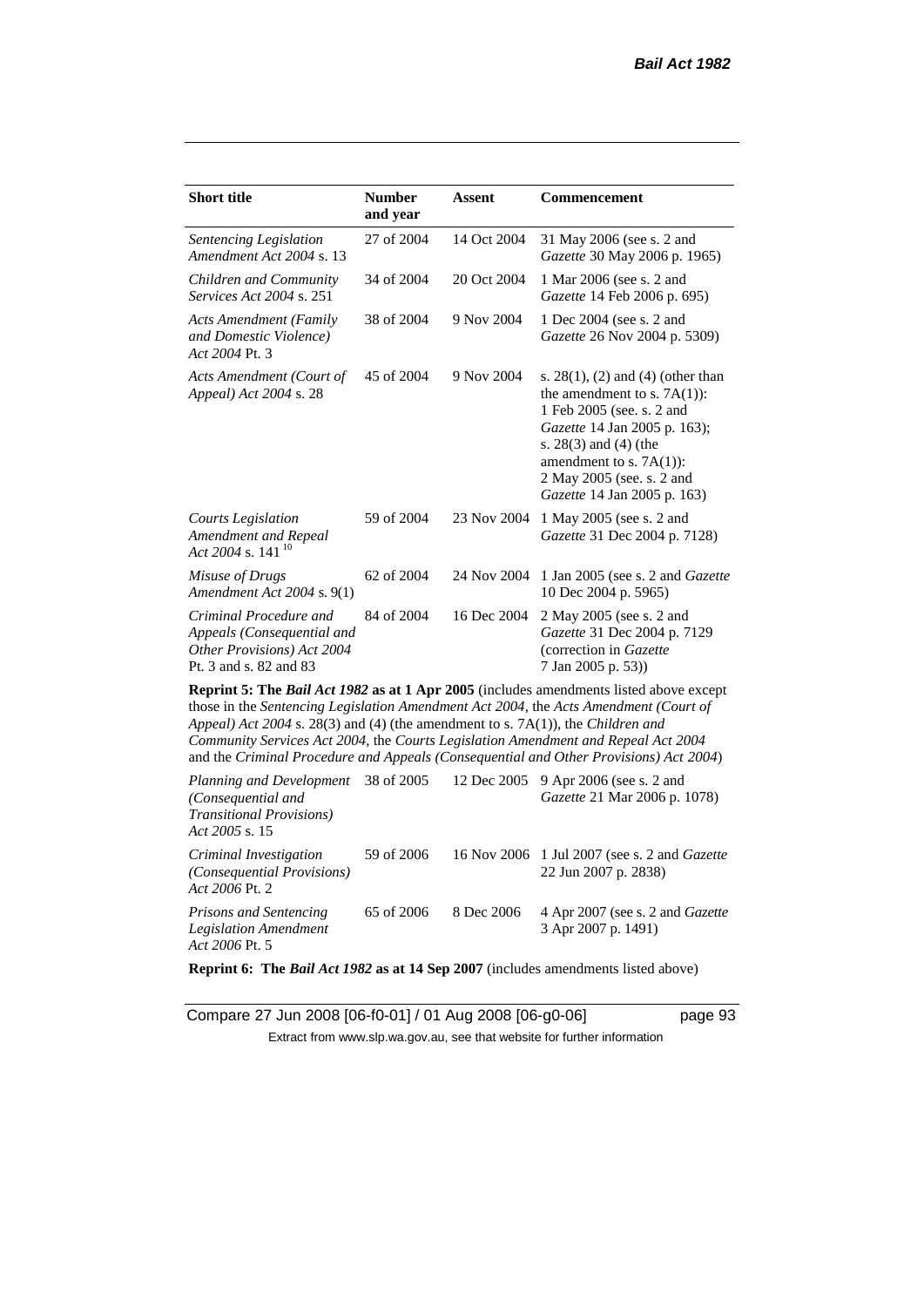| <b>Short title</b>                                           | <b>Number</b><br>and year | Assent      | <b>Commencement</b>                                                          |
|--------------------------------------------------------------|---------------------------|-------------|------------------------------------------------------------------------------|
| Criminal Law and Evidence<br>Amendment Act 2008 s. 56        | 2 of 2008                 |             | 12 Mar 2008 27 Apr 2008 (see s. 2 and<br><i>Gazette</i> 24 Apr 2008 p. 1559) |
| <b>Criminal Law Amendment</b><br>$(Homicide)$ Act 2008 s. 24 | 29 of 2008                | 27 Jun 2008 | 1 Aug $2008$ (see s. 2(d) and<br>Gazette 22 Jul 2008 p. 3353)                |

<sup>1a</sup> On the date as at which this compilation was prepared, provisions referred to in the following table had not come into operation and were therefore not included in this compilation. For the text of the provisions see the endnotes referred to in the table.

| <b>Short title</b>                                                                       | <b>Number</b><br>and year                                                | Assent      | Commencement                                            |
|------------------------------------------------------------------------------------------|--------------------------------------------------------------------------|-------------|---------------------------------------------------------|
| <b>Machinery of Government</b><br>(Miscellaneous<br>Amendments) Act 2006<br>$Pt$ 3 Div 1 | 28 of 2006                                                               | 26 Jun 2006 | To be proclaimed (see s. 2)                             |
| Bail Amendment Act 2008<br>Pt. $2^{14}$                                                  | amended by<br>No. 29 of<br>2008<br>s. $24(2)-(4)$ ,<br>$(6)$ and $(7)$ ) |             | 6 of 2008 (as $31$ Mar 2008 To be proclaimed (see s. 2) |
| <b>Medical Practitioners</b><br>Act 2008 s. $162^{15}$                                   | 22 of 2008                                                               |             | 27 May 2008 To be proclaimed (see s. 2)                 |
| iminal Law Amondmon<br><del>Homicide) Act 2008</del>                                     |                                                                          |             | To be proclaimed (see s.                                |

## **Provisions that have not come into operation**

- <sup>2</sup> The short title of the *Justices Act 1902* was changed to the *Criminal Procedure (Summary) Act 1902* by the *Courts Legislation Amendment and Repeal Act 2004*  s. 25. The Act was then repealed by the *Criminal Procedure and Appeal (Consequential and Other Provisions) Act 2004.*
- <sup>3</sup> The amendment in the *Sentencing Legislation Amendment and Repeal Act 1999* s. 26 had not come into operation when it was repealed by the *Sentencing Legislation Amendment and Repeal Act 2003* s. 31.
- <sup>4</sup> The *Bail Amendment Act 1984* s. 10 and 11 were repealed by the *Bail Amendment Act 1988* s. 20.

page 94 Compare 27 Jun 2008 [06-f0-01] / 01 Aug 2008 [06-g0-06] Extract from www.slp.wa.gov.au, see that website for further information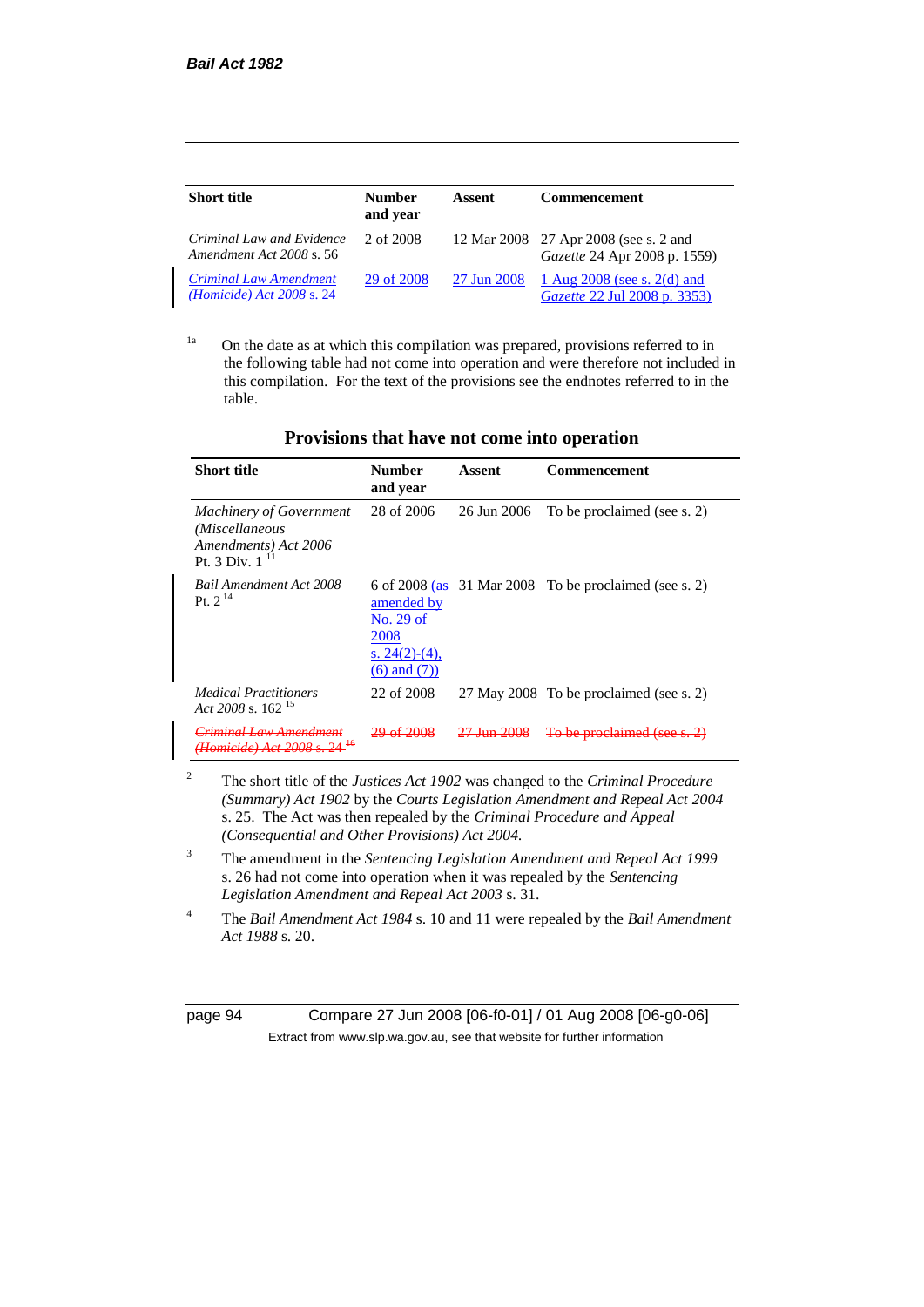- <sup>5</sup> The *Bail Act 1982* was not in operation at the time when the reprint was compiled, but the reprinting was authorised by s. 21 of the *Bail Amendment Act 1988*.
- <sup>6</sup> The *Acts Amendment (Ministry of Justice) Act 1993* Pt. 19 is a transitional provision that is of no further effect.
- <sup>7</sup> The *Criminal Procedure Amendment Act 1993* s. 13 reads as follows:

"

### **13. Transitional**

- (1) The amendments to the principal Act effected by a provision of this Part apply in relation to —
	- (a) a child arrested for any offence; and
	- (b) a person, other than a child, arrested for a serious offence,

on or after the day on which that provision comes into operation.

(2) In subsection (1) **"child"** and **"serious offence"** have the same meanings as in the principal Act.

".

- <sup>8</sup> The *Bail Amendment Act 1998* s. 6(2) is a transitional provision that is of no further effect.
- <sup>9</sup> The *Acts Amendment and Repeal (Courts and Legal Practice) Act 2003* s. 97 reads as follows:

 $\epsilon$ 

#### **97. References to Crown Solicitor**

If in a written law or other document or instrument there is a reference to the Crown Solicitor that reference may, where the context so requires, be read as if it had been amended to be a reference to the State Solicitor.

".

- <sup>10</sup> The amendment in the *Courts Legislation Amendment and Repeal Act 2004* s. 141 (amending Sch. 1 Pt. A cl. 4) is not included because the clause it sought to amend had been amended by the *Acts Amendment (Court of Appeal) Act 2004* s. 28(4) before the amendment purported to come into operation.
- <sup>11</sup> On the date as at which this compilation was prepared, the *Machinery of Government (Miscellaneous Amendments) Act 2006* Pt. 3 Div. 1 had not come into operation. It reads as follows:

Compare 27 Jun 2008 [06-f0-01] / 01 Aug 2008 [06-g0-06] page 95 Extract from www.slp.wa.gov.au, see that website for further information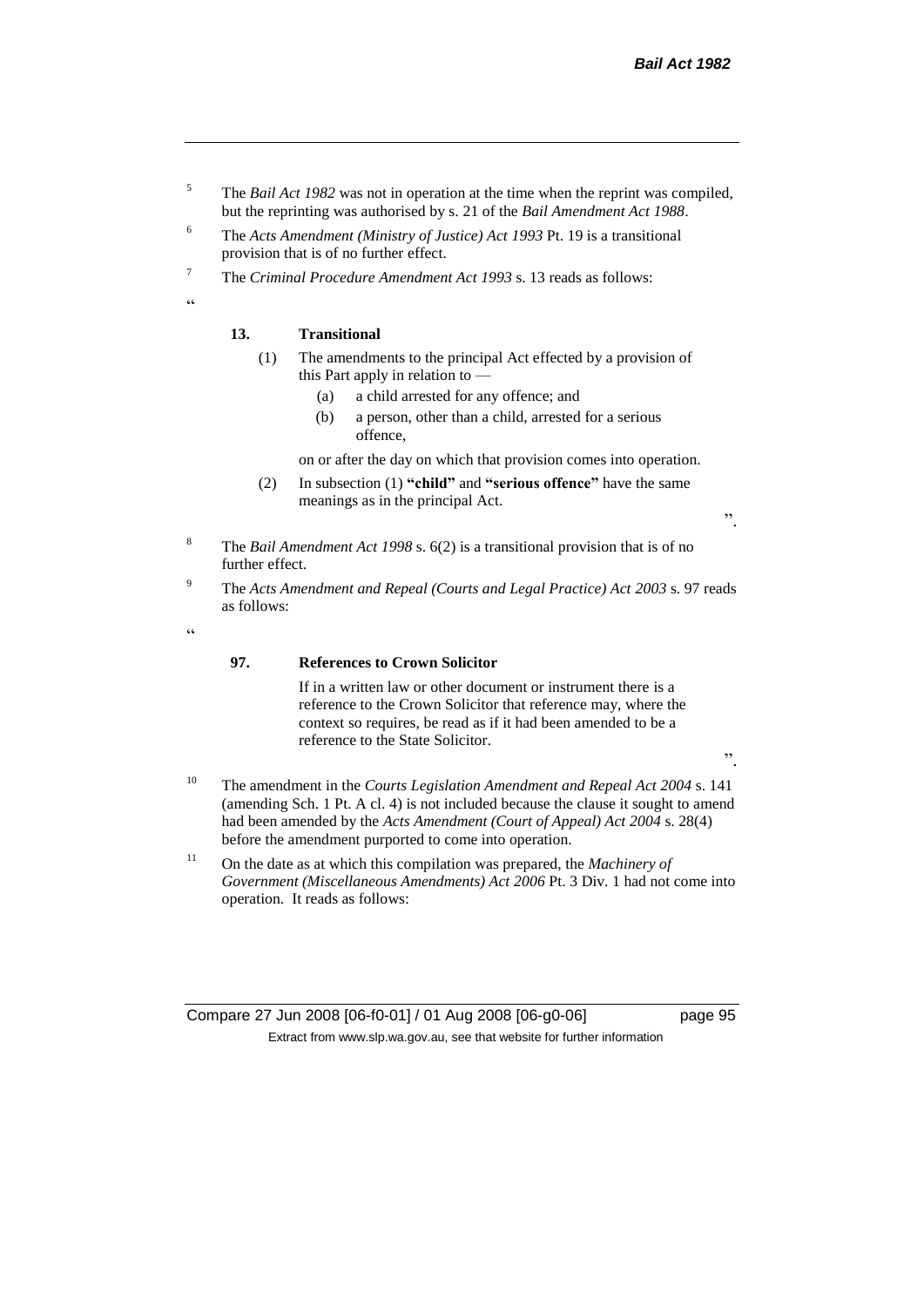.<br>C

## **Part 3 — Attorney General, and Justice**

### **Division 1 —** *Bail Act 1982*

### **30. The Act amended**

The amendments in this Division are to the *Bail Act 1982*.

#### **31. Section 3 amended**

- (1) Section 3(1) is amended as follows:
	- (a) by inserting the following definitions in the appropriate alphabetical positions —
- $\epsilon$

**"***CEO***"** means the chief executive officer of the Department; **"***Department***"** means the department of the Public Service principally assisting in the administration of this Act;

(b) in the definition of "authorised community services officer" in paragraph (a) by deleting "(Justice)" in both places where it occurs  $12$ ;

";

- (c) by deleting the definition of "CEO (Justice)"  $^{12}$ .
- (2) Section 3(5) is amended by deleting "department of which he is the chief executive officer" and inserting instead —

" Department ".

### **32. Section 66A amended** <sup>12</sup>

Section 66A(2) is amended by deleting "department of which the CEO (Justice) is the chief executive officer" and inserting instead —

" Department ".

#### **33. Various references to CEO (Justice) changed to CEO** <sup>12</sup>

Each provision listed in the Table to this section is amended by deleting "CEO (Justice)" in each place where it occurs and inserting instead —

" CEO ".

## **Table** s. 3(5) s. 50E s.  $24A(4)$  s.  $50F(1), (3), (4)$  and (5) s. 27A s. 50H s. 50A s. 50J

page 96 Compare 27 Jun 2008 [06-f0-01] / 01 Aug 2008 [06-g0-06] Extract from www.slp.wa.gov.au, see that website for further information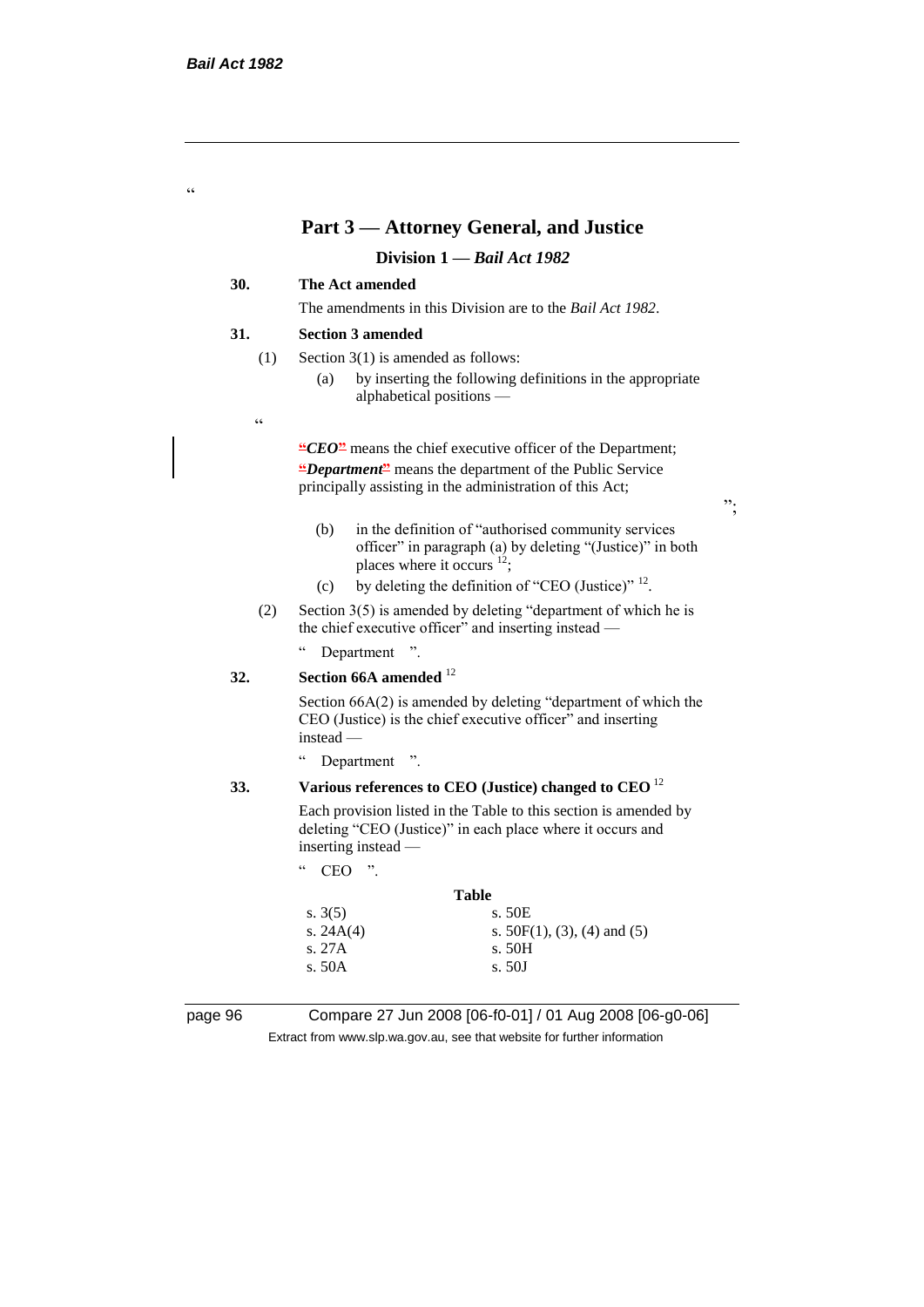s.  $50C(4)(a)$  and (b) s.  $50L(1)$ s.  $50D(1)(a)$  Sch. 1 Part D cl.  $3(3)(e)$ Note: The headings to sections 27A, 50A, 50E, 50F and 50J will be altered by deleting "(Justice)".

- <sup>12</sup> The amendments to the *Bail Act 1982* in the *Machinery of Government (Miscellaneous Amendments) Act 2006* Pt. 3 Div. 1 cl. 31(1)(b) and (c), cl. 32 and 33 would conflict with amendments by the *Prisons and Sentencing Legislation Amendment Act 2006* Pt. 5.
- <sup>13</sup> Footnote no longer applicable.
- <sup>14</sup> On the date as at which this compilation was prepared, the *Bail Amendment Act 2008* Pt. 22 (as amended by No. 29 of 2008) had not come into operation. It reads as follows:
- $\epsilon$

## **Part 2 —** *Bail Act 1982* **amended**

#### **3. The Act amended in this Part**

The amendments in this Part are to the *Bail Act 1982*.

#### **4. Section 3 amended**

Section 3(1) is amended as follows:

- (a) by deleting the definition of "appropriate judicial officer" and inserting instead —
- 

 $\epsilon$ 

## **"***appropriate judicial officer***"** means —

- (a) subject to paragraphs (b), (c) and (d), a judicial officer who is empowered to exercise jurisdiction in the court before which the accused is required to appear pursuant to his bail undertaking; or
- (b) if the court is the Court of Appeal, a judge of appeal; or
- (c) except in section 49, a Judge of the Supreme Court or of the Children's Court, as the case may require, in any case where —
	- (i) under section 15 only a Judge of the Supreme Court or of the Children's Court has power to grant bail; or
	- (ii) a judicial officer has exercised the power contained in section 31(2)(d),

for the appearance in question; or

".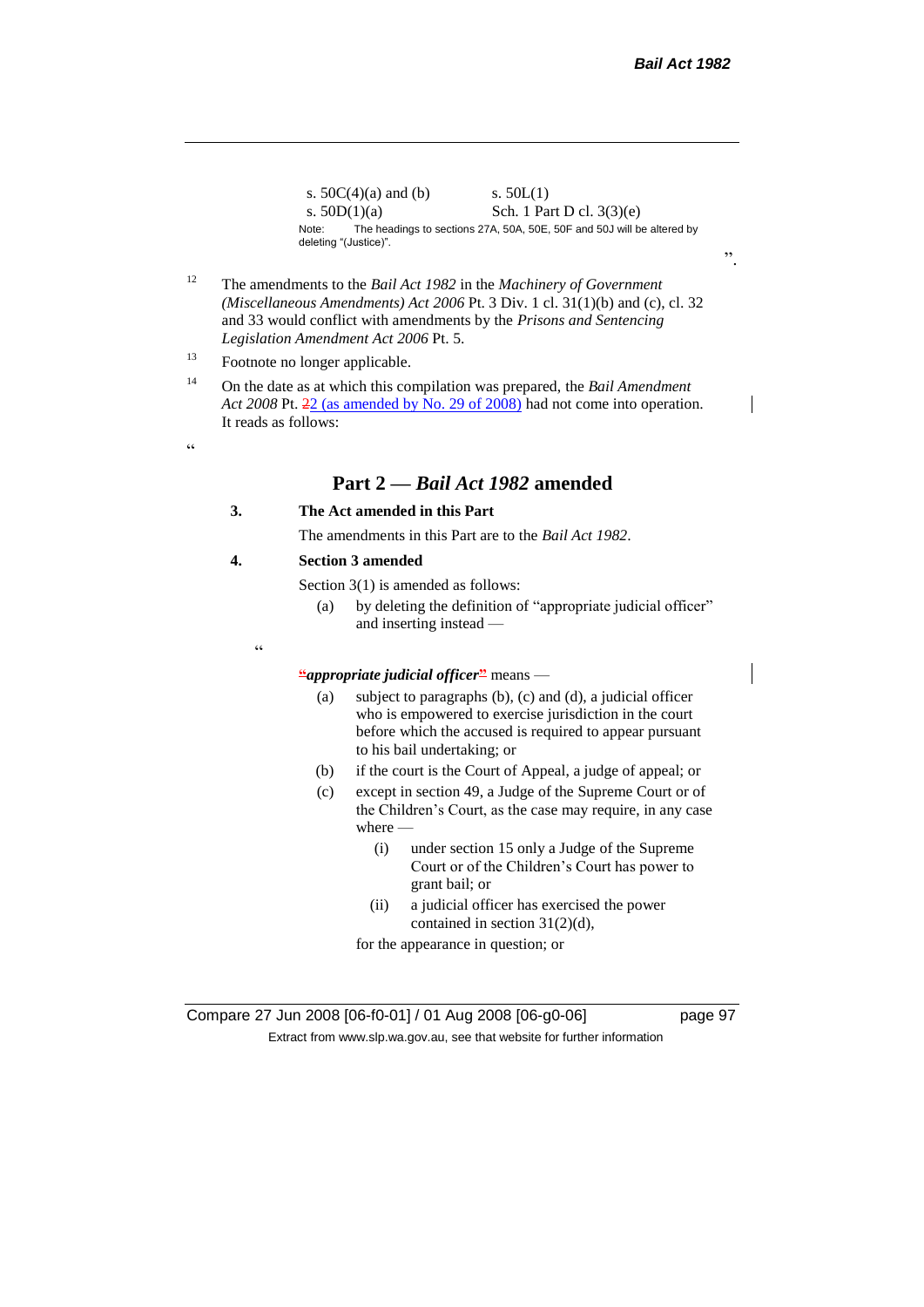|            | (d)               | except in section 49, a Judge of the Supreme Court, of<br>the District Court, or of the Children's Court, as the case<br>may require, in any case where such a Judge has granted<br>bail under section 14 for the appearance in question; | ". |
|------------|-------------------|-------------------------------------------------------------------------------------------------------------------------------------------------------------------------------------------------------------------------------------------|----|
|            | (b)<br>$\epsilon$ | in the definition of "court" by deleting paragraph (c) and<br>inserting instead —                                                                                                                                                         |    |
|            | (c)               | the Coroner's Court of Western Australia;                                                                                                                                                                                                 | ". |
|            | (c)               | in the definition of "judicial officer" by inserting after<br>"justice" $-$                                                                                                                                                               |    |
|            | $\epsilon$        |                                                                                                                                                                                                                                           |    |
|            |                   | and, where the context so requires, the Court of Appeal<br>exercising jurisdiction under this Act                                                                                                                                         | ". |
| $\epsilon$ | (d)               | by inserting in the appropriate alphabetical positions -                                                                                                                                                                                  |    |
|            |                   |                                                                                                                                                                                                                                           |    |
|            |                   | " <i>approved</i> ", in relation to a form, means approved by the chief<br>executive officer of the department of the Public Service<br>principally assisting in the administration of this Act;                                          |    |
|            |                   | "Chief Judge" means the Chief Judge of the District Court;                                                                                                                                                                                |    |
|            |                   | "Chief Justice" means the Chief Justice of Western Australia;                                                                                                                                                                             |    |
|            |                   | "court custody centre" has the meaning given in the Court<br>Security and Custodial Services Act 1999 section 3;                                                                                                                          |    |
|            |                   | "Director of Public Prosecutions" means -                                                                                                                                                                                                 |    |
|            | (a)               | the Director of Public Prosecutions for the State; or                                                                                                                                                                                     |    |
|            | (b)               | the officer in charge in the State of the Commonwealth<br>Office of the Director of Public Prosecutions,                                                                                                                                  |    |
|            |                   | as the case requires;                                                                                                                                                                                                                     |    |
|            |                   | <i>electronic address<sup>22</sup></i> means a facsimile number, email address or<br>other electronic address, as the case requires;                                                                                                      |    |
|            |                   | <i>electronic communication<sup>2</sup></i> means facsimile transmission, email<br>or other form of electronic communication as defined in the<br>Electronic Transactions Act 2003 section 5;                                             |    |
|            |                   | <i>ijudge of appeal</i> <sup>2</sup> has the meaning given in the Supreme Court<br>Act 1935 section 4(1);                                                                                                                                 |    |
|            |                   | "registrar" of a court means —                                                                                                                                                                                                            |    |
|            |                   |                                                                                                                                                                                                                                           |    |

page 98 Compare 27 Jun 2008 [06-f0-01] / 01 Aug 2008 [06-g0-06] Extract from www.slp.wa.gov.au, see that website for further information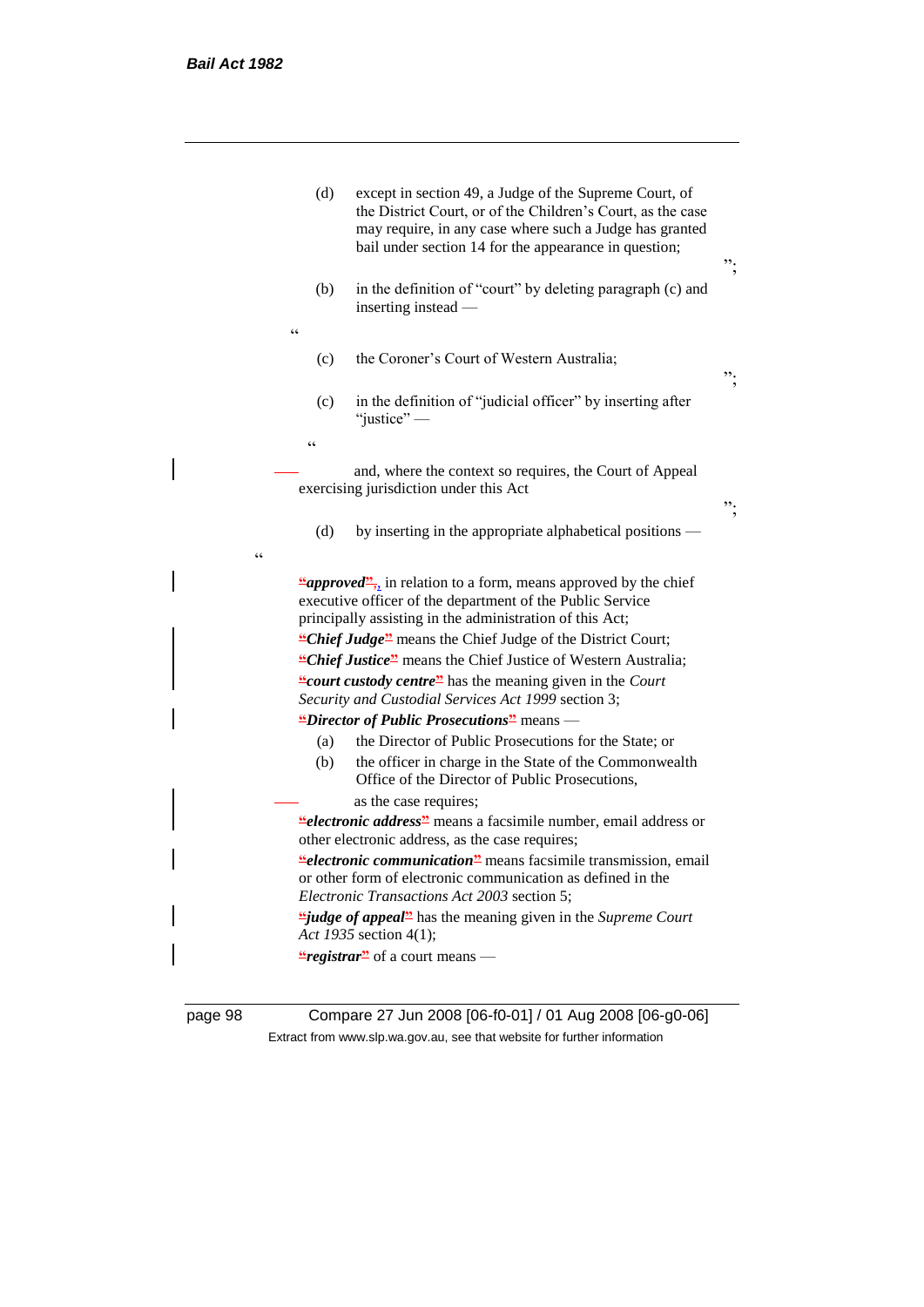- (a) for a court other than the Coroner's Court of Western Australia, the principal registrar, a registrar or a deputy registrar of the court; or
- (b) for the Coroner's Court of Western Australia, a coroner's registrar as defined in the *Coroners Act 1996* section 3;

#### **5. Section 3A inserted**

After section 3 the following section is inserted —

<u>،</u>

#### **3A. Sending notices by electronic communication**

- (1) A reference in this Act, however expressed, to a notice being sent to a person (the **"***addressee***"**)) by electronic communication is a reference to the notice being sent by electronic communication —
	- (a) to an electronic address provided by the addressee for the purpose of being served with the notice; and
	- (b) in an electronic format that enables it to be printed or otherwise generated by the addressee.
- (2) If a notice is sent in accordance with subsection (1), the notice is to be presumed, unless the contrary is shown, to have been received at the time when, in the ordinary course of events, the electronic communication would have entered the information system, as defined in the *Electronic Transactions Act 2003* section 5, of the addressee.

".

".

#### **6. Section 4A inserted and transitional provision**

(1) After section 4 the following section is inserted in Part I —

### "

#### **4A. Detention and bail where accused appears in response to summons or court hearing notice**

- $(1)$  Where
	- (a) an accused has appeared in court for an offence pursuant to a summons or court hearing notice issued under the *Criminal Procedure Act 2004*; and
	- (b) a judicial officer adjourns the proceedings,

the accused is not to be detained in custody to further appear before the court for that offence unless the judicial officer so orders.

Compare 27 Jun 2008 [06-f0-01] / 01 Aug 2008 [06-g0-06] page 99 Extract from www.slp.wa.gov.au, see that website for further information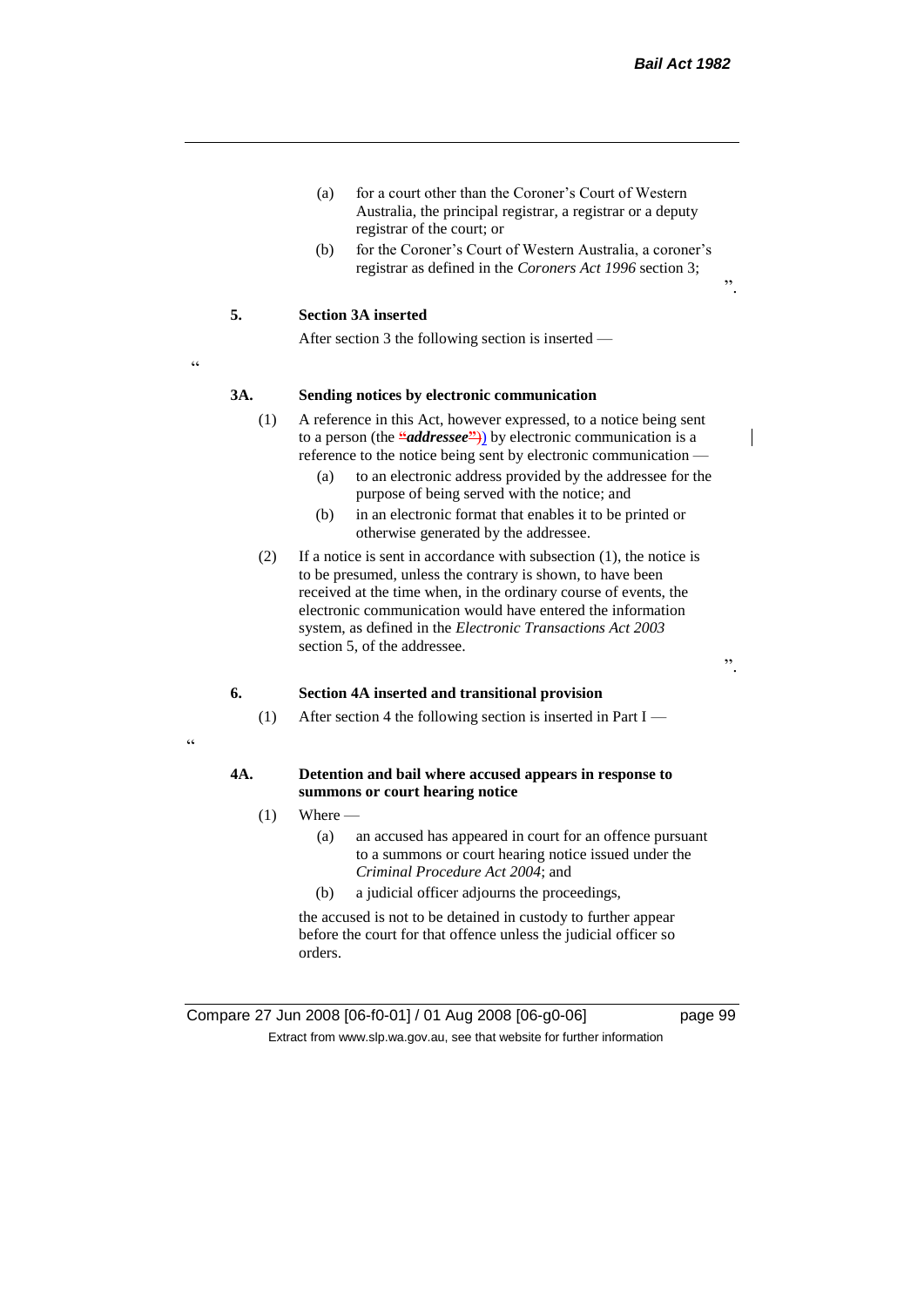"

- (2) If an order is made under subsection (1), the duty described in section 7(1) applies.
- (3) On any appearance in court by the accused a judicial officer to whom section 7(1) applies may revoke an order made under subsection  $(1)$ .
- ".
- (2) The *Bail Act 1982* section 4A as inserted by subsection (1) applies to appearances in court referred to in subsection  $(1)(a)$  of that section that occur after the commencement of this section.

### **7. Section 5 amended**

Section  $5(2)$  is amended by deleting "7(3)" and inserting instead —

" 7B, 7C, 7E ".

### **8. Section 7 amended**

- (1) Section 7(1) is amended as follows:
	- (a) by deleting "(including detention during the period of his trial)";
	- (b) by deleting "subsection (2)" and inserting instead " section 7B, 7C or 7E ".
- (2) Section  $7(2)$ , (3) and (4) are repealed.
- (3) Section 7(5) is amended by deleting "power conferred by section 9" and inserting instead
	- powers conferred by sections 7A and 9  $\degree$ ".
- **9. Section 7A replaced by sections 7A to 7F, related amendments to sections 8 and 21 and transitional provisions**
	- (1) Section 7A is repealed and the following sections are inserted instead —

## **7A. Bail may be dispensed with by court**

- (1) A judicial officer referred to in section 7(1) may, instead of discharging the duty imposed by that subsection, dispense with the requirement for bail for an appearance in court for an offence by an accused if the judicial officer —
	- (a) has jurisdiction to do so under section 13A(1); and
	- (b) may properly do so under section 13A(2).

page 100 Compare 27 Jun 2008 [06-f0-01] / 01 Aug 2008 [06-g0-06] Extract from www.slp.wa.gov.au, see that website for further information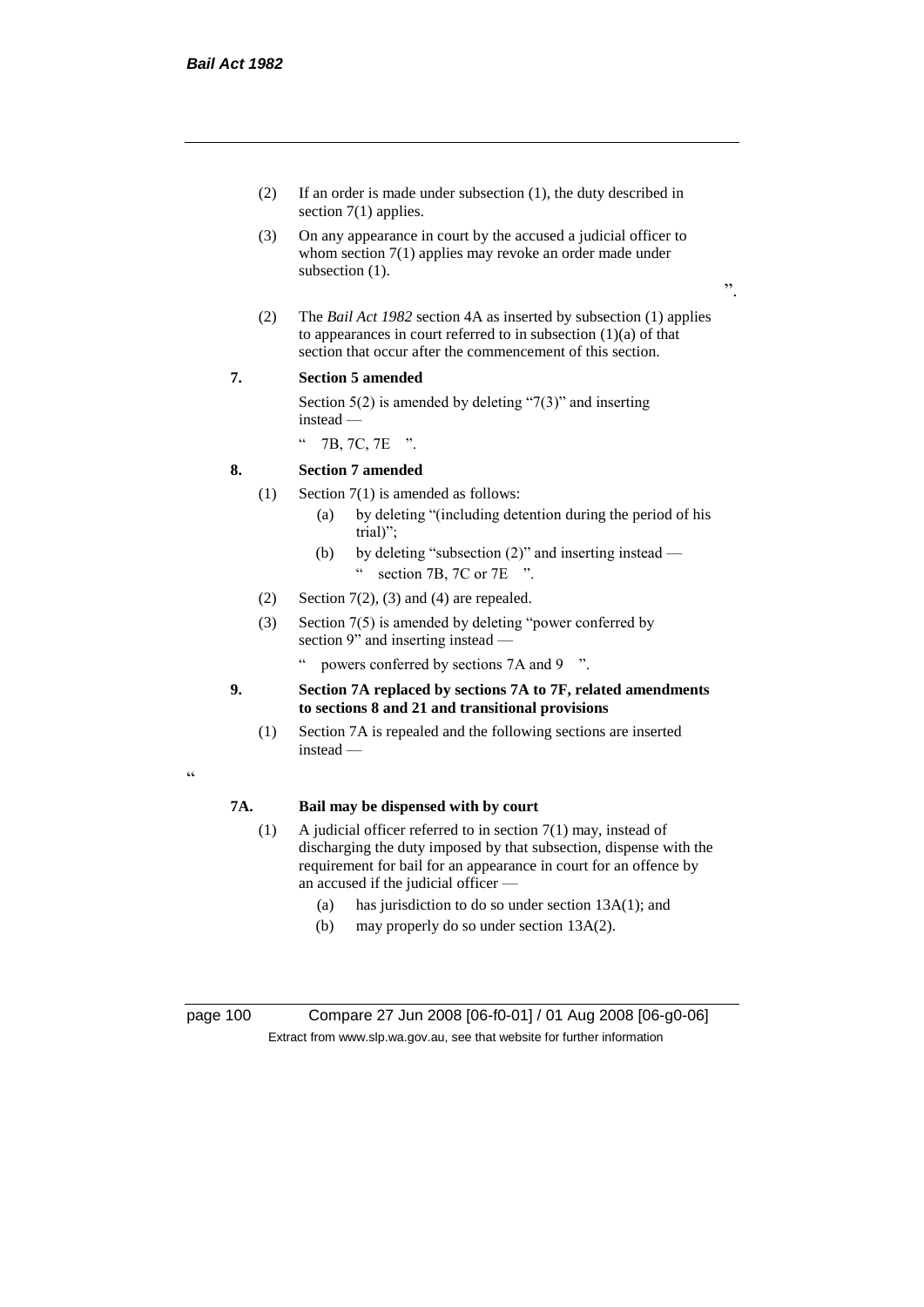- (2) Where the requirement for bail is dispensed with under this section, the accused has a right to be at liberty until the accused is required to appear before a court for the offence, but subject to —
	- (a) section 59A; and
	- (b) any requirement that the accused be in custody for some other offence or reason.

### **7B. Special provision for adult accused in murder cases**

#### (1) In this section —

**"***Judge***"** means a Judge of the Supreme Court.

- (2) This section applies where
	- (a) an accused is in custody for an offence of wilful murder **or**-murder so that under section 15 only a Judge has power to grant bail; and
	- (b) the accused is not a child.
- (3) Where this section applies the accused, or a person on the accused's behalf, may make an application to a Judge for bail at any time before conviction for the offence.
- (4) Upon an accused's initial appearance in court for an offence of wilful murder or murder, the judicial officer who may order the accused's detention in custody is under a duty to inform the accused of the right conferred by subsection (3).
- $(5)$  Where
	- (a) an accused's case for bail has been considered by a Judge on an application under subsection (3); and
	- (b) bail has been refused,

the accused's case for bail shall not be considered on any subsequent occasion in the same case when the accused's continued detention may be ordered unless subsection (6) applies.

- (6) The accused's case for bail shall again be considered by a Judge if the accused, or a person on the accused's behalf, applies to a Judge and satisfies the Judge that —
	- (a) new facts have been discovered, new circumstances have arisen or the circumstances have changed since bail was refused; or
	- (b) the accused failed to adequately present the accused's case for bail on the previous occasion.
- (7) Where
	- (a) an accused's case for bail has been considered by a Judge on an application under subsection (3); and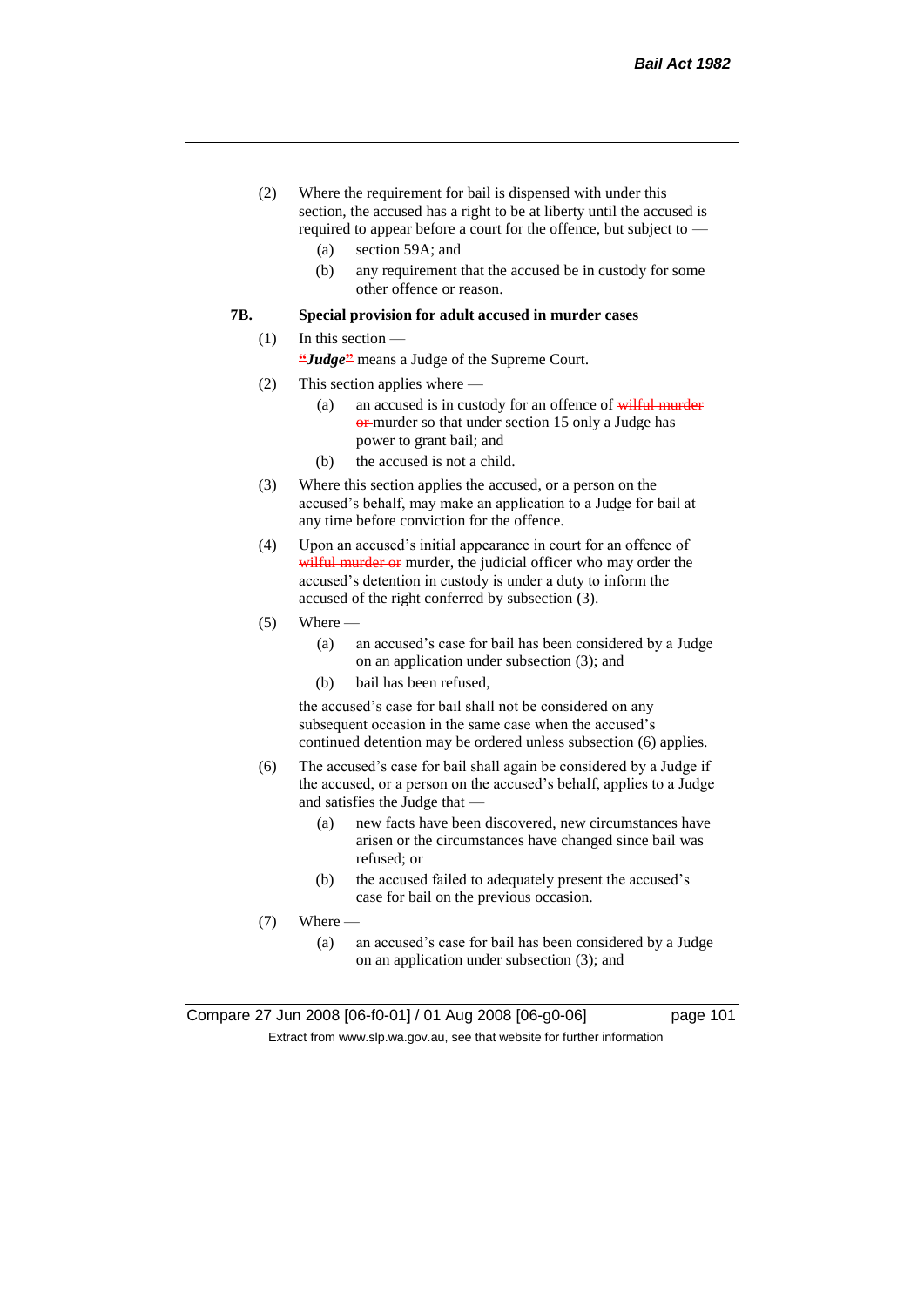(b) bail has been granted,

on any subsequent appearance in the same case a judicial officer may order, notwithstanding section 15, that bail is to continue on the same terms and conditions.

(8) The accused is to be taken before a Judge for the purposes of an application under this section only if the Judge so orders.

#### *[Section 7B amended by No. 29 of 2008 s. 24(2) and (3).]*

### **7C. Special provision for child accused in murder cases**

- (1) This section applies where a child accused is in custody for an offence of wilful murder or murder so that under section 15 only a Judge of the Children's Court has power to grant bail.
- (2) Where this section applies, the judicial officer referred to in section 7(1) other than a Judge of the Children's Court, shall, whether or not an application for bail is made by the accused or on the accused's behalf, cause the accused to be taken as soon as is practicable before a Judge of the Children's Court for the purpose of having the accused's case for bail considered by the Judge.
- (3) Notwithstanding subsection (2), where
	- (a) the duty described in that subsection has been discharged once in relation to a child accused's case for bail; and
	- (b) bail has on that occasion been refused by a Judge of the Children's Court,

the accused's case for bail need not be considered on any subsequent occasion in the same case when the accused's continued detention may be ordered unless subsection (4) applies.

- (4) On a subsequent occasion the accused may apply to the judicial officer who may order the accused's continued detention for a reconsideration of the accused's case for bail on the ground that —
	- (a) new facts have been discovered, new circumstances have arisen or the circumstances have changed since bail was refused on the occasion mentioned in subsection (3); or
	- (b) the accused failed to adequately present the accused's case for bail on that occasion.
- (5) If the judicial officer is satisfied as to one or more of those grounds the judicial officer shall cause the accused to be taken as soon as is practicable before a Judge of the Children's Court for the purpose of having the accused's case for bail considered by the Judge.

page 102 Compare 27 Jun 2008 [06-f0-01] / 01 Aug 2008 [06-g0-06] Extract from www.slp.wa.gov.au, see that website for further information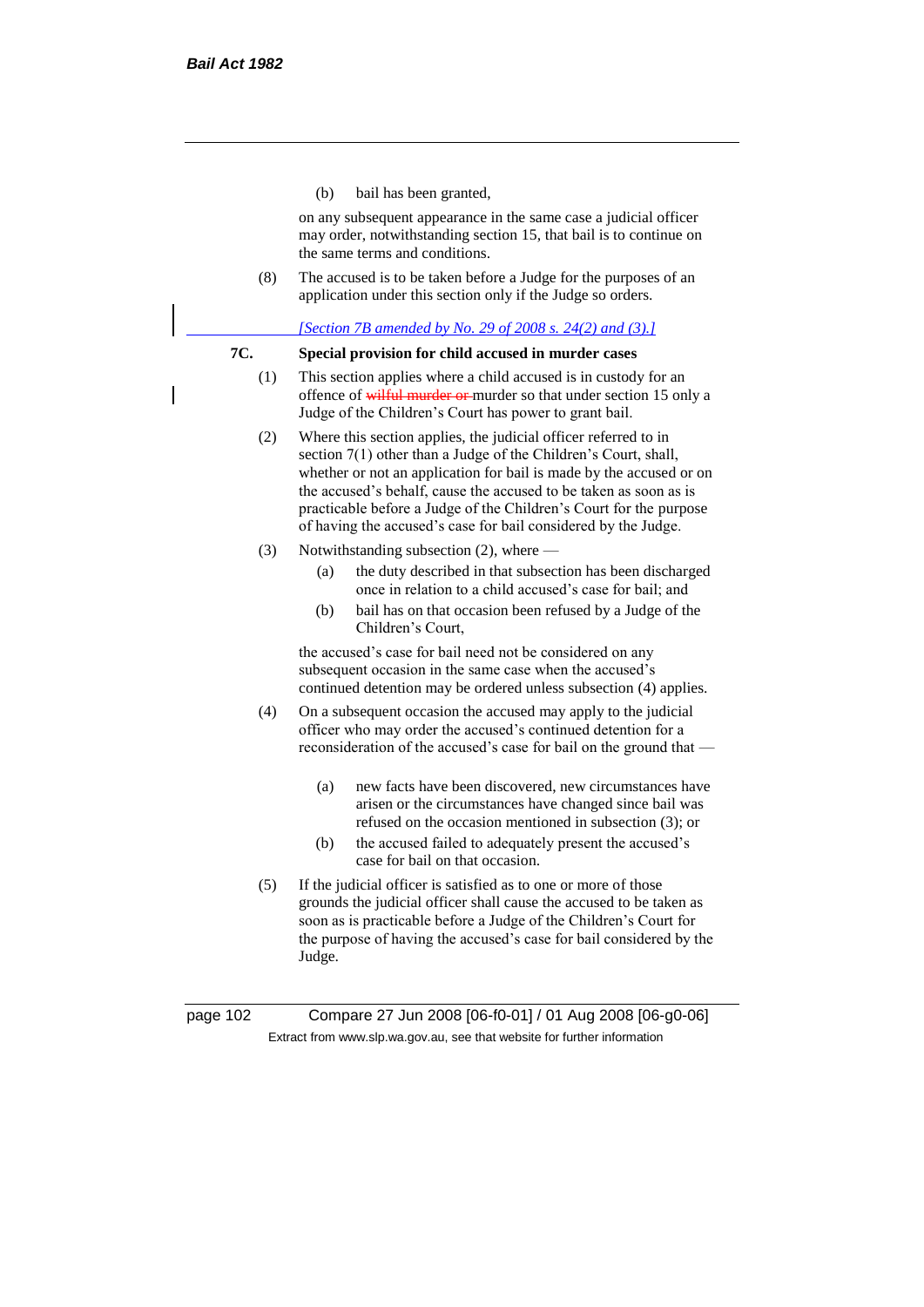## *[Section 7C amended by No. 29 of 2008 s. 24(4).]* **7D. Previous decision may be adopted** (1) Notwithstanding section 7(1), after — (a) the duty described in that subsection has been discharged once in relation to an accused's case for bail; or (b) a Judge of the Children's Court has considered the case under section 15, it is sufficient on any subsequent consideration of bail in the same

case for a judicial officer, including a Judge of the Children's Court acting under section 15, to make inquiry of the accused in terms of subsection (2).

- (2) The inquiry to be so made is  $-$ 
	- (a) whether any new fact has been discovered or new circumstance has arisen, or whether the circumstances have changed, since bail was previously granted or refused; and
	- (b) whether the accused considers that the accused failed to adequately present the accused's case for bail on a previous occasion.
- (3) Unless the judicial officer is satisfied that there is any reason of the kind mentioned in subsection (2) for not doing so, the judicial officer may adopt the decision previously made in the case, but with power to make such variations of the terms and conditions of bail as the judicial officer thinks fit.

### **7E. Bail during trial**

- $(1)$  Where
	- (a) an accused has been refused bail for the accused's appearance for trial for an offence; and
	- (b) the trial extends beyond one day,

a judicial officer referred to in section 7(1) need not comply with that subsection unless the accused, or a person on the accused's behalf, applies for bail.

(2) In subsection  $(1)$  —

**"***trial*" means that part of proceedings for an offence when evidence is being received by the court in respect of the offence and also extends to any time when —

- (a) legal argument is being heard; or
- (b) a judicial officer or a jury is deliberating.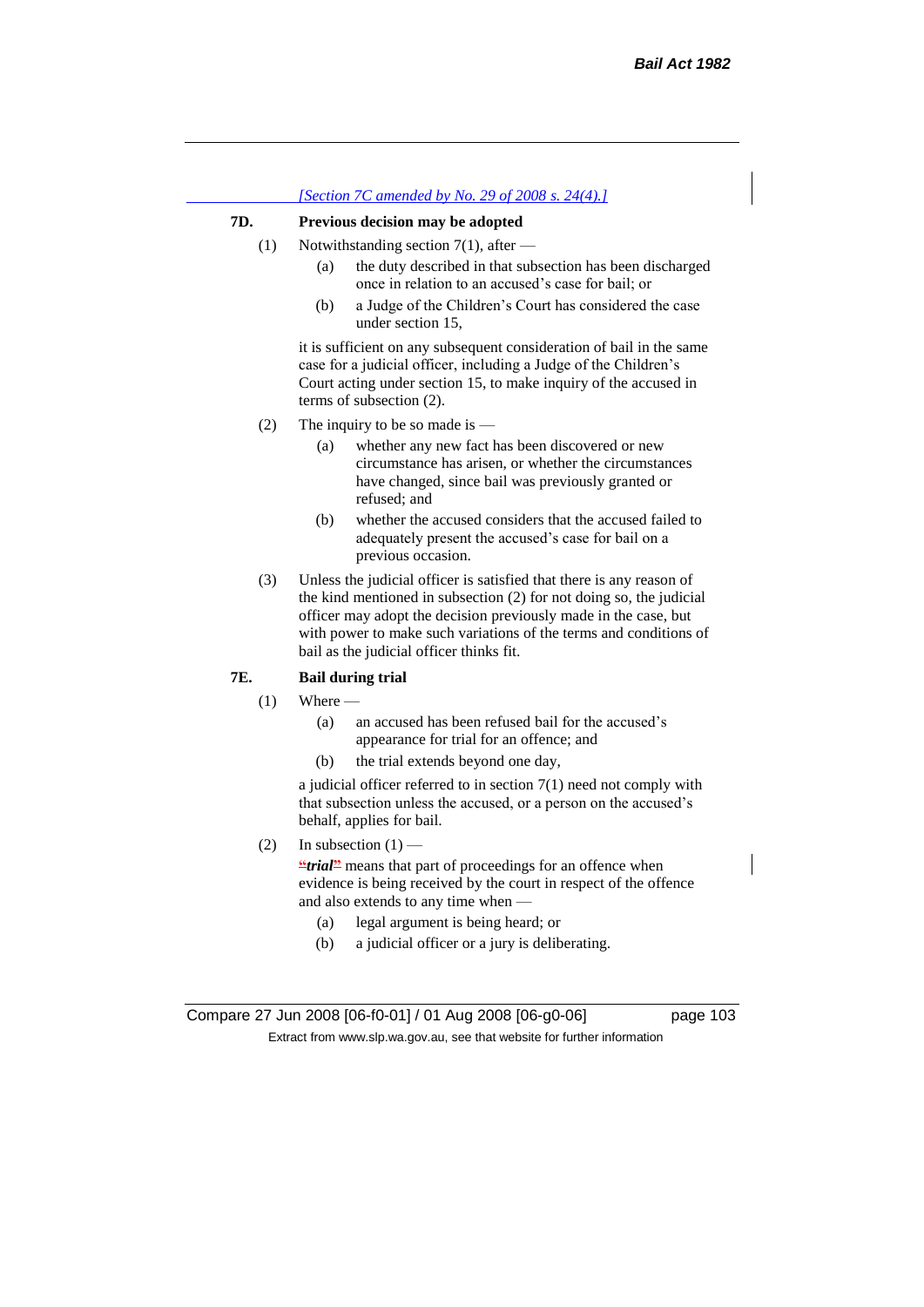| 7F. | Bail for appeal from courts of summary jurisdiction |  |  |
|-----|-----------------------------------------------------|--|--|
|-----|-----------------------------------------------------|--|--|

- (1) If a person is in custody and an appeal has been commenced under the *Criminal Appeals Act 2004* Part 2 in connection with the decision by virtue of which the person is in custody, the person may apply for bail —
	- (a) if the appeal is to be heard and determined by the Court of Appeal or if an application has been made to the Court of Appeal for leave to appeal to the Court of Appeal to a judge of appeal; or
	- (b) in any other case to a Judge of the Supreme Court.
- (2) Bail shall not be granted to an applicant for bail under subsection (1) unless —
	- (a) the applicant has given notice of the application for bail  $to -$ 
		- (i) the Director of Public Prosecutions; or
		- (ii) the State Solicitor,
		- as the case may require; and
	- (b) that official has been given an opportunity to be heard on the application.

".

".

(2) Section 8(5) is amended by deleting "7A(1)" and inserting instead —

 $"$  7F(1) ".

- (3) Section 21(2) is amended as follows:
	- (a) after paragraph (a) by inserting  $\alpha$  or ";
	- (b) by deleting paragraph (b) and "or" after it and inserting instead —
	- "
- (b) the Director of Public Prosecutions or the State Solicitor to receive notice and be heard under section 7F(2); or
- (4) The *Bail Act 1982* section 7A as inserted by subsection (1) applies in relation to appearances in court coming within the *Bail Act 1982* section 7(1) that occur after the commencement of this section.
- (5) The *Bail Act 1982* section 7B(3) as inserted by subsection (1) applies so as to enable an accused who is detained in custody after

page 104 Compare 27 Jun 2008 [06-f0-01] / 01 Aug 2008 [06-g0-06] Extract from www.slp.wa.gov.au, see that website for further information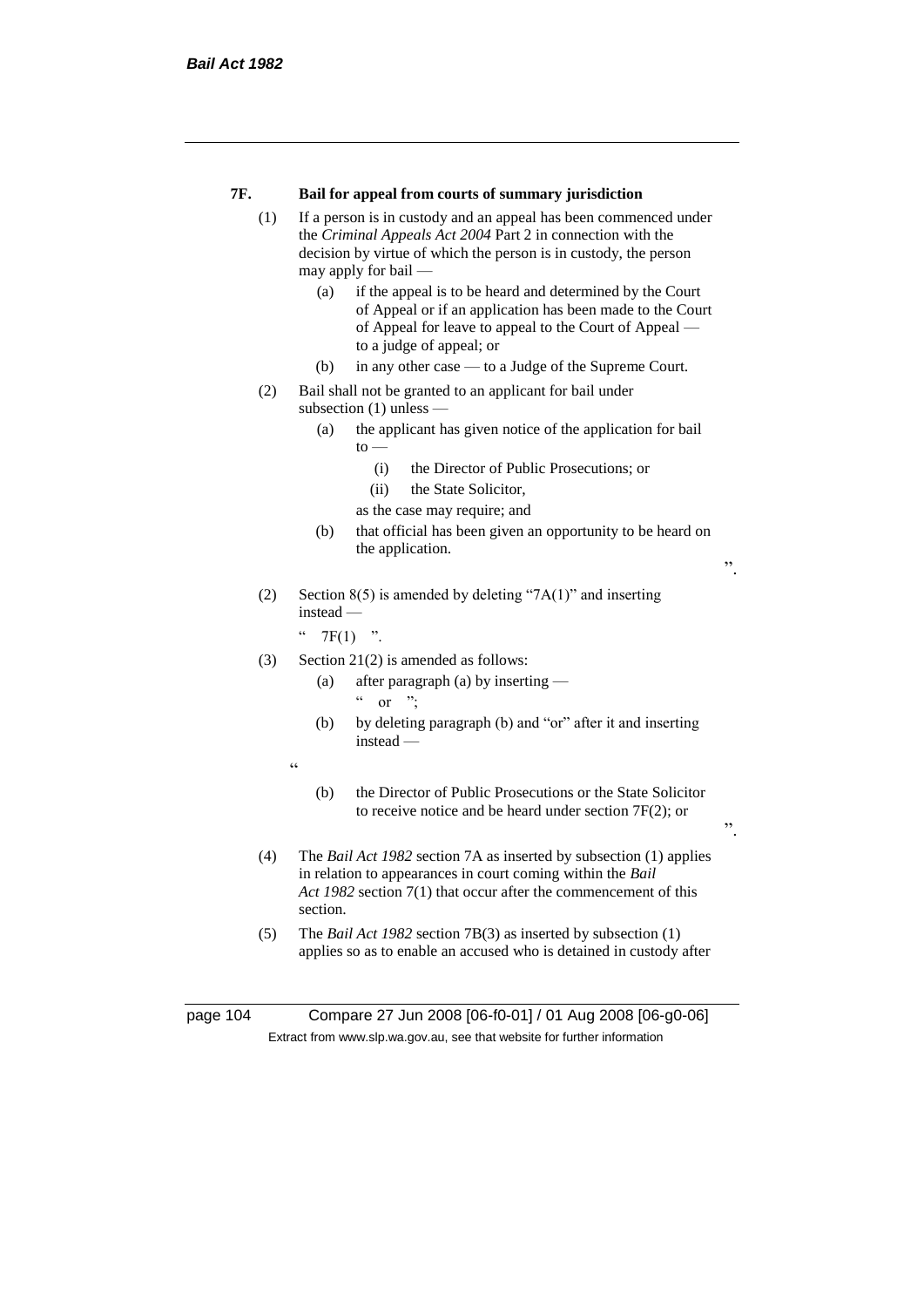the commencement of this section to make an application allowed for by that subsection.

- (6) The *Bail Act 1982* section 7B(4) as inserted by subsection (1) applies in relation to appearances in court coming within that subsection that occur after the commencement of this section.
- (7) The *Bail Act 1982* section 7B(5) as inserted by subsection (1) applies in relation to an accused who is in custody on the commencement of this section as if the reference in section 7B(5)(a) to an application under subsection (3) included a reference to an application under the *Bail Act 1982* as in force immediately before the commencement of this section.
- (8) The *Bail Act 1982* section 7C(2) as inserted by subsection (1) applies in relation to appearances in court coming within that subsection that occur after the commencement of this section.
- (9) The *Bail Act 1982* section 7D as inserted by subsection (1) applies to any subsequent consideration of bail referred to in section 7D(1) that occurs after the commencement of this section.
- (10) The *Bail Act 1982* section 7E as inserted by subsection (1) applies to any trial as defined in section 7E(2), or part of a trial, that takes place after the commencement of this section.
- (11) The *Bail Act 1982* section 7F(2) as inserted by subsection (1) applies in relation to a pending application for bail under the *Bail Act 1982* section 7A(1), as in force immediately before the commencement of this section, as if it were an application for bail under the *Bail Act 1982* section 7F(1) as inserted by subsection  $(1)$ .

### **10. Section 9 amended and transitional provision**

- (1) Section 9(1)(b) is amended by inserting after "24(1)" " or  $24A(1)$  or  $(2)$  ".
- (2) The *Bail Act 1982* section 9(1)(b) as amended by subsection (1) applies to any consideration of a case for bail that occurs after the commencement of this section.

#### **11. Section 11 amended and transitional provision**

- (1) Section 11(1)(e) is amended by inserting after "46,"  $\degree$  50F, ".
- (2) Section 11(2) and (3) are repealed and the following subsections are inserted instead —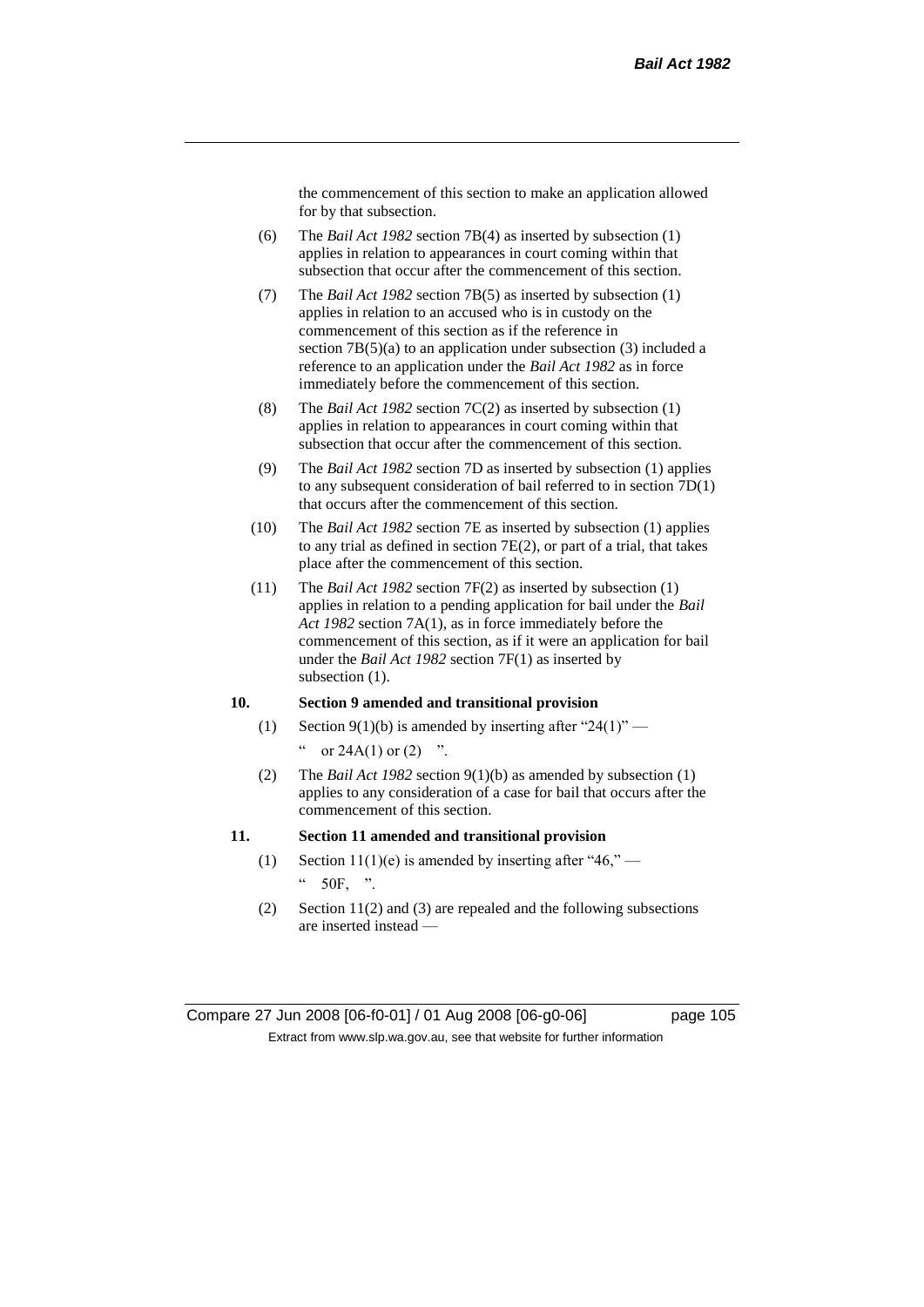- (2) Where the accused is in custody in a lock-up, court custody centre or prison, the right conferred by subsection (1) is also subject to the person in charge of the lock-up, court custody centre or prison either —
	- (a) signing a certificate under subsection (3); or
	- (b) receiving notice that a certificate has been signed by another person under that subsection.
- (3) After an accused becomes entitled to be at liberty as provided in subsection (1), a person referred to in section 29 may sign a certificate to that effect in the prescribed form.
- (4) The person in charge of a lock-up, court custody centre or prison in which the accused is in custody shall release the accused from custody as soon as is practicable after —
	- (a) the person in charge signs the certificate; or
	- (b) if the certificate is signed by a person other than the person in charge, the person in charge receives notice as described in subsection (2)(b).

".

".

(3) A certificate under the *Bail Act 1982* section 11(2) as in force immediately before the commencement of this section that has not been fully acted upon is to be treated after that commencement as a certificate under the *Bail Act 1982* section 11(3) as inserted by subsection (2).

#### **12. Section 12 amended**

Section 12 is amended by deleting "section 11(1)" and inserting instead —

sections  $7A(2)$  and  $11(1)$  ".

### **13. Heading to Part III replaced**

The heading to Part III is deleted and the following heading is inserted instead —

 $\epsilon$ 

# **Part III — Jurisdiction relating to bail**

#### **14. Sections 13A and 13B inserted**

After section 13 the following sections are inserted —

page 106 Compare 27 Jun 2008 [06-f0-01] / 01 Aug 2008 [06-g0-06] Extract from www.slp.wa.gov.au, see that website for further information

"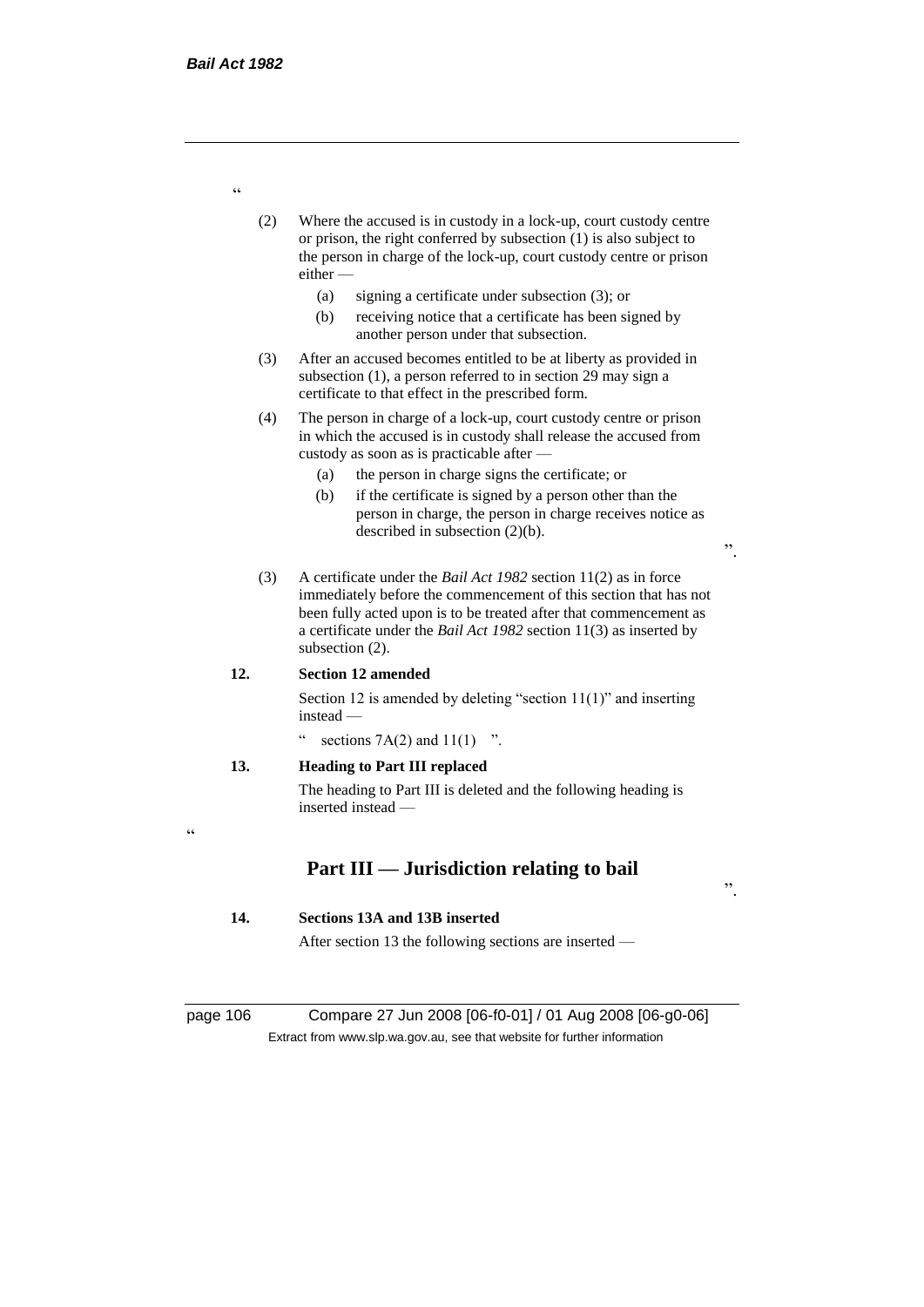#### **13A. Jurisdiction to dispense with bail and how jurisdiction to be exercised**

 $\epsilon$ 

- (1) Jurisdiction to dispense with the requirement for bail under section 7A for any appearance described in the first column of Schedule 1 Part A clause 2 or 3 is vested, subject to Schedule 1 Part B, in the judicial officer specified in the second column of that clause opposite that description, but Schedule 1 Part A clause 7 does not apply for the purposes of this subsection.
- (2) The jurisdiction referred to in subsection (1) is exercisable only
	- (a) in respect of an appearance in court before conviction for an offence; and
	- (b) if it appears to the judicial officer that bail would be granted in accordance with Schedule 1 Part C clause 1 or 2 but that in the circumstances the completion of bail papers is an unnecessary imposition.
- (3) Where a judicial officer dispenses with the requirement for bail for an appearance by an accused the registrar of the court shall, in accordance with section 13B, give written notice to the accused of the time and place for the appearance.

#### **13B. Giving and proof of notices under section 13A(3)**

- (1) A written notice to an accused under section  $13A(3)$  shall be
	- (a) given to the accused personally; or
	- (b) sent to the accused
		- (i) by post to the accused's address appearing in the records of the court; or
		- (ii) in urgent cases or with the accused's consent, by electronic communication.
- (2) A person who gives or sends a notice in accordance with subsection (1) shall endorse on a file copy of the notice a certificate showing —
	- (a) that the person has done so; and
	- (b) the time of doing so.
- (3) If a notice is sent by post under subsection  $(1)(b)(i)$ , the notice is to be presumed, unless the contrary is shown, to have been received at the time when, in the ordinary course of events, it would have been delivered.
- (4) In any proceedings —

Compare 27 Jun 2008 [06-f0-01] / 01 Aug 2008 [06-g0-06] page 107 Extract from www.slp.wa.gov.au, see that website for further information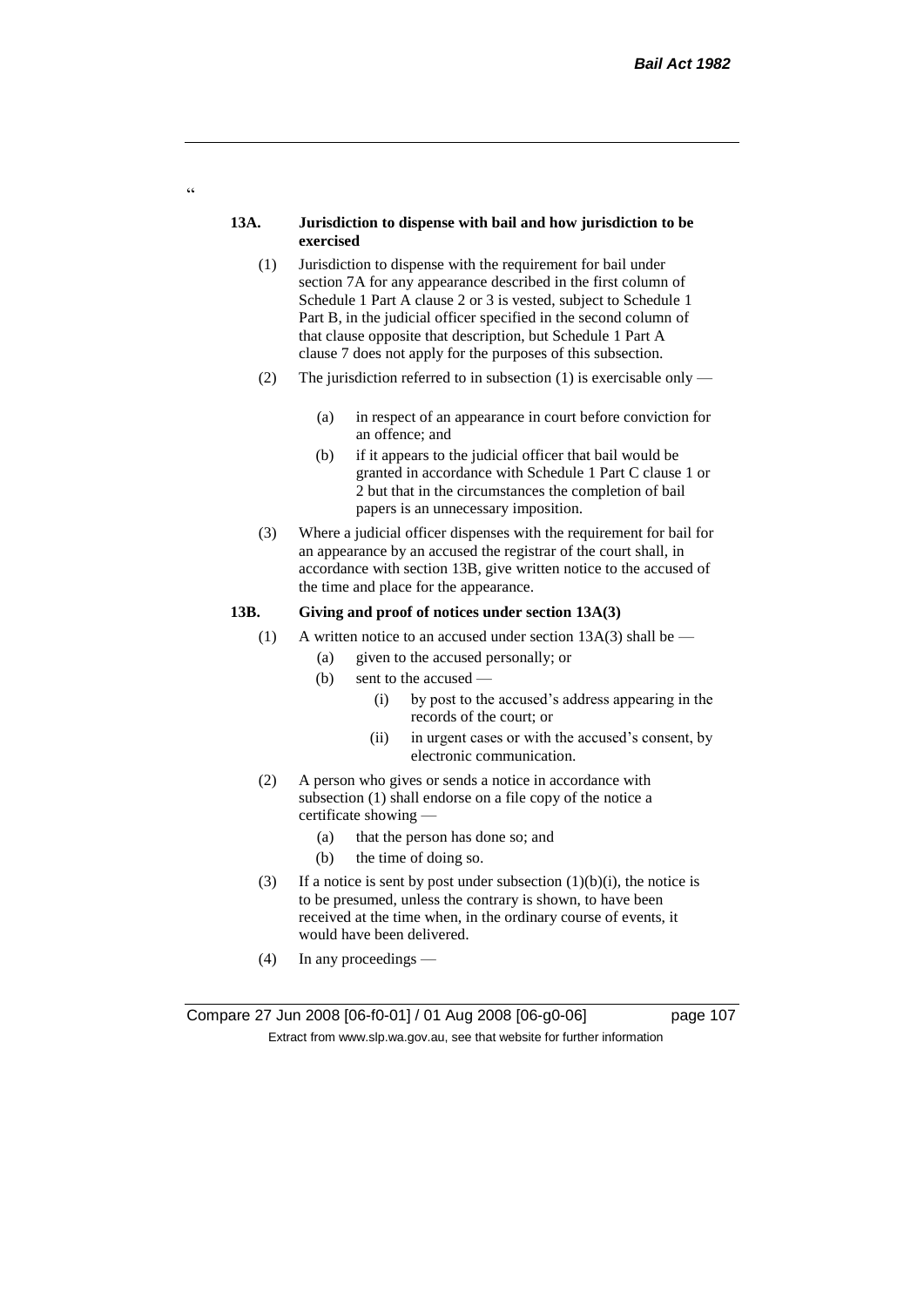- (a) a document purporting to be a copy of a notice referred to in subsection (1) is evidence of the terms of the notice; and
- (b) an endorsement on a copy of a notice referred to in subsection (2) purporting to be a certificate referred to in that subsection is evidence of the matters appearing in the certificate without proof of the signature of the person who made the endorsement.

# **15. Section 14 amended and transitional provisions**

- (1) Section 14(1) is amended as follows:
	- (a) by deleting "of the Supreme Court";
	- (b) after paragraph (b) by deleting the full stop and inserting instead —

 $\epsilon$ 

#### ; and

(c) under section 7A dispense with the requirement for bail or revoke an existing dispensation.

".

".

## (2) Section 14(2) is amended as follows:

- (a) by deleting "of the Supreme Court";
- (b) in paragraph (a) by deleting "or refused" and inserting instead —
	- " , refused or dispensed with ".
- (3) Section 14(2a) and (3) are each amended by deleting "of the Supreme Court".
- (4) Section 14(4) and (5) are repealed and the following subsection is inserted instead —

 $\epsilon$ 

## (4) In this section —

- (a) references to a Judge are references
	- (i) in the case of a child charged with an offence before the Children's Court, to a Judge of that Court; and
	- (ii) in the case of an accused committed for trial or sentence to the District Court, to a Judge of that Court; and

page 108 Compare 27 Jun 2008 [06-f0-01] / 01 Aug 2008 [06-g0-06] Extract from www.slp.wa.gov.au, see that website for further information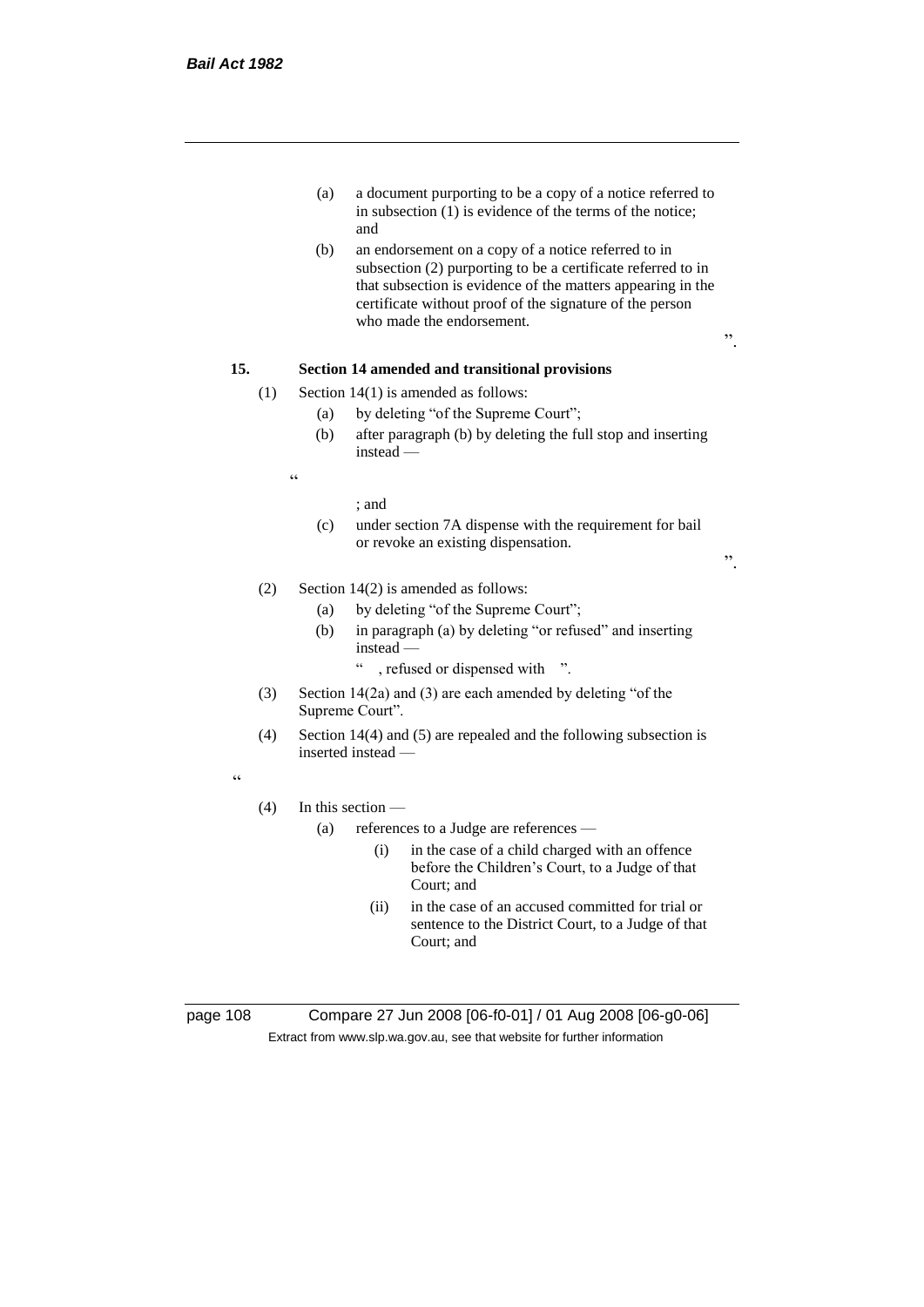(iii) in any other case, to a Judge of the Supreme Court;

and

- (b) references to any other judicial officer
	- (i) in relation to the exercise of powers under this section by a Judge, are references to any judicial officer whose jurisdiction is inferior to that of the Judge; but
	- (ii) in relation to the exercise of powers under this section by a Judge of the Supreme Court, do not include a Judge of the Children's Court or a Judge of the District Court.
- (5) The *Bail Act 1982* section 14(4)(a)(i) as inserted by subsection (4) applies in respect of a child charged with an offence on or after the commencement.
- (6) The *Bail Act 1982* section 14(4)(a)(ii) as inserted by subsection (4) applies in respect of an accused committed to the District Court on or after the commencement for trial or sentence.
- (7) The *Bail Act 1982* section 14(4)(b) as inserted by subsection (4) applies in respect of any power referred to in the *Bail Act 1982* section  $14(1)$  that is exercised, or could be exercised, on or after the commencement by any other judicial officer as defined in that paragraph.
- (8) In subsections (5), (6) and  $(7)$  **"***commencement***"** means the commencement of subsection (4). Note: The heading to section 14 is to read "**Extent of Judge's jurisdiction**".

#### **16. Sections 15A and 15B inserted and transitional provision**

(1) After section 15 the following sections are inserted —

## **15A. Appeal from decision of Judge**

(1) In this section —

 $\epsilon$ 

**"***bail decision***"** means a decision —

- (a) to grant or refuse bail; or
- (b) to vary or revoke bail; or
- (c) to dispense with the requirement for bail; or
- (d) to impose any condition on a grant of bail,
	- and includes a decision under section 55 or 59A(4).

Compare 27 Jun 2008 [06-f0-01] / 01 Aug 2008 [06-g0-06] page 109 Extract from www.slp.wa.gov.au, see that website for further information

 $\cdot$ ,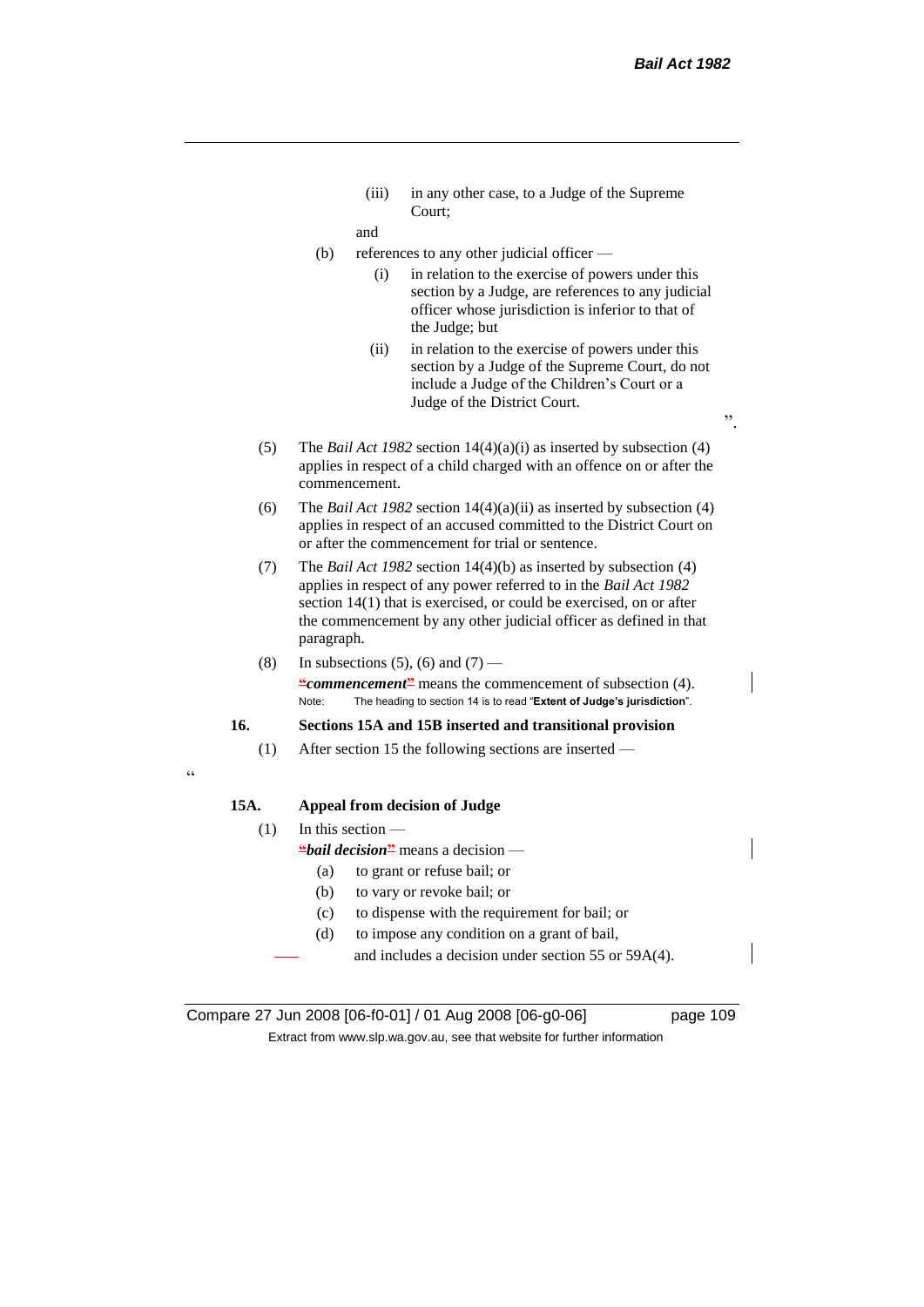- (2) The prosecutor or the accused may appeal to the Court of Appeal against a bail decision of —
	- (a) a Judge of the Children's Court; or
	- (b) a Judge of the District Court; or
	- (c) a Judge of the Supreme Court.
- (3) The leave of the Court of Appeal is required for each ground of appeal in an appeal under this section.
- (4) The *Criminal Appeals Act 2004* section 27(2), (3) and (4) apply, with necessary modifications, as if an appeal under this section were an appeal under Part 3 of that Act.
- (5) An appeal under this section shall be commenced and conducted in accordance with this section, section 15B and rules of court made by the Supreme Court.
- (6) An appeal under this section shall be commenced by lodging with the Court of Appeal an application for leave to appeal that sets out the grounds of the appeal.
- (7) An appeal under this section cannot be commenced later than 21 days after the date of the bail decision unless the Court of Appeal orders otherwise.
- (8) An accused who is a party to an appeal under this section and who is in custody is entitled to be present at the hearing of the appeal if the accused so requests, and any official responsible for that custody who is informed of such a request shall do what is necessary to give effect to it.
- (9) For the purposes of giving effect to a request referred to in subsection (8), arrangements may be made for the accused to appear before the Court of Appeal by means of a video link or an audio link in accordance with section 66B, unless the Court of Appeal has ordered that the accused appear before it in person.

## **15B. Determination of appeal under section 15A and related provisions**

- (1) The Court of Appeal has jurisdiction to hear and determine an appeal under section 15A.
- (2) The Court of Appeal shall determine an appeal on the material and evidence that was before the Judge whose decision is the subject of the appeal.
- (3) Any decision of the Court of Appeal in relation to bail shall be made in accordance with the relevant provisions of sections 13A and 17 and Schedule 1.

page 110 Compare 27 Jun 2008 [06-f0-01] / 01 Aug 2008 [06-g0-06] Extract from www.slp.wa.gov.au, see that website for further information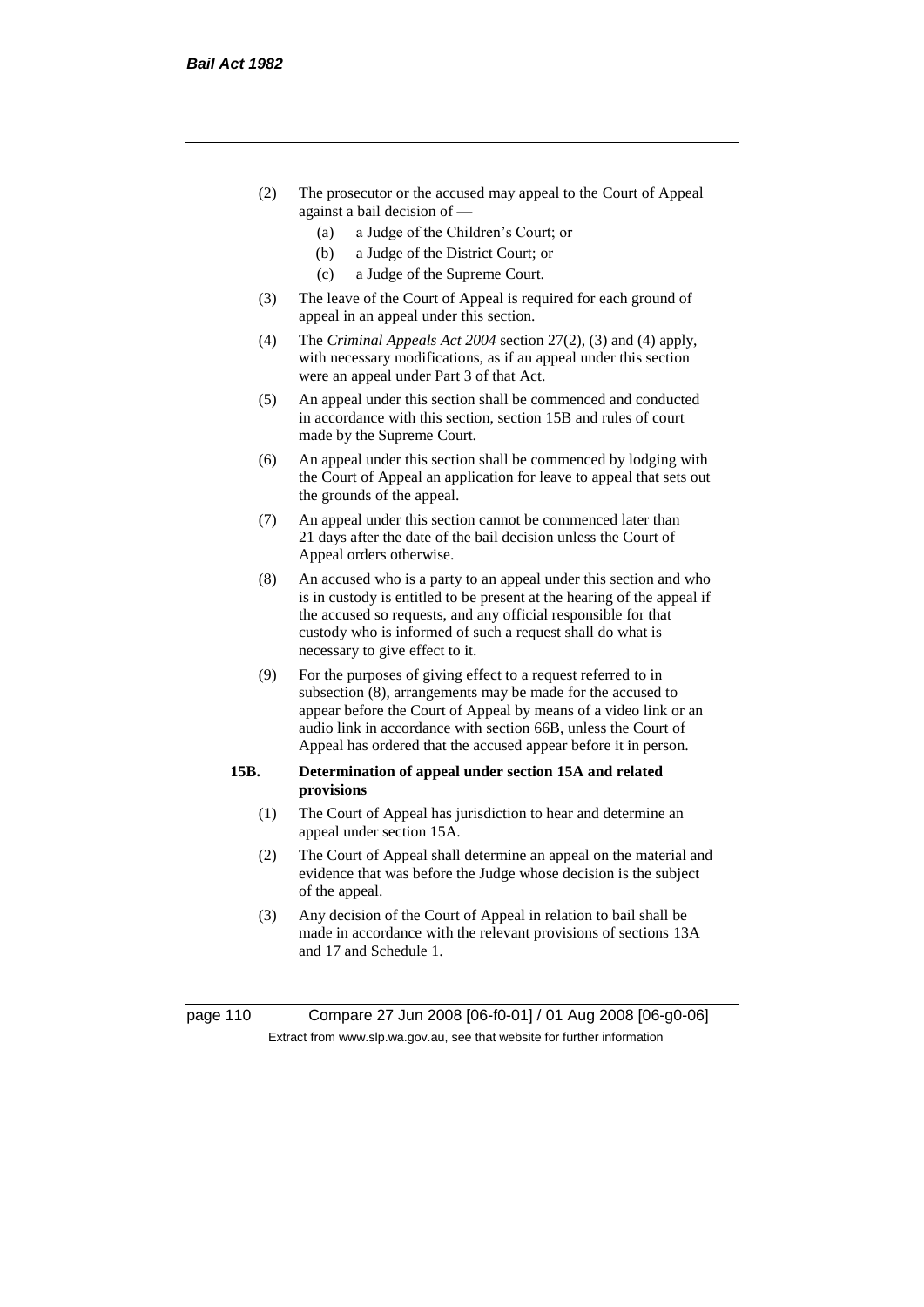".

".

- (4) Where in determining an appeal the Court of Appeal revokes the bail of an accused who is at liberty, it may order that the accused be returned to custody to await the appearance for which the bail was granted.
- (5) Where in determining an appeal the Court of Appeal varies the bail of an accused who is at liberty, it may order that the accused be returned to custody until the accused becomes entitled to be again at liberty pursuant to section 11.
- (6) A judge of appeal may issue any warrant that may be necessary to carry into effect an order under subsection (4) or (5).
- (2) The *Bail Act 1982* sections 15A and 15B as inserted by subsection (1) apply to a bail decision, as defined in section 15A(1), made after the commencement of this section by a judge referred to in section 15A(2).

## **17. Section 26 amended**

- (1) Section 26(1) is amended as follows:
	- (a) after paragraph (a) by inserting  $\frac{1}{2}$  or ";
	- (b) before paragraph (c) by inserting —
	- $\epsilon$

 $\epsilon$ 

- (ba) grants bail to an accused for a serious offence to which Schedule 1 Part C clause 3A applies; or
- (2) Section 26(2) is amended before paragraph (b) by inserting
	- (aa) grants bail to an accused for a serious offence to which Schedule 1 Part C clause 3A applies; or

## **18. Section 28 amended, related amendments to sections 35, 49, 51 and 58 and Schedule 1 and transitional provisions**

- (1) Section 28(2) is amended as follows:
	- (a) by deleting paragraph (b) and inserting instead —
	- $\epsilon$
- (b) that if the accused fails to appear at that time and place the accused will, as soon as is practicable, appear at the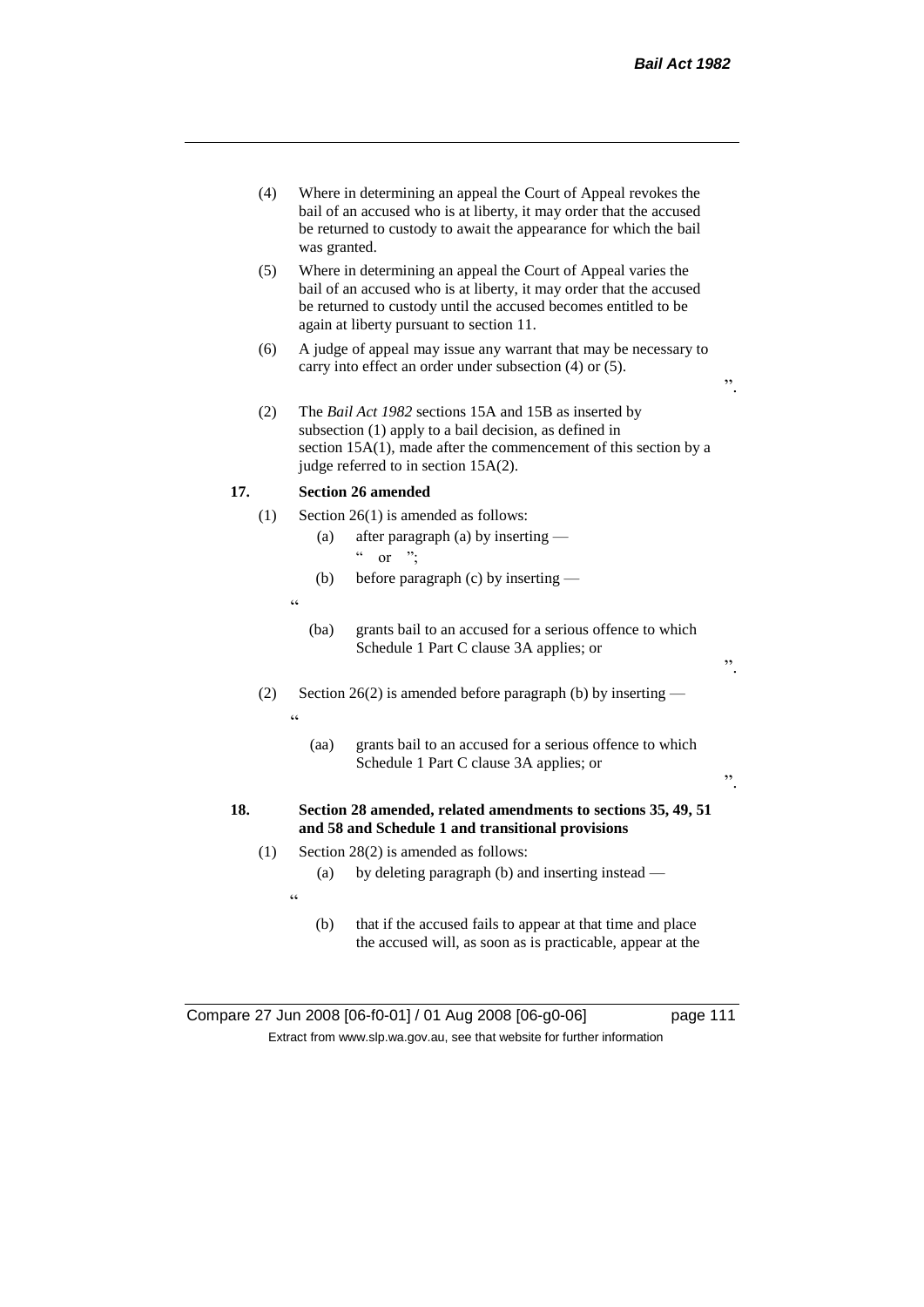court at which the accused was required to appear, when that court is sitting; and

";

- (b) after each of paragraphs (a) and (c) by inserting  $\frac{1}{2}$  and "
- (2) Section 49(1) is amended after "or (b)" by deleting "(ii)".
- (3) Each provision in the Table to this section is amended by deleting "(ii)" in each place where it occurs.

#### **Table**

| s. $35(1)$ | s. $58(1)(b)$                      |
|------------|------------------------------------|
| s. $51(2)$ | Sch. 1 Pt. D cl. $1(2)(a)$ and (b) |

- (4) A bail undertaking that has effect under the *Bail Act 1982* immediately before the commencement of this section continues to have effect, on and after that commencement, as if it were a bail undertaking described in the *Bail Act 1982* section 28(2) as amended by subsection (1).
- (5) A surety undertaking that has effect under the *Bail Act 1982* immediately before the commencement of this section continues to have effect, on and after that commencement, as if it were a surety undertaking within the meaning of the *Bail Act 1982* section 35(1) as amended by subsection (3).

## **19. Section 29 amended**

Section 29(b) to (i) are deleted and the following paragraphs are inserted instead —

- "
- (b) a registrar of a court, other than a deputy registrar of the Magistrates Court or the Children's Court;
- (c) an authorised police officer;
- (d) an associate of a Judge of the Supreme Court, the District Court or the Children's Court;
- (e) where the accused is in a lock-up or prison, any person for the time being in charge of the lock-up or prison;
- (f) where the accused is in a court custody centre, any person for the time being in charge of the centre who is approved for the purposes of this paragraph by the chief executive officer of the department of the Public Service principally assisting in the administration of the *Court Security and Custodial Services Act 1999*;
- (g) where the accused is a child, any authorised community services officer.

page 112 Compare 27 Jun 2008 [06-f0-01] / 01 Aug 2008 [06-g0-06] Extract from www.slp.wa.gov.au, see that website for further information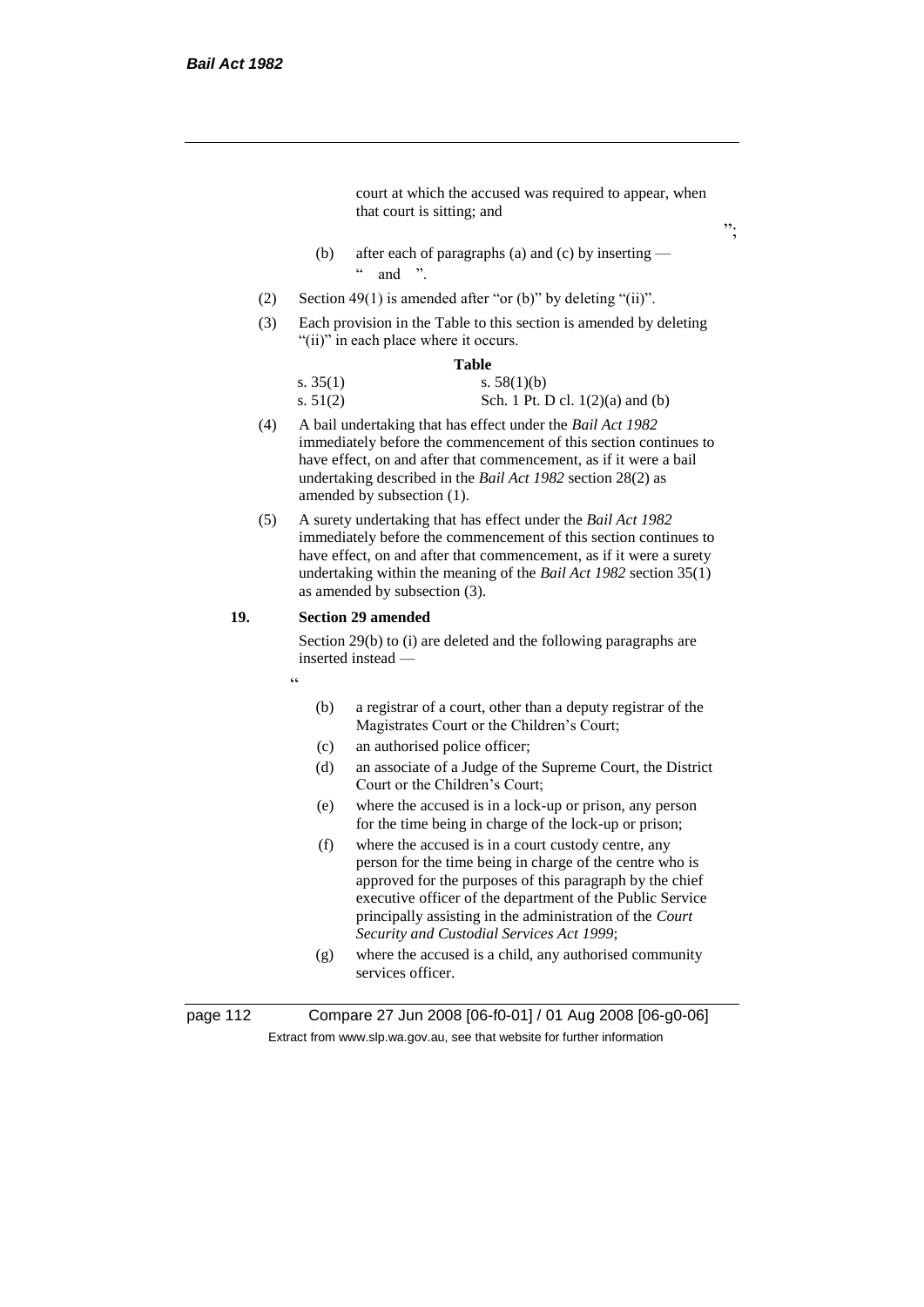# **20. Section 30 amended** Section 30(1)(a) is deleted and the following paragraph is inserted instead — "  $(a)$  either – (i) read it to the accused; or (ii) be informed by the accused that the accused has read it; or (iii) if necessary, have it translated to the accused; ". **21. Section 31 amended and transitional provision** (1) Section 31(2) is amended as follows: (a) in paragraph (b) by deleting "give written notice thereof" and inserting instead — " cause written notice of the time and place to be given "; (b) in paragraph (c) by inserting after "a Judge of the Supreme Court" in the second place where it occurs —  $\epsilon$ or a Judge of the Children's Court, as the case may require, "; (c) in paragraphs (c) and (d) by deleting "give written notice" and inserting instead — " cause written notice to be given "; (d) in paragraph (e) by deleting "give written notice thereof " and inserting instead — " cause written notice of the day to be given "; (e) in paragraph (f) by inserting after "of the court" — ", or a person authorised under subsection  $(5)$ , "; (f) in paragraph (f) by deleting "giving written notice thereof " and inserting instead — " causing written notice of the time to be given ". (2) After section 31(4) the following subsection is inserted —

Compare 27 Jun 2008 [06-f0-01] / 01 Aug 2008 [06-g0-06] page 113 Extract from www.slp.wa.gov.au, see that website for further information

".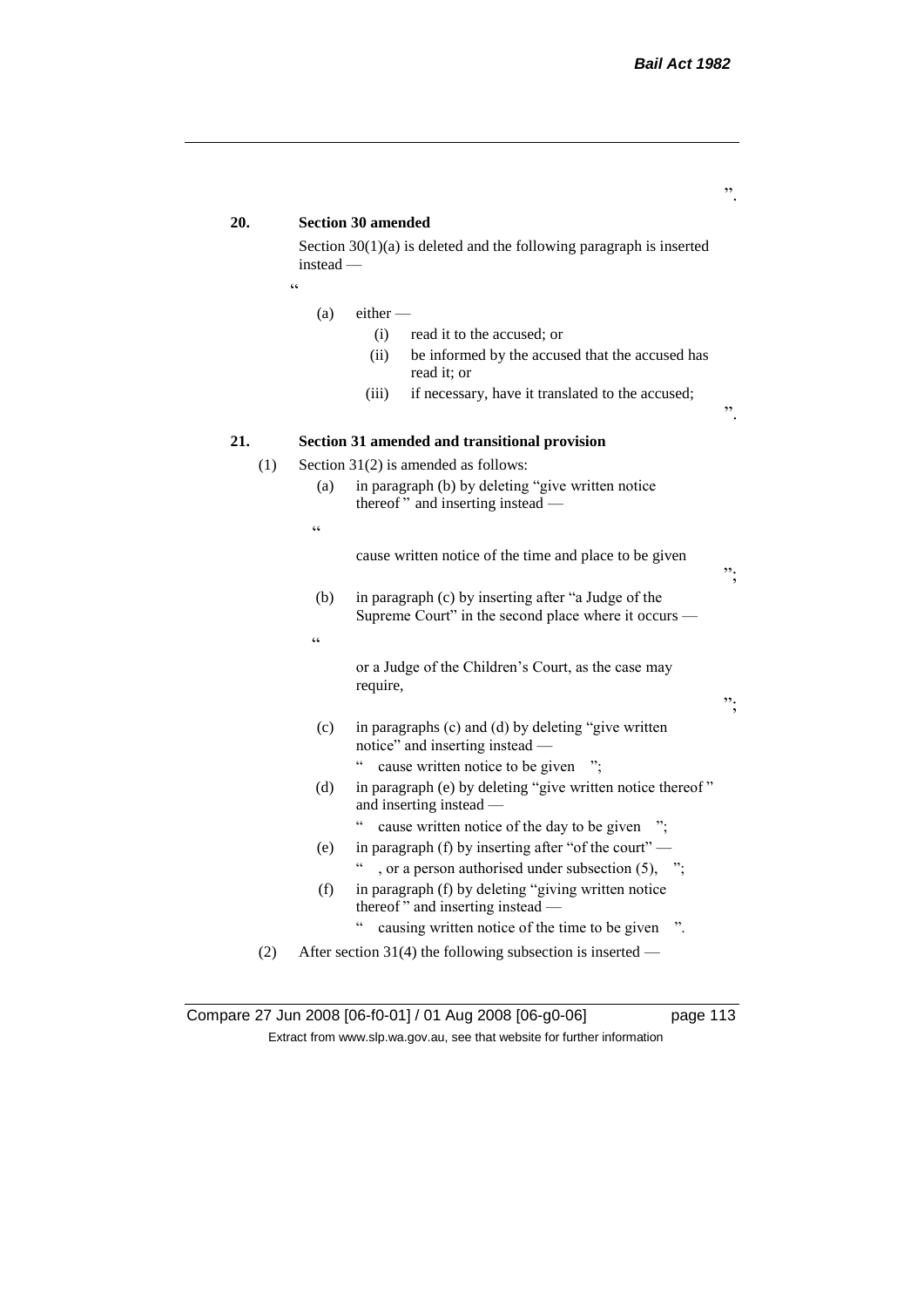- (5) The Chief Justice, in respect of committals to the Supreme Court, and the Chief Judge, in respect of committals to the District Court, may authorise a person or persons, by name or office, to perform the functions referred to in subsection  $(2)(f)$ .
- ".
- (3) The *Bail Act 1982* section 31 as amended by this section applies in relation to any adjournment or committal to which it refers that occurs after the commencement of this section.

## **22. Section 31A inserted and transitional provision**

(1) After section 31 the following section is inserted —

# **31A. Amendment of conditions during trial**

## $(1)$  In this section —

**"***amendment***"** means an addition, variation or cancellation under subsection (2);

**"***trial*" means that part of proceedings for an offence when evidence is being received by the court in respect of the offence and also extends to any time when —

- (a) legal argument is being heard; or
- (b) a judicial officer or a jury is deliberating.
- $(2)$  Where  $-$ 
	- (a) an accused has been granted bail for the accused's appearance for trial for an offence; and
	- (b) the trial extends beyond one day,

a judicial officer who grants bail for the next appearance by exercising the power in section  $31(2)(a)$  may also do one or more of the following —

- (c) add any condition to the extent that is authorised by clause 2 or 3 of Part D of Schedule 1;
- (d) vary a condition to that extent;
- (e) cancel a condition.
- (3) A judicial officer who adds, varies or cancels a condition under subsection (2) shall cause an officer of the court —
	- (a) to endorse the amendment on the accused's copy of the bail undertaking or, if that copy is not available for endorsement, to give written notice of the amendment to the accused; and

page 114 Compare 27 Jun 2008 [06-f0-01] / 01 Aug 2008 [06-g0-06] Extract from www.slp.wa.gov.au, see that website for further information

"

"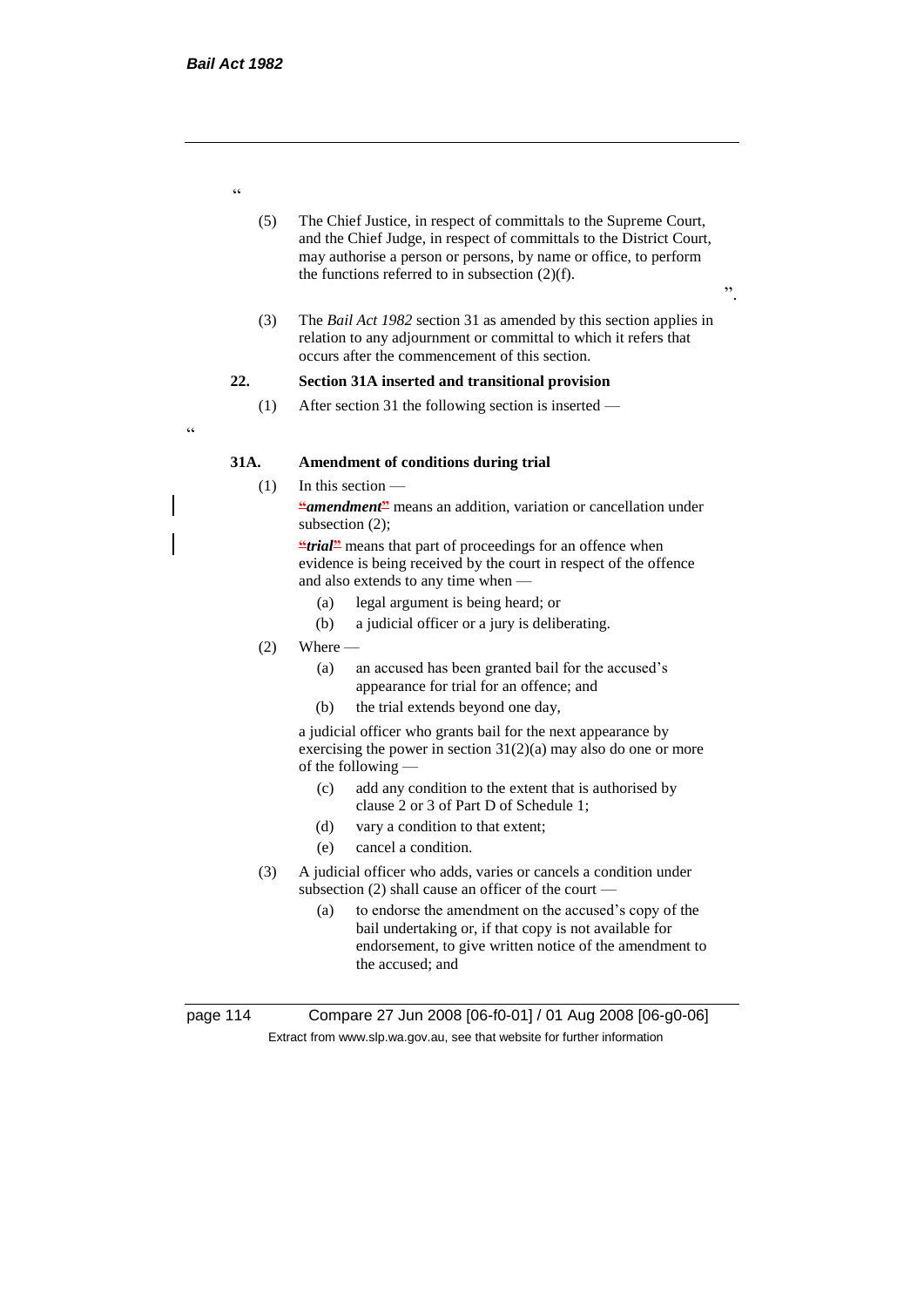- (b) to endorse on a file copy of the undertaking a certificate as to the amendment and the action taken under paragraph (a).
- (4) If the judicial officer considers that the amendment is of a minor nature, the judicial officer may, for the purposes of section 44(4), cause the officer of the court to include a statement to that effect in the endorsement or notice under subsection (3)(a) and the certificate under subsection (3)(b).
- (5) When action is taken under subsection  $(3)(a)$ 
	- (a) the bail undertaking is to be regarded as having been amended as provided in the endorsement or notice, as the case requires; and
	- (b) the terms and conditions of the bail undertaking continue to apply as so amended as if the accused had entered into the bail undertaking in that form.
- (6) In any proceedings an endorsement on a copy of a bail undertaking referred to in subsection (3)(b) purporting to be a certificate referred to in that paragraph is evidence of the matters appearing in it without proof of the signature of the person who made the endorsement.

(2) The *Bail Act 1982* section 31A as inserted by subsection (1) applies to any trial as defined in section 31A(1), or part of a trial, that takes place after the commencement of this section.

## **23. Section 32 amended and transitional provision**

(1) Section  $32(1)$ , (2) and (3) are repealed and the following subsections are inserted instead —

 $\alpha$ 

- (1) A written notice to an accused under section  $31(2)$ 
	- (a) shall be given to the accused personally; or
	- (b) shall be sent to the accused by post to the accused's address appearing in the records of the court; or
	- (c) in urgent cases or with the accused's consent, shall be sent to the accused by electronic communication.
- (2) A person who gives or sends a notice in accordance with subsection (1) shall endorse on a file copy of the notice a certificate showing —
	- (a) that the person has done so; and
	- (b) the time of doing so.

Compare 27 Jun 2008 [06-f0-01] / 01 Aug 2008 [06-g0-06] page 115 Extract from www.slp.wa.gov.au, see that website for further information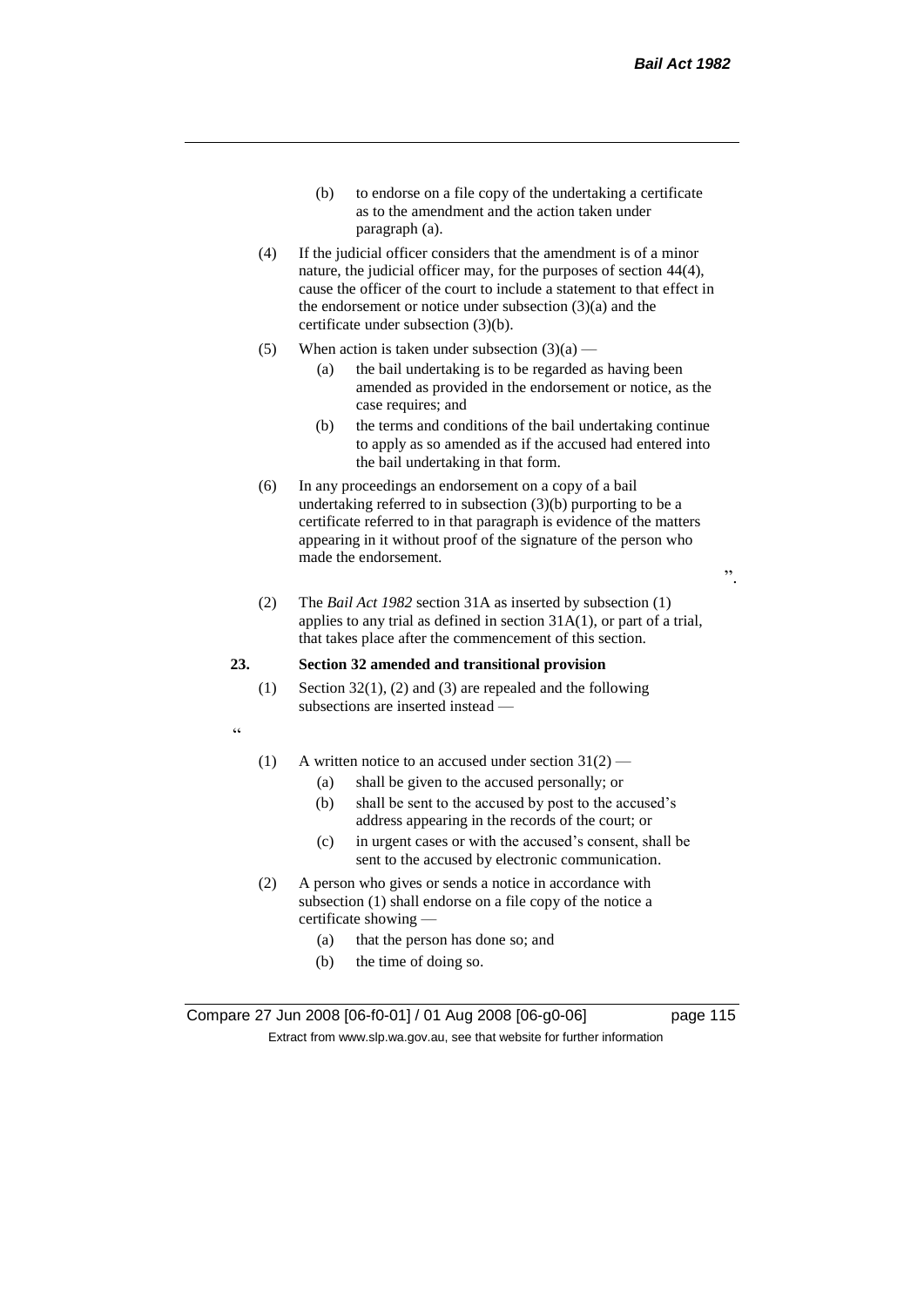(3) If a notice is sent by post under subsection  $(1)(b)$ , the notice is to be presumed, unless the contrary is shown, to have been received at the time when, in the ordinary course of events, it would have been delivered.

".

".

- (2) Section 32(4) is amended as follows:
	- (a) by deleting "endorse" and inserting instead " cause to be endorsed ";
	- (b) by deleting "he notified the accused thereof." and inserting instead —
		- " the accused has been notified of them. ".
- (3) Section 32(5) is amended as follows:
	- (a) after paragraph (a) by inserting
		- $\lq$  and ";
	- (b) by deleting paragraph (b) and inserting instead —
	- .<br>.<br>.
- (b) an endorsement
	- (i) on a copy of a notice referred to in subsection (2); or
	- (ii) on a bail undertaking,

purporting to be a certificate referred to in subsection (2) or (4) is evidence of the matters appearing in it without proof of the signature of the person who made the endorsement.

(4) The *Bail Act 1982* section 32 as amended by this section applies in relation to oral notifications given, and written notices given or sent, after the commencement of this section.

#### **24. Section 36 replaced, related amendments to sections 3, 37, 39, 40, 41 and 42 and transitional provisions**

(1) Section 36 is repealed and the following section is inserted instead —

# <u>،</u>

## **36. Authority to approve sureties**

- (1) The decision whether an applicant should be approved as a surety in any case is to be made —
	- (a) by a person referred to in section 29(a) to (d); or

page 116 Compare 27 Jun 2008 [06-f0-01] / 01 Aug 2008 [06-g0-06] Extract from www.slp.wa.gov.au, see that website for further information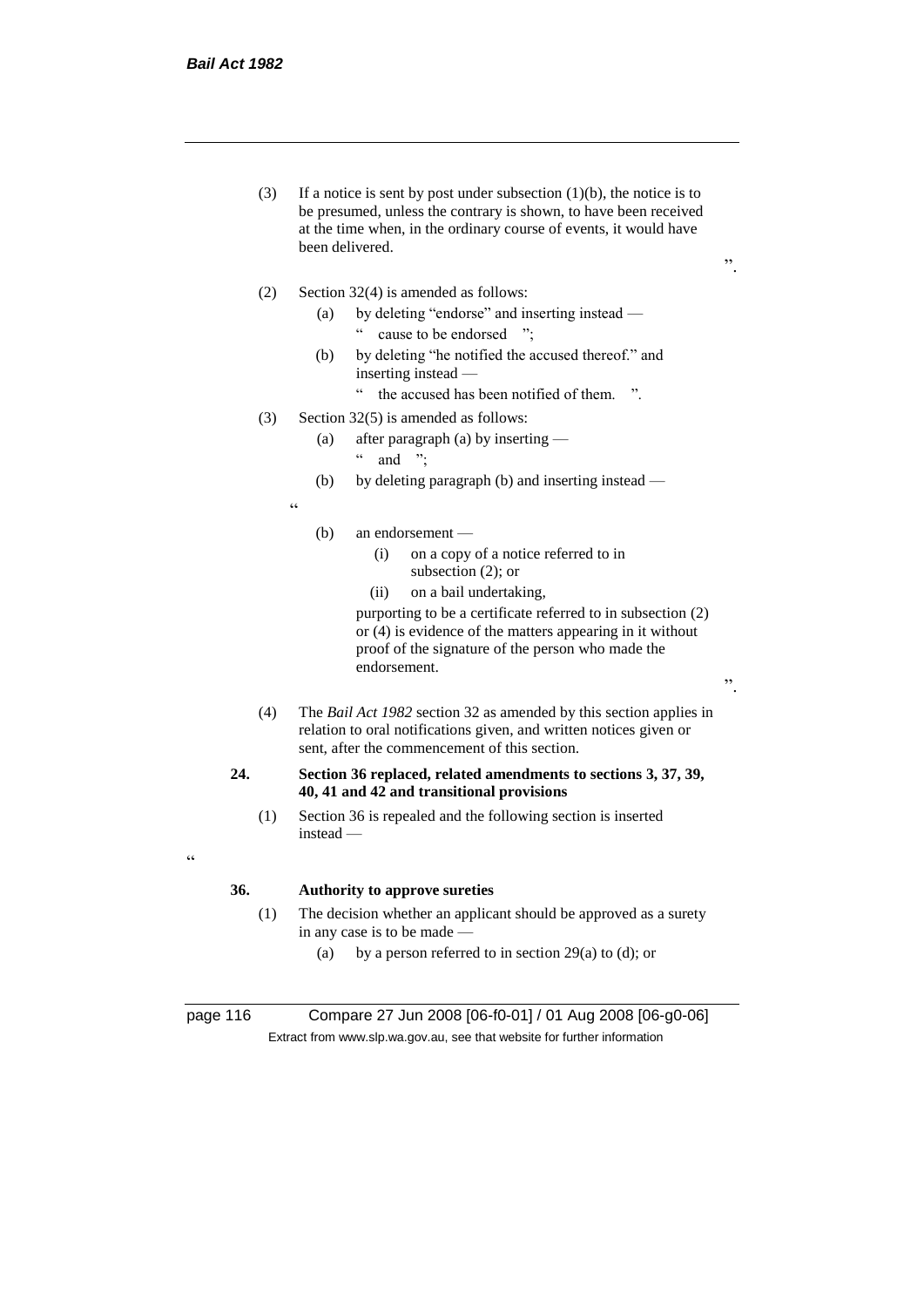

(5) Each provision in the Table to this subsection is amended by inserting before "officer" —

Compare 27 Jun 2008 [06-f0-01] / 01 Aug 2008 [06-g0-06] page 117

Extract from www.slp.wa.gov.au, see that website for further information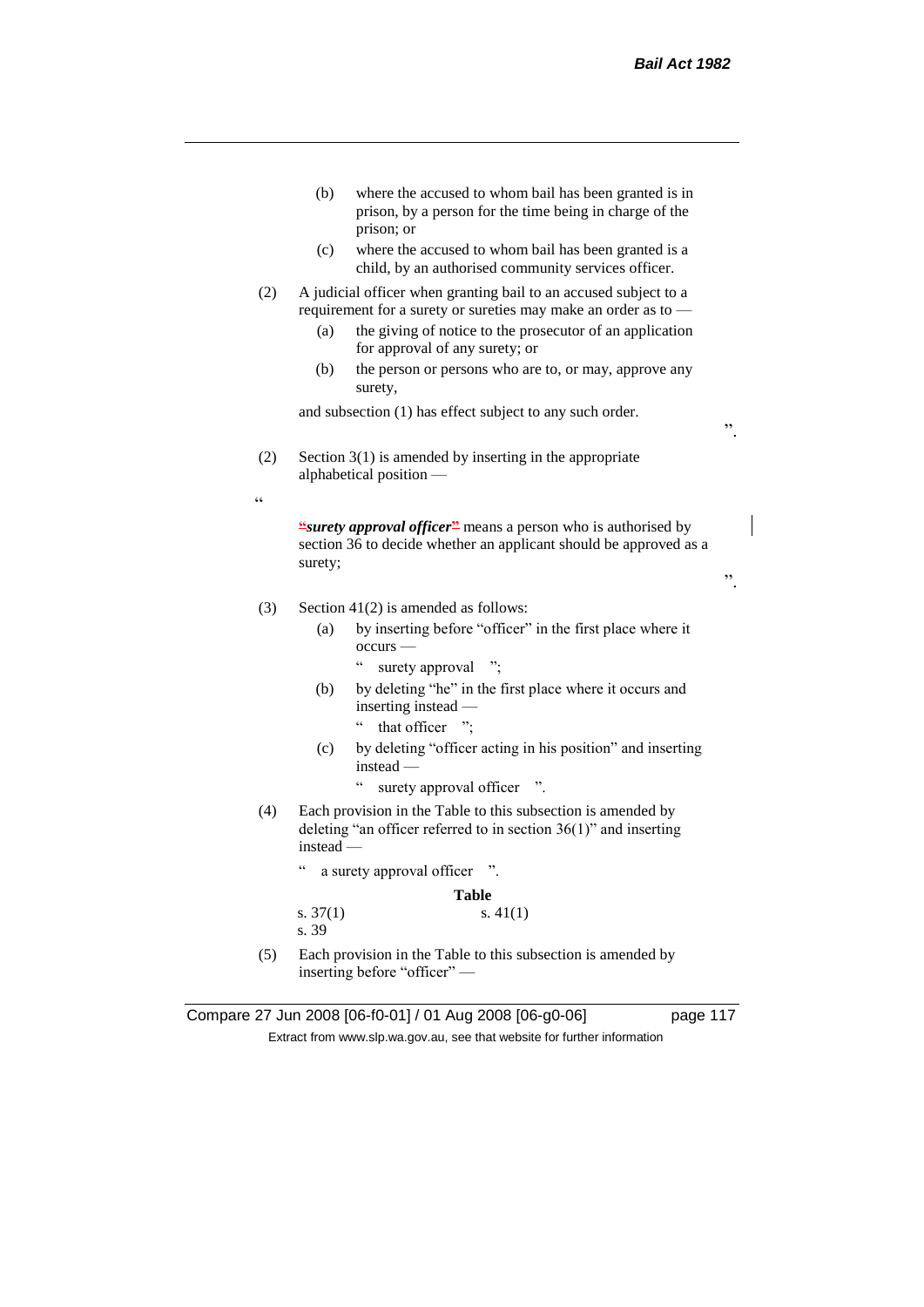|      | C<br>surety approval ".                                                                                                                                                                                                                                                                                                                                                                                                                      |
|------|----------------------------------------------------------------------------------------------------------------------------------------------------------------------------------------------------------------------------------------------------------------------------------------------------------------------------------------------------------------------------------------------------------------------------------------------|
|      | <b>Table</b>                                                                                                                                                                                                                                                                                                                                                                                                                                 |
|      | s.42<br>s. $37(1)(c)$ and (2)<br>s. $40(1)$ and $(2)$                                                                                                                                                                                                                                                                                                                                                                                        |
| (6)  | The <i>Bail Act 1982</i> section $36(1)$ as inserted by subsection $(1)$<br>applies to any decision as to whether a person should be approved<br>as a surety that has to be made after the commencement of this<br>section.                                                                                                                                                                                                                  |
| (7)  | The <i>Bail Act 1982</i> section $36(2)$ as inserted by subsection $(1)$<br>applies to any grant of bail that occurs after the commencement of<br>this section                                                                                                                                                                                                                                                                               |
| 25.  | <b>Section 37 amended</b>                                                                                                                                                                                                                                                                                                                                                                                                                    |
|      | After section $37(2)$ the following subsection is inserted —                                                                                                                                                                                                                                                                                                                                                                                 |
| C    |                                                                                                                                                                                                                                                                                                                                                                                                                                              |
| (3)  | For the purposes of this section it is sufficient if $-$<br>the notice, information and declaration referred to in<br>(a)<br>subsection (1) are sent by electronic communication to an<br>electronic address provided by the applicant; and<br>the declaration referred to in subsection $(1)(c)$ duly<br>(b)<br>completed is sent by electronic communication to an<br>electronic address provided by the surety approval<br>officer.<br>,, |
| 26.  | <b>Section 43A inserted</b>                                                                                                                                                                                                                                                                                                                                                                                                                  |
|      | After section 43 the following section is inserted $-$                                                                                                                                                                                                                                                                                                                                                                                       |
| 43A. | Use of video link and electronic communication where<br>proposed surety is interstate                                                                                                                                                                                                                                                                                                                                                        |
| (1)  | In this section $-$                                                                                                                                                                                                                                                                                                                                                                                                                          |
|      | <i>"proposed surety</i> " means a person who is to enter into a surety<br>undertaking;                                                                                                                                                                                                                                                                                                                                                       |
|      | <i>e</i> relevant official <sup>22</sup> means the person before whom the surety<br>undertaking is to be entered into or was entered into, as the case<br>requires;                                                                                                                                                                                                                                                                          |
|      | <i>"video link</i> " means facilities (including closed circuit television)<br>that enable, at the same time -                                                                                                                                                                                                                                                                                                                               |
|      | (a)<br>the relevant official to see and hear the proposed surety;<br>and                                                                                                                                                                                                                                                                                                                                                                     |
|      |                                                                                                                                                                                                                                                                                                                                                                                                                                              |

 $\epsilon$ 

page 118 Compare 27 Jun 2008 [06-f0-01] / 01 Aug 2008 [06-g0-06] Extract from www.slp.wa.gov.au, see that website for further information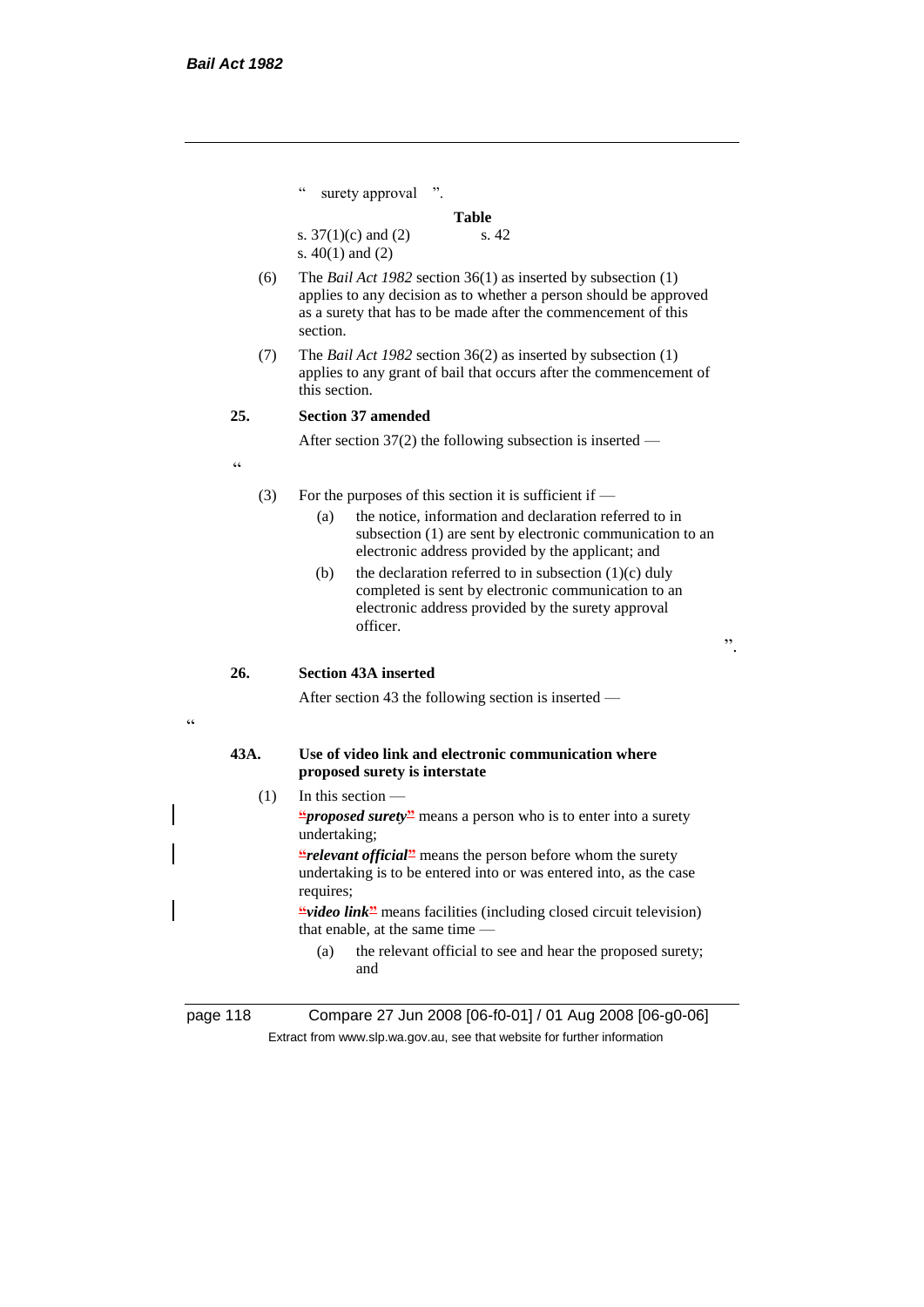- (b) the proposed surety to see and hear the relevant official.
- (2) This section applies if a proposed surety is in another State or a Territory.
- (3) The relevant official may comply with section 43(a) and (b) by means of a video link.
- (4) The relevant official may send the surety undertaking to the proposed surety by electronic communication for completion.
- (5) The proposed surety may enter into the surety undertaking by sending the completed surety undertaking to the relevant official by electronic communication.
- (6) If the surety undertaking is sent by electronic communication under subsection (4) or (5), any requirement for the proposed surety or the relevant official to sign it is to be taken to have been complied with if the full name of the proposed surety or the relevant official, as the case requires, appears in the appropriate place in the undertaking.
- (7) The relevant official may comply with section 43(c) by sending a copy of the surety undertaking as duly completed to the surety by electronic communication.
- (8) A surety undertaking that is entered into in accordance with this section is to be taken to have been entered into before the relevant official.
- (9) In any proceedings a document purporting to be a copy of a surety undertaking and purporting to be certified by the relevant official to be a copy of a surety undertaking entered into in accordance with this section is evidence of the surety undertaking without proof of the signature of the relevant official.
- (10) A reference in this section to sending a surety undertaking or copy of a surety undertaking to a person by electronic communication is a reference to sending the undertaking or copy by electronic communication to an electronic address provided by the person.

## **27. Section 44 replaced and transitional provisions**

(1) Section 44 is repealed and the following section is inserted instead —

 $\cdot$ ,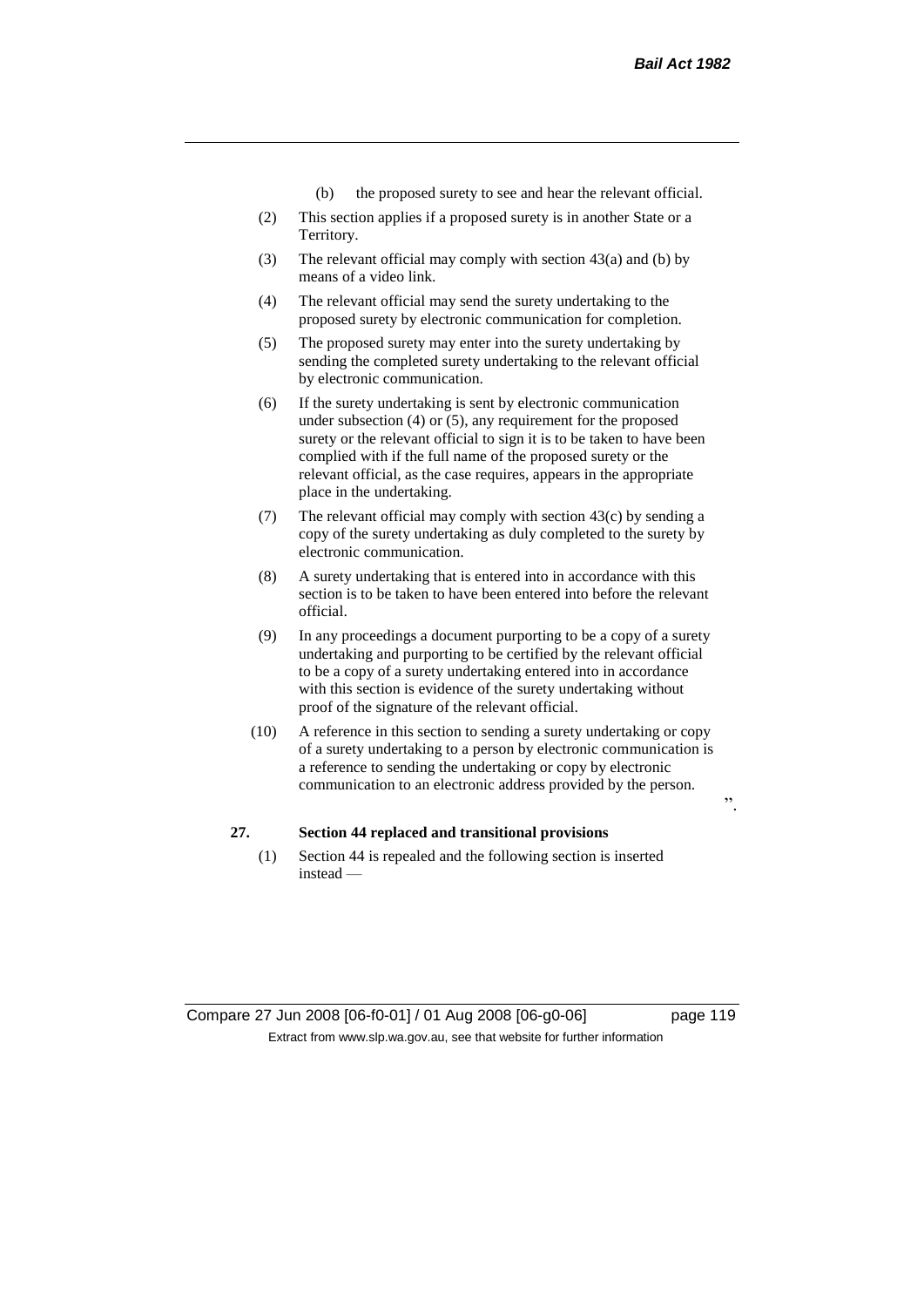$\epsilon$ 

#### **44. When surety undertaking extends to different time or different time and place substituted under section 31**

- (1) A surety undertaking does not extend to the failure by the accused to appear at a different time or a different time and place substituted pursuant to section 31 unless —
	- (a) the surety undertaking contains a provision stating that it does so extend and, where applicable under subsection (5), the surety has received notice as mentioned in that subsection; or
	- (b) subsection (2) applies.
- (2) A surety undertaking extends to the failure by the accused to appear at a different time substituted pursuant to section 31 during a trial if, at the option of the surety, the undertaking contains a provision stating —
	- (a) that it does so extend; and
	- (b) the effect of subsection (4).
- (3) In subsection  $(2)$  –

**"***trial*" means that part of proceedings for an offence when evidence is being received by the court in respect of the offence and also extends to any time when —

- (a) legal argument is being heard; or
- (b) a judicial officer or a jury is deliberating.
- (4) Subsection (2) applies despite any amendment as defined in section 31A(1) if the endorsement or notice under section  $31A(3)(a)$  in respect of the amendment includes a statement referred to in section 31A(4).
- (5) A surety undertaking may, at the option of the surety, also contain a provision stating that where —
	- (a) a different time or a different time and place for the accused's appearance is substituted pursuant to section 31; and
	- (b) subsection (2) does not apply,

the surety's liability only arises if the surety is given notice, as soon as is practicable, of the different time or the different time and place.

(6) Where, by operation of this section, a surety undertaking would extend to the failure by the accused to appear at a different time or a different time and place substituted pursuant to section 31, that

page 120 Compare 27 Jun 2008 [06-f0-01] / 01 Aug 2008 [06-g0-06] Extract from www.slp.wa.gov.au, see that website for further information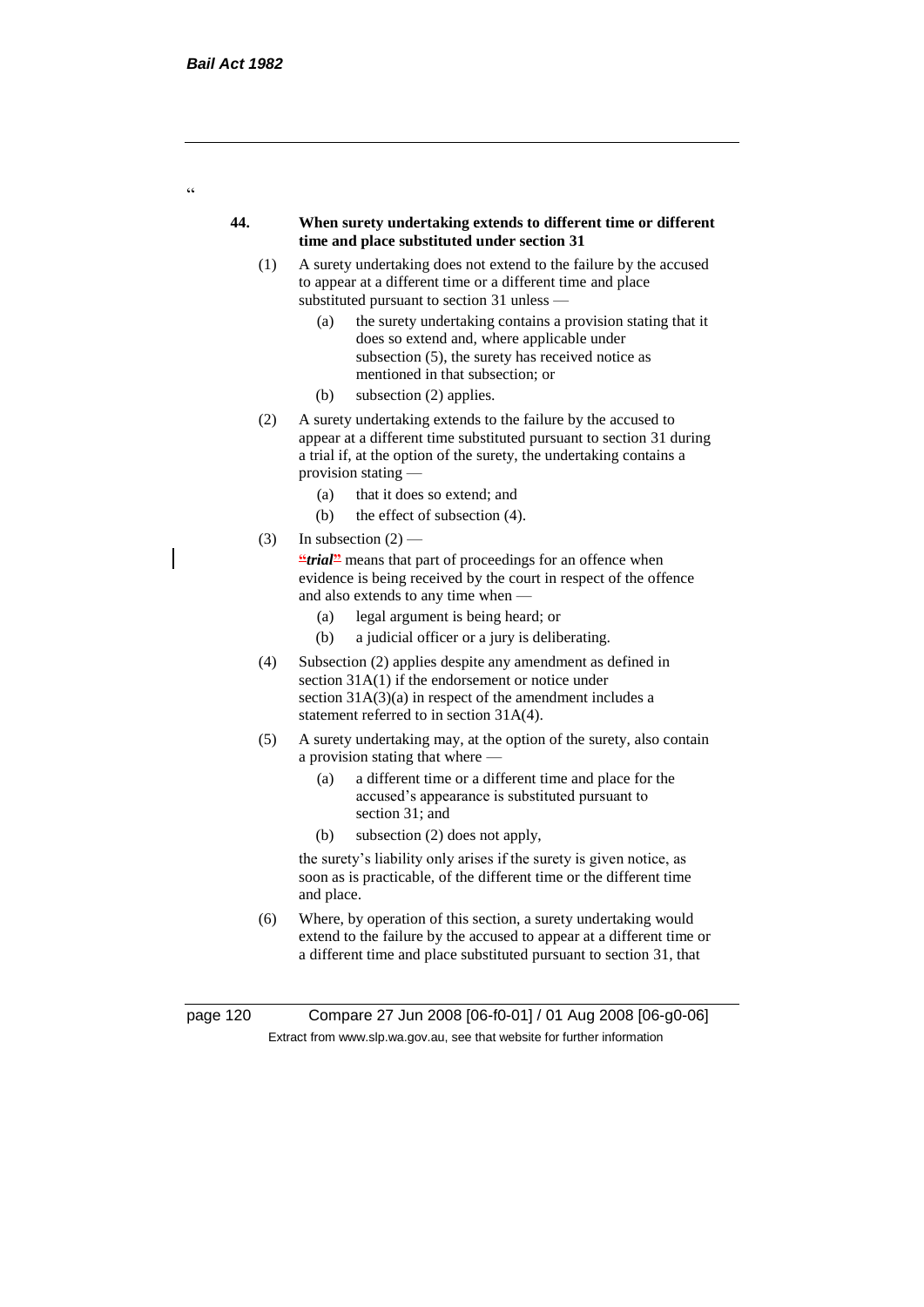extension is not affected by a reduction in the number of offences to which the accused's bail undertaking relates.

- (2) The *Bail Act 1982* section 44 as inserted by subsection (1) applies to a surety undertaking whether entered into before or after the commencement of this section.
- (3) For the purposes of subsection (2), if a surety undertaking entered into before the commencement of this section contains a provision of the kind referred to in the *Bail Act 1982* section 44(2) as in force before that commencement, the provision is to be taken to be a provision of the kind referred to in the *Bail Act 1982*  section 44(5) as inserted by subsection (1).

## **28. Section 45 amended and transitional provision**

- (1) Section 45(1) is amended as follows:
	- (a) by deleting "44(2)" and inserting instead  $44(5)$  ";
	- (b) after paragraph (a) by inserting  $\alpha$  or ".
	- (c) in paragraph (b) by deleting "prescribed" and inserting instead —

" approved ";

(d) by deleting paragraph (c) and inserting instead —

 $\epsilon$ 

- (c) by a person authorised under subsection (5) sending or causing to be sent the approved form to the surety —
	- (i) by post to the surety's address appearing in the records of the court; or
	- (ii) in urgent cases or with the surety's consent, by electronic communication.

".

(2) Section 45(2) is repealed and the following subsections are inserted instead —

 $\epsilon$ 

- (2) A person who gives a notice in accordance with subsection (1)(b) or (c) shall endorse on a file copy of the notice a certificate showing —
	- (a) that the person has done so; and
	- (b) the time of doing so.

Compare 27 Jun 2008 [06-f0-01] / 01 Aug 2008 [06-g0-06] page 121 Extract from www.slp.wa.gov.au, see that website for further information

".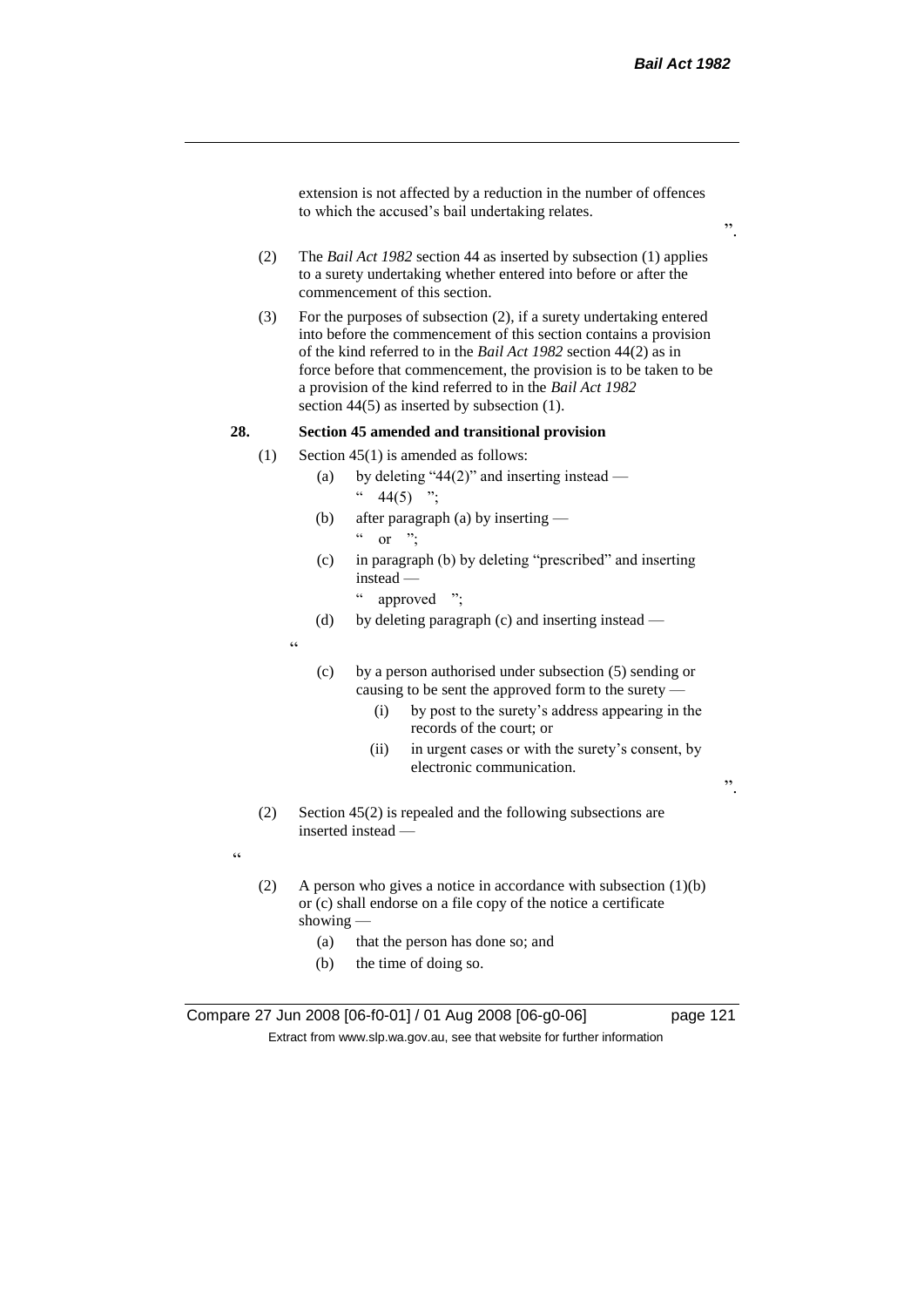- (2a) If a notice is sent by post under subsection  $(1)(c)$ , the notice is to be presumed, unless the contrary is shown, to have been received at the time when, in the ordinary course of events, it would have been delivered.
- (3) Section 45(3) is amended as follows:
	- (a) by deleting "endorse on" and inserting instead " cause to be endorsed on a file copy of ";
		-
	- (b) by deleting "he notified the surety thereof." and inserting instead —

";

- " the surety has been notified of them. ".
- (4) Section 45(4) is amended as follows:
	- (a) in paragraph (a) by deleting "44(2)" and inserting instead —
		- $44(5)$  ";
	- (b) by deleting paragraph (b) and inserting instead —

"

#### (b) an endorsement —

- (i) on a file copy of a notice given under subsection  $(1)(b)$  or  $(c)$  purporting to be a certificate referred to in subsection (2); or
- (ii) on a file copy of a surety undertaking purporting to be a certificate referred to in subsection (3),

is evidence of the matters appearing in the certificate without proof of the signature of the person who made the endorsement.

(c) after paragraph (a) by inserting —  $\lq$  and ".

(5) After section 45(4) the following subsection is inserted —

- "
- (5) A registrar of the court, other than a deputy registrar of the Magistrates Court or the Children's Court, is an authorised person for the purposes of subsection  $(1)(c)$  and in addition —
	- (a) in respect of committals to the Supreme Court, the Chief Justice; and
	- (b) in respect of committals to the District Court, the Chief Judge,

page 122 Compare 27 Jun 2008 [06-f0-01] / 01 Aug 2008 [06-g0-06] Extract from www.slp.wa.gov.au, see that website for further information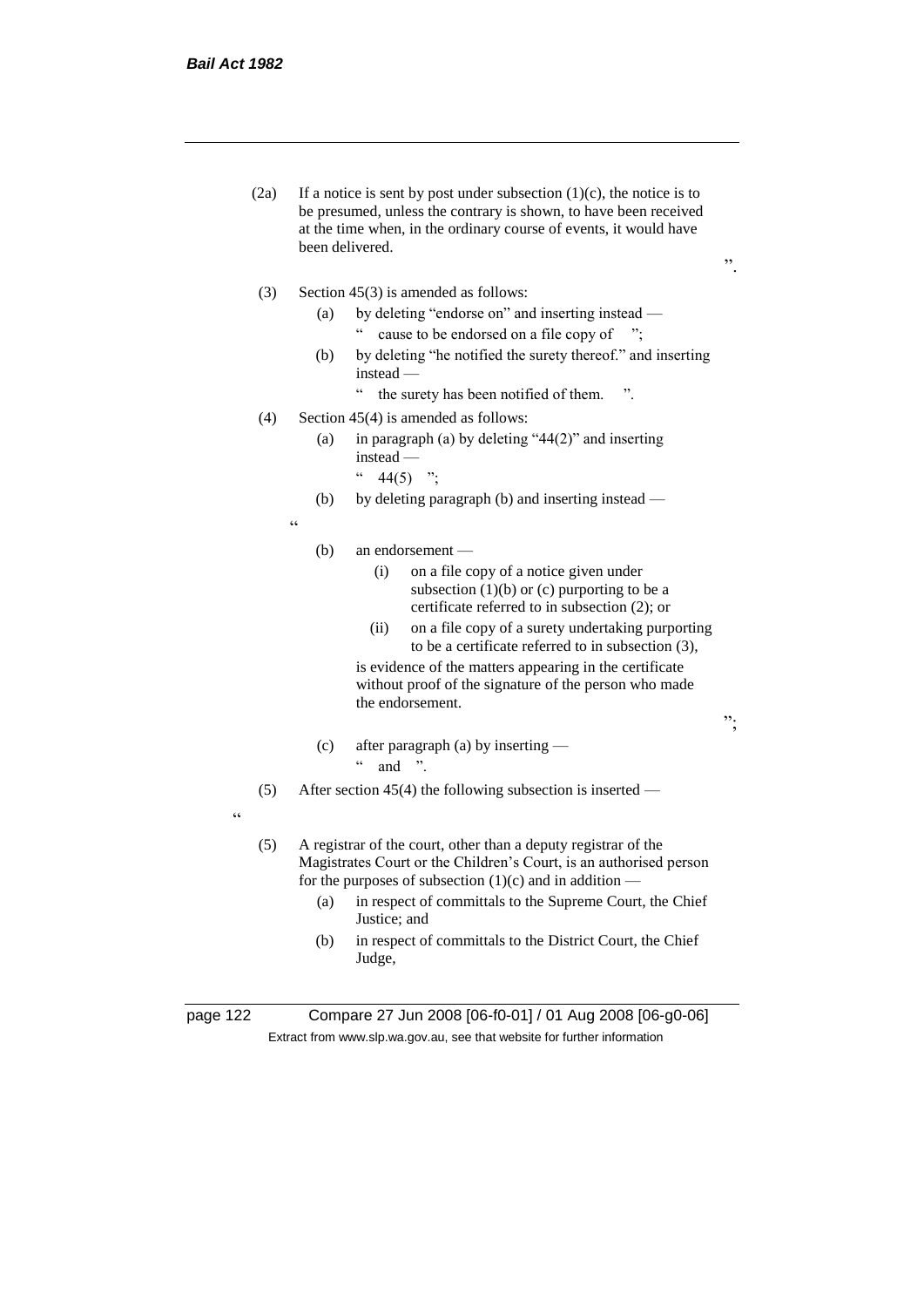may authorise a person or persons, by name or office, to perform the function referred to in subsection  $(1)(c)$ .

(6) The *Bail Act 1982* section 45 as amended by subsection (1) applies to notices given for the purposes of the *Bail Act 1982* section 44(5) after the commencement of this section.

#### **29. Section 48 amended**

Section 48(5) is amended as follows:

- (a) in paragraph (a) by deleting "regulations made under the *Criminal Procedure Act 2004*;" and inserting instead — " the regulations;
- (b) in paragraph (b) by deleting "made under the *Criminal Procedure Act 2004*".

## **30. Section 49 amended, related amendment to section 67 and transitional provisions**

- (1) Section 49(1) is amended as follows:
	- (a) by deleting paragraph (a) and inserting instead —
	- "
- (a) an application for an order that the sum be paid may be made to an appropriate judicial officer —
	- (i) by the Director of Public Prosecutions where the court before which the accused failed to appear was —
		- (I) the District Court, the Supreme Court or the Court of Appeal; or
		- (II) another court, if the Director of Public Prosecutions is the prosecutor in that court of the case against the accused;
		- or
	- (ii) in other cases, by the State Solicitor or the registrar of the court before which the accused failed to appear;
- (b) by deleting paragraph (b).
- (2) Section 49(2) is amended as follows:
	- (a) in paragraph (a) by deleting "regulations made under the *Criminal Procedure Act 2004*;" and inserting instead —
		- " the regulations; ";

Compare 27 Jun 2008 [06-f0-01] / 01 Aug 2008 [06-g0-06] page 123 Extract from www.slp.wa.gov.au, see that website for further information

";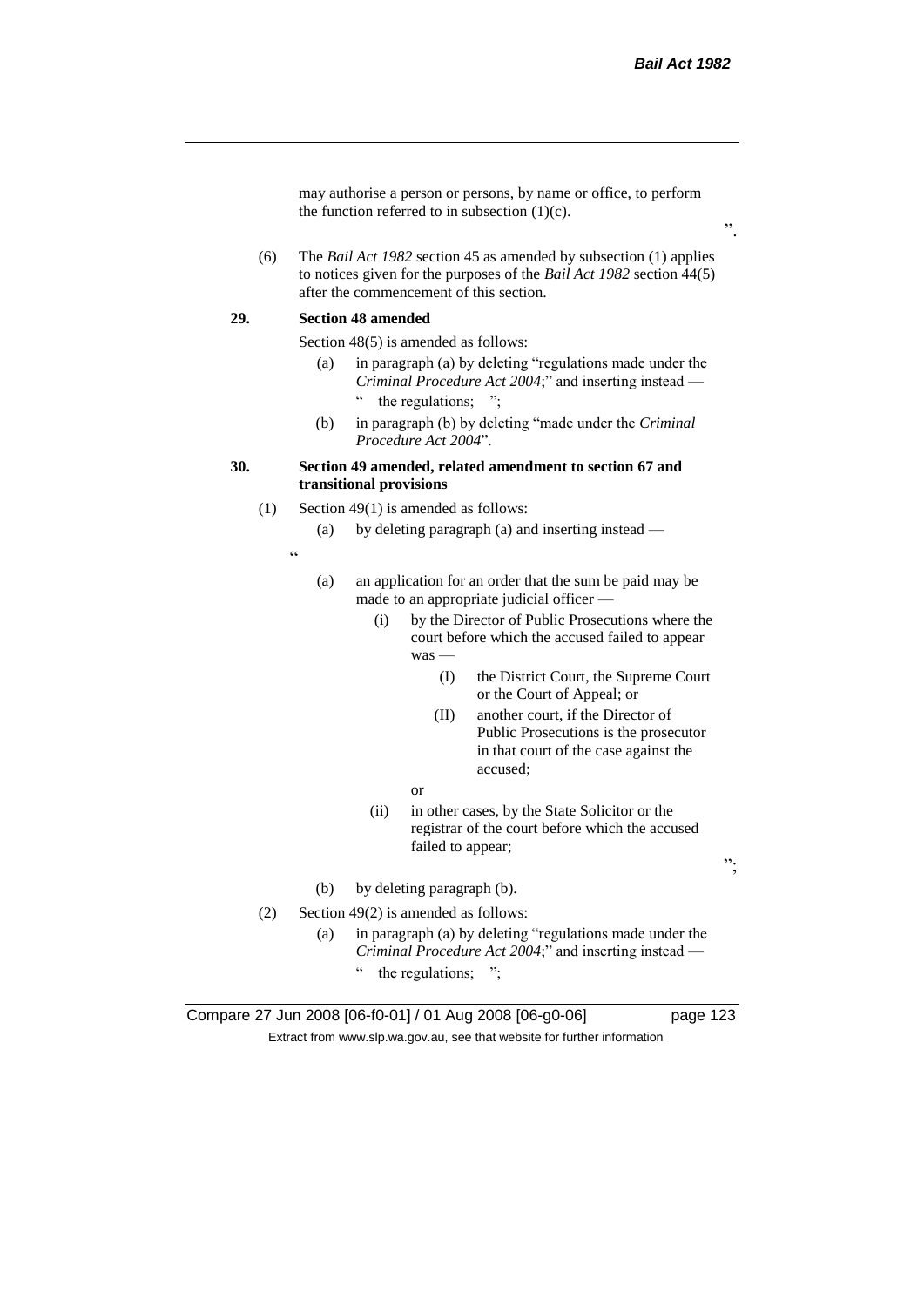- (b) in paragraph (b) by deleting "made under the *Criminal Procedure Act 2004*".
- (3) Section  $67(2)(a)$  is amended as follows:
	- (a) by deleting the comma at the end of subparagraph (iv) and inserting a semicolon instead;
	- (b) after subparagraph (iv) by inserting
		- $\epsilon$
- (v) for an order under section 49,
- (4) Subject to subsection (5), the *Bail Act 1982* section 49 as amended by this section applies in relation to a failure by an accused to comply with any requirement of the accused's bail undertaking irrespective of when the failure occurred.
- (5) Any proceedings under the *Bail Act 1982* section 49 in progress immediately before the commencement of this section may be continued after that commencement as if this section had not come into operation.

## **31. Section 51A inserted and transitional provisions**

- (1) After section 51 the following section is inserted —
- $\epsilon$

#### **51A. Proceedings before courts of summary jurisdiction for an offence under section 51**

- (1) This section applies for the purpose of prosecuting an offence against section  $51(1)$ , (2) or (2a) where the court before which the accused is bound to appear at the time when the accused fails to comply with the accused's bail undertaking is a court of summary jurisdiction.
- (2) Where this section applies, the prosecution shall be commenced and conducted by the person who was conducting the proceedings in which the accused failed to comply with the accused's bail undertaking or by a police officer.
- (3) Where this section applies, the registrar of the court before which the accused was bound to appear shall cause to be issued to the Commissioner of Police a certificate under section 64 as to the accused's failure to appear.

".

".

(2) Subject to subsection (3), the *Bail Act 1982* section 51A as inserted by this section applies for the purpose of prosecuting an

page 124 Compare 27 Jun 2008 [06-f0-01] / 01 Aug 2008 [06-g0-06] Extract from www.slp.wa.gov.au, see that website for further information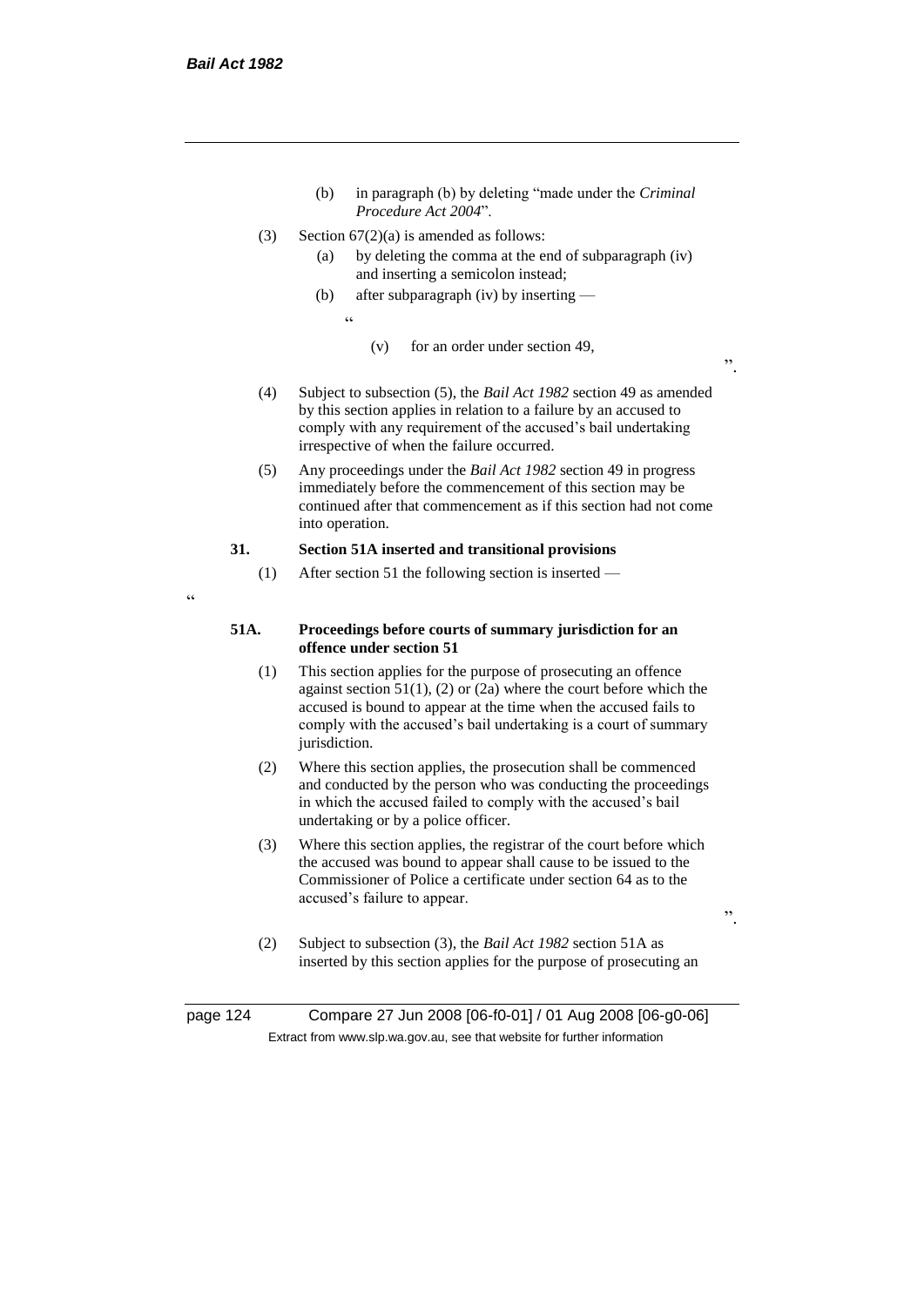offence described in subsection (1) of that section irrespective of when the offence occurred.

(3) Any prosecution for an offence referred to in subsection (2) in progress immediately before the commencement of this section may be continued after that commencement as if this section had not come into operation.

### **32. Section 52 amended and transitional provisions**

- (1) Section 52(3) is amended by inserting after "undertaking"
	- " or by a police officer ".
- (2) After section 52(3) the following subsections are inserted —
- $\epsilon$
- (3a) Where this section applies, a person authorised under subsection (3b) shall cause to be issued to the Commissioner of Police a certificate under section 64 as to the accused's failure to appear.
- (3b) The Chief Justice, in respect of cases where the court before which the accused was bound to appear is the Supreme Court, and the Chief Judge, in respect of cases where the court before which the accused was bound to appear is the District Court, may authorise a person or persons, by name or office, to perform the function referred to in subsection (3a).
- (3c) A prosecution that has been commenced under subsection (3) by a police officer shall be conducted by the Director of Public Prosecutions.
- (3) Subject to subsection (4), the *Bail Act 1982* section 52 as amended by this section applies for the purpose of prosecuting an offence described in subsection (1) of that section irrespective of when the offence occurred.
- (4) Any prosecution for an offence referred to in subsection (3) in progress immediately before the commencement of this section may be continued after that commencement as if this section had not come into operation.
- **33. Section 54 amended, related amendment to section 46 and transitional provision**
	- (1) Before section  $54(1)$  the following subsection is inserted —
- "
- (1a) In this section —

Compare 27 Jun 2008 [06-f0-01] / 01 Aug 2008 [06-g0-06] page 125 Extract from www.slp.wa.gov.au, see that website for further information

".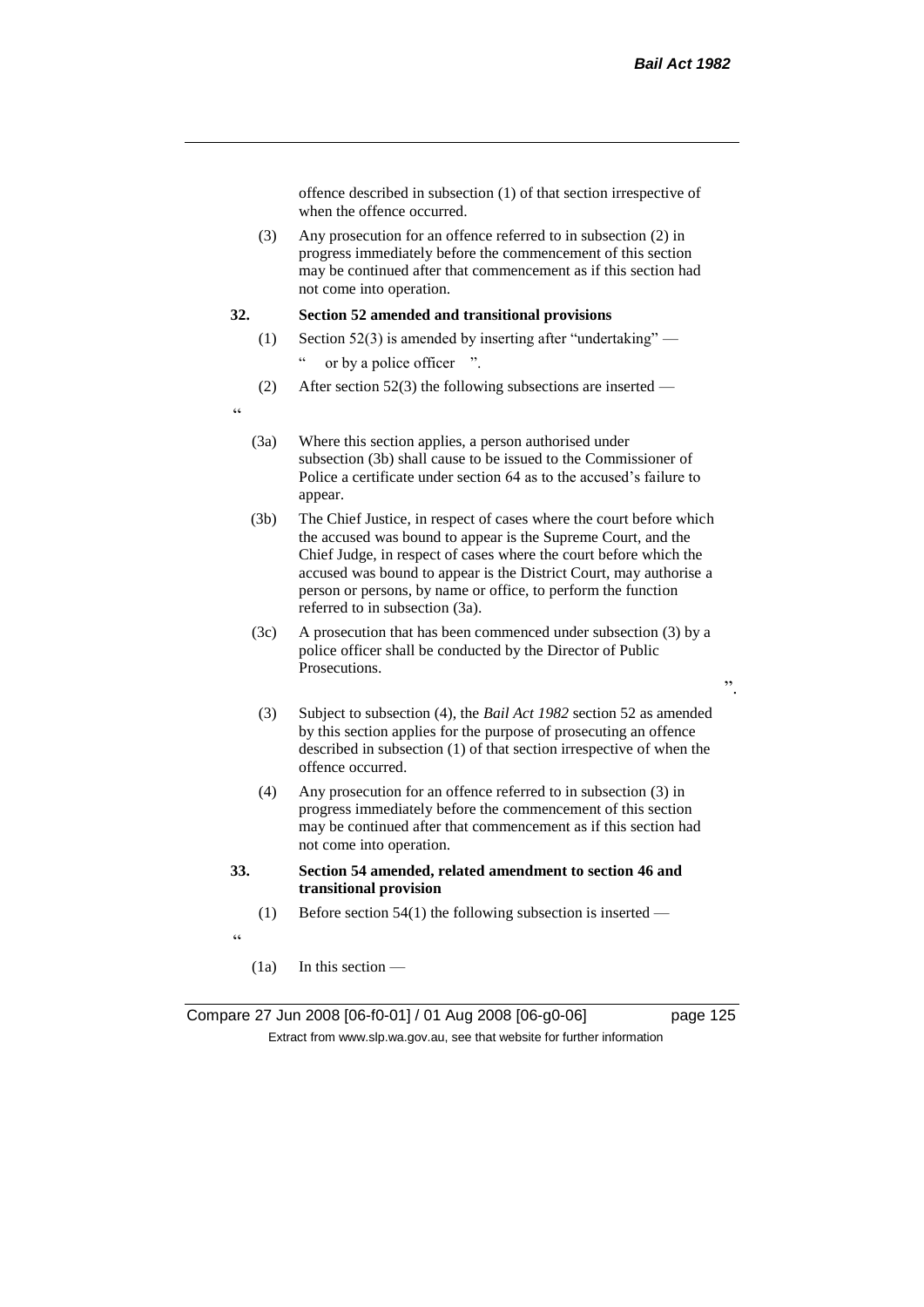**"***relevant officer***"** means — (a) if the court before which the accused is required to appear is the District Court, the Supreme Court or the Court of Appeal — the prosecutor; or (b) in any other case — the prosecutor or a police officer. (2) Section 54(1) is amended by deleting the passage beginning "A police officer" and ending "the police officer — " and inserting instead —  $\epsilon$ Where an accused has been released on bail the relevant officer may cause the accused to appear before an appropriate judicial officer to show cause why the accused's bail should not be varied or revoked if the relevant officer — (3) Section 54(2) is repealed and the following subsections are inserted instead — <u>،</u> (2) For the purposes of causing an accused to appear before an appropriate judicial officer as provided in subsection (1) — (a) a police officer may arrest the accused without warrant and bring the accused before an appropriate judicial officer; or (b) the relevant officer may apply to an appropriate judicial officer for a summons or warrant on any ground specified in subsection (1). (2a) A police officer shall not exercise the power conferred by subsection (2)(a) unless the police officer is the relevant officer or is requested in writing to do so by the relevant officer. (4) After section 54(4) the following subsection is inserted — <u>،</u>  $(5)$  If — (a) the court before which the accused is required to appear is the District Court, the Supreme Court or the Court of

".

".

".

Appeal; and

page 126 Compare 27 Jun 2008 [06-f0-01] / 01 Aug 2008 [06-g0-06] Extract from www.slp.wa.gov.au, see that website for further information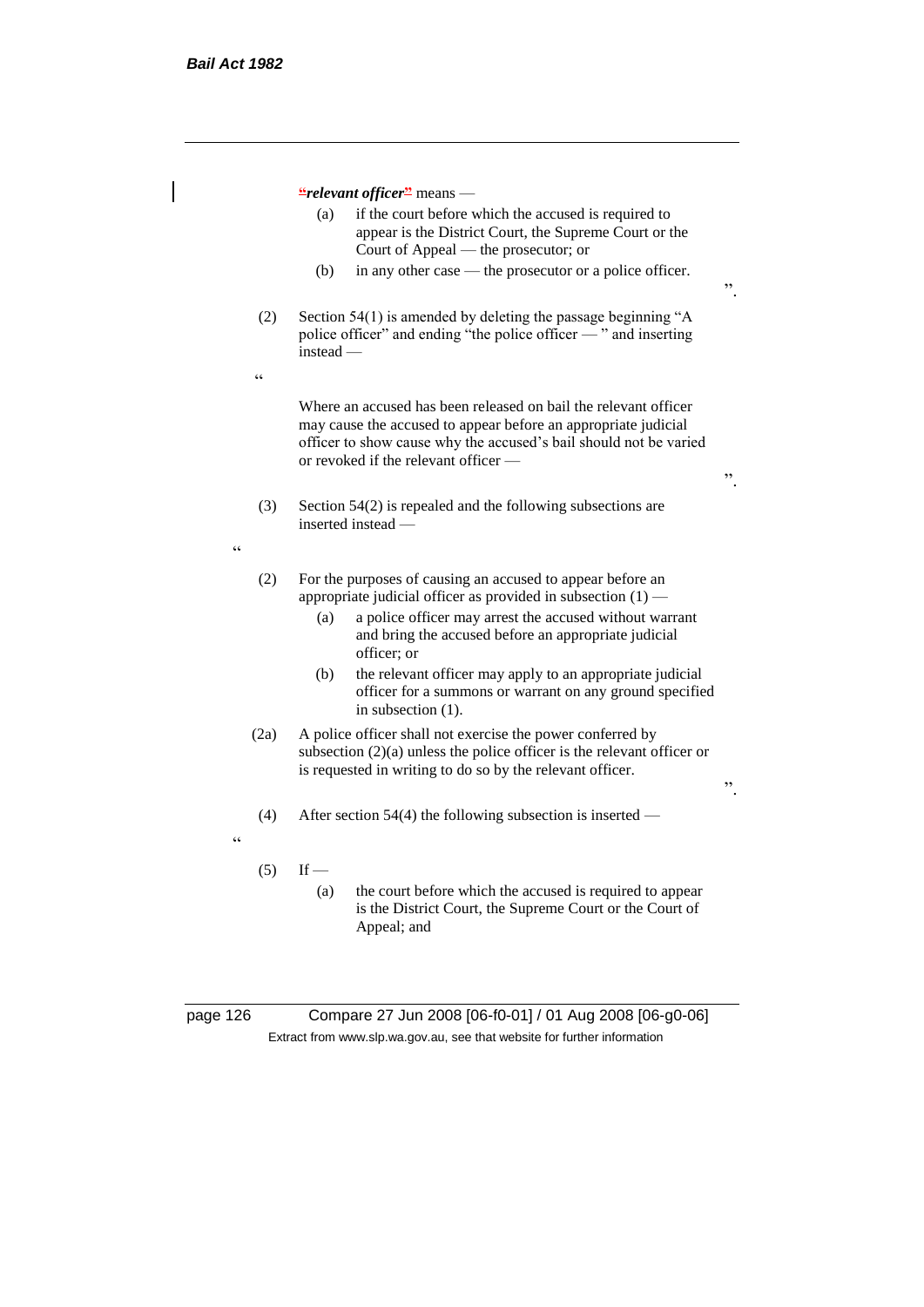(b) a police officer is satisfied that because of the urgency of the case it is not practicable for the prosecutor to exercise the power conferred by subsection (1),

the police officer may exercise that power.

- (6) If a police officer, acting under subsection (5), exercises the power conferred by subsection (1), the police officer is to be regarded as the relevant officer for the purposes of this section.
- (5) Section  $46(1)(b)$  is amended by deleting "a police" and inserting instead —
	- " the relevant ".
- (6) Despite the amendments made by subsections (1) to (4), the *Bail Act 1982* section 54 as in force immediately before the commencement of this section continues to apply in relation to —
	- (a) an accused arrested under subsection (2)(a) of that section; and
	- (b) an application made under subsection (2)(b) of that section,

before that commencement.

#### **34. Section 54A inserted**

After section 54 the following section is inserted —

.<br>C

#### **54A. Accused on committal may be taken before court by which committed**

- (1) This section applies to an accused
	- (a) who has been released on bail following the accused's committal to the District Court or the Supreme Court to be tried (otherwise than for wilful murder or murder) or sentenced or otherwise dealt with; and
	- (b) who has not made an appearance in that court on the committal; and
	- (c) who, in the opinion of the relevant officer under section 54, should be made to show cause in terms of subsection (1) of that section.
- (2) The relevant officer may, under section 54, cause an accused to whom this section applies to appear before a judicial officer who is empowered to exercise jurisdiction in the court in which the committal order was made, instead of before an appropriate judicial officer.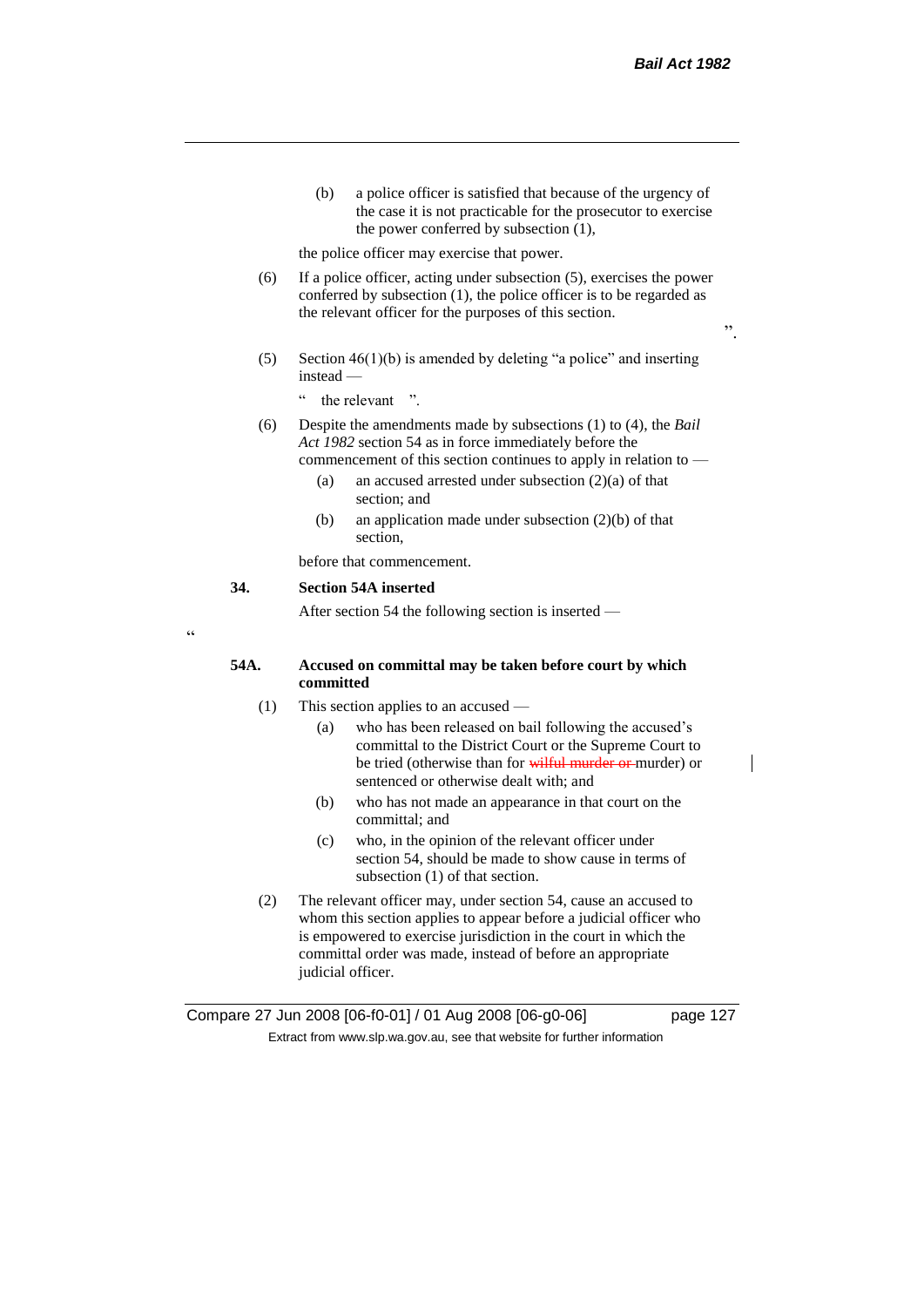.<br>C

- (3) A judicial officer before whom an accused so appears is to be regarded as an appropriate judicial officer for the purposes of section 54(2).
- (4) A judicial officer before whom an accused so appears is not obliged to exercise any power conferred by section 55 but may refuse to do so and direct the relevant officer to cause the accused to appear before an appropriate judicial officer.
- (5) A relevant officer shall comply with a direction given to that officer under subsection (4).

*[Section 54A amended by No. 29 of 2008 s. 24(6).]*

".

## **35. Section 56 repealed**

Section 56 is repealed.

- **36. Sections 59A and 59B inserted and related amendments to sections 16 and 58**
	- (1) After section 59 the following sections are inserted —

## **59A. Where bail dispensed with, accused may be taken before judicial officer for reconsideration of matter**

 $(1)$  In this section —

*<u></u>relevant officer*<sup>*n*</sup> has the meaning given in section 54(1a).

- (2) Where the requirement for bail has been dispensed with for an accused under section 7A, the relevant officer may cause the accused to appear before an appropriate judicial officer for reconsideration of the matter, if the relevant officer has reasonable grounds to believe that the accused is not likely to appear at the time and place specified in a notice under section 13A(3).
- (3) Section 54(2), (2a), (3) and (4) apply, with necessary modifications, for the purposes of subsection (2).
- (4) The judicial officer before whom an accused appears under subsection (2) shall reconsider the accused's case and may, notwithstanding section 13 —
	- (a) again dispense with the requirement for bail; or
	- (b) grant bail; or
	- (c) refuse to grant bail,

in accordance with this Act, for the accused's appearance in court.

 $(5)$  If —

page 128 Compare 27 Jun 2008 [06-f0-01] / 01 Aug 2008 [06-g0-06] Extract from www.slp.wa.gov.au, see that website for further information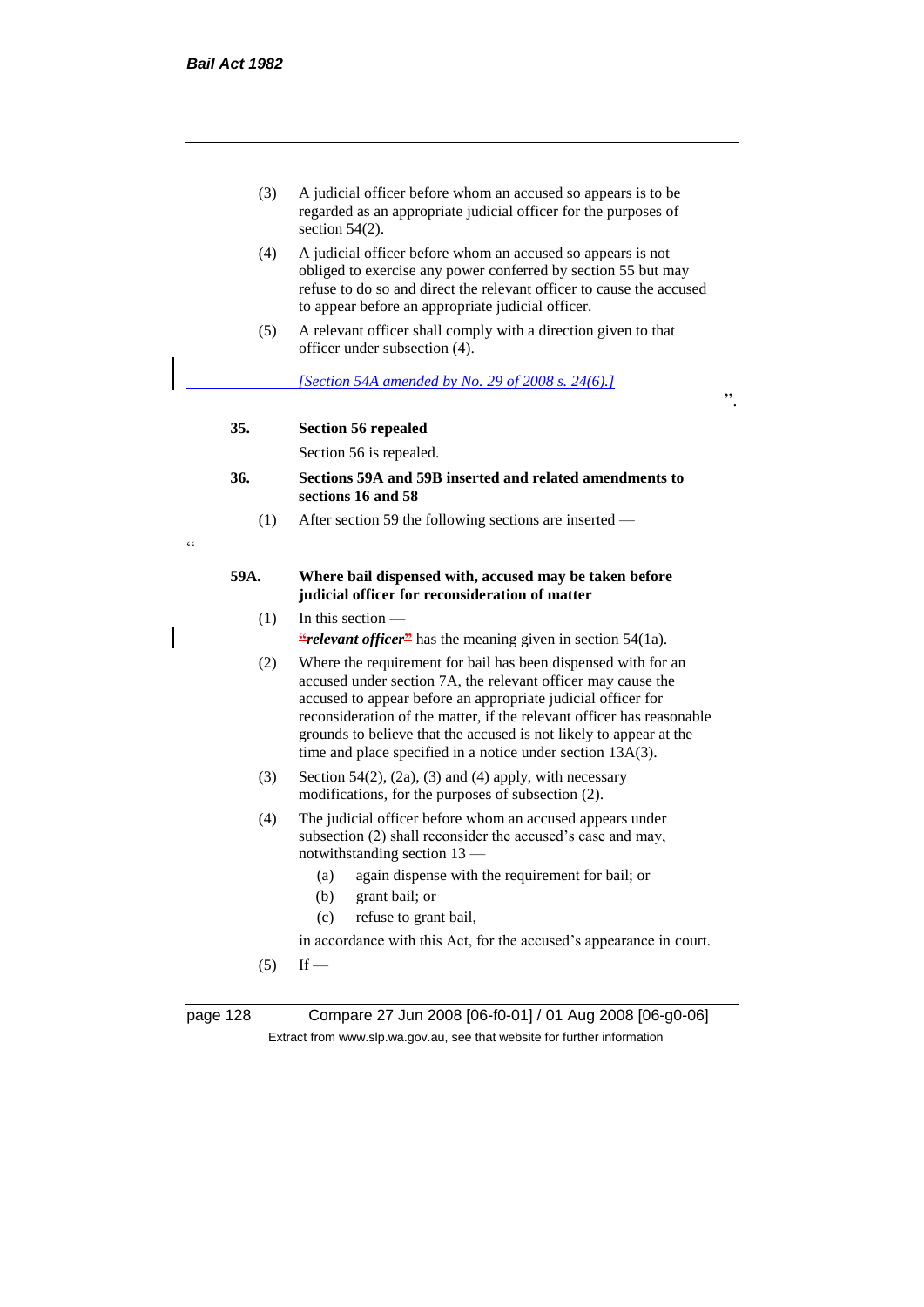- (a) the court before which the accused is required to appear is the District Court, the Supreme Court or the Court of Appeal; and
- (b) a police officer is satisfied that because of the urgency of the case it is not practicable for the prosecutor to exercise the power conferred by subsection (2),

the police officer may exercise that power.

(6) If a police officer, acting under subsection (5), exercises the power conferred by subsection (2), the police officer is to be regarded as the relevant officer for the purposes of this section.

#### **59B. Warrant for arrest of absconding accused**

Where —

- (a) at any time after that specified in an accused's bail undertaking for an accused's appearance the accused has failed to comply with the requirements of the accused's bail undertaking mentioned in section 28(2)(a) or (b); or
- (b) an accused has failed to appear at the time and place specified in a notice under section 13A(3),

the court before which the accused was required to appear may issue a warrant to arrest the accused and bring the accused before that court or a court of like jurisdiction.

(2) Sections  $16(2)(a)$  and  $58(1)(a)$  are amended by deleting "56" and inserting instead —

 $\degree$  59B ".

## **37. Section 60 amended**

- Section 60 is amended as follows:
	- (a) after "Where" by inserting
		- " the residential address of ";
	- (b) in paragraph (a) by inserting after "bail" —
	- $\alpha$

or for whom the requirement for bail has been dispensed with

- (c) by deleting "his place of residence, employment or business";
- (d) by deleting "or surety undertaking" and inserting instead —

Compare 27 Jun 2008 [06-f0-01] / 01 Aug 2008 [06-g0-06] page 129 Extract from www.slp.wa.gov.au, see that website for further information

";

".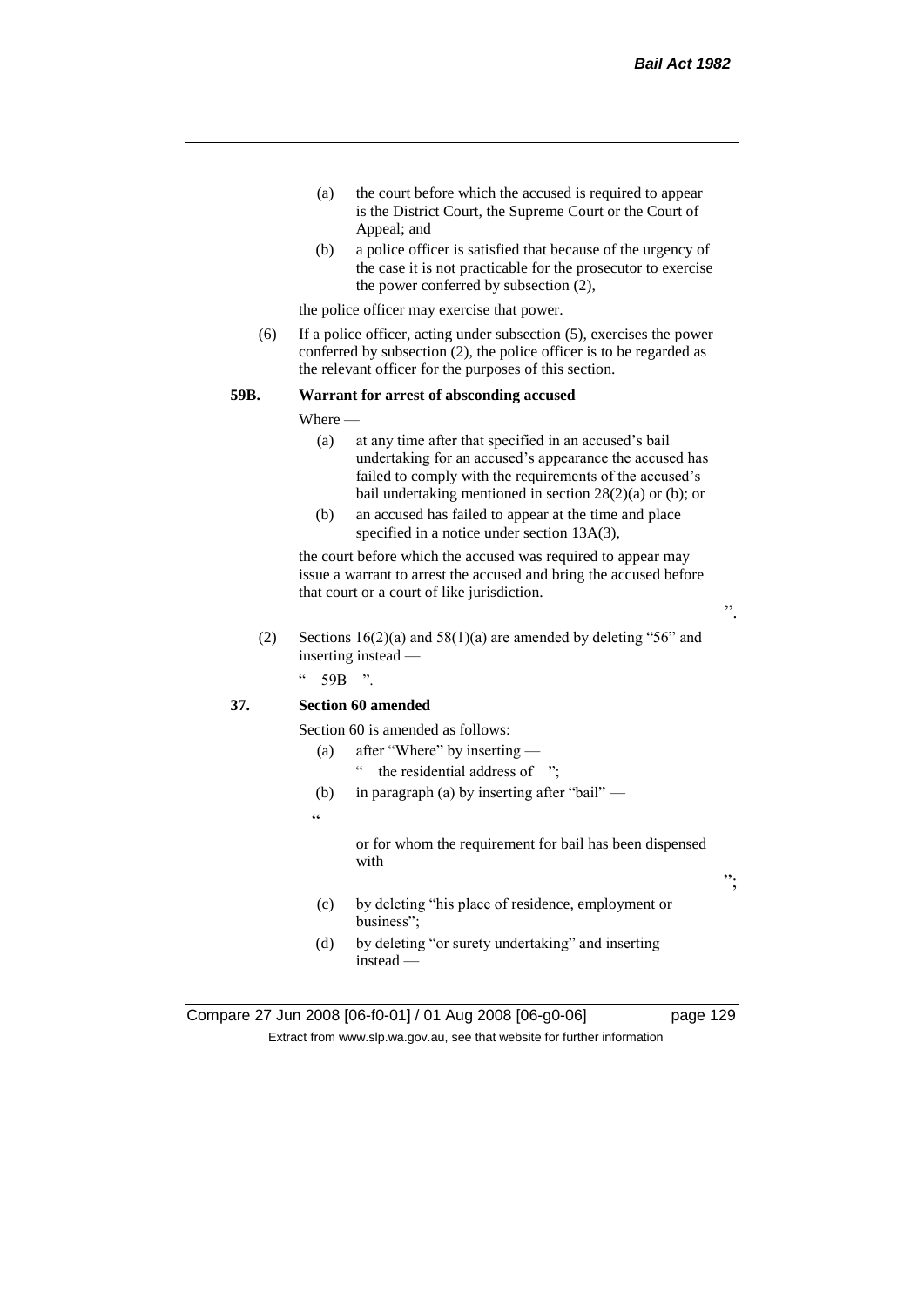$\epsilon$ 

, surety undertaking or notice under section 13A(3), as the case may be,

".

".

## **38. Section 61 amended**

Section  $61(2)(a)$  is amended by deleting "or by reason of section 16".

## **39. Section 66A amended**

"

 $\epsilon$ 

Section  $66A(1)$  is amended by inserting before paragraph  $(b)$  —

(aa) a function conferred by section  $11(3)$  or  $36(1)(a)$ ; or

#### **40. Section 66B inserted and transitional provision**

(1) After section 66A the following section is inserted —

**66B. Use of video link or audio link**

(1) In this section —

**"***audio link***"** means facilities (including telephone) that enable, at the same time, a judicial officer or authorised officer at one place to hear the accused at another place and vice versa;

**"***bail proceedings***"** means any proceedings under this Act including —

- (a) proceedings on a case for bail;
- (b) proceedings relating to the variation or revocation of bail;
- (c) proceedings on an application under section 48 or 49;
- (d) proceedings on an appeal under section 15A or 53;

**"***video link***"** means facilities (including closed circuit television) that enable, at the same time, a judicial officer or authorised officer at one place to see and hear the accused at another place and vice versa.

- (2) Bail proceedings may be conducted by means of a video link or an audio link.
- (3) Without limiting subsection (2), if a provision of this Act requires or authorises an accused to be brought before, or appear before, a court, judicial officer or authorised officer, the accused may be brought before, or appear before, the court or officer by means of a video link or an audio link.

page 130 Compare 27 Jun 2008 [06-f0-01] / 01 Aug 2008 [06-g0-06] Extract from www.slp.wa.gov.au, see that website for further information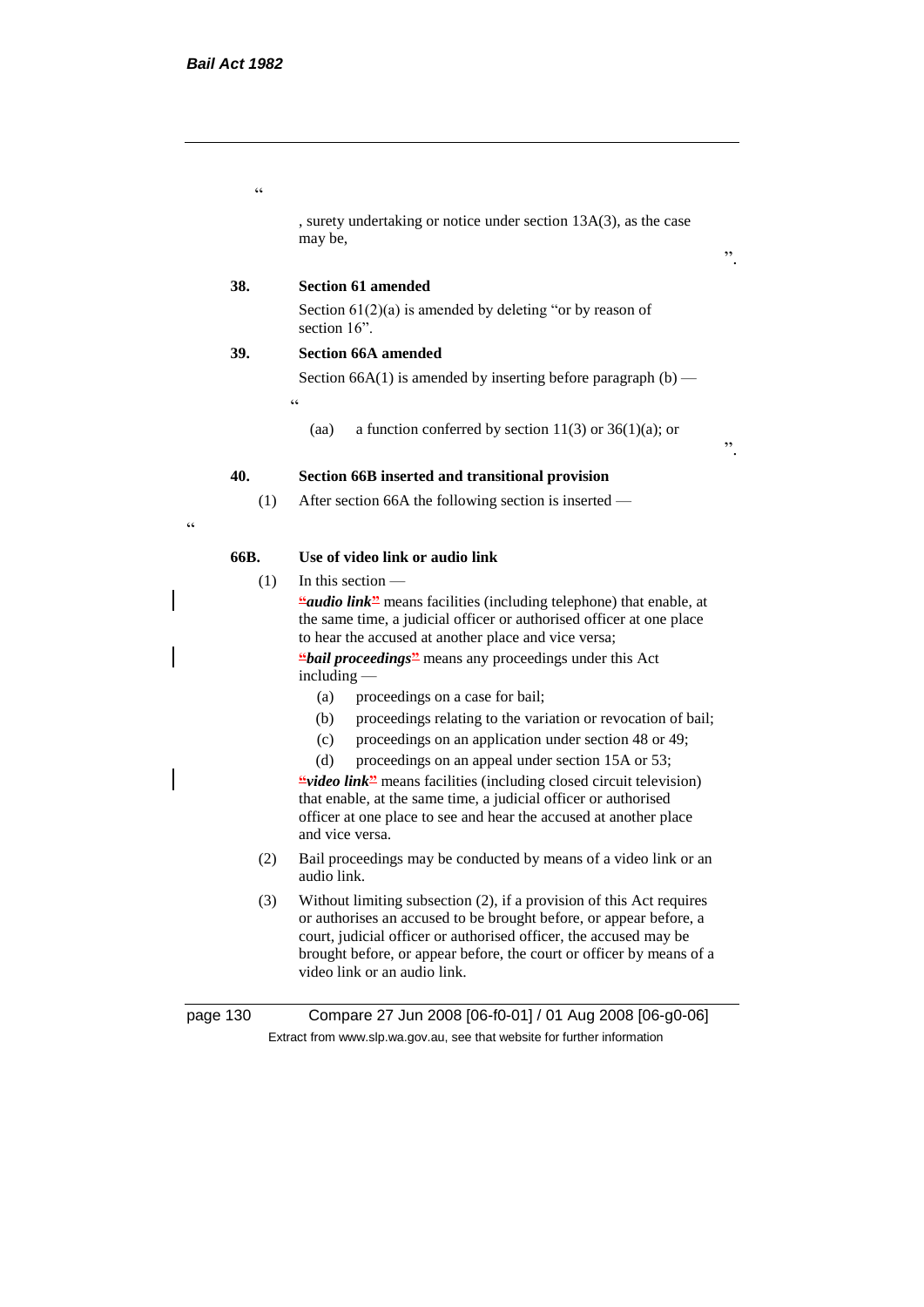- (4) An audio link is not to be used under this section unless a video link is not available and cannot reasonably be made available.
- (5) Nothing in this section prevents a court, judicial officer or authorised officer from requiring that an accused be brought before, or appear before, the court or officer in person for the purposes of bail proceedings.
- (2) The *Bail Act 1982* section 66B as inserted by subsection (1) applies in relation to any bail proceedings, as defined in section 66B, conducted after the commencement of this section irrespective of when those proceedings were initiated.

#### **41. Schedule 1 amended and transitional provisions**

(2) Schedule 1 Part A is amended as follows:

instead —

 $\epsilon$ 

"

 $\epsilon$ 

(1) Schedule 1 is amended before the heading to Part A by deleting "Schedule 1" and "[Sections 13 and 17]" and inserting instead —

# **Schedule 1 — Jurisdiction as to bail and related matters**

|                                                           | $\left[ \text{s. 13, 17} \right]$ |    |
|-----------------------------------------------------------|-----------------------------------|----|
|                                                           |                                   | ,, |
| hedule 1 Part A is amended as follows:                    |                                   |    |
| by deleting the heading to that Part and inserting<br>(a) |                                   |    |

## **Part A** — **Jurisdiction relating to bail**

- (b) in the heading to the First Column by deleting "referred to in section 13";
- (c) in the heading to the Second Column by inserting after "granted" —

## " *or (where applicable) dispensed with* ".

- (3) Schedule 1 Part B is amended as follows:
	- (a) by deleting the heading to that Part and inserting instead —

#### **Part B** — **Cessation of powers relating to bail**

";

";

Compare 27 Jun 2008 [06-f0-01] / 01 Aug 2008 [06-g0-06] page 131 Extract from www.slp.wa.gov.au, see that website for further information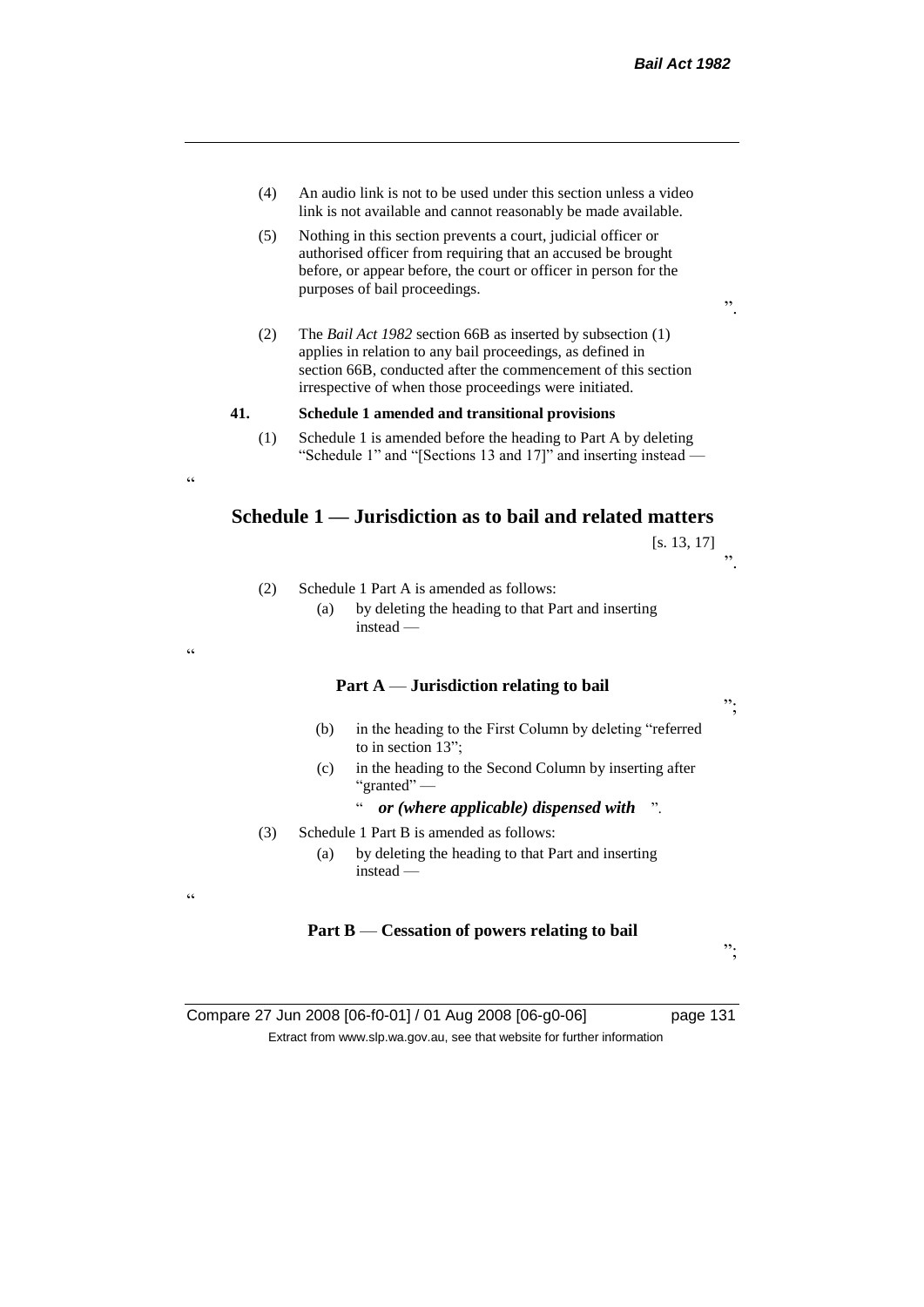$\epsilon$ 

(b) by deleting clause 1 and inserting the following clauses instead —

## **1. Upon decision by Judge, power of other officers ceases**

- $(1)$  In this clause **"***Judge***"** means a Judge of the Supreme Court, the Children's Court or the District Court.
	- (2) After a Judge has granted or refused bail for an appearance by an accused the power to grant bail for that appearance ceases to be vested in -
		- (a) any judicial officer whose jurisdiction is inferior to that of the Judge; or
		- (b) any authorised officer.
	- (3) After a Judge has dispensed with the requirement for bail for an appearance by an accused the power to grant or refuse bail for that appearance ceases to be vested in any officer referred to in subclause  $(2)(a)$  or  $(b)$ .

## **1A. Upon decision by Court of Appeal, other powers cease**

After the Court of Appeal on an appeal under section 15A —

- (a) has granted or refused bail for an appearance by an accused, the power to grant or refuse bail for that appearance; or
- (b) has dispensed with the requirement for bail for an appearance by an accused, the power to grant or refuse bail for that appearance,

";

ceases to be vested in any judicial officer or in any authorised officer.

- (c) in clause 2 by inserting after "to grant" " , refuse or dispense with ";
- (d) in clause 2 by deleting "or refused" and inserting instead —
	- ": refused or dispensed with ";
- (e) by deleting clause 3 and inserting instead —

page 132 Compare 27 Jun 2008 [06-f0-01] / 01 Aug 2008 [06-g0-06] Extract from www.slp.wa.gov.au, see that website for further information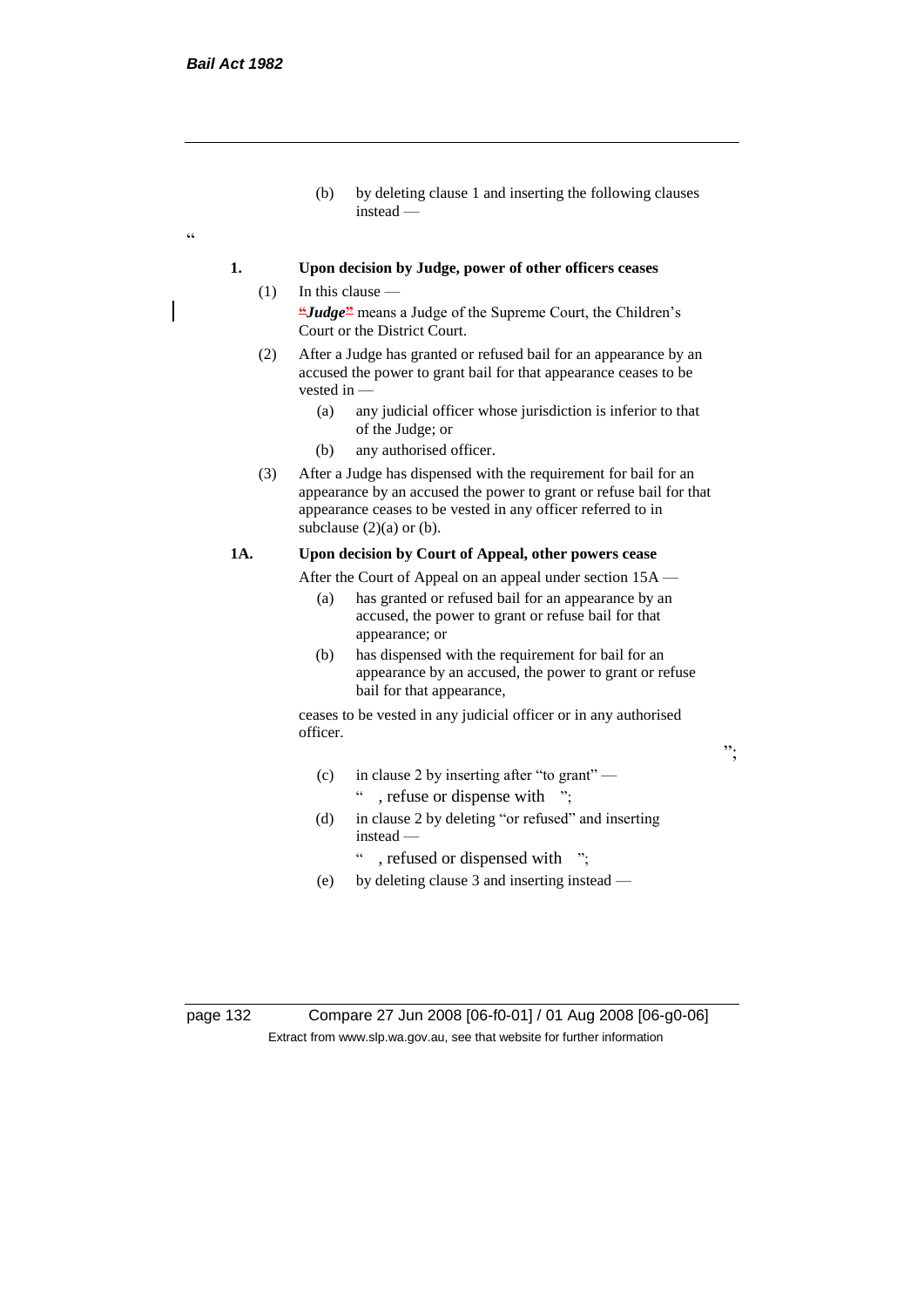# **3. Cessation of power upon refusal of bail for initial appearance** (1) After an authorised officer has refused bail for an initial appearance by an accused, the power to grant bail for that appearance ceases to be vested in another authorised officer, but a justice may nevertheless grant bail for that appearance. (2) After a justice has refused bail for an initial appearance by an accused, the power to grant bail for that appearance ceases to be vested in an authorised officer or another justice. (4) Schedule 1 Part C is amended as follows: (a) before clause 1 by deleting "Principles governing grant or refusal of bail"; (b) in clause 1 by deleting "clause 3A" and inserting instead — " clauses 3A and 3C "; (c) in clause  $2(3)(a)$  by deleting "clause 3A" and inserting instead — " clauses 3A and 3C "; (d) in clause  $3A(1)$  — (i) by deleting "or 2" and inserting instead —  $\degree$  , 2 or 4  $\degree$ ; (ii) by deleting paragraph (a) and "and" after it and inserting instead —  $\epsilon$ (a) an accused is in custody — (i) awaiting an appearance in court before conviction for a serious offence; or

(ii) waiting to be sentenced or otherwise dealt with for a serious offence of which the accused has been convicted;

and

(e) by inserting after clause 3B —

.<br>C

".

";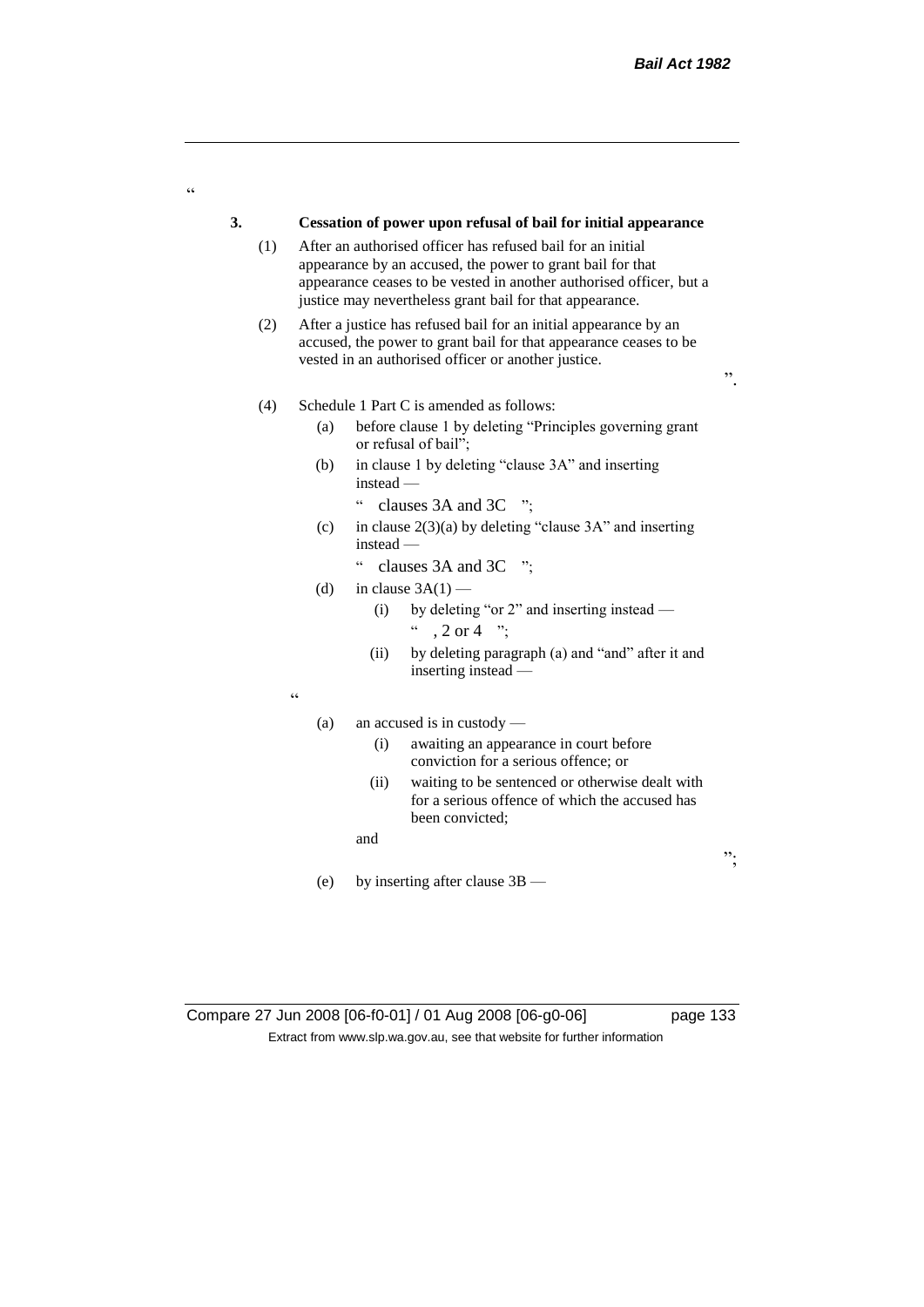$\alpha$ 

## **3C. Bail in murder cases**

Notwithstanding clause 1, 2 or 4 or any other provision of this Act, where an accused is in custody —

- (a) awaiting an appearance in court before conviction for an offence of wilful murder or murder; or
- (b) waiting to be sentenced or otherwise dealt with for an offence of wilful murder or murder of which the accused has been convicted,

the judicial officer in whom jurisdiction is vested shall refuse to grant bail for the offence unless the judicial officer is satisfied that —

- (c) there are exceptional reasons why the accused should not be kept in custody; and
- (d) bail may properly be granted having regard to the provisions of clauses 1 and 3 or, in the case of a child, clauses 2 and 3.

*[Clause 3C amended by No. 29 of 2008 s. 24(7).]*

";

(f) by deleting clause 4 and inserting instead —

 $\ddot{\phantom{0}}$ 

## **4. Bail after conviction: accused awaiting sentence**

- (1) Subject to clauses 3A and 3C, the grant or refusal of bail to an accused, other than a child, who is in custody waiting to be sentenced or otherwise dealt with for an offence of which the accused has been convicted shall be at the discretion of the judicial officer in whom jurisdiction is vested, and that discretion shall be exercised having regard to the questions set out in clause 1 as well as to any others which the judicial officer considers relevant.
- (2) A child accused who is in custody waiting to be sentenced or otherwise dealt with for an offence of which the child accused has been convicted has the same right to be granted bail as a child accused referred to in clause 2(2), and the provisions of clause 2 apply accordingly.

## **4A. Bail after conviction: accused awaiting disposal of appeal**

In deciding whether or not to grant bail to an accused who is in custody waiting for the disposal of appeal proceedings, the judicial officer shall consider whether there are exceptional reasons why

page 134 Compare 27 Jun 2008 [06-f0-01] / 01 Aug 2008 [06-g0-06] Extract from www.slp.wa.gov.au, see that website for further information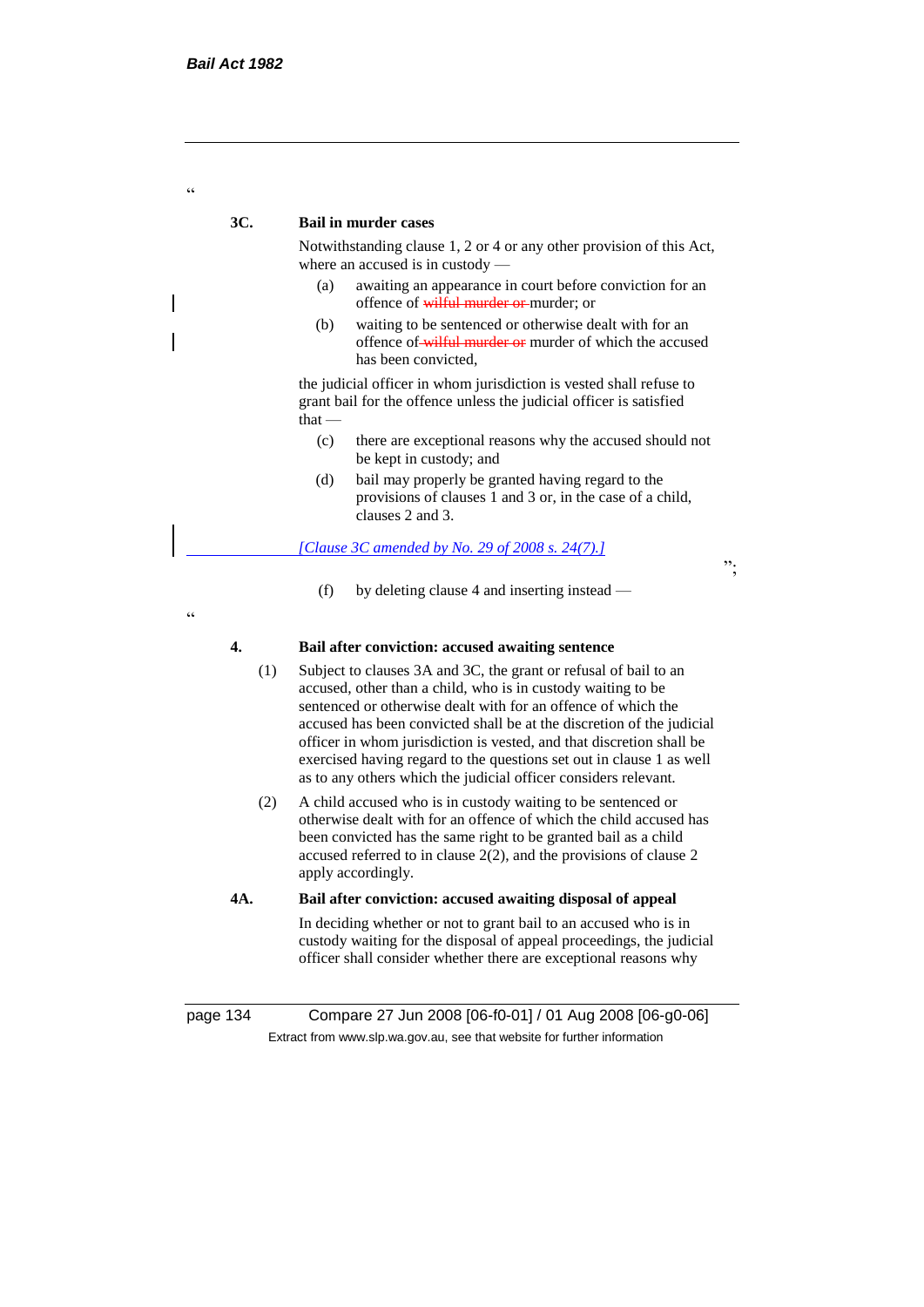the accused should not be kept in custody, and shall only grant bail to the accused if satisfied that —

- (a) exceptional reasons exist; and
- (b) it is proper to do so having regard to the provisions of clauses 1 and 3 or, in the case of a child, clauses 2 and 3.
- (g) in clause 5 by deleting "4" and inserting instead  $\degree$  4A ":
- (h) before clause 7 by deleting "Limitation on period of bail";
- (i) in clause 7 by deleting "7" and inserting instead  $30<sup>°</sup>$
- (5) The *Bail Act 1982* Schedule 1 Part B clause 1A as inserted by subsection  $(3)(b)$  applies in respect of —
	- (a) a grant or refusal of bail; or
	- (b) a dispensation from the requirement for bail,

coming within that clause that occurs after the commencement of subsection (3)(b).

- (6) The *Bail Act 1982* Schedule 1 Part B clause 3 as inserted by subsection (3)(e) applies in relation to a refusal of bail for an initial appearance that occurs after the commencement of subsection (3)(e).
- (7) The *Bail Act 1982* Schedule 1 Part C clause 3C as inserted by subsection (4)(e) applies to any consideration of a case for bail that occurs after the commencement of subsection (4)(e).
- (8) The *Bail Act 1982* Schedule 1 Part C clauses 4 and 4A as inserted by subsection (4)(f) apply to any consideration of a case for bail that occurs after the commencement of subsection (4)(f).
- (9) The *Bail Act 1982* Schedule 1 Part C clause 7 as amended by subsection (4)(i) applies to any grant of bail that occurs after the commencement of subsection (4)(i). Note: The heading to Schedule 1 Part C clause 7 is to be altered by deleting "7" and inserting instead "30".

#### **42. Schedule 2 amended and transitional provision**

(1) Schedule 2 is amended by deleting "Schedule 2", "[Section 3(1)]" and "Serious offences" and inserting instead —

";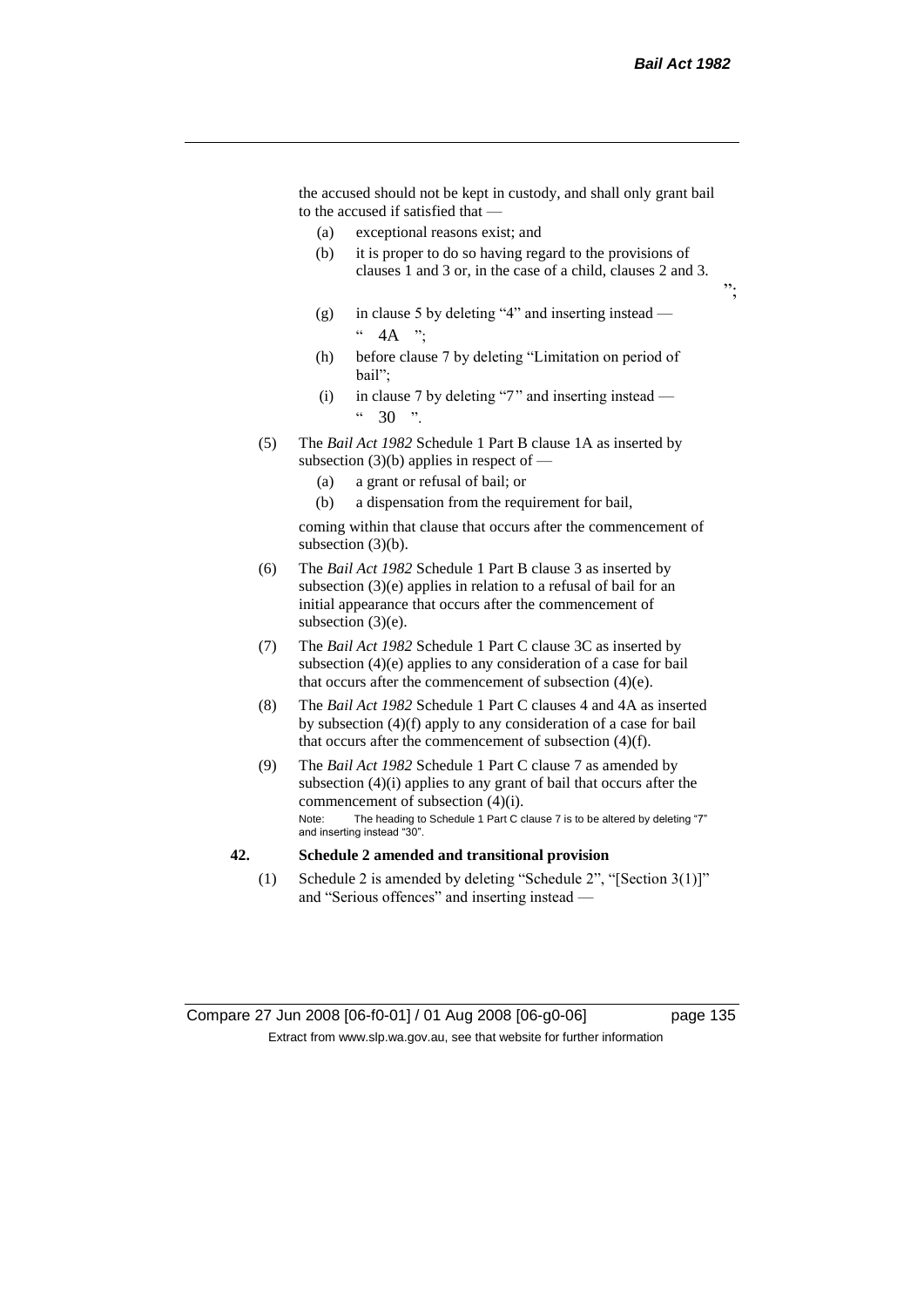.<br>C

 $\epsilon$ 

# **Schedule 2 — Serious offences**

 $[s. 3(1)]$  $\cdot$ ,

".

(2) Schedule 2 item 1 is amended by inserting after the entry relating to *The Criminal Code* section 280 —

s. 283 Attempt to murder

- (3) A reference in
	- (a) the *Bail Act 1982* section 16A; or
	- (b) the *Bail Act 1982* Schedule 1 Part C clause 3A or 3B,

to a serious offence includes a reference to an offence against *The Criminal Code* section 283 committed, or alleged to have been committed, before the commencement of this section.

## **43. Amendment of various references to prescribed forms**

- (1) Sections  $8(1)(b)$  and  $26(4)(b)$  are each amended by deleting "a prescribed" and inserting instead —
	- " an approved ".
- (2) Sections 23 and  $24(1)(a)$  are each amended by deleting "prescribed".
- (3) Section 30(2)(b) is amended by deleting "prescribed" and inserting instead —
	- " approved ".
- (4) Schedule 1 Part C clause  $2(3)(c)$  is amended by deleting "prescribed" and inserting instead —
	- " approved ".

Note: The heading to section 8 is to be altered by deleting "prescribed" and inserting instead "approved".

## **44. Transitional regulations**

(1) If this Part does not provide sufficiently for a matter or issue of a transitional nature that arises as a result of the amendments made to the *Bail Act 1982* by this Part, the Governor may make regulations (the **"***transitional regulations***"**)) prescribing all matters that are required, necessary or convenient to be prescribed for providing for the matter or issue.

page 136 Compare 27 Jun 2008 [06-f0-01] / 01 Aug 2008 [06-g0-06] Extract from www.slp.wa.gov.au, see that website for further information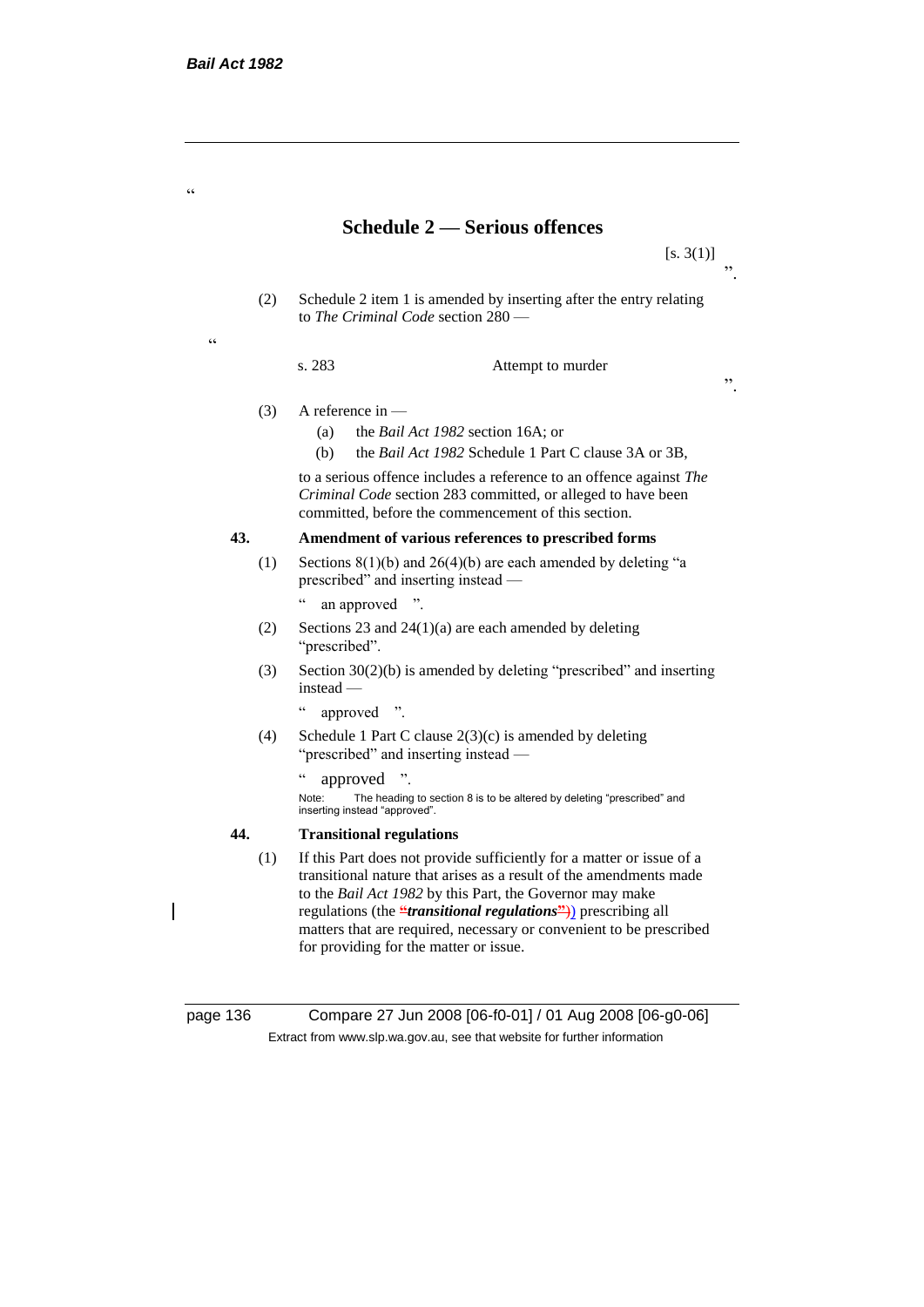".

- (2) The transitional regulations may provide that specified provisions of the *Bail Act 1982* or this Part —
	- (a) do not apply; or
	- (b) apply with specified modifications,

to or in relation to any matter.

- (3) If the transitional regulations provide that a specified state of affairs is to be taken to have existed, or not to have existed, on and from a day that is earlier than the day on which the transitional regulations are published in the *Gazette* but not earlier than the commencement of this section, the transitional regulations have effect according to their terms.
- (4) In subsections (2) and  $(3)$  **"***specified***"** means specified or described in the transitional regulations.
- (5) If the transitional regulations contain a provision referred to in subsection (3), the provision does not operate so as  $-$ 
	- (a) to affect in a manner prejudicial to any person (other than the State or an authority of the State), the rights of that person existing before the day of publication of those regulations; or
	- (b) to impose liabilities on any person (other than the State or an authority of the State) in respect of anything done or omitted to be done before the day of publication of those regulations.
- <sup>15</sup> On the date as at which this compilation was prepared, the *Medical Practitioners Act 2008* s. 162, which gives effect to Sch. 3 cl. 4, had not come into operation. It reads as follows:

.<br>c

 $\epsilon$ 

#### **162. Consequential amendments**

Schedule 3 sets out consequential amendments.

Schedule 3 cl. 4 reads as follows:

# **Schedule 3 — Consequential amendments**

## **4.** *Bail Act 1982* **amended**

(1) The amendments in this clause are to the *Bail Act 1982*.

Compare 27 Jun 2008 [06-f0-01] / 01 Aug 2008 [06-g0-06] page 137 Extract from www.slp.wa.gov.au, see that website for further information